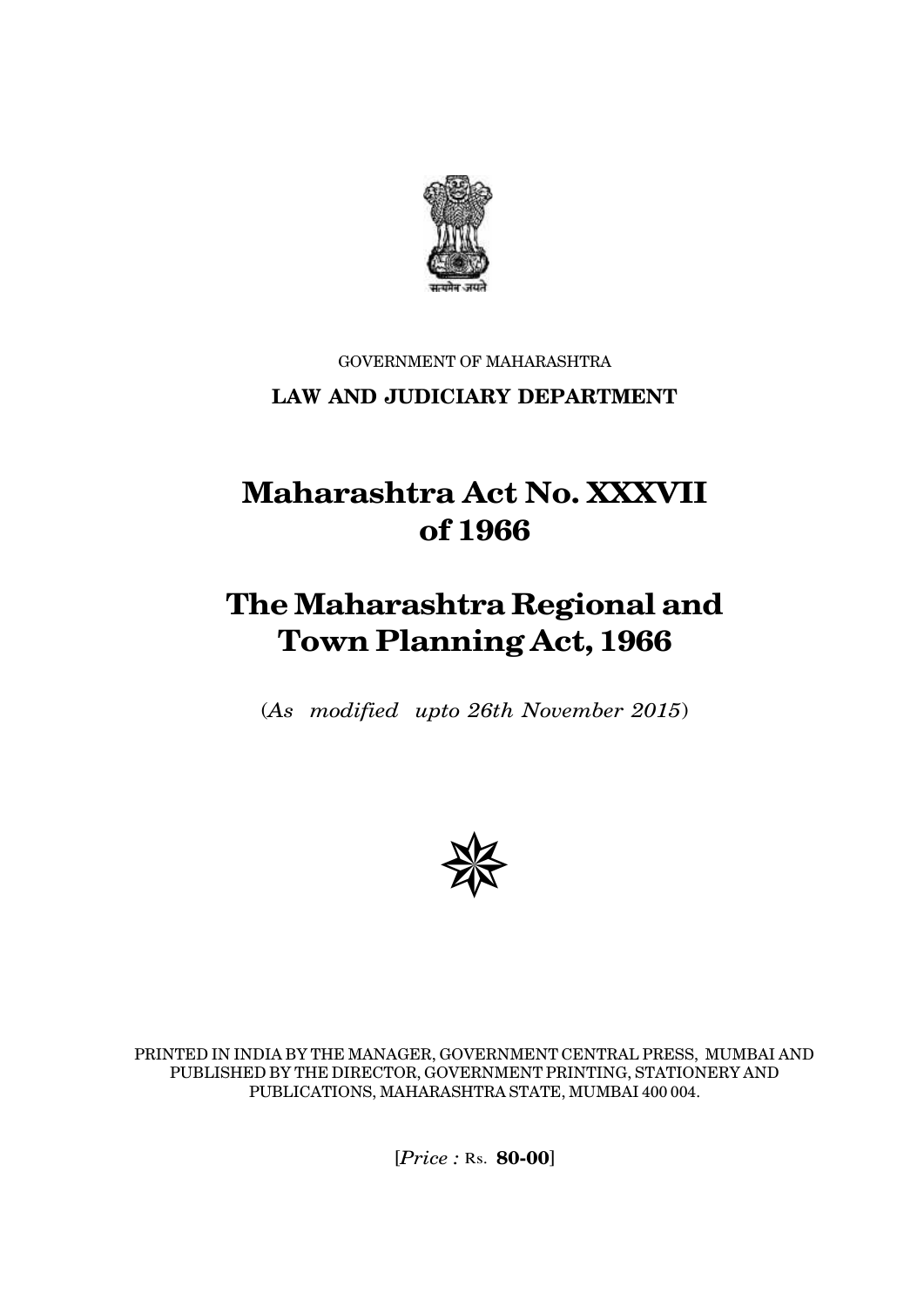## **THE MAHARASHTRA REGIONAL AND TOWN PLANNING ACT, 1966**

## **CONTENTS**

PREAMBLE. SECTIONS.

## CHAPTER I.

#### PRELIMINARY.

- 1. Short title, extent and commencement.
- 2. Definitions.

## CHAPTER II.

PROVISIONS RELATING TO REGIONAL PLANS.

#### *(a) Regions.*

3. Establishment of Region and alteration of its limits.

*(b) Constitution of Regional Planning Boards.*

- 4. Constitution of Regional Planning Boards.
- 5. Terms of office and conditions of service of members.
- 6. Resignation of members.
- 7. Vacancies.
- 8. Powers and duties of Board.
- 9. Meetings of Regional Board, etc.
- 10. Consultation or association with experts; Regional Planning Committee.
- 11. Power of Regional Board to appoint staff.
- 12. Expenses of Regional Board.

## *(c) Regional Plans.*

- 13. Survey of Region and preparation of Regional plan.
- 14. Contents of Regional plan.
- 15. Submission of Regional plan to State Government for approval.
- 16. Procedure to be followed in preparing and approving Regional plans.
- 17. Publication of Regional plan and date of its operation.
- 18. Restriction on change of user of land or development thereof.
- 19. Exclusion of claims for compensation for injurious affection.
- 20. Revision or modification of Regional plan.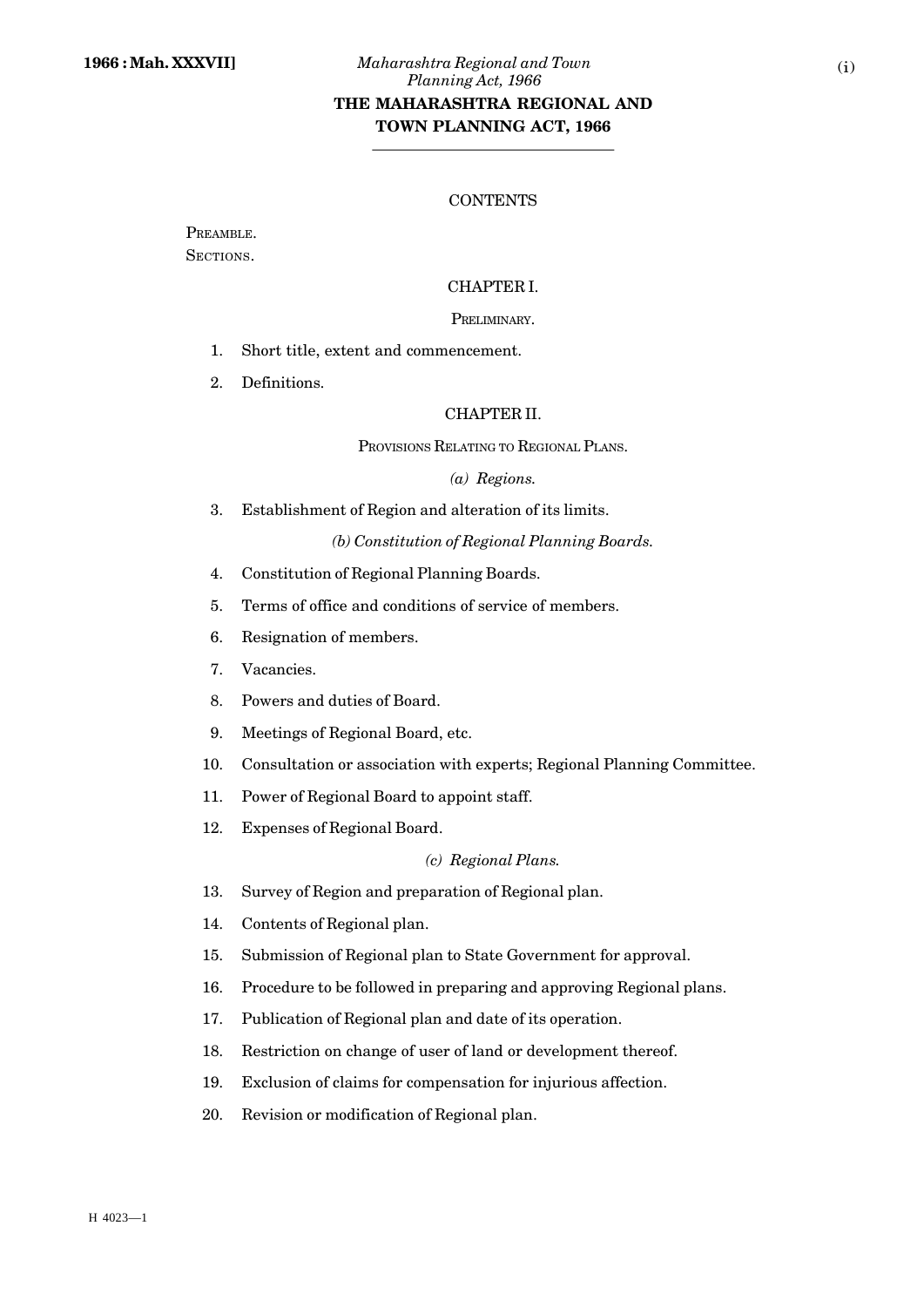## CHAPTER III.

#### DEVELOPMENT PLAN.

*(a) Declaration of intention, preparation, submission and sanction to Development plan.*

- 21. Development plan.
- 22. Contents of Development plan.

22A. Modification of a substantial nature.

- *(b) Procedure to be followed in preparing and sanctioning Development plans.*
- 23. Declaration of intention to prepare Development plan.
- 24. Town Planning Officer.
- 25. Provision for survey and preparation of existing-land- use map.
- 26. Preparation and publication of notice of draft Develop-ment plan.
- 27. Provision of Regional plan to be considered.
- 28. Objections to draft Development plan.
- 29. *[Deleted].*
- 30. Submission of draft Development plan.
- 31. Sanction to draft Development plan.
- *(c) Provisions for preparation of interim Development plans, plans for areas of Comprehensive development, etc.*
- 32. Interim Development plan.
- 33. Plans for areas of Comprehensive development.
- 34. Preparation of Development plan for additional area.
- 35. Development plans sanctioned by State Government before commencement of this Act.
- 36. Development plan prepared prior to this Act.
- 37. Minor modification of final Development plan.
- 37A. Power of State Government or Planning Authority to permit temporary change of user.
	- 38. Revision of Development plan.
	- 39. Variation of town planning scheme by the Development plan.
	- 40. Special Planning Authority for developing certain notified areas.
	- 41. Expenses of Special Planning Authority to be met by contribution by local authorities.
	- 42. Implementation of plans.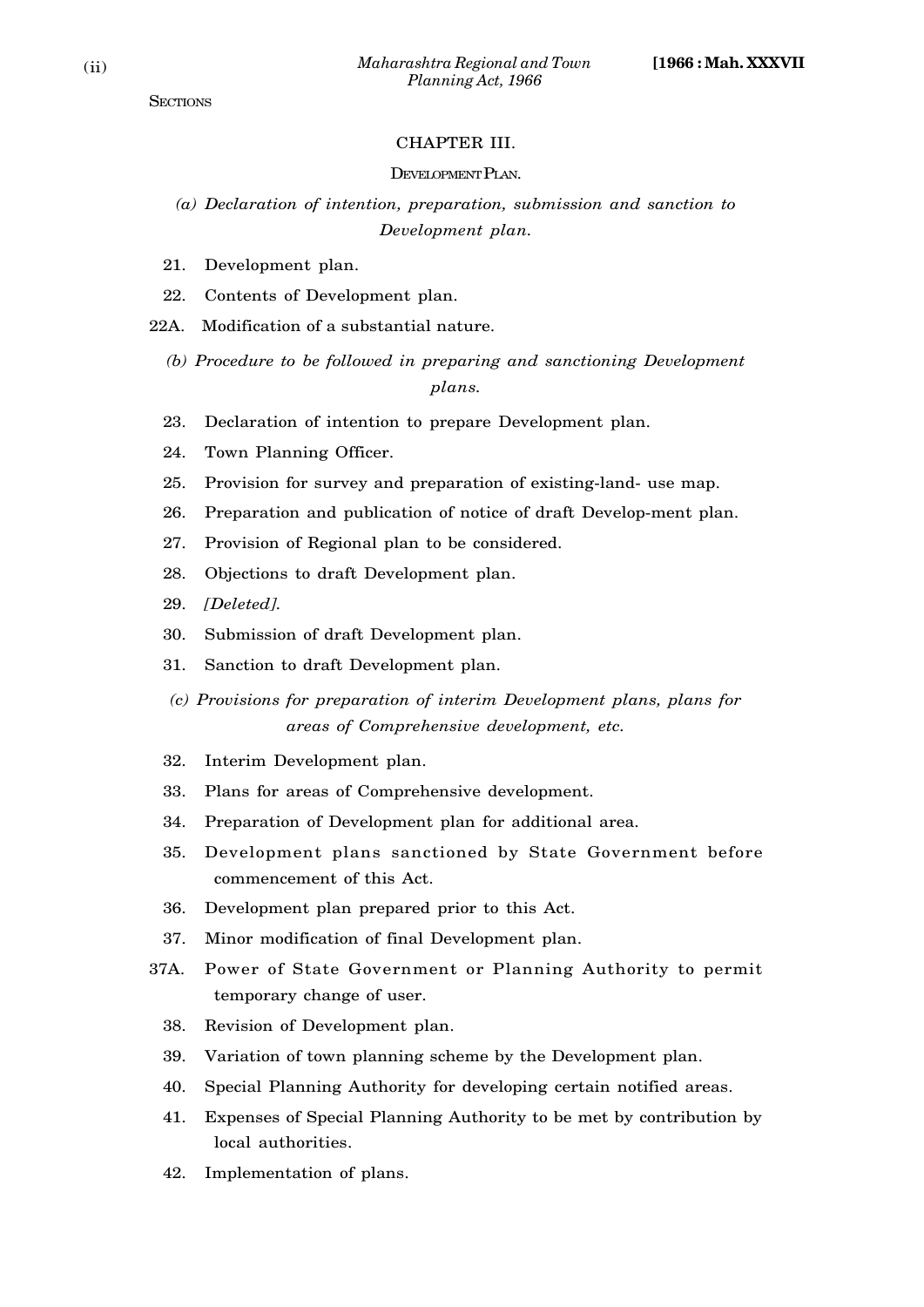#### CHAPTER III-A.

#### AREA DEVELOPMENT AUTHORITY.

- 42A. Declaration of development area.
- 42B. Exclusion of whole or part of development area from operation of Act.
- 42C. Constitution of Area Development Authority.
- 42D. Appointment of Government Company, etc., as Area Development Authority.
- 42E. Control by Metropolitan Planning Committee and District Planning Committee.
- 42F. Powers and functions of Area Development Authority.
- 42G. Expenses of Area Development Authority.

#### CHAPTER IV.

#### CONTROLOF DEVELOPMENTAND USEOF LAND INCLUDED IN

#### DEVELOPMENT PLANS.

- 43. Restrictions on development of land.
- 44. Application for permission for development.
- 45. Grant or refusal of permission.
- 46. Provisions of Development plan to be considered before granting permission.
- 47. Appeal.
- 48. Lapse of permission.
- 49. Obligation to acquire land on refusal of permission or on grant of permission in certain cases.
- 50. Deletion of reservation of designated land for interim draft of final Development plan.
- 51. Power of revocation and modification of permission to development.

#### UNAUTHORISED DEVELOPMENT.

- 52. Penalty for unauthorised development or for use otherwise than in conformity with Development plan.
- 53. Power to require removal of unauthorised development.
- 54. Power to stop unauthorised development.
- 55. Removal or discontinuance of unauthorised temporary development summarily.
- 56. Power to require removal of unauthorised development or use.
- 56A. Punishment for failure to take action against unauthorised construction.
	- 57. Recovery of expenses incurred.
	- 58. Development undertaken on behalf of Government.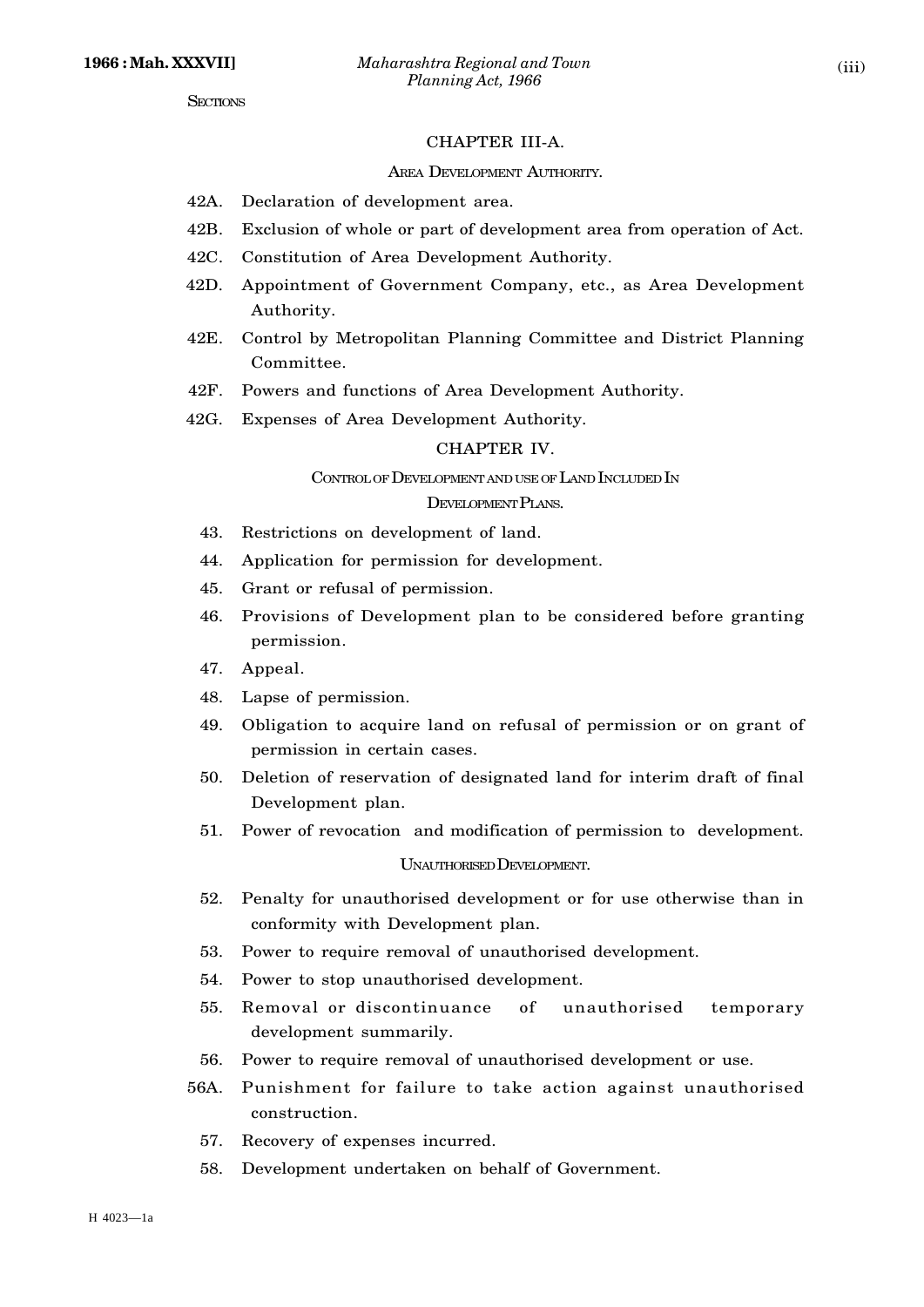## CHAPTER V.

#### TOWN PLANNING SCHEMES.

### *(a) Making of town planning schemes.*

- 59. Preparation and contents of town planning scheme.
- 60. Power of Planning Authority to resolve on declaration of intention to make scheme.
- 61. Making and publication of draft scheme by means of notice.
- 62. Inclusion of additional area in draft scheme.
- 63. Power of State Government to require Planning Authority to make scheme.
- 64. Contents of draft scheme.
- 65. Reconstituted plot.
- 66. Compensation for discontinuance of use.
- 67. Objections to draft scheme to be considered.
- 68. Power of State Government to sanction draft scheme.
- 68A. Effect of sanction of draft scheme.
	- 69. Restrictions on use and development of land after declaration for town planning scheme.
	- 70. Power of State Government to suspend rule, bye-law, etc.
	- 71. Disputed ownership.

*(b) The Arbitrator and the Tribunal of Appeal.*

- 72. Arbitrator; his powers and duties.
- 73. Certain decisions of Arbitrator to be final.
- 74. Appeal.
- 75. Constitution of Tribunal of Appeal.
- 76. Arbitrator to assist Tribunal in advisory capacity and his remuneration.
- 77. Place where Tribunal may sit.
- 78. Desicion of questions of law and other questions.
- 79. Powers of Tribunal to decide matter finally.
- 80. Tribunal not to be Court.
- 81. Remuneration of Arbitrator and Assesors and payment of incidental expenses of Tribunal.
- 82. Dicisions of Arbitrator to be final in certain matters.
- 83. Possession of land in advance of town planning scheme.
- 84. Commissioner of Police or Magistrate to enforce delivery of possession of land.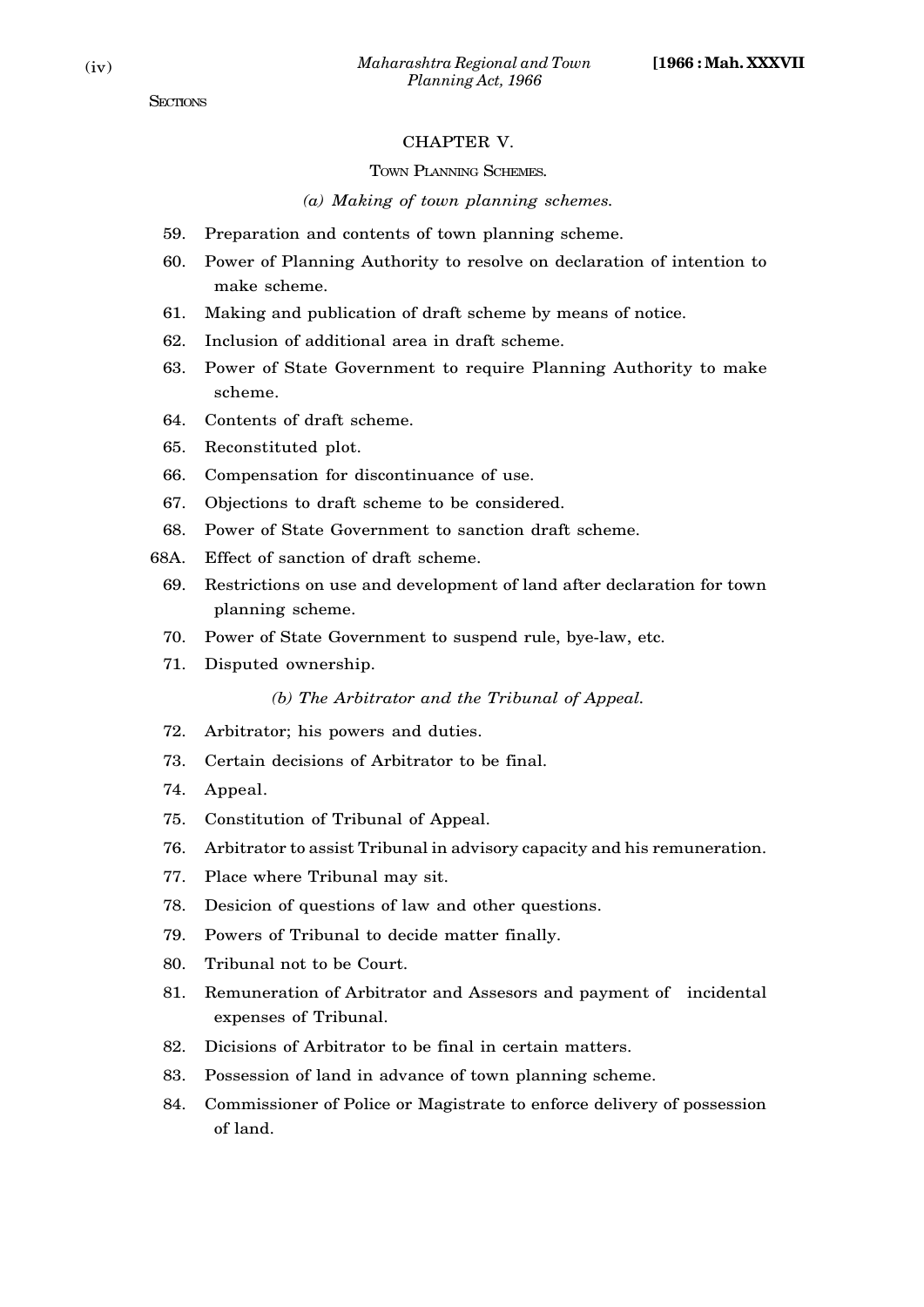- 85. Owner of land of which possession is taken entitled to interest.
- 86. Sanction by State Government to preliminary or final scheme.
- 87. Withdrawal for scheme.
- 88. Effect of preliminary scheme.

*(c) Enforcement of Schemes.*

- 89. Power of Planning Authority to evict summarily.
- 90. Power to enforce scheme.

## *(d) Variation of Schemes.*

- 91. Power to vary scheme on ground of error, irregularity or informality.
- 92. Power to vary town planning scheme.
- 93. Apportionment of cost of scheme withdrawn or not sanctioned.

*(e) Proceedings before Arbitrator and Tribunal.*

- 94. Right to appear by recognised agent.
- 95. Power to compel attendance of witnesses.

*(f) Joint development plans and joint town planning schemes.*

96. Joint development plans and joint town planning schemes.

*(g) Finance of Schemes.*

- 97. Cost of scheme.
- 98. Calculation of increment.
- 99. Contribution towards cost of scheme.
- 100. Certain amount to be added to or deducted from contribution leviable from persons.
- 101. Transfer of right from original to reconstituted plot or extinction of such right.

## *(h) Compensation.*

- 102. Compensation in respect of property or right injuriously affected by scheme.
- 103. Exclusion or limitation of compensation in certain cases.
- 104. Provision for cases in which amount payable to owner exceeds amount due from him.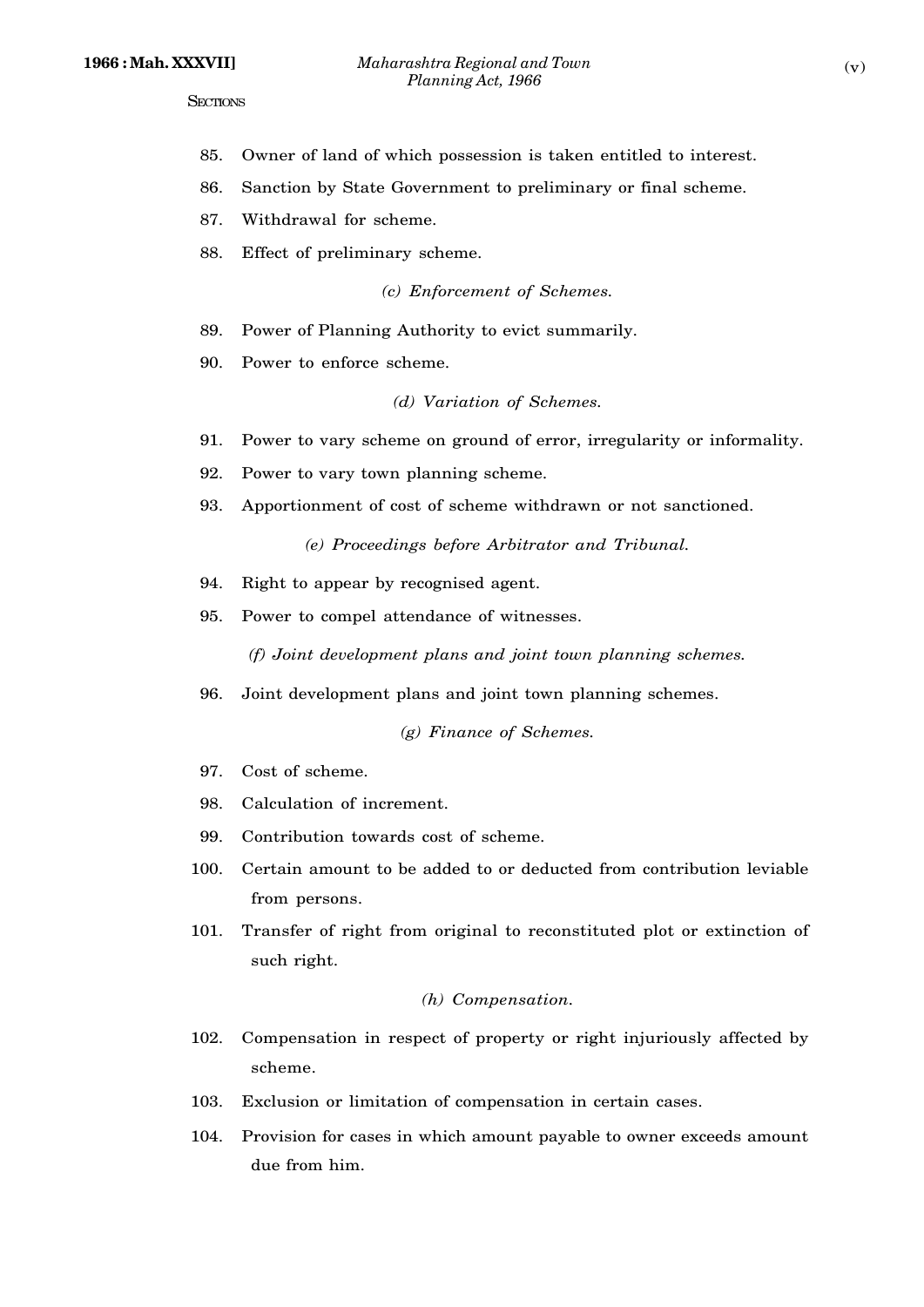- 105. Provision for case in which value of developed plot is less than amount payable by owner.
- 106. Payment by adjustment of account.
- 107. Payment of net amount due to Planning Authority.

*(i) Miscellaneous.*

- 108. Power of Planning Authority to make agreement.
- 109. Recovery of arrears.
- 110. Disposal of surplus amount.
- 111. Execution of works in final scheme by Planning Authority.
- 112. Penalty for removal of boundary stones.

## CHAPTER VI.

#### NEW TOWNS.

- 113. Designation of site for new town.
- 113A. Power of State Government to acquire land for Corpora-tion or Company declared to be New Town Develop-ment Authority.
- 114. Objects of Development Authority.
- 115. Planning and control of development in new towns.
- 116. Acquisition of land by Development Authority constituted under section 113(*2*).
- 117. Obligation to purchase designated land.
- 118. Disposal of land by Development Authority.
- 119. Directions by State Government for disposal of land.
- 120. Power to make agreement for provision of services.
- 121. Contributions by Development Authority towards expenditure of local authorities and statutory authority.
- 122. Advances and payments by State Government to Development Authorities.
- 122A. Power of Development Authority to borrow and to accept deposits.
- 123. Transfer of undertaking of Development Authority.
- 124. Combination and transfer of Development Authorities.

## CHAPTER VI-A.

#### LEVY, ASSESSMENT AND RECOVERY OF DEVELOPMENT CHARGE.

- 124A. Levy of development charge.
- 124B. Classification of use of lands and buildings, rates of development charge and procedure for levy thereof.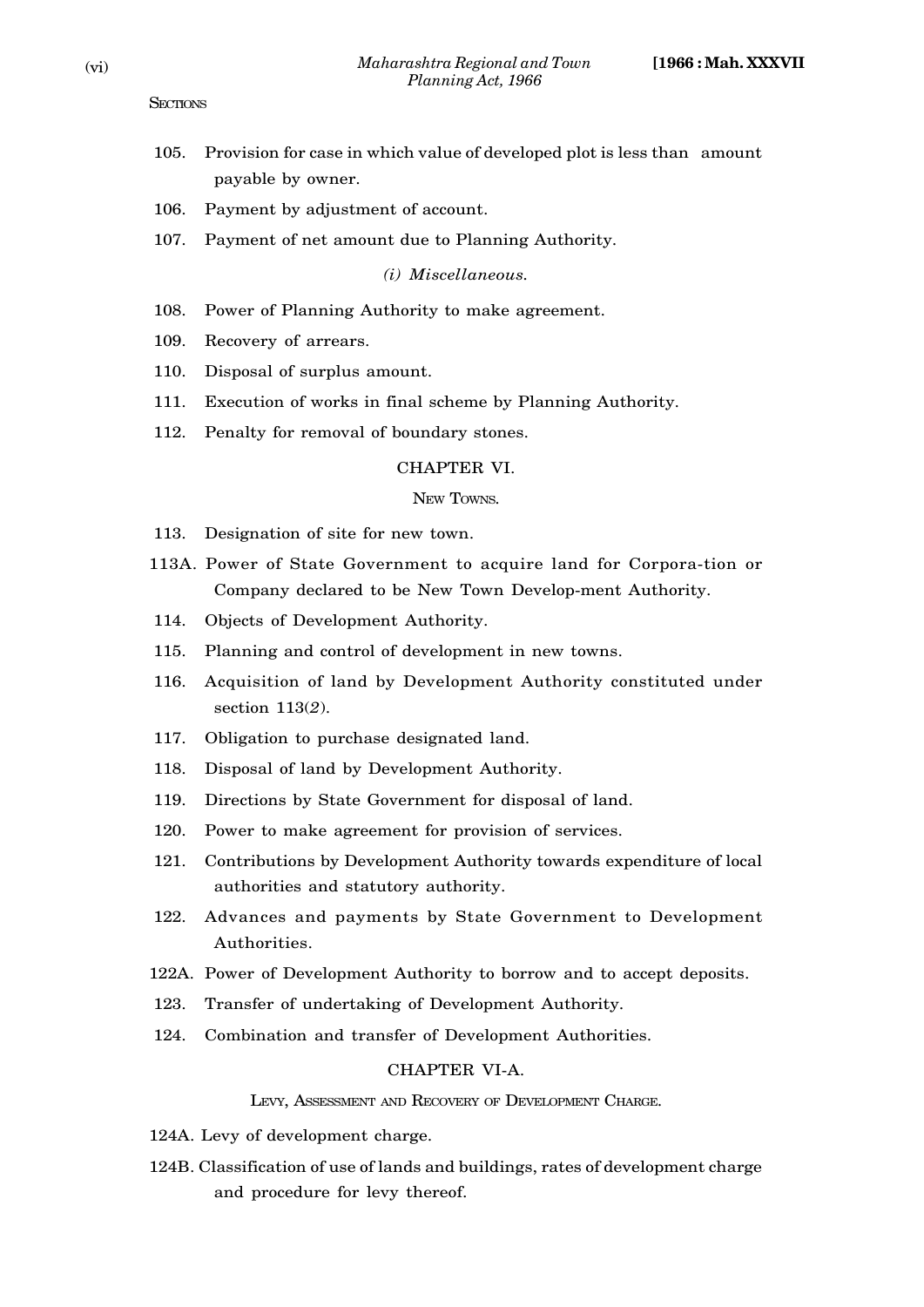- 124C. Development charge to be brought into force as specified by Government.
- 124D. Local publication of notification relating to development charge with notice.
- 124E. Assessment and recovery of development charge.
- 124F. Exemptions.
- 124G. Appeal.
- 124H. Procedure for filing appeal.
- 124I. Interest on amount of enhanced assessment or of refund.
- 124J. Development Fund.
- 124K. Stoppage of work of development and penalty.
- 124K-1. Provisions of sections 124A to 124K also to apply in certain cases.
- 124L. Chapter to have overriding effect, but shall be in addition to existing local authority laws.

#### CHAPTER VII.

#### LAND ACQUISITION.

- 125. Compulsory acquisition of land needed for purposes of Regional plan, Development plan or Town planning schemes, etc.
- 126. Acquisition of land required for public purposes specified in plans.
- 127. Lapsing of reservations.
- 128. Power of State Government to acquire lands for purpose other than the one for which it is designated in plan or scheme.
- 129. Possession of land in case of urgency.

## CHAPTER VIII.

FINANCE, ACCOUNT AND AUDIT.

- 130. Funds.
- 131. Budget.
- 132. Accounts and Audit of Regional Board.
- 132A. Accounts and Audit of Special Planning Authority and Development Authority.
- 133. Submission of report.
- 134. Pension and provident funds.

## CHAPTER IX.

#### SUPPLEMENTAL AND MISCELLANEOUS PROVISIONS.

- 135. Power of entry.
- 136. Service of notice, etc.
- 137. Public notice how to be made known.
- 138. Notices, etc., to fix reasonable time.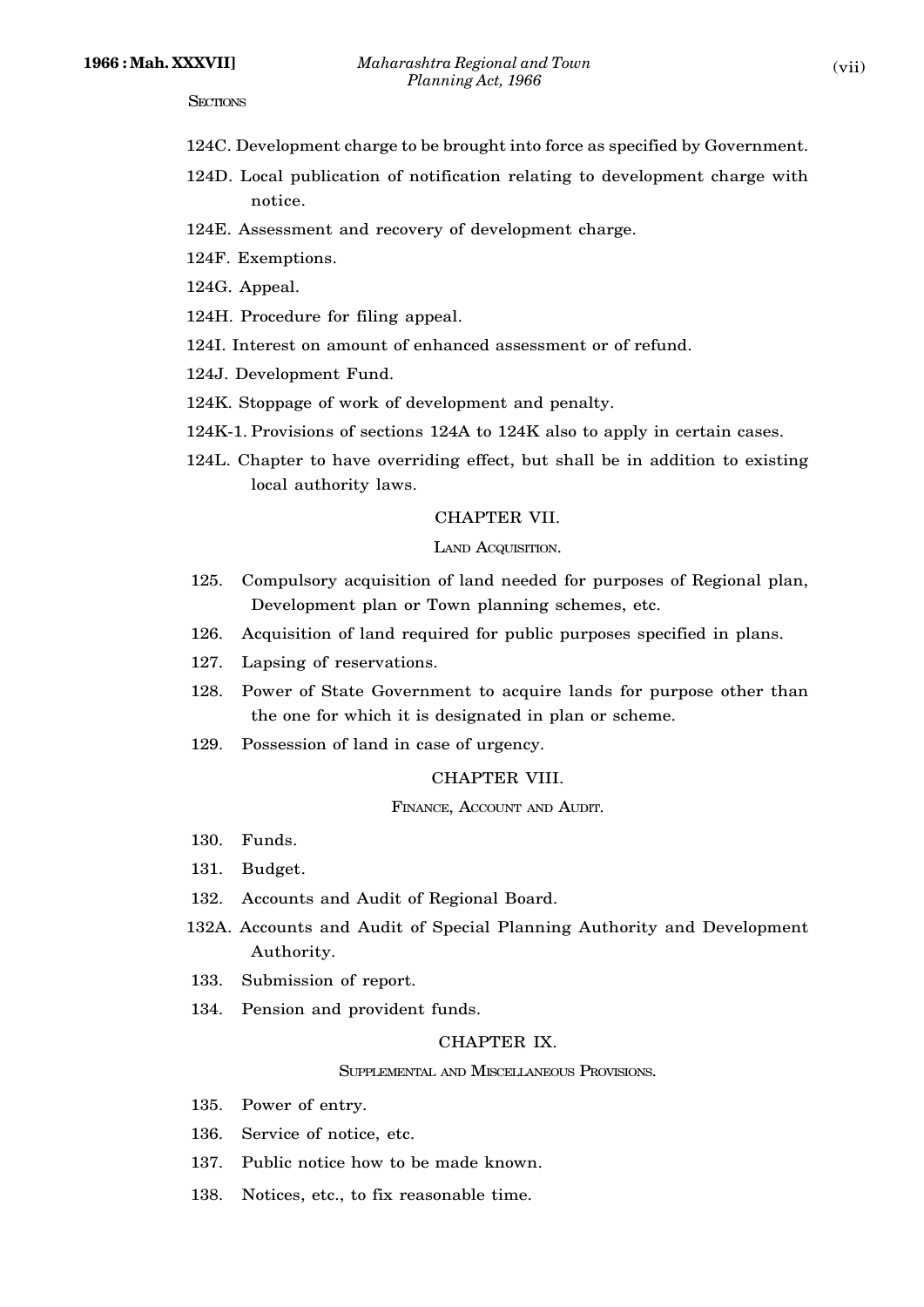- 139. Authentication of orders and documents.
- 140. Offences by companies.
- 141. Penalty for obstructing contractor or removing mark.
- 142. Sanction of prosecution.
- 143. Compounding of offences.
- 144. Jurisdiction of courts.
- 145. Magistrate's power to impose enhanced penalties.
- 146. Members and officers to be public servants.
- 147. Protection of action taken in good faith.
- 148. Registration of documents, plan or map in connection with final plan or scheme not required.
- 148A. Exclusion of time in certain cases.
- 149. Finality of orders.
- 150. Validation of acts and proceedings.
- 151. Power to delegate.
- 152. Powers of Planning Authority or Development Authority to be exercised by certain officers.
- 153. Power of Planning Authority to borrow money for Development Plan or for making or executing town planning scheme.
- 154. Control by State Government.
- 155. Returns and information.
- 156. Effect of laws.
- 157. Power to make agreements.
- 157A. Authentication of plans and scheme and custody thereof.
- 158. Power to make rules.
- 159. Power to make regulations.
- 159A. Special provisions relating to New Town Development Authority and Special Planning Authority.
- 160. Dissolution of Regional Planning Board, Special Planning Authority and New Town Development Authority.
- 161. Vesting of property and rights of local authority ceasing to exist or ceasing to have jurisdiction.
- 162. State Government or persons appointed by it may exercise power or perform duty conferred or imposed on Planning Authority and disbursement of expenses.
- $\bf 163.$  S p r o v i d i n c a s e o f d i s o l u t i o  $\bf 163.$   $\bf 2$   $\bf 1$   $\bf 1a$ *Parishad*, etc.
- 164. *(Provisions of Bom. LXVII of 1948, Hyd. Act XXI of 1951 and Bom. XCIX of 1958 not to apply to town planning schemes.) Deleted*.
- 165. Repeal and saving.

FIRST SCHEDULE.

#### SECOND SCHEDULE.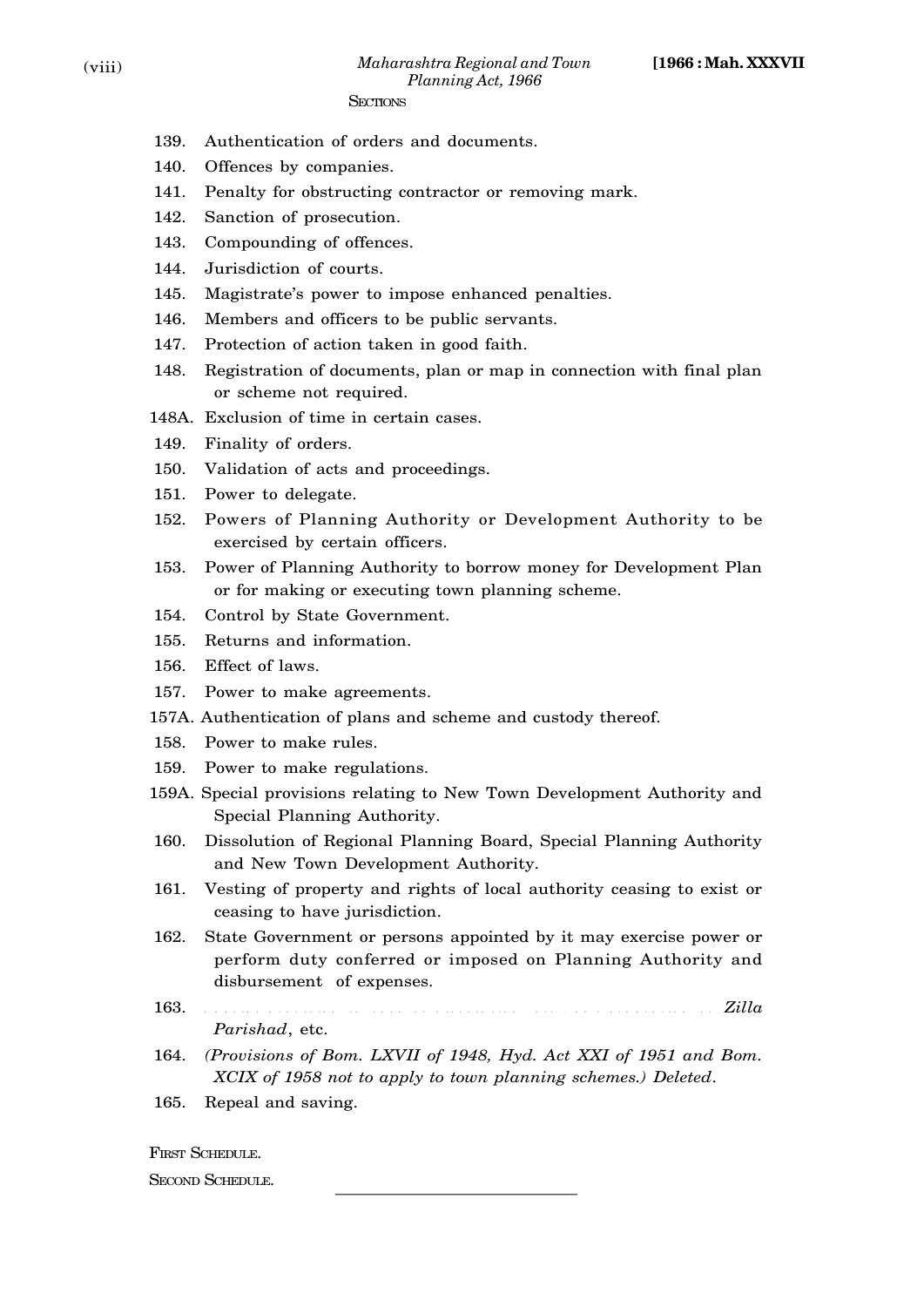#### MAHARASHTRA ACT No. XXXVII OF 1966<sup>1</sup>

[THE MAHARASHTRA REGIONAL AND TOWN PLANNING ACT, 1966.]

[Received the assent of the President on the 13th day of December 1966; assent first published in the *Maharashtra Government Gazette,* Part IV, on the 20th day of December 1966.]

Amended by Mah. 24 of 1968. Amended by Mah. 14 of 1971. Amended by Mah. 21 of 1971\* Amended by Mah. 30 of 1972. Amended by Mah. 11 of 1973. Amended by Mah. 22 of 1973. Amended by Mah. 42 of 1973 (1-1-1974)†. Amended by Mah. 47 of 1974 ‡ (10-6-1974)†. Amended by Mah. 4 of 1975 (26-l-1975)†. Amended by Mah. 6 of 1976 (27-4-1976)†. Amended by Mah. 10 of 1977 (ll-3-1977)†. Amended by Mah. 28 of 1977 (5-12-1977)†. Amended by Mah. 29 of 1978. Amended by Mah. 31 of 1983 § (6-6-1983)†. Amended by Mah. 16 of 1992 (10-8-1992)†. Amended by Mah. 10 of 1994 £ (14-10-1993)†. Amended by Mah. 39 of 1994 (17-8-1994)†. Amended by Mah. 5 of 1996 @ (23-11-1995)†. Amended by Mah. 21 of 1997 @ @ (10-9-1996)†. Amended by Mah. 48 of  $1997 \neq (6-8-1997)$ <sup>†</sup>. Amended by Mah. 5 of 2000 £ £ (29-6-1999)†. Amended by Mah. 10 of 2000 @ @ @ (11-10-1999)†. Amended by Mah. 7 of 2002 \$\$ (9-10-2000)†. Amended by Mah. 24 of 2002 (1-6-2002) $\Delta$ . Amended by Mah. 6 of 2004 (20-6-2005)\*\*. Amended by Mah. 22 of 2005 (20-6-2005)\*\*\*.

<sup>1</sup> For Statement of Objects and Reasons, *see Maharashtra Government Gazette,* Extraordinary, 1966, Part V, pages 205-207.

Maharashtra Ordinance No. I of 1971 was repealed by Mah. 21 of 1971, s. 18.

† This indicates the date of commencement of Act.

‡ Maharashtra Ordinance No. X of 1974 was repealed by Mah. 47 of 1974, s. 4.

§ Maharashtra Ordinance No. XIII of 1983 was repealed by Mah. 31 of 1983, s. 8.

£ Maharashtra Ordinance No. XIV of 1993 was repealed by Mah. 10 of 1994, s. 16.

@ Maharashtra Ordinance No. XVIII of 1995 was repealed by Mah. 5 of 1996, s. 7.

@@ Maharashtra Ordinance No. II of 1997 was repealed by Mah. 21 of 1997, s.3.

# Maharashtra Ordinance No. XIV of 1997 was repealed by Mah. 48 of 1997, s. 3.

££ Maharashtra Ordinance No. XXVI of 1999 was repealed by Mah. 5 of 2000, s. 15.

@@@ Maharashtra Ordinance No. XXXII was repealed by Mah. 10 of 2000, s. 3.

\$\$ Maharashtra Ordinance No. I of 2000 was repealed by Mah. 7 of 2001, s. 3.

 This Act came into force *vide* G.N., U.D.D., No. TPS/HISC - 1002/180//CR-5/2002/UD-13, dated 24th May 2002.

- \*\* This Act came into force *vide* G. N., U.D.D., No. TPB. 4302/2080/CR-215/02/ UD-11, dated the 20th June 2005.
- \*\*\* This Act came into force *vide* G.N., U.D.D., No. TPB. 4302/2080/CR-215/02/ UD-11, dated the 20th June 2005.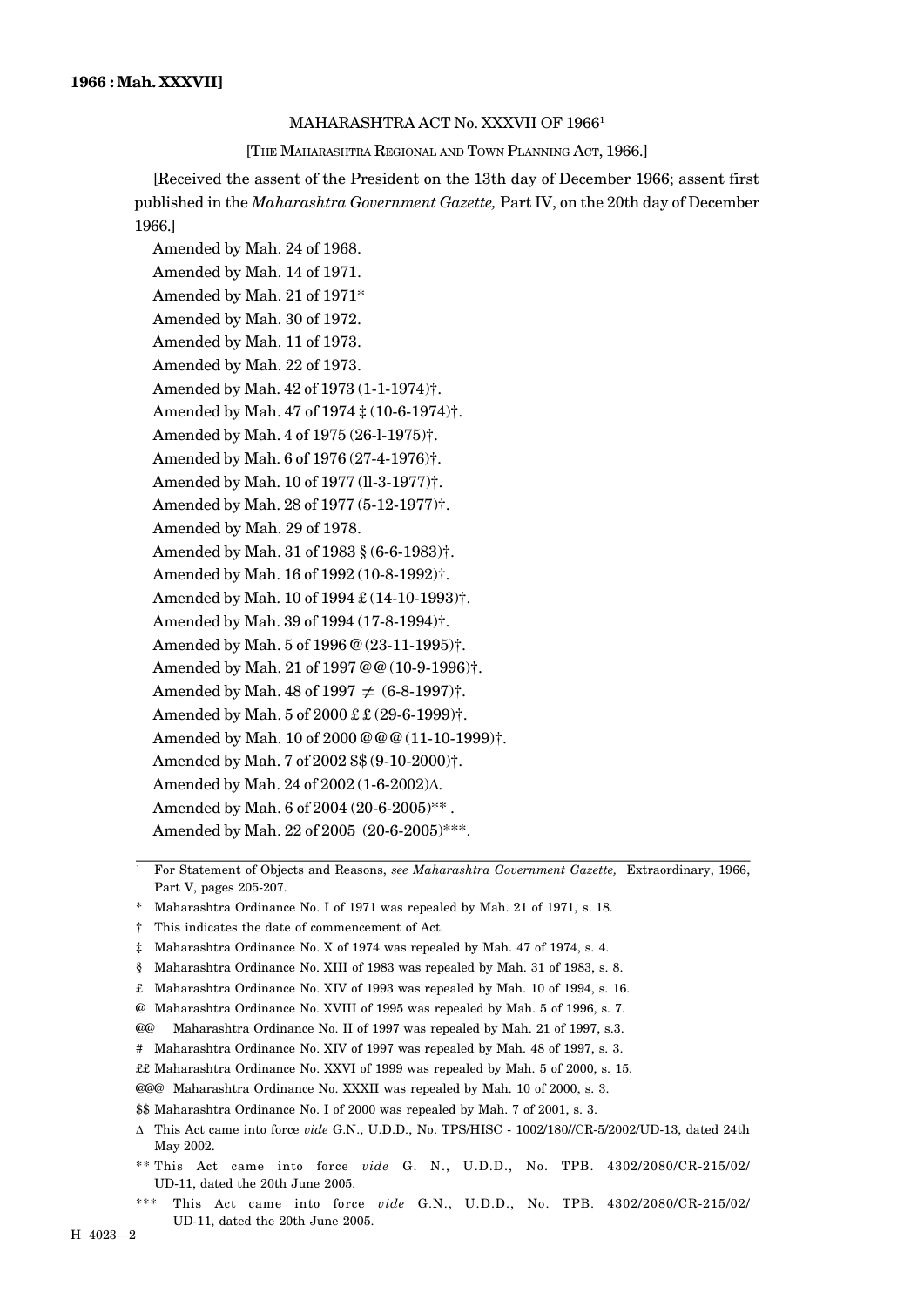Amended by Mah. 16 of 2007 (13-7-2007)\*\*\*\*. Amended by Mah. 16 of 2009 (29-9-2009)\*\*\*\*\*. Amended by Mah. 25 of 2009 ## (25-8-2009)+. Amended by Mah. 29 of 2010 ###§§ (21-9-2010)+. Amended by Mah. 34 of 2010 \*\*\*\*\*\* (1-3-2011)+. Amended by Mah. 10 of 2011 ‡ ‡ (5-4-2010)+. Amended by Mah. 2 of 2012 (22-3-2012)\$. Amended by Mah. 5 of 2014 \$\$\*(4-10-2013)+.

\*\*\*\* This Act came into force *vide* G.N., U.D.D. No. TPS. 1206/2986/CR-318/06/UD-12, dated the 13th July 2007.

+ This indicates the date of commencement of Act.

§§ Section 3 of Mah. 29 of 2010 reads as under :—

- \*\*\*\*\* This Act came into force *vide* G.N., U.D.D., No. TPS. 1809/UOR-96/CR-1835/ 09/UD-13, dated the 29th September 2009.
- # #Maharashtra Ordinance No. XVII of 2009 was repealed by Mah. 25 of 2009, s.3.
- # # # Maharashtra Ordinance No. XIII of 2010 was repealed by Mah. 29 of 2010, s.4.

Validation.

"3. Notwithstanding anything contained in the principal Act, or in any rules or regulations made thereunder or in the Development plan or in any judgement, decree or order of any court, tribunal or other authority, any levy and collection of fees, charges and premium by the State Government or the Planning Authority for grant of an additional Floor Space Index or for the special permissions or for the use of discretionary powers under the provisions of the principal Act, or any rules or regulations made thereunder, prior to the date of commencement of the Maharashtra Regional and Town Planning (Amendment and Validation) Act, 2010, shall be deemed to be validly Mah. levied and collected and shall be deemed always to have been validly levied and collected, under the XXIX of regulations made under section 22 of the principal Act, as amended by the said Act, and accordingly no suit, prosecution or other legal proceedings shall lie in any court or before any tribunal or other authority on the ground that, the provisions of the principal Act or the Development plan prepared thereunder, prior to such commencement, did not provide for making of the regulations regarding levy and collection of such fees, charges and premium by the State Government or the Planning Authority. No suit, prosecution or other legal proceedings shall lie or be maintained or continued in any court, or before any tribunal or other authority, for the refund of any such fees, charges and premium, so levied and collected.".

\*\*\*\*\*\* This Act came into force *vide* G.N., U.D.D., No. TPS. 1810/85/CR-2118/2010/

- UD-13, dated the 1st March 2011.
- ‡‡ Section 13 of Mah. 10 of 2011 reads as under :—

"13. (*1*) If any difficulty arises in giving effect to the provisions of this Act, the State Government may, by order published in the *Official Gazette,* give such direction, not inconsistent with the provisions of this Act, as may appear to it to be necessary or expedient for the purpose of removing the difficulty :

Provided that, no such order shall be made after the expiry of the period of two years from the date of commencement of this Act.

(*2*) Every order made under sub-section (*1*) shall be laid, as soon as may be, after it is made, before each House of the State Legislature.".

\$ This Act came into force *vide* G.N. U.D.D. No. MMC. 2009/72/C.R.48/2009/UD-32, dated the 22nd March 2012.

\$\$ Maharashtra Ordinance No. XV of 2013 and VI of 2014 was repealed by Mah. V of 2014, S. 11.

Section 12 of Mah. V of 2014, reads as under:-

Power to remove difficulties.

Power to remove difficulties.

> " 12. (*1*) If Any difficulty arises in giving effect to the provisions of principal Act, as amended by this Act, the State Government may, by order published in the *Official Gazette*, give such directions, not inconsistent with the provisions of this Act, as may appear to it to be necessary or expedient for the purpose of removing the difficulty :

Provided that, no such order shall be made after the expiry of a period of two years from the date Mah. V of of commencement of the Maharashtra Regional and Town Planning (Amendment and Continuance) 2014. Act, 2014.

(*2*) Every order made under sub-section (*1*) shall be laid, as soon as may be, after it is made, before each House of the State Legislature.".

2010.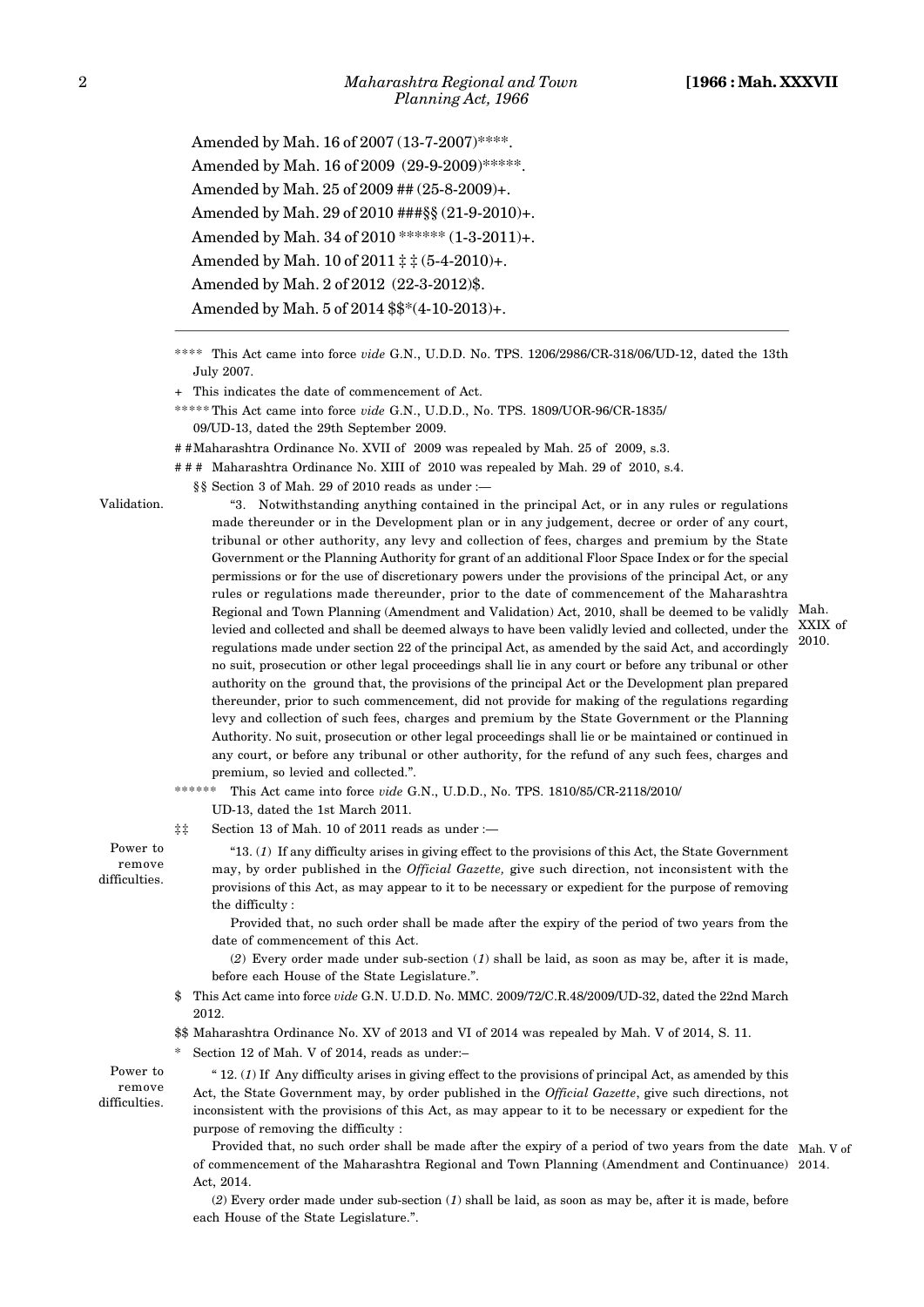Amended by Mah. 35 of 2014 (24-12-2014) @. Amended by Mah. 38 of 2014 @ @ (4-10-2013)+. Amended by Mah. 43 of 2014 (22-4-2015) @ @ @. Amended by Mah. 32 of 2015  $\triangle$  (28-4-2015) +. Amended by Mah. 37 of 2015 (21-8-2015) +.

**An Act to make provision for planning the development and use of land in Regions established for that purpose and for the constitution of Regional Planning Boards therefor; to make better provisions for the preparation of Development plans with a view to ensuring that town planning schemes are made in a proper manner and their execution is made effective; to provide for the creation of new towns by means of Development Authorities; to make provisions for the compulsory acquisition of land required for public purposes in respect of the plans; and for purposes connected with the matters aforesaid.**

WHEREAS, it is expedient to make provision for planning the development and use of land in Regions established for that purpose and for the constitution of Regional Planning Boards thereof; to make better provision for the preparation of Development plans with a view to ensuring that town planning schemes are made in a proper manner and their executions is made effective; to provide for the creation of new towns by means of Development Authorities; to make provision for the compulsory acquisition of land required for public purposes in respect of the plans; and for purposes connected with the matters aforesaid ; It is hereby enacted in the Seventeenth Year of the Republic of India as follows :—

#### CHAPTER I.

#### PRELIMINARY.

**1.** (*1*) This Act may be called the Maharashtra Regional and Town Planning Act, 1966. Short title,

(*2*) It shall extend to the whole of the State of Maharashtra.

extent and commence ment.

 $(3)$  It shall come into force on such date<sup>1</sup> as the State Government may, by notification in the *Official Gazette,* appoint but the State Government may if it thinks fit bring different provisions of this Act into force at different times.

**2.** In this Act, unless the context otherwise requires,—

(*1*) "agriculture" includes horticulture, poultry farming, the raising of crops, fruits, Definitions. vegetables, flowers, grass or trees of any kind, breeding of livestock including cattle, horses, donkeys, mules, pigs, breeding of fish and keeping of bees, the use of land for grazing cattle and for any purpose which is ancillary to its cultivation or other agricultural purpose; but does not include the use of land as a garden which is an appendage to a building; and " agricultural " shall be construed accordingly ;

<sup>1</sup> 11th day of January 1967 *(vide* G.N, U.D., P.H. and H.D., No. TPA. 1166/72383-Uni-II, dated 11th January 1967).

<sup>+</sup> This indicates the date of commencement of Act.

<sup>@</sup> This Act came into force *vide* G.N. U.D.D. No. TPB-4312/CR-16/2013/UD-11, dated the 24th December 2014.

<sup>@@</sup> Maharashtra Ordinance No. XV of 2014 was repealed by Mah. XXXVIII of 2014, S.6.

<sup>@@@</sup> This Act came into force *vide* G.N. U.D.D. No. TPS-1814/CR-349/UD-13, dated the 22nd April 2015.

A Maharashtra Ordinance No. VI of 2015 was repealed by Mah. XXXII of 2015, s.3.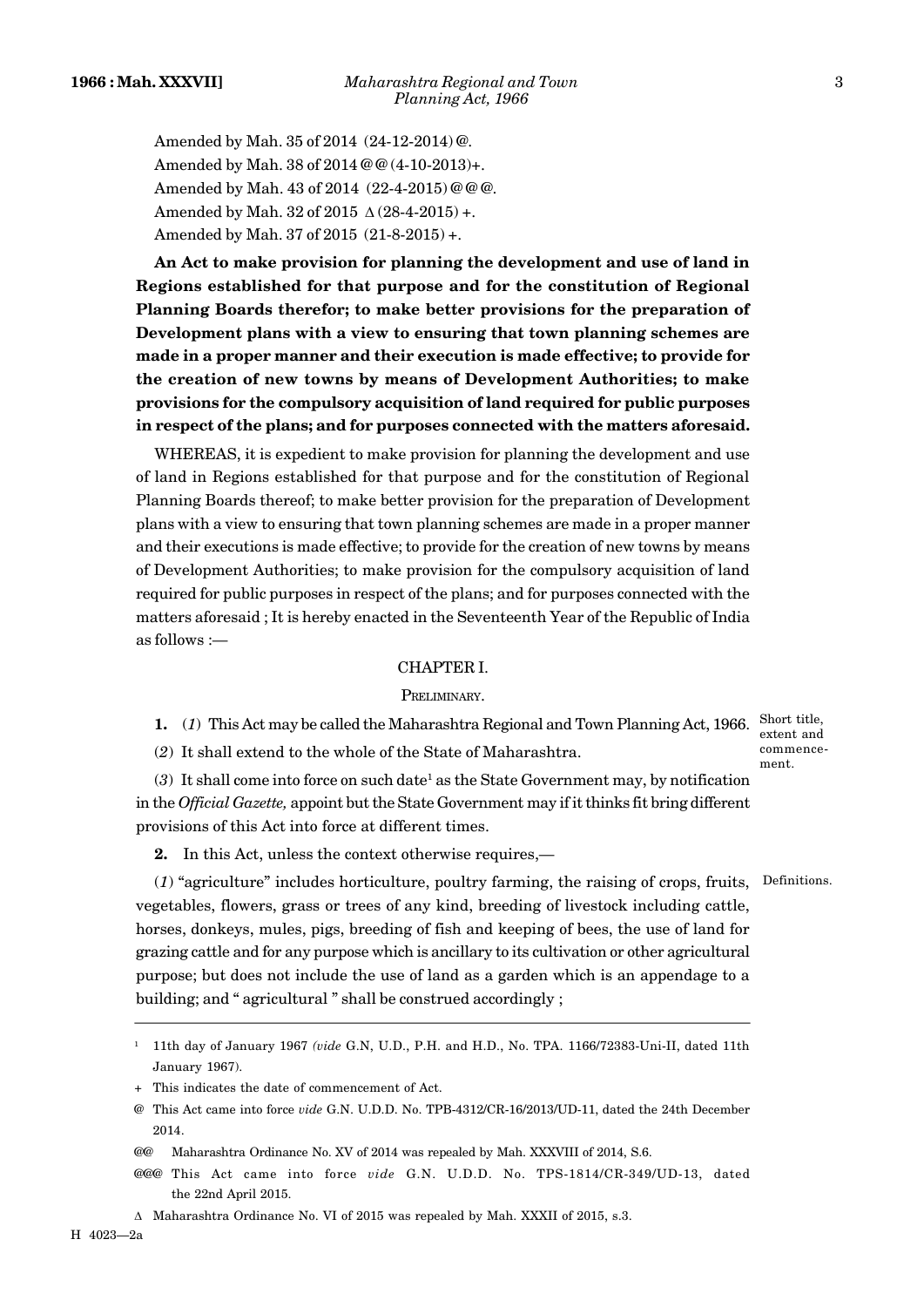$1(2)$  "amenity" means roads, streets, open spaces, parks, recreational grounds, play grounds, sports complex, parade grounds, gardens, markets, parking lots, primary and secondary schools and colleges and polytechnics, clinics, dispensaries and hospitals, water supply, electricity supply, street lighting, sewerage, drainage, public works and includes other utilities, services and conveniences] ;

(*3*) *"* Appropriate Authority " means any public authority on whose behalf land is designated for a public purpose in any plan or scheme and which it is authorised to acquire ;

(*4*) " Arbitrator " means a person appointed as the Arbitrator for the purposes of any scheme or schemes under section 72 ;

(*5*) " Building operations " includes erection or re-erection of a building or any part thereof, roofing or re-roofing of any part of a building or of any open space, any material alteration or enlargement of a building, any such alteration of a building as is likely to affect an alteration of its drainage or sanitary arrangement or materially affect its security or the construction of a door opening on any streets or land not belonging to the owner ;

 $2(5)$  " compounded structure" means an unauthorized structure, in respect of which the compounding charges as levied by the Collector under the provisions of sub-section (*2B*) of section 18 are paid by the owner or occupier of such structure and which, upon such payment, has been declared as such by the Collector ;]

(*6*) *"* Court " means in Greater Bombay, the Bombay City Civil Court; and elsewhere, the principal civil court of original jurisdiction; and includes any other civil court of a Judge of Senior Division or a Judicial Officer empowered by the State Government to perform the functions of the court under this Act within the pecuniary and local limits of its jurisdiction;

<sup>3</sup>[(6A) " Designated Officer " means the officer designated under sub-section (*8*) of section 53 ; ]

(*7*) " development " with its grammatical variations means the carrying out of buldings, engineering, mining or other operations in or over or under, land or the making of any material change, in any building or land or in the use of any building or land  $\frac{4}{1}$  or any material or structural change in any heritage building or its precinct] <sup>5</sup>[and includes <sup>6</sup>[demolition of any existing building, structure or erection or part of such building, structure of erection; and] <sup>7</sup>[reclamation,] redevelopment and lay-out and sub-division of any land; and " to develop" shall be construed accordingly];

<sup>&</sup>lt;sup>1</sup> Clause (2) was substituted for the origninal and shall be deemed to have been substituted on the 25th March 1991, by Mah. 10 of 1994, s. 2(*a*).

<sup>2</sup> Clause (*5A*) was inserted by Mah. 43 of 2014, s.5 (*a*) w.e.f. 22-4-2015.

<sup>3</sup> Clause (*6A*) was inserted by Mah. 2 of 2012, s. 29, w.e.f. 22-3-2012.

Theses words were inserted by Mah. 39 of 1994, s.  $2(a)$ .

<sup>5</sup> These words were substituted for the words " and includes lay-out and sub-division of any land" by Mah. 21 of 1971, s. 2(*1*).

These words were inserted by Mah. 10 of 1994, s.  $2(b)$ .

<sup>7</sup> This word was inserted by Mah. 31 of 1983, s. 2.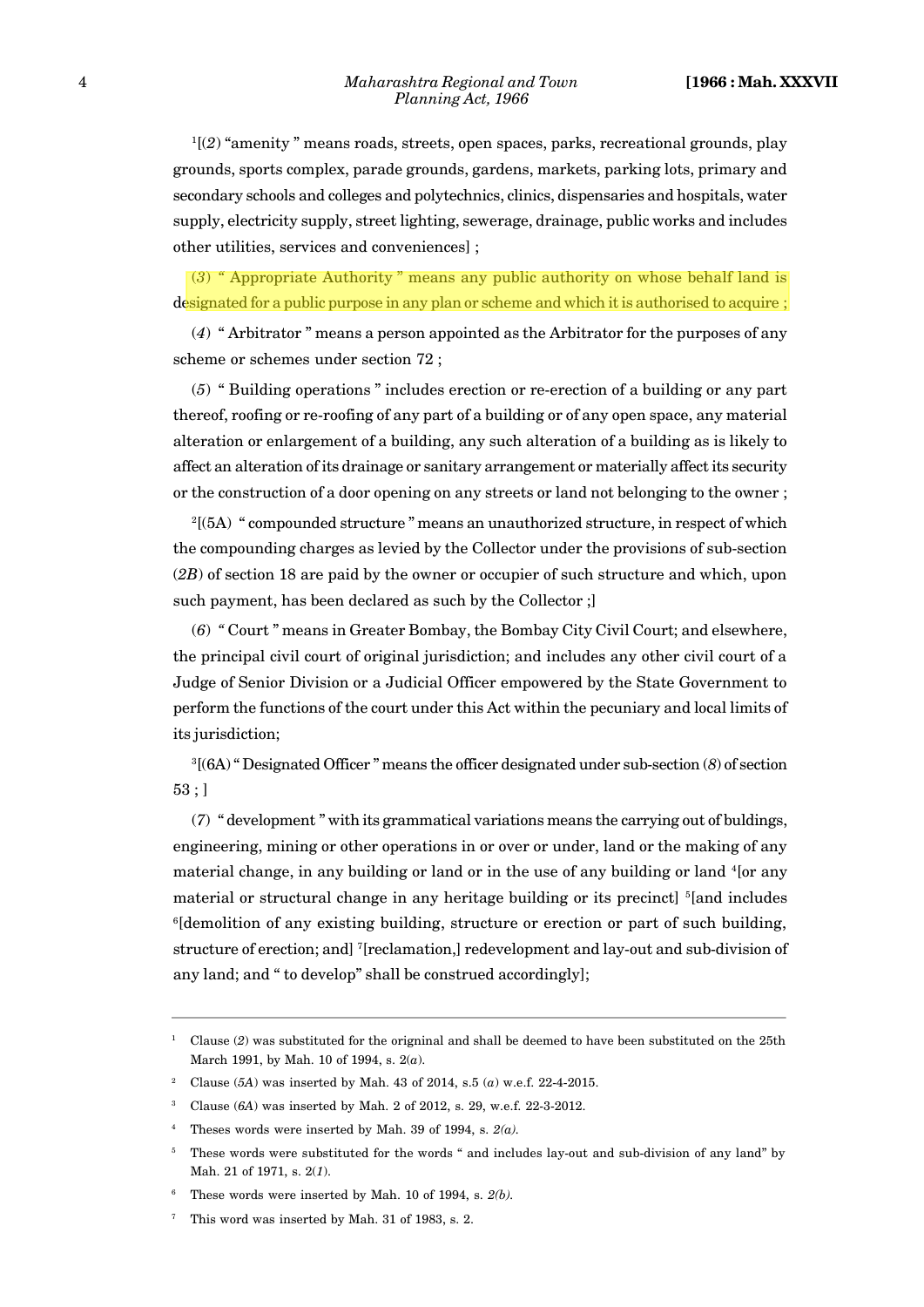(*8*) *"* Development Authority " means a New Town Development Authority <sup>1</sup>[constituted or declared under section 113];

(*9*) " Development plan " means a plan for the development or re-development of the area within the jurisdiction of a Planning Authority  $^{2}\left[ ^{3}\right[$  and includes revision of a development plan and] proposals of a special planning Authority for development of land within its jurisdictions];

<sup>4</sup>[(*9A*) " development right" means right to carry out development or to develop the land or building or both and shall include the transferable development right in the form of right to utilise the Floor Space Index of land utilisable either on the remainder of the land partially reserved for a public purpose or elsewhere, as the final Development Control Regulations in this behalf provide;]

(*10*) " Director of Town Planning " means the officer appointed by the State Government as the Director of Town Planning.

*(11) "* engineering operations " includes the formation or laying out of a street or means of access to a road or laying out of means of water-supply, drainage, electricity, gas or other public service;

(*12*) " existing-land-use map " means a map indicating the use to which lands in any specified area are put at the time of preparing the map;

(*13*) " final plot " means a plot allotted in a final town planning scheme;

<sup>5</sup>[(*13A*) " Floor Space Index " means the quotient or the ratio of the combined gross floor area to the total area of the plot, viz :—

Total covered area of all floors

Floor Space Index

Plot area ;

(*13B*) "Heritage building " means a building possessing architectural, aesthetic, historic or cultural values which is declared as heritage building by the Planning Authority in whose jurisdiction such building is situated;

(*13C*) " Heritage precinct " means an area comprising heritage building or buildings and precincts thereof or related places;]

<sup>6</sup>[(*13D*) " Integrated Township Project " means an Integrated Township Project declared under section 18 or 44, as the case may be;]

(*14*) " land " includes benefits to arise out of land, and things attached to the earth or permanently fastened to anything attached to the earth;

<sup>1</sup> These words were substituted for the word " constituted " by Mah. 21 of 1971, s. 2(*2*).

<sup>2</sup> These words were inserted by Mah. 30 of 1972, s. *2(1).*

<sup>&</sup>lt;sup>3</sup> These words were substituted for the words " and includes " by Mah. 6 of 1976, s.2.

<sup>4</sup> Clause *(9A)* was inserted and shall be deemed to have been inserted on the 25th March 1991 by Mah. 10 of 1994, s. *2(c).*

<sup>5</sup> Clauses (*13A*), (*13B*) and (*13C*) were inserted by Mah. 39 of 1994, s. 2(*b*).

<sup>6</sup> Clause (*13D*) was inserted by Mah. 43 of 2014, s.5 (*b*) w.e.f. 22-4-2015.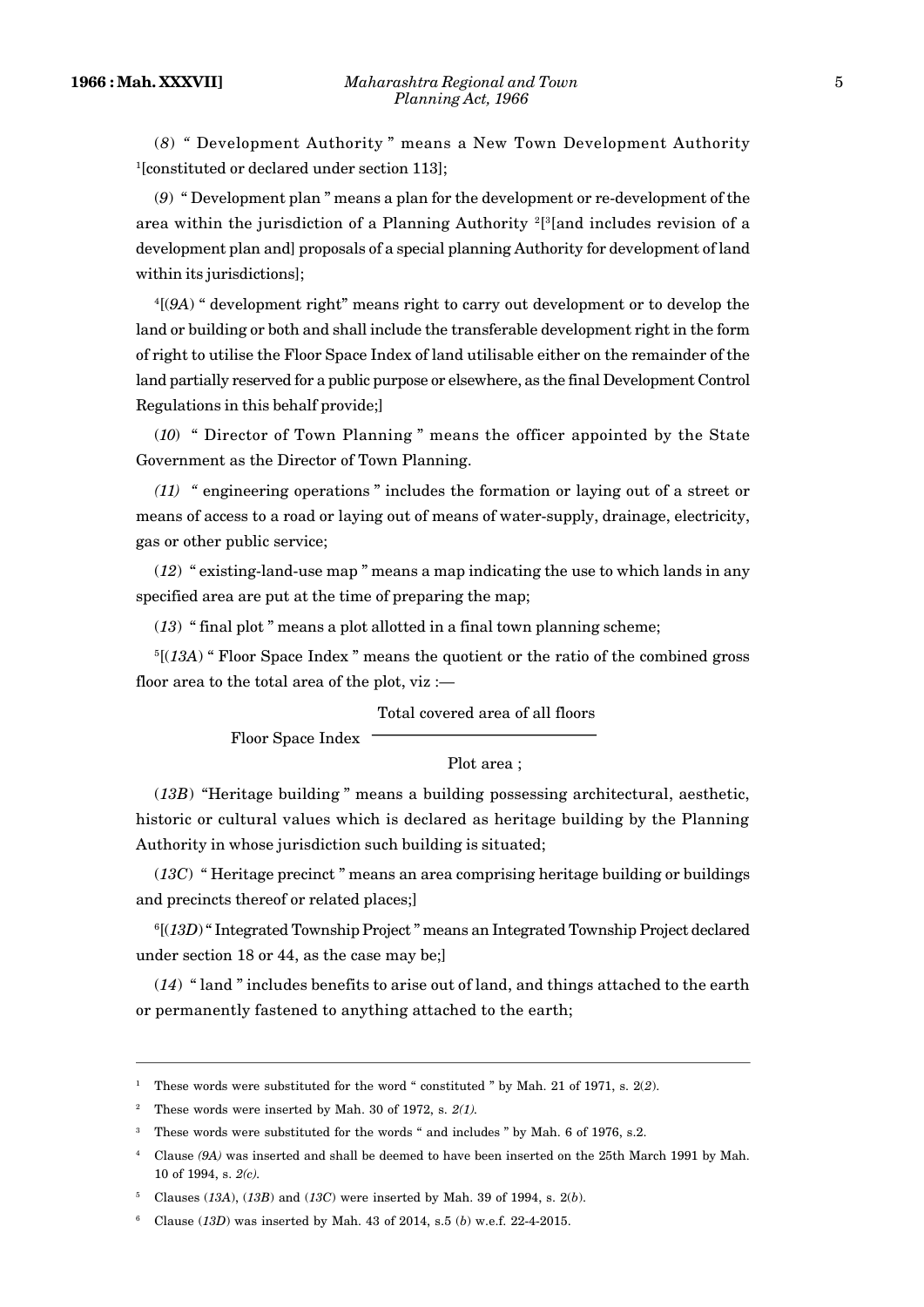(*15*) " local authority " means—

| (a) the Bombay Municipal Corporation constituted under the Bombay Municipal<br>Corporation Act or the Nagpur Municipal Corporation constituted under the *City of<br>Nagpur Corporation Act, 1948, or any Municipal corporation constituted under the<br>**Bombay Provincial Municipal Corporations Act, 1949, | Bom. III<br>of 1888.<br>C.P. and<br>Berar II<br>of 1950.<br>Bom.<br>LIX of<br>1949. |
|----------------------------------------------------------------------------------------------------------------------------------------------------------------------------------------------------------------------------------------------------------------------------------------------------------------|-------------------------------------------------------------------------------------|
| $\frac{1}{1}$ (b) a Council and a <i>Nagar Panchayat</i> constituted under the Maharashtra Municipal<br>Councils, Nagar Panchayats and Industrial Townships Act, 1965, ]                                                                                                                                       | Mah. XL<br>of 1965.                                                                 |
| $(c)$ (i) a Zilla Parishad constituted under the Maharashtra Zilla Parishads and<br>Panchayat Samitis Act, 1961,                                                                                                                                                                                               | Mah. V<br>of 1962.                                                                  |
| $^{2}$ [(ii) the Authority constituted under the Maharashtra Housing and Area<br>Development Act, 1976],                                                                                                                                                                                                       | Mah.<br><b>XXVIII</b><br>of 1977.                                                   |
| (iii) the Nagpur Improvement Trust constituted under the Nagpur Improvement C.P. and<br>Trust Act, 1936,]                                                                                                                                                                                                      | Berar<br><b>XXXVI</b><br>of 1936.                                                   |
| which is permitted by the State Government for any area under its jurisdiction to exercise                                                                                                                                                                                                                     |                                                                                     |
| the powers of a Planning Authority under this Act;                                                                                                                                                                                                                                                             |                                                                                     |

(*16*) " local newspaper " in relation to any area within the jurisdiction of a Regional Planning Board, Planning Authority or of a Development Authority, means any newspaper published or circulating within that area;

(*17*) " occupier " includes a tenant, an owner in occupation of, or otherwise using his land, a rent-free tenant in any land, and any person in lawful possession of any land who is liable to pay to the owner compensation for the use and occupation of the land;

(*18*) " owner " includes any person for the time being receiving or entitled to receive, whether on his own account or as agent, trustee, guardian, manager or receiver for another person or for any religious or charitable purpose, the rents or profits of the property in connection with which it is used;

<sup>3</sup>[(19) "Planning Authority " means a local authority; and shall includes,—

(*a*) a Special Planning Authority constituted or appointed or deemed to have been appointed under section 40; and

(*b*) in respect of the slum rehabilitation area declared under section 3C of the Mah. Maharashtra Slum Areas (Improvement, Clearance and Redevelopment) Act, 1971, XXVIII the Slum Rehabilitation Authority appointed under section 3A of the said Act;]

of 1971.

<sup>&</sup>lt;sup>1</sup> Sub-clause (*b*) was substituted by Mah. 10 of 2000, s. 2.

<sup>&</sup>lt;sup>2</sup> Sub-paragraph (*ii*) was substituted by Mah. 28 of 1977, s. 191  $(a)$ .

Clause (19) was substituted for the original by Mah. 5 of 1996, s. 4.

Repealed by Mah. 23 of 2012, s. 7.

Name of the "Bombay provincial Municipal Corporation Act, 1949 " is substituted as "Maharashtra Municipal Corporation Act," by Mah. 23 of 2012, s. 4.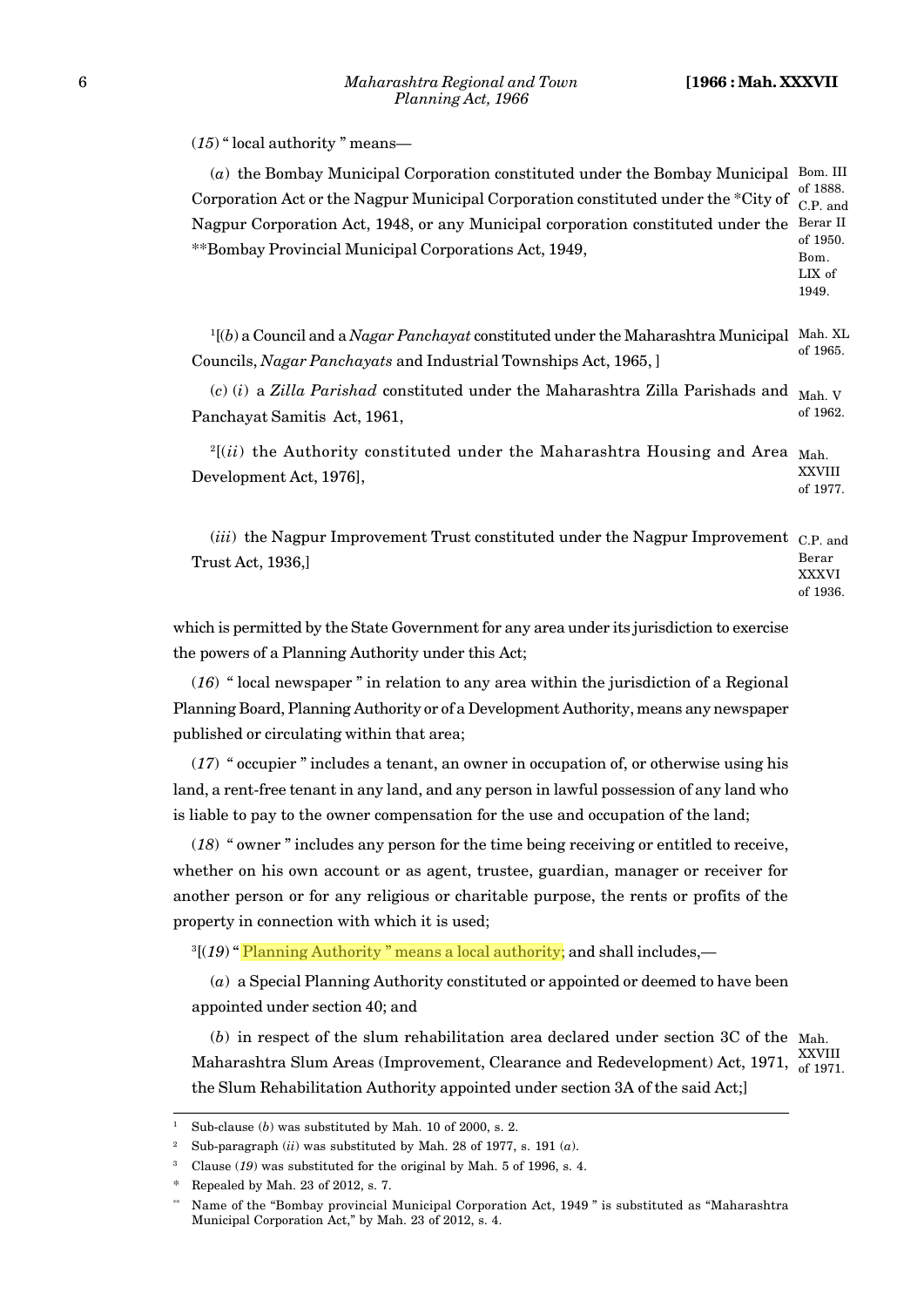(*20*) " prescribed " means prescribed by rules made under this Act;

(*21*) " plot " means a portion of land held in one ownership and numbered and shown as one plot in a town planning scheme;

(*22*) " reconstituted plot " means a plot which is altered in ownership or in any other way by the making of a town planning scheme;

(*23*) " Region " means any area established to be a Region under section 3;

(*24*) " Regional Board " or " Board " means a Regional Planning Board constituted under section 4;

(*25*) *"* Regional plan " means a Plan for the development or re-development of a Region which is approved by the State Government and has come into operation under this Act;

*(26)* " Regional Planning Committee " means a committee appointed under section 10;

*(27) "* Regulation " means a regulation made under section 159 of this Act and includes <sup>1</sup>[zoning, special development control regulations] and other regulations made as a part of a Regional Plan, Development plan, or town planning scheme;

(*28*) " Residence " includes the use for human habitation of any land or building, or part thereof including gardens, grounds, garages, stables and outhouses, if any, appertaining to such land or building;

(*29*) " Rule " means a rule made under this Act;

(*30*) " scheme " includes a plan relating to a town planning scheme;

 $2 *$  $*$   $*$   $*$   $*$ 

(*31*) " Town Planning Officer " means the officer appointed for the time being to be the Town Planning Officer for all or any of the provisions of this Act;

<sup>3</sup>[(*31A*) *"* Undeveloped area " means an area within the jurisdiction of one or more local authorities (not being an area within the jurisdiction of a cantonment board  $2 \text{ of }$  constituted under the Cantonment Act, 1924) which is in the opinion of the State Government in a neglected condition, or which is being developed or is in imminent likelihood of being developed in an uncontrolled or haphazard manner, and requires, in the public interest, to be developed in a proper and orderly manner ;] 1924.

Mah. V of 1962.

(*32*) "*Zilla Parishad"* means a *Zilla Parishad* constituted under the Maharashtra Zilla Parishads and Panchayat Samitis Act, 1961.

<sup>&</sup>lt;sup>1</sup> These words were substituted for the word "zoning" by Mah. 22 of 2005, s.  $2(a)$ .

<sup>2</sup> Clause *(30A)* was deleted by Mah. 43 of 2014, w.e.f. 22-4-2015.

<sup>3</sup> Clause *(31A)* was inserted by Mah. 30 of 1972, s. *2(2).*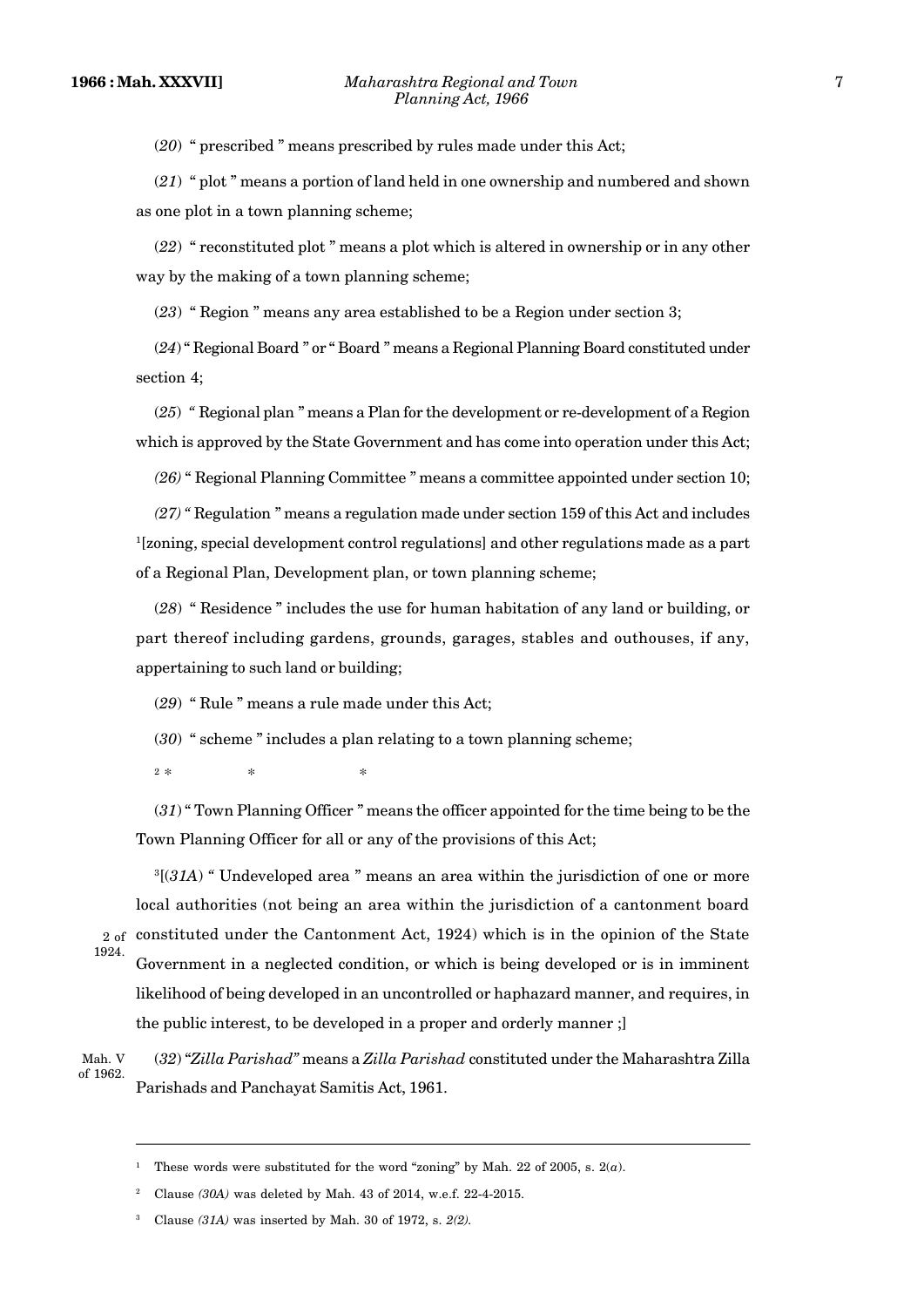#### CHAPTER II.

PROVISIONS RELATING TO REGIONAL PLANS.

#### *(a) Regions.*

Establishment alteration of  $\overline{a}$ 

**3.** (*1*) Subject to the provisions of this section, the State Government may, by of Region and notification in the *Official Gazette*, establish any area in the State, by defining its limits, its limits.  $\,$  to be a Region for the purposes of this Act, and may name and alter the name of any such Region. In any case, where any Region is renamed, then all references in any law or instrument or other document to the Region shall be deemed to be a reference to the Region as renamed, unless expressly otherwise provided or the context so requires.

(*2*) The State Government may, by notification in the *Official Gazette,*—

(*a*) alter the limits of a Region, so as to include therein or to exclude therefrom, such area as may be specified in the notification; or

(*b*) amalgamate two or more Regions so as to form one Region; or

(*c*) split up any Region into two or more Regions; or

(*d*) declare that the whole or part of the area comprising a Region shall cease to be a Region or part thereof.

(*3*) A plan showing the boundaries of the Region as established under this section shall be available for inspection at the office of the Collector and the Mamlatdar or Tahsildar concerned, and on the constitution of the Regional Board therefor, also at the office of the Board.

#### (*b*) *Constitution of Regional Planning Boards.*

Constitution of Regional

Boards.

**4.** (*1*) For the purpose of planning the development and use of land in the Region, the State Government shall, by notification in the *Official Gazette,* constitute a Regional Planning Planning Board for the Region consisting of a Chairman appointed by the State Government; the Director of Town Planning (or a person nominated by him); such number of persons not exceeding four appointed by the State Government as are members of local authorities functioning in the whole or part of the Region; such number of persons <sup>1</sup>[not exceeding ten] appointed by the State Government who in the opinion of that Government have special knowledge or practical experience of matters relating to town and country planning, engineering, transport, industry, commerce or agriculture  $^{2}$ [; a Town Planning Officer appointed by the State Government and such number of persons not exceeding four appointed by the State Government from the two Houses of the State legislature, representing the whole or part of the Region, so that not more than two members are appointed from each of the said Houses.

<sup>1</sup> These words were substituted for the words "not exceeding six" by Mah. 24 of 1968, s. 2(*a*).

<sup>2</sup> This portion was substituted for the words "and a Town Planning Officer appointed by the State Government", by Mah. 24 of 1968., s. 2(*b*).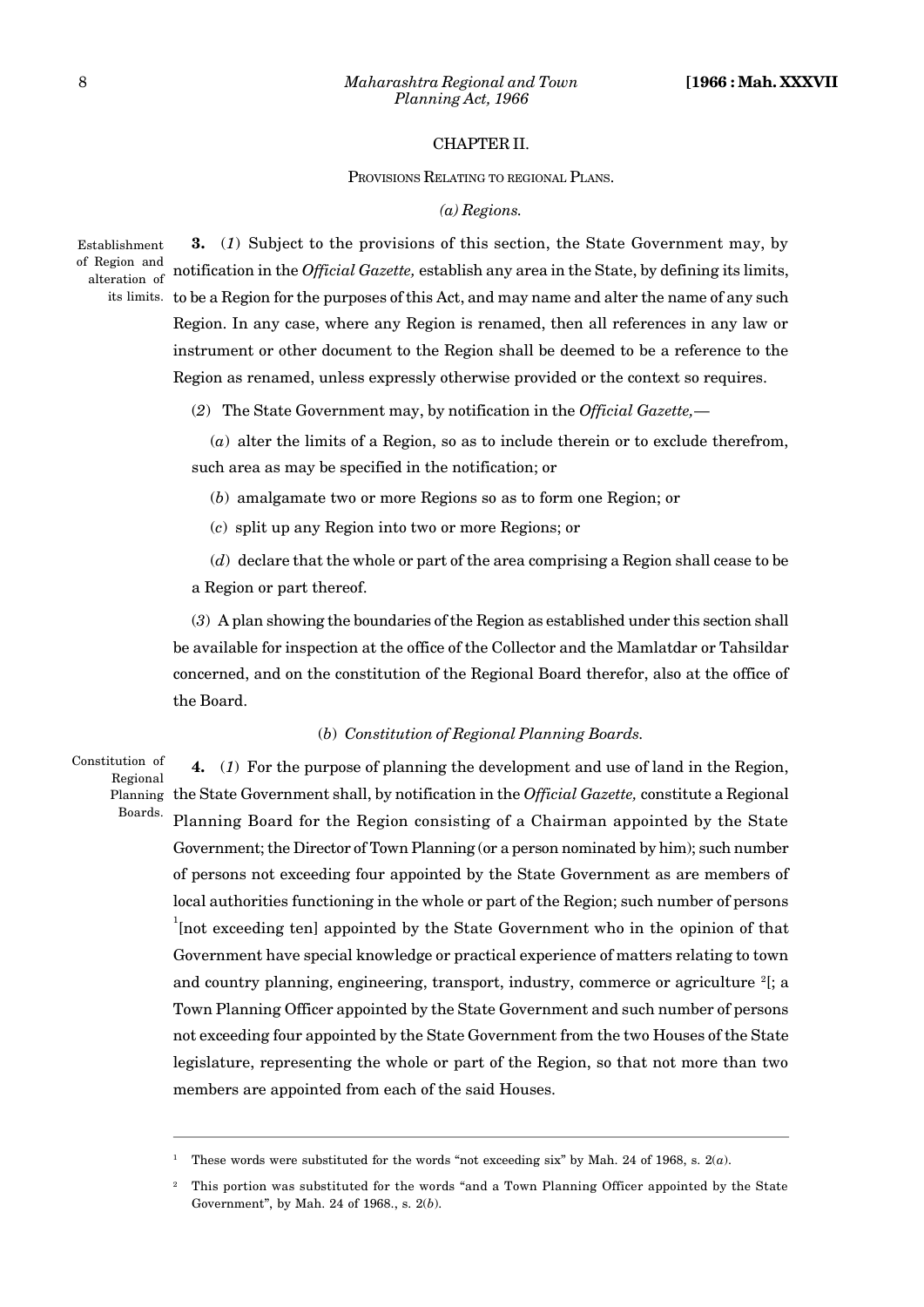If any Region includes any area which in the opinion of the State Government is important from the military or defence point of view, the members appointed for their special knowledge or practical experience shall include a person suggested by the Government of India in that behalf.]

The State Government may appoint a Vice-Chairman from amongst the other members. The Town Planning Officer shall be the Secretary to the Regional Board.

 $\int_{1}^{1}$ [(*1A*) Notwithstanding anything contained in sub-section (*1*), the provisions of that sub-section shall not be applicable to the Metropolitan area as defined in clause (*c*) of section 2 of the Maharashtra Metropolitan Planning Committees (Constitution and Functions) Act, 1999.]

(*2*) The Regional Board shall have its office at such place as the State Government may appoint, and shall be known by the name specified in the notification constituting of 2000. it. Mah. V

**5.** (1) <sup>2</sup>[Subject to the provisions of sub-section (3), the term of office] and conditions Terms of of service of the members of a Regional Board shall be such as may be prescribed; and the members shall be entitled to receive such remuneration or allowances, or both, as service of the State Government may by order determine.

office and conditions of members.

(*2*) If the State Government is of opinion that any member is guilty of misconduct in the discharge of his duties, or is incompetent or has become incapable of performing his duties as such member, or should for any other good and sufficient reason be removed, the State Government may, after giving the member an opportunity of showing cause against his removal, remove him from office.

<sup>3</sup>[(*3*) A member of the State Legislature while holding the office of a member of the Borad shall not be entitled to receive any remuneration or allowance other than travelling allowance, daily allowance or such other allowance which is paid to the holder of such office for the purpose only of meeting the personal expenditure incurred in attending the meeting of the Board or in performing any other functions as holder of such office.]

**6.** Any member of a Regional Board may at any time resign his office by writing under Resignation of his hand addressed to the State Government, and upon the acceptance thereof, the office of the member shall become vacant.

members.

**7.** In the event of a vacancy in the office of any member of a Regional Board, the vacancy Vacancies. shall be filled by the State Government, and the person so appointed shall hold office so long only as the member in whose place he is appointed would have held office, if the vacancy had not occurred.

<sup>&</sup>lt;sup>1</sup> Sub-section (*1A*) was inserted by Mah. 5 of 2000, Sch.

<sup>2</sup> These words, brackets and figure were substituted for the words "The term of office" by Mah. 14 of 1971, s.2(*a*).

<sup>3</sup> Sub-section (*3*) was added by Mah. 14 of 1971*,* S.2(*b).*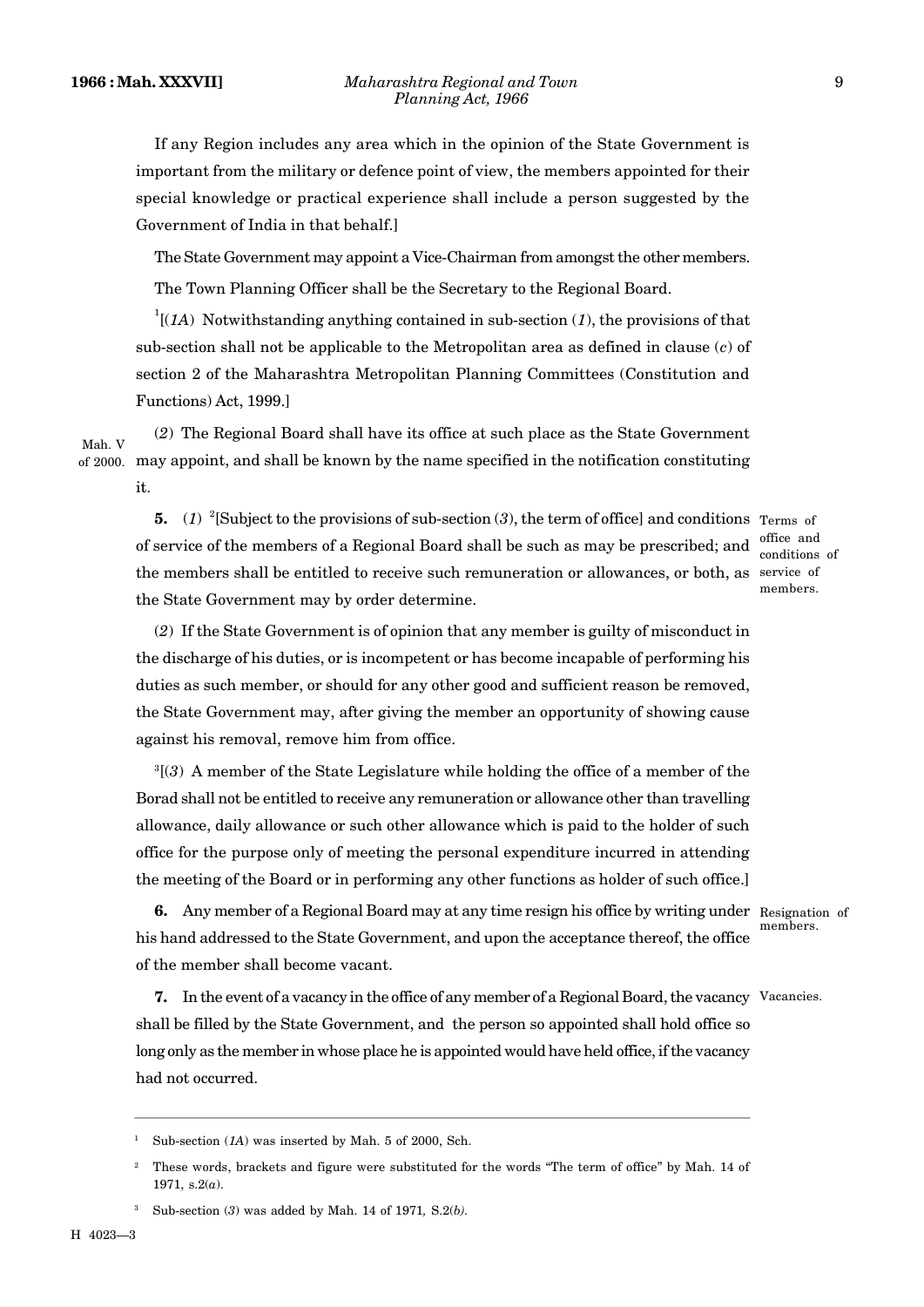**8.** Subject to the provisions of this Act and the rules and regulations made thereunder, it shall be the duty of a Regional Board— Powers and duties of Board.

> (*a*) to carry out a survey of the Region, and prepare reports on the surveys so carried out;

> (*b*) to prepare an existing-land-use map, and such other maps as may be necessary for the purpose of preparing a Regional plan;

(*c*) to prepare a Regional plan;

(*d*) to perform any other duties or functions as are supplemental, incidental or consequential to any of the foregoing duties, or as may be prescribed by regulations.

Meeting of Regional Board, etc.

**9.** (*1*) The Regional Board shall meet at such times and places as the Chairman may determine and may, subject to the provisions of sub-sections (*2*) and (*3*), make regulations for regulating its procedure and the conduct of its business :

Provided that, after the submission of draft Regional plan to the State Government, the Board shall meet only if so directed by the State Government.

(*2*) The Chairman and in his absence the Vice-Chairman (if any) and in the absence of the Chairman and the Vice-Chairman, any other member chosen by the members present from amongst themselves, shall preside at a meeting of the Board.

(*3*) All questions at a meeting of the Board shall be decided by a majority of votes of the members present and voting; and in the case of an equality of votes, the person presiding shall have a second or casting vote.

(*4*) Minutes shall be kept of the names of the members present, and others who attend the meetings of the Board under the provisions of this Act, and of the proceedings at each meeting, in a minute book to be kept for this purpose. The minutes shall be signed at the next ensuing meeting by the person presiding at such meeting, and shall be open to inspection by any member during the office hours.

Consultation or association with experts; Regional Planning Committee.

**10.** (*1*) A Regional Board may, with the previous sanction of the State Government, associate with itself or consult such persons whose assistance or advise it may desire for the purpose of performing any of its functions under this Act. Such persons may be paid by the Regional Board such remuneration or fees as may be sanctioned by the State Government.

(*2*) The person so assisting or advising the Regional Board may take part in the discussions of the Regional Board relevant to the purpose for which he is associated or consulted, but shall not have the right to *vote* at a meeting, or take part in the discussions of the Regional Board relating to matters connected with any other purpose.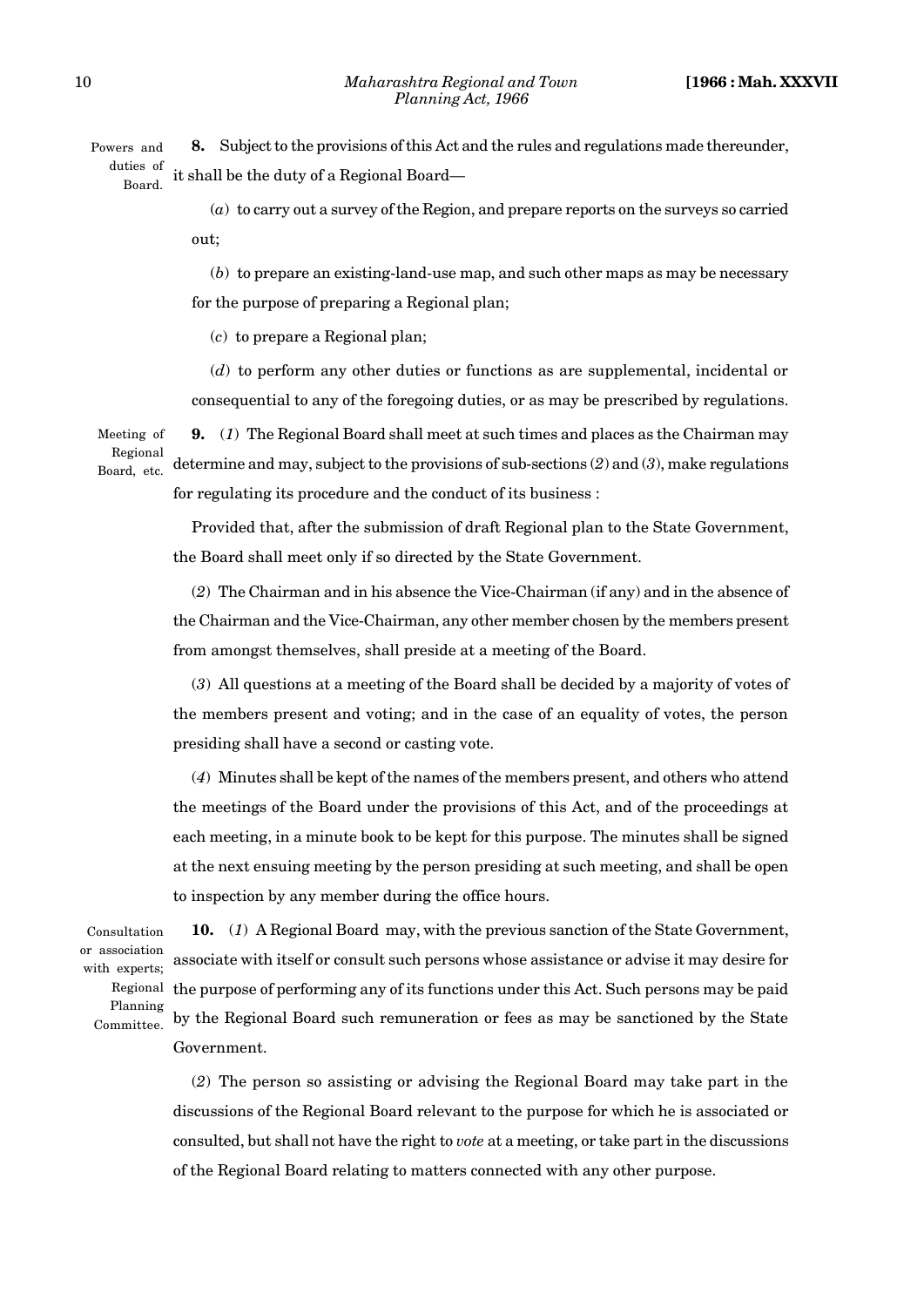(*3*) For the purpose of hearing any suggestions and objections received after the publication of a draft Regional plan under section 16, a Regional Board shall appoint a Regional Planning Committee consisting of the Town Planning Officer and two other members of the Regional Board.

(*4*) The members of a Regional Planning Committee shall be entitled to such allowances for performing its functions under this Act as may be prescribed.

**11.** (*1*) For the efficient performance of its functions under this Act, a Regional Board, Power of or an officer authorised by it, may appoint such officer and other staff as may be necessary. The officers and staff so appointed shall be entitled to receive such salaries or allowances, appoint staff. and shall be governed by such terms and conditions of service, as may be determined by the State Government.

Regional Board to

(*2*) The officers and staff appointed by the Regional Board shall work under the superintendence and control of the Chairman.

12. All expenses incurred by a Regional Board, including expenses incurred on account Expenses of of salaries, allowances, fees and other remuneration payable to its members and to its officer and other staff (not being salaried Government officers or staff) shall be met from such funds as may be placed at the disposal of the Board by the State Government.

Regional Board.

## (*c*) *Regional plans.*

13. Subject to the provisions of this Act and the rules and regulations made thereunder, Survey of a Regional Board shall, with a view to securing planned development and use of land in Region and a Region, carry out a survey thereof, prepare an existing-land-use map thereof, and other Regional plan. maps as are necessary for the purpose of preparing the Regional plan, and shall, within such period or periods as the State Government may from time to time determine in this behalf, prepare a report of the surveys, prepare the Regional plan and such other documents, maps and information as the Regional Board may deem fit for illustrating or explaining the provisions of the Regional plan.

14. Subject to the provisions of this Act and any rules made thereunder for regulating Contents of the form of a Regional plan and the manner in which it may be published, any such Regional plan shall indicate the manner in which the Regional Board propose that land in the Region should be used, whether by carrying out thereon development or otherwise, the stages by which any such development is to be carried out, the net-work of communications and transport, the proposals for conservation and development of natural resources, and such other matters as are likely to have an important influence on the development of the Region; and any such plan in particular, may provide for all or any of the following matters, or for such matters thereof as the State Government may direct, that is to say—

(*a*) allocation of land for different uses, general distribution and general locations of land, and the extent to which the land may be used as residential, industrial, agricultural, or as forest, or for mineral exploitation ;

preparation of

Regional plan.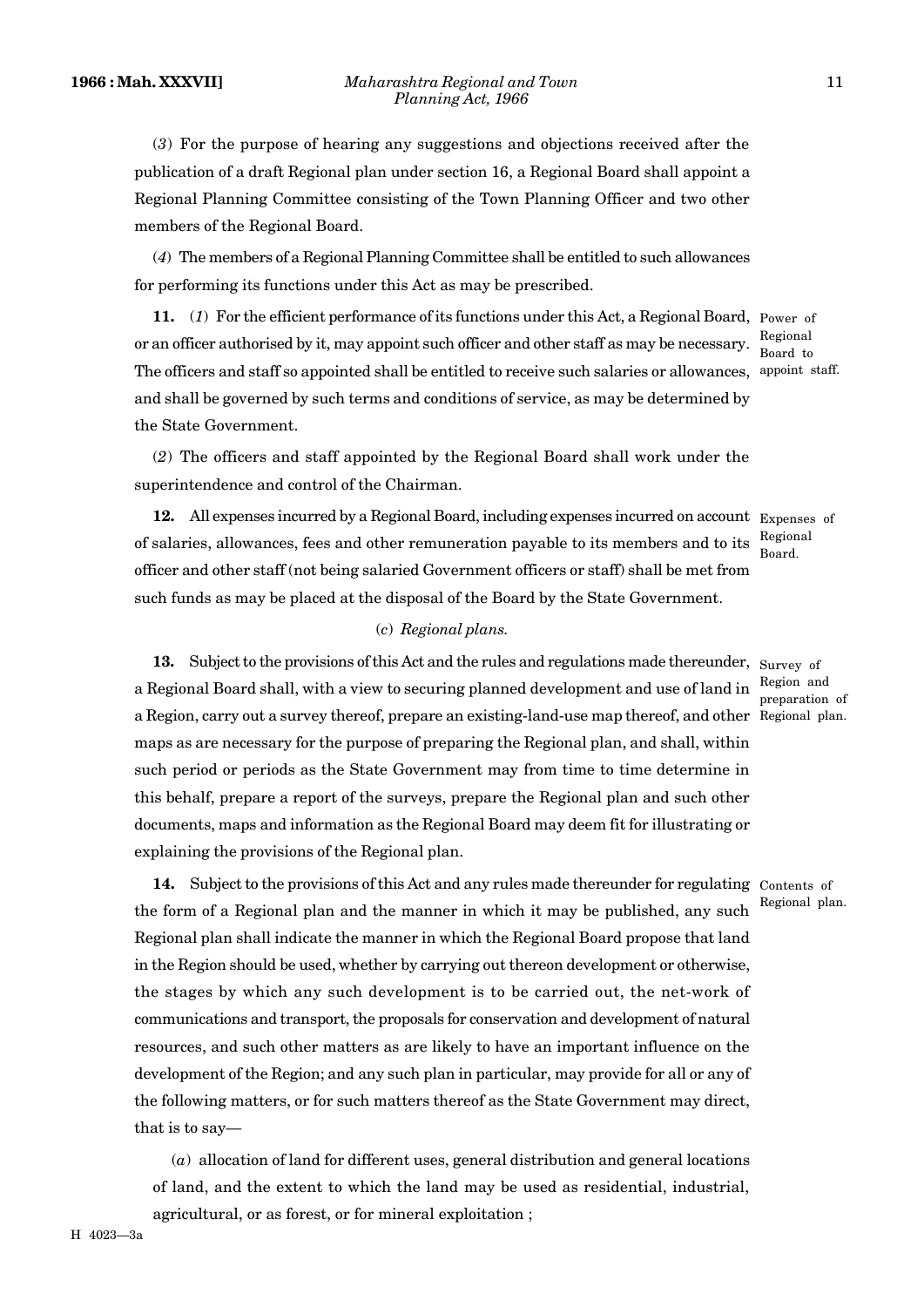(*b*) reservation of areas for open spaces, gardens, recreation, zoological gardens, nature reserves, animal sanctuaries, dairies and health resorts ;

(*c*) transport and communications, such as roads, highways, railways, waterways, canals and airports, including their development ;

(*d*) water supply, drainage, sewerage, sewage disposal and other public utilities, amenities and services including electricity and gas ;

(*e*) reservation of sites for new towns, industrial estates and any other large scale development or project which is required to be undertaken for proper development of the Region or new town ;

(*f*) preservation, conservation and development of areas of natural scenery, forest, wild life, natural resources, and land-scaping ;

(*g*) preservation of objects, features, structures or places of historical, natural, architectural or scientific interest and educational value ;

*(h)* areas required for military and defence purposes ;

*(i)* prevention of erosion, provision for afforestation, or reforestation, improvement and redevelopment of water front areas, rivers and lakes ;

(*j*) proposals for irrigation, water supply and hydro-electric works, flood control and prevention of river pollution ;

*(k)* providing for the relocation of population or industry from over- populated and industrially congested areas, and indicating the density or population or the concentration of industry to be allowed in any areas.

 $\overline{I}(l)$  Provisions for permission to be granted for controlling and regulating the use and development of land within the jurisdiction of a local authority or the Collector, as the case may be, including imposition of fees, charges and premium, at such rate as may be fixed by the State Government or the Planning Authority, from time to time, for grant of an additional Floor Space Index or for the special premissions or for the use of discretionary powers under the relevant Development Control Regulations, and also for imposition of conditions and restrictions in regard to the open space to be maintained about buildings, the percentage of building area for a plot, the location, number, size, height, number of storeys and character of buildings and density of population allowed in a specified area, the use and purposes to which buildings or specified areas of land may or may not be appropriated, the sub-division of plots, the discontinuance of objectionable users of land in any area in reasonable periods, parking space and loading and unloading space for any building and the sizes of projections and advertisement signs and hoardings and other matters may be considered necessary for carrying out the objects of this Act.]

<sup>1</sup> Clause (*l*) was added by Mah. 43 of 2014, s.6, w.e.f. 22-4-2015.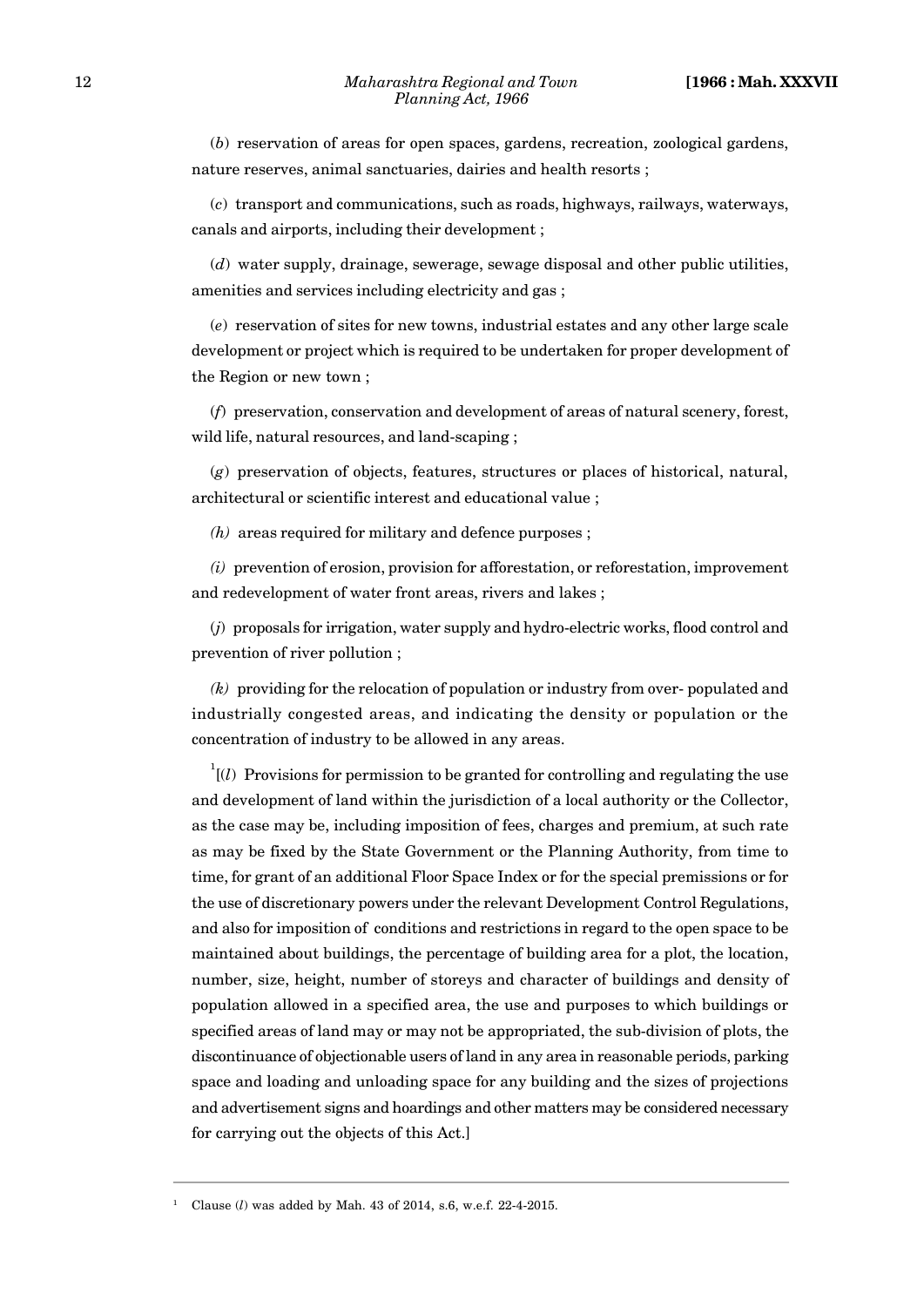**15.** (1) Every Regional plan shall be submitted to the State Government together  $\frac{\text{Submission of}}{\text{Decimal plan}}$ with all connected documents, maps and plans for approval. The State Government may, within the prescribed period, by notification in the *Official Gazette,* either approve the for approval. Regional plan without modification for the whole Region, or any part thereof, or with such modifications as it may consider necessary, or reject the plan with a direction to the Regional Board to prepare a fresh plan according to such direction.

(*2*) The State Government may, pending approval of the entire Regional plan, by a like notification approve separately any proposals or part of the Regional plan; and any proposals or part so approved shall, on approval of the entire Regional plan, form part of the entire plan so approved.

**16.** (*1*) Before preparing any Regional plan and submitting it to the State Government Procedure to be for approval, every Regional Board shall, after carrying out the necessary surveys and preparing an existing-land-use map of the Region, or such other maps as are considered necessary, prepare a draft Regional plan <sup>1</sup>[and publish a notice in the *Official Gazette* and in such other manner as may be prescribed, stating that the draft Regional plan has been prepared. The notice shall state the name of the place where a copy of such plan shall be available for inspection by the public at all reasonable hours mentioned therein and that copies thereof or any extract therefrom certified to be correct shall be available for sale to the public at a reasonable price and invite] objections and suggestions from any person with respect to the draft plan before such date as may be specified in the notice, such date not being earlier than four months from the publication of the notice. <sup>2</sup>[The notice shall also state that copies of the following particulars in relation to the draft Regional plan are also available for inspection by the public and copies thereof or extracts therefrom certified to be correct are also available for sale to the public at a reasonable price at the place so named, namely :—]

(*a*) a report on the existing-land-use map and the regional survey carried out as aforesaid ;

(*b*) maps, charts and a report illustrating and explaining the provisions of the draft Regional plan and indicating the priorities of works to be executed thereunder ;

(*c*) a report of the stages of the development programme by which it is proposed to execute the Regional plan ; and

(*d*) recommendations to the State Government regarding the directions to be issued to the local authorities in the Region and the different departments of the State Government, if any, in respect of enforcement and implementation of the proposals contained in the draft Regional plan.

Regional plan to State Government

followed in preparing and approving Regional plans.

<sup>1</sup> This portion was substituted for the portion beginning with " and publish it " and ending with " by rules made in this behalf inviting " by Mah. 6 of 1976, s.  $3(1)(a)$ .

<sup>2</sup> These words were substituted for the words " The publication of a draft Regional plan may in particular include—" by Mah. 6 of 1976*,* s. 3(*1*)(*b*).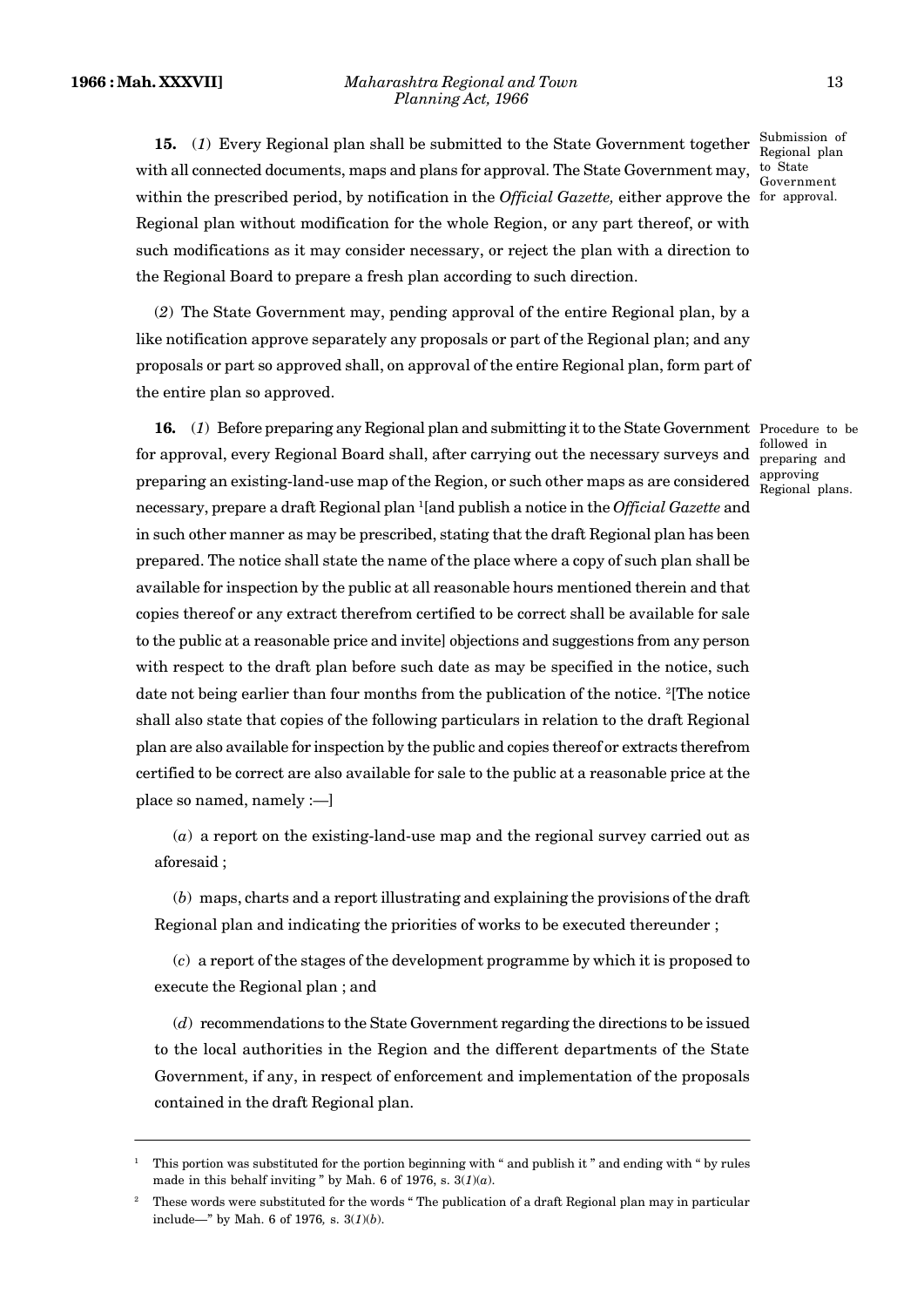(*2*) The Regional Board shall refer the objections, suggestions and representations received by it to the Regional Planning Committee appointed under section 10 for consideration and report.

(*3*) The Regional Planning Committee shall, after giving a reasonable opportunity to all persons affected by the Regional plan of being heard, submit its report to the Regional Board together with all connected documents, maps, charts and plans within such time as may from time to time be fixed in that behalf by the Regional Board.

(*4*) After considering the report of the Regional Planning Committee, and the suggestions, objections and representations, the Regional Board shall prepare the Regional plan containing such modifications, if any, as it considers necessary, and submit it to the State Government for approval, together with the report of the Regional Planning Committee and all connected documents, plans, maps and charts.

Publication of Regional plan and date of its operation.

**17.** Immediately after a Regional plan is approved by the State Government, the State Government shall publish, in such manner as may be prescribed by rules as is calculated to bring to the notice of all persons concerned; and in particular, to all persons affected by the Regional plan, a notice stating that the Regional plan has been approved, and naming a place where a copy of the Regional plan may be inspected at all reasonable hours, <sup>1</sup>[and stating also that copies thereof or any extract therefrom certified to be correct shall be available for sale to the public at a reasonable price,] and shall specify therein a date (not being earlier than sixty days from the date of publication of the said notice) on which the Regional plan shall come into operation and the plan which has come into operation shall be called the " final Regional plan".

Restriction on change  $\Gamma$ . development

thereof.

of user of Regional plan has been prepared or the draft Regional plan has been approved, institute land or or change the use of any land for any purpose other than agriculture or carry out any **18.**  $\frac{2}{l}$  No person shall, on or after the publication of the notice that the draft development in respect of any land without the previous permission,–

> (*i*) in case the land is situated in the limits of Municipal Corporation or a Municipal Council, or a *Nagar Panchayat* or a Special Planning Authority or any other planning authority, of such Municipal Corporation or Municipal Council, *Nagar Panchayat* or Special Planning Authority or other planning Authority, as the case may be, or

(*ii*) in case the land is situated in the *gaothan*, within the meaning of clause (*10*) of section 2 of the Maharashtra Land Revenue Code, 1966, of the village panchayat Mah. concerned, or

XLI of 1966.

(*iii*) in case the land is situated in areas other than those mentioned in clauses (*i*) and (*ii*) above, of the Collector of the District:

Provided that, the Collector may delegate his powers under this clause to an officer not below the rank of Tahsildar.

These words were inserted by Mah. 6 of 1976, s. 4.

<sup>2</sup> Sub-section (*1*) was substituted by Mah. 43 of 2014, s. 7 (*a*), w.e.f. 22-4-2015.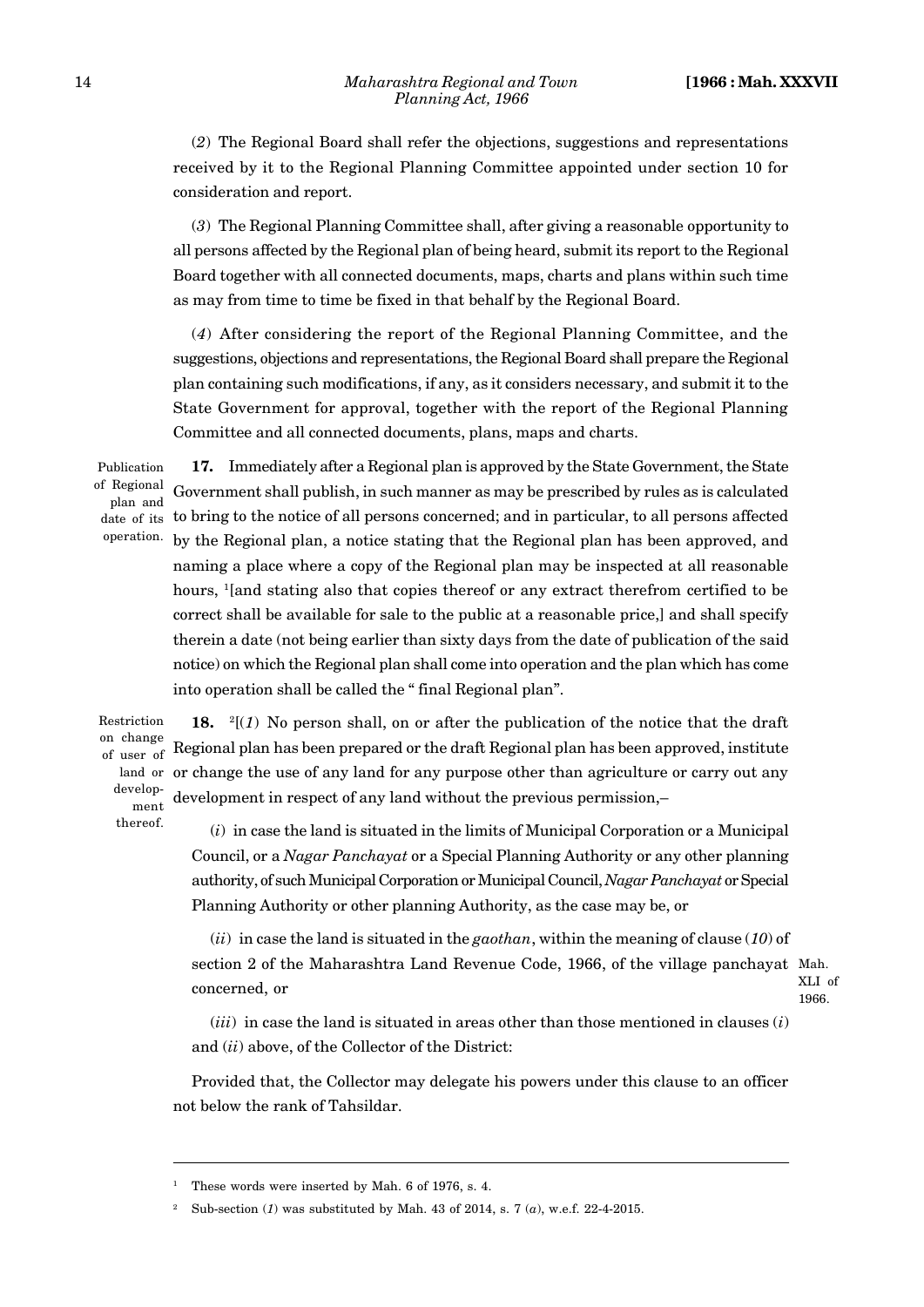*Explanation.—*For the removal of doubt, it is hereby declared that, no such permission of the Collector shall be required in the gaothan area of a revenue village within the meaning of clause (*10*) of section 2 of the Maharashtra Land Revenue Code, 1966.]

Mah. XLI of 1966.

<sup>1</sup>[(*2*) Notwithstanding anything contained in any other law for the time being in force, the Village panchayat or, as the case may be, the Collector, in considering application for permission shall have due regard to the provisions of any draft or Regional plan or proposal published by means of a notice under this Act.]

<sup>2</sup>[(*2A*) (*i*) The provisions of sections 52, 53, 54, 55, 56, 57 and 58 shall apply *mutatis mutandis* to the unauthorized development carried out in the area of Regional plan, as they apply to the unauthorized development carried out in the area of a Planning Authority ; and

(*ii*) the Collector shall be authority Competent to take action in respect of such unauthorized development.

(*2B*) Notwithstanding anything contained in this Act or any other law for the time being in force, the State Government may, upon a request made by the Collector, specify the terms and conditions on compliance of which and the compounding charges on payment of which the Collector may declare an unauthorized structure to be a compounded structure :

Provided that, on declaration of an unauthorised structure as compounded structure, the proceedings under any law for the time being in force against such structure initiated by the Collector shall stand abated, and if such proceedings are yet to be initiated, no proceedings shall be maintainable :

Provided further that, no further construction shall be permissible in any compounded structure, other than repairs and maintenance, and any redevelopment or reconstruction of such structure shall be only as per the provisions of the prevailing Development Control Regulations.]

<sup>3</sup>[(*3*) Without prejudice to the provisions of sub-sections (*1*) and (*2*) or any other provisions of this Act, any person intending to execute <sup>4</sup>[an Integrated Township Project] on any land, may make an application to the State Government, and on receipt of such application the State Government may, after making such inquiry as it may deem fit in that behalf, grant such permission and declare such project to be <sup>4</sup>[an Integrated] Township Project] by notification in the *Official Gazette* or reject the application.]

<sup>1</sup> Sub-section (*2*) was substituted by Mah. 43 of 2014*,* s.7 (*b*), w.e.f. 22-4-2015.

<sup>2</sup> Sub-sections (*2A*) and (*2B*) were inserted by Mah. 43 of 2014*,* s.7 (*c*), w.e.f. 22-4-2015.

This sub-section was added by Mah. 22 of 2005, s. 3.

<sup>4</sup> These words were substituted for the words " a Special Township Project ", by Mah. 43 of 2014, s.7 (*d*), w.e.f. 22-4-2015.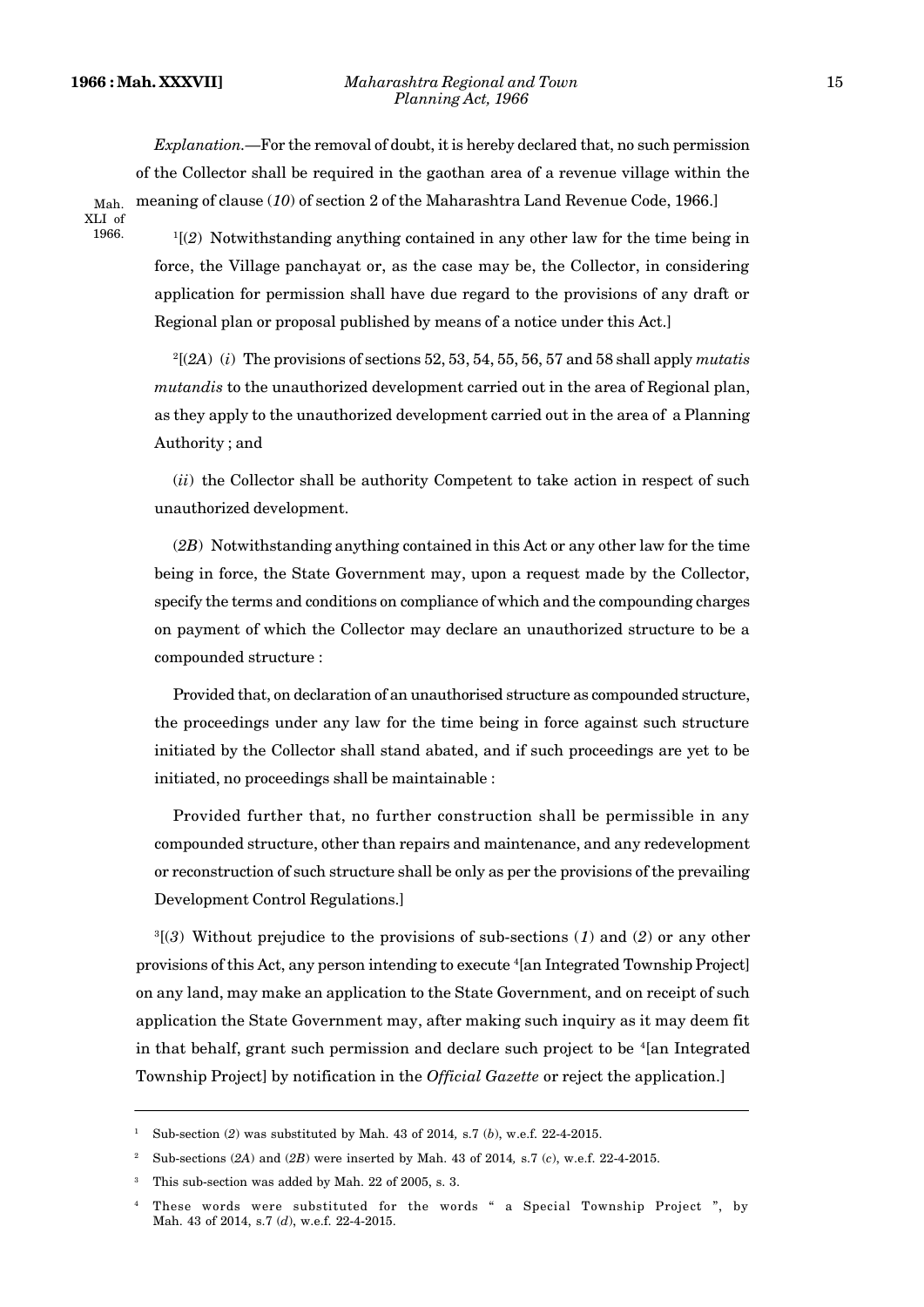**19.** No compensation shall be awarded—

Exclusion of claims for compensation for injurious affection.

(*a*) if and in so far as any property or any right or interest therein alleged to be injuriously affected by reason of the provisions contained in any plan or scheme, is subject to substantially similar restrictions in force, under some other law which was in force on the date on which, such injurious affection took place or the restrictions were imposed by this Act ;

(*b*) if compensation in respect of such injurious affection or restrictions imposed under this Act or substantially similar injurious affection or restriction in force under any other law has already been paid in respect of the property or any right or interest therein to the claimant or to any predecess or in interest of the claimant.

<sup>4</sup>[Revision or modification] of Regional

**20.** (*1*) If the State Government at any time after a Regional plan has come into operation, but not earlier than ten years therefrom is of the opinion that revision of such <sup>plan.</sup> Regional plan is necessary and there is no Regional Board for the Region to which plan relates, to undertake such revision, the State Government may constitute a Regional Planning Board under section 4, or a Regional Board may, with the previous approval of the State Government, also revise the Regional plan; and thereupon, the foregoing provisions of this Chapter shall, so far as they can be made applicable, apply to the revision of the Regional plan as those provisions apply in relation to the preparation,  $\frac{1}{2}$ [publication of notice] and approval of a Regional plan.

<sup>2</sup>[(*2*) Notwithstanding anything contained in sub-section (*1*), the State Government may, at any time after a Regional Plan has come into operation, make any modification in such plan in the manner hereinafter provided if in its opinion such modification is necessary for the <sup>3</sup>[development] of the Region for which such plan has been prepared and approved.

(*3*) For the purpose of modifying a Regional plan under sub-section (*2*) the State Government shall publish a notice in the *Official Gazette* announcing its intention to make the modification specified in the notice and invite objections or suggestions from any person with respect to such modification in writing with reasons therefor within such period as may be specified in the notice. The notice shall also be published in at least one newspaper having wide circulation in the Region and in such other manner as the State Government may think fit in the circumstances of each case.

These words were substituted for the word "publication" by Mah. 6 of 1976, s.  $6(a)$ .

<sup>2</sup> Sub-sections (*2*), (*3*) and (*4*) were substituted for sub-sections (*2*) and (*3*), *ibid*., s. 6 (*b*).

<sup>3</sup> This word was substituted for the words "balanced development" by Mah. 43 of 2014, s.8 (*a*), w.e.f. 22-4-2015.

<sup>4</sup> These words were substituted for the word "Revision", by Mah. 6 of 1976*,* s. 6 (*c*).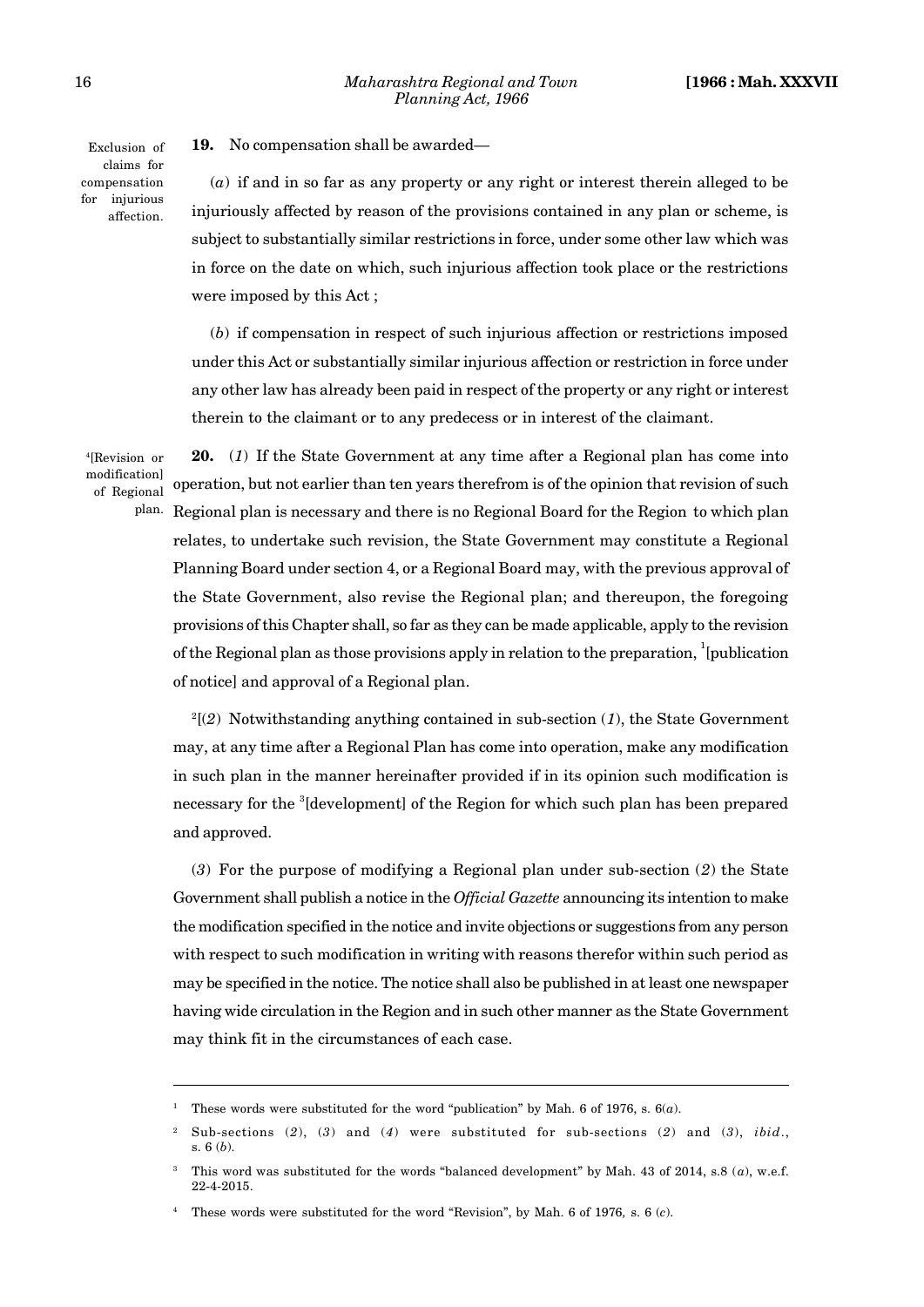#### **1966 : Mah. XXXVII]** *Maharashtra Regional and Town* 17 *Planning Act, 1966*

(*4*) After considering the objections and suggestions in respect of the draft modification under sub-section (*2*), the State Government may approve the modification of the Regional plan with such amendments, if any, as it may think fit,  $\frac{1}{1}$  or decide not to accord approval and shall publish a notification in the *Official Gazette,* stating that the modification of the Regional plan specified therein <sup>2</sup>[has been approved with or without amendment or has not been approved, as the case may be. In case the modification is approved, then such notification] shall also state the place where a copy of modification to the Regional plan may be inspected at all reasonable hours, and shall specify therein a date on which the modification of the plan shall come into operation.]

## CHAPTER III

## DEVELOPMENT PLAN

## <sup>3</sup>[(*a*) *Declaration of intention, preparation, submission and sanction to Development plan.]*

plan.

**21.** (*1*) As soon as may be after the commencement of this Act, but not later than Development three years after such commencement, and subject however to the provisions of this Act, every Planning Authority shall carry out a survey, prepare an existing land-use map and prepare <sup>4</sup>\* a draft Development plan for the area within its jurisdiction, in accoradance with the provisions of a Regional plan, where there is such a plan <sup>5</sup>[, publish a notice in the *Official Gazette* and in such other manner as may be prescribed stating that the draft Development plan has been prepared] and submit the plan to the State Government for sanction. The Planning Authority shall also submit a quarterly Report to the State Government about the progress made in carrying out the survey and preparing the plan.

(*2*) Subject to the provisions of this Act, every Planning Authority constituted after the commencement of this Act shall, not later than three years from the date of its constitution,  $^6$ [ $^7$ [declare its intention to prepare a draft Development plan, prepare such plan and publish a notice of such preparation in the *Official Gazette*] and in such other manner as may be prescribed] and <sup>8</sup>[submit the draft Development plan] to the State Government for sanction.

 $\mathcal{S}^{9}(3)$  On an application made by any Planning Authority, the State Government may, having regard to the permissible period specified in the preceding sections, from time to time, by order in writing and for adequate reasons to be specified in such order, extend such period.]

These words were inserted by Mah. 43 of 2014, S. 8  $(b)(i)$ .

<sup>2</sup> These portion was substituted for the portion begining with the words "has been approved" and ending with the words "the notice" by Mah. 43 of 2014, s.8 (*b*)(*ii*).

<sup>3</sup> This sub-heading was substituted for the sub-heading " *(a) Preparation, submission and sanction to Development plan*.", by Mah. 5 of 2014, s.2, w.e.f. 4-10-2013.

<sup>&</sup>lt;sup>4</sup> The words "and publish" were deleted by Mah. 6 of 1976, s.  $7(a)(i)$ .

<sup>&</sup>lt;sup>5</sup> These words were inserted, by Mah. 6 of 1976, s.  $7(a)(ii)$ .

These words were substituted for the words "prepare a draft Development plan and publish a notice of such preparation of the *Official Gazette*", by Mah. 5 of 2014, s.3(*a*), w.e.f. 4-10-2013.

<sup>7</sup> These words were substituted for the words "and publish in the prescribed manner a draft Development plan,", by Mah. 6 of 1976, s. 7(*b*)(*i*).

<sup>8</sup> These words were substituted for words "submit it", by Mah. 6 of 1976*,* s.7(*b*)(*ii*).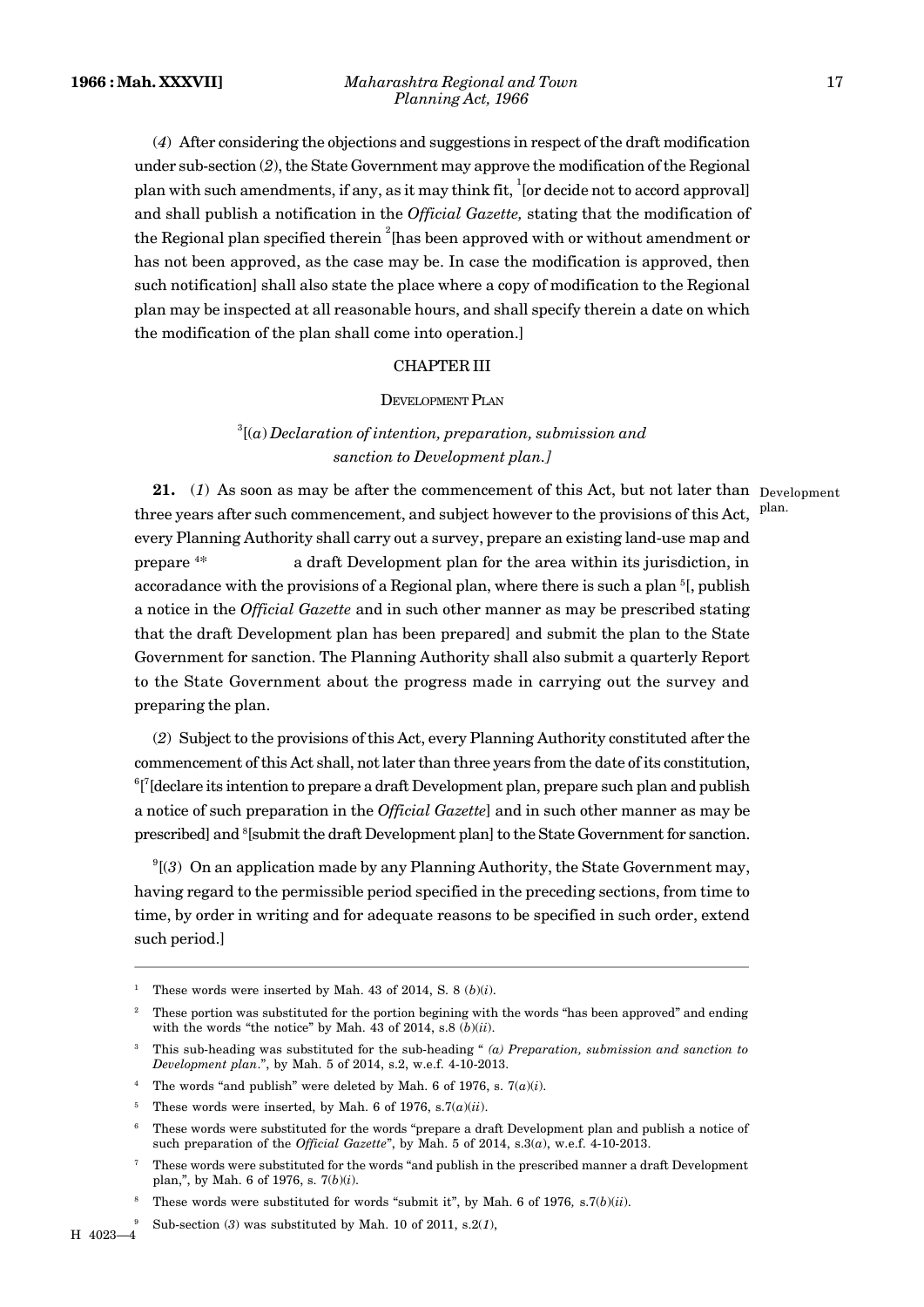$(4)$ <sup>1</sup> [if the declaration of intention be prepare Development plan under section 23 is not made or if the draft Development plan is not submitted] to the State Government as aforesaid for sanction by any Planning Authority within the period specified or within the extended period, <sup>2</sup>[the concerned Divisional Joint Director or Deputy Director of Town Planning and Valuation Department or an officer not below the rank of an Assistant Director of Town Planning nominated by him, as the case may be, may after declaring the intention, carry out necessary survey of the area and prepare an existing-land-use map in consultation with the Director of Town Planning and <sup>3</sup>[prepare such Development] plan and publish a notice in the *Official Gazette* and in such other manner as may be prescribed stating that such plan has been prepared and submit it to the State Government for sanction,] and may recover the cost thereof from the funds of that Planning Authority, notwithstanding anything contained in any law relating to the said fund. Such officer shall exercise all the powers and perform all the functions of a Planning Authority which may be necessary for the purposes of preparing <sup>4</sup>[a Development plan and publishing a notice as aforesaid and submitting it to the State Government for sanction].

 $<sup>5</sup>[(4A)$  If at any stage of preparation of the draft Development plan, the time fixed under</sup> sections  $6*$ , 25, 26,  $6*$  and 30 for doing anything specified in the said sections lapses, the Planning Authority shall be deemed to have failed to perform its duty imposed upon it by or under the provisions of this Act and any work remaining to be done upto the stage of submission of the draft Development plan under section 30 shall be completed by  $^7$ [the concerned Divisional Joint Director or Deputy Director of Town Planning and Valuation Department or an officer nominated by him no below the rank of an Assistant Director of Town Planning, as the case may be.] The said officer shall exercise all the powers and perform all the duties of a Planning Authority which may be necessary for the purpose of preparing a Development plan and submitting it to the State Government for sanction and may, notwithstanding anything contained in any other law relating to the funds of the Planning Authority, recover the cost thereof from such funds:]

<sup>8</sup>[Provided that, the said Officer shall exercise all the power and perform all the duties of the Planning Authority within such period as may be specified by an order by the Director of Town Planning, having regard to the stage of preparation of Development plan :

<sup>1</sup> These words and figures were substituted for the words "If the draft Development plan is not submitted", by Mah. 5 of 2014, s.3 (*b*) (*l*), w.e.f. 4-10-2013.

<sup>2</sup> These words were substituted for the words "the concern Divisional Deputy Director of Town Planning or an officer nominated by him who is not below the rank of Assistant Director of Town Planning may, after carrying out the necessary survey of the area and prepairing and existing-land-use map in consultation with the Director of Town Planning", by Mah. 5 of 2014, s.3(*b*)(*2*), w.e.f. 4-10-2013.

<sup>3</sup> These words were substituted for the words " prepare and publish in the prescribed manner, such Development plan" by Mah. 6 of 1976, s.7(*c*)(*i*).

<sup>4</sup> These words were substituted for the words "and publishing a Development Plan", by Mah. 6 of 1976, s. 7(*c*)(*ii*).

<sup>5</sup> Sub-section (*4A*) was inserted by Mah. 10 of 2011, s.2(*3*).

<sup>6</sup> The figures "23," and ",28" were deleted by Mah. 5 of 2014, s.3(*c*)(*1*), w.e.f. 4-10-2013.

<sup>7</sup> These words were subsititued for the words "the concern Divisional Deputy Director of Town Planning or an officer nominated by him who is not below the rank of Assistant Director of Town Planning", by Mah. 5 of 2014*,* s.3(*c*)(*2*), w.e.f. 4-10-2013.

<sup>8</sup> These provisos were added *ibid*., s.3(*c*)(*3*), w.e.f. 4-10-2013.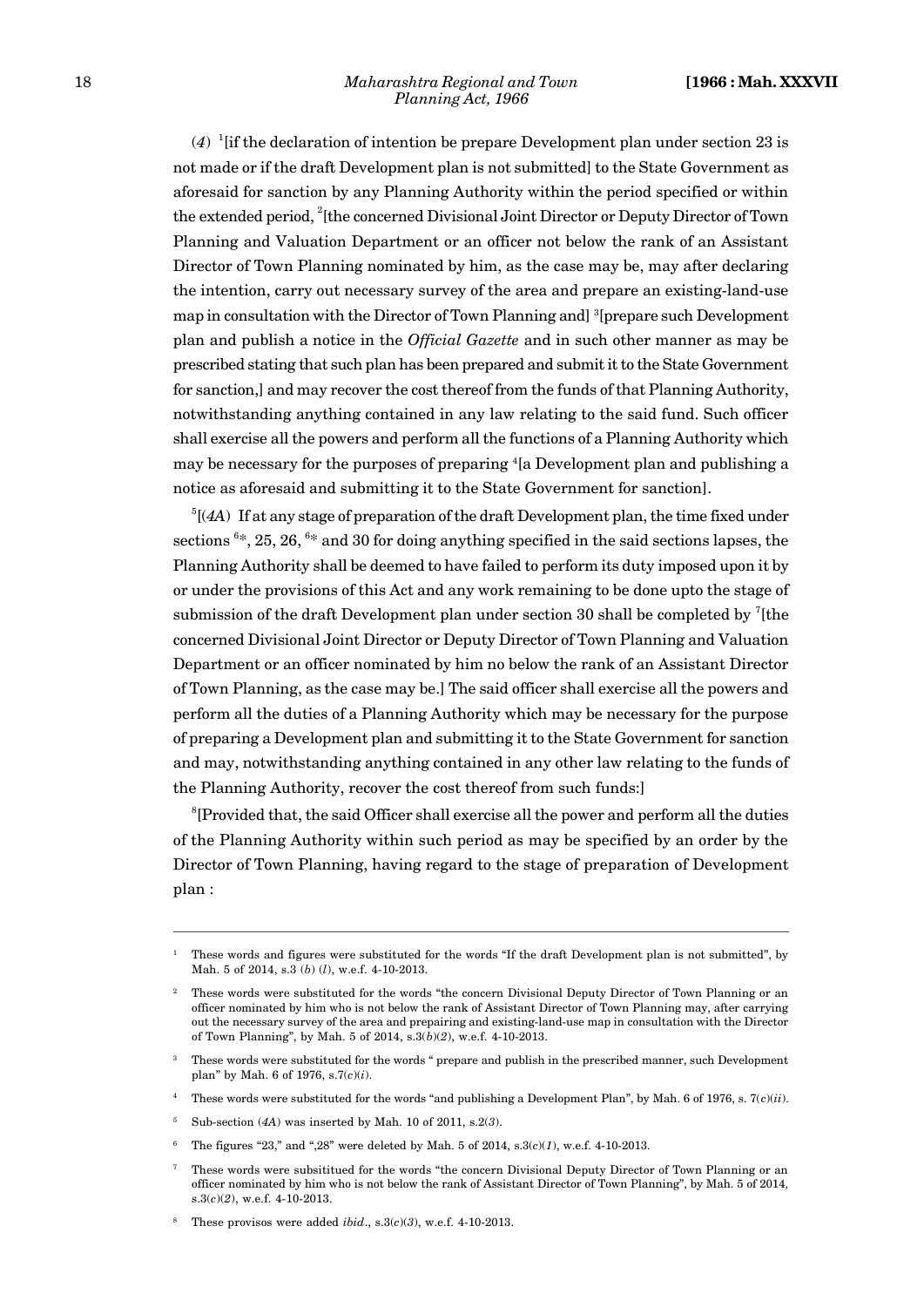Provided futher that, the said period specified under the first proviso shall not exceed the original period stipulated under the relevant section.]

(*5*) If any local authority which is a Planning Authority is converted into, or amalgamated with, any other local authority or is sub-divided into two or more local authorities, the Development plan prepared for the area by that Planning Authority so converted, amalgamated or sub-divided shall, with such alterations and modifications, as the State Government may approve be the Development plan for the area of the new Planning Authority or Authorities into or with which the former Planning Authority is converted, amalgamated or sub-divided.

22. A Development plan shall generally indicate the manner in which the use of land Contents of in the area of a Planning Authority shall be regulated, and also indicate the manner in which the development of land therein shall be carried out. In particular, it shall provide so far as may be necessary for all or any of the following matters, that is to say,—

Development plan.

(*a*) proposals for allocating the use of land for purposes, such as residential, industrial, commercial, agricultural, recreational ;

(*b*) proposals for designation of land for public purpose, such as schools, colleges and other educational institutions, medical and public health institutions, markets, social welfare and cultural institutions, theatres and places for public entertainment, or public assembly, museums, art galleries, religious buildings and government and other public buildings as may from time to time be approved by the State Government ;

(*c*) proposals for designation of areas for open spaces, playgrounds, stadia, zoological gardens, green belts, nature reserves, sanctuaries and dairies ;

(*d*) transport and communications, such as roads, high-ways, park-ways, railways, water-ways, canals and air ports, including their extension and development ;

(*e*) water supply, drainage, sewerage, sewage disposal, other public utilities, amenities and services including electricity and gas ;

(*f*) reservation of land for community facilities and services ;

(*g*) proposals for designation of sites for service industries, industrial estates and any other development on an extensive scale ;

(*h*) preservation, conservation and development of areas of natural scenary and landscape ;

(*i*) preservation of features, structures or places of historical, natural, architectural and scientific interest and educational value <sup>1</sup>[and of heritage buildings and heritage precincts] ;

(*j*) proposals for flood control and prevention of river pollution ;

(*k*) proposals of the Central Government, a State Government, Planning Authority or public utility undertaking or any other authority established by law for designation of land as subject to acquisition for public purpose or as specified in a Development plan, having regard to the provisions of section 14 or for development or for securing use of the land in the manner provided by or under this Act ;

H 4023—4*a*

<sup>&</sup>lt;sup>1</sup> These words were added by Mah. 39 of 1994, s. 3.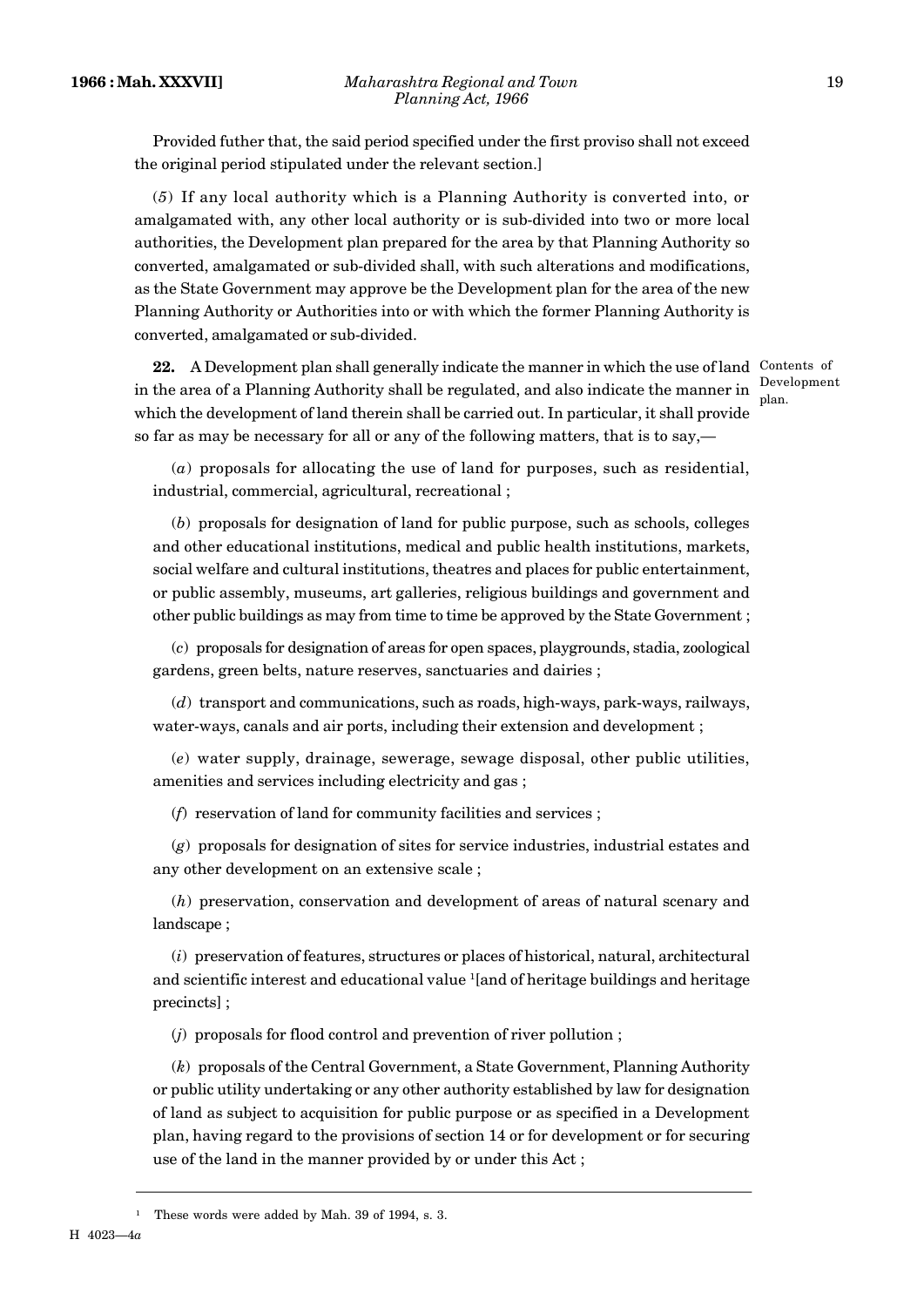(*l*) the filling up or reclamation of low lying, swampy or unhealthy areas or levelling up of land ;

(*m*) provisions for permission to be granted for controlling and regulating the use and development of land within the jurisdiction of a local authority <sup>1</sup>[including imposition of fees, charges and premium, at such rate as may be fixed by the State Government or the planning Authority, from time to time, for grant of an additional Floor Space Index or for the special permissions or for the use of discretionary powers under the relevant Development Control Regulations, and also for imposition of ] conditions and restrictions in regard to the open space to be maintained about buildings, the percentage of building area for a plot, the location, number, size, height, number of storeys and character of buildings and density of population allowed in a specified area, the use and purposes to which buildings or specified areas of land may or may not be appropriated, the sub-division of plots, the discontinuance of objectionable users of land in any area in reasonable periods, parking space and loading and unloading space for any building and the sizes of projections and advertisement signs and boardings and other matters as may be considered necessary for carrying out the objects of this Act. <sup>2</sup>[22A. In section 31, the expression " of a substantial nature" used in relation to the

Modifications of substantial nature.

> (*a*) any modification to a reserved site resulting in reduction of its area by more than fifty percent. or reduction of such amenity in that sector by an area of more than ten per cent. in the aggregate ;

modifications made by the State Government in the draft Development Plan means,—

(*b*) insertion of a new road or a new reservation or modification of a reserved site or a proposed road or a proposed road widening resulting in inclusion of any additional land not so affected previously ;

(*c*) change in the proposal of allocating the use of certain lands from one zone to any other zone provided by clause  $(a)$  of section 22, which results in increasing the area in that other zone by more than ten per cent. in the same planning unit or sector in a draft Development plan ;

(*d*) alteration in the Floor Space Index beyond ten per cent. of the Floor Space Index prescribed in the Development Control Regulation.]

> *(b) Procedure to be followed in preparing and sanctioning Development plans.*

Declaration of intention to prepare Development plan.

**23.** (*1*) A planning Authority shall, before carrying out a survey and preparing an existing-land-use map of the area as provided in section 21, by a resolution make a declaration of its intention to prepare a Development plan; and shall despatch a copy of such resolution with a copy of a plan showing only the boundary of the entire area proposed to be included in the Development plan to the State Government. <sup>3</sup>[The said Officer] shall also make a similar declaration and submit a copy thereof

<sup>1</sup> This portion was substituted for the words " including imposition of " w.e.f. 11th January 1967, by Mah. 29 of 2010, s. 2.

Section 22A was substituted by Mah. 10 of 2011, s.3.

<sup>3</sup> These words were substituted for the portion beginning with the words "The Officer" and ending with the words and bracket " the said Officer, " by Mah. 39 of 1994, s. 5.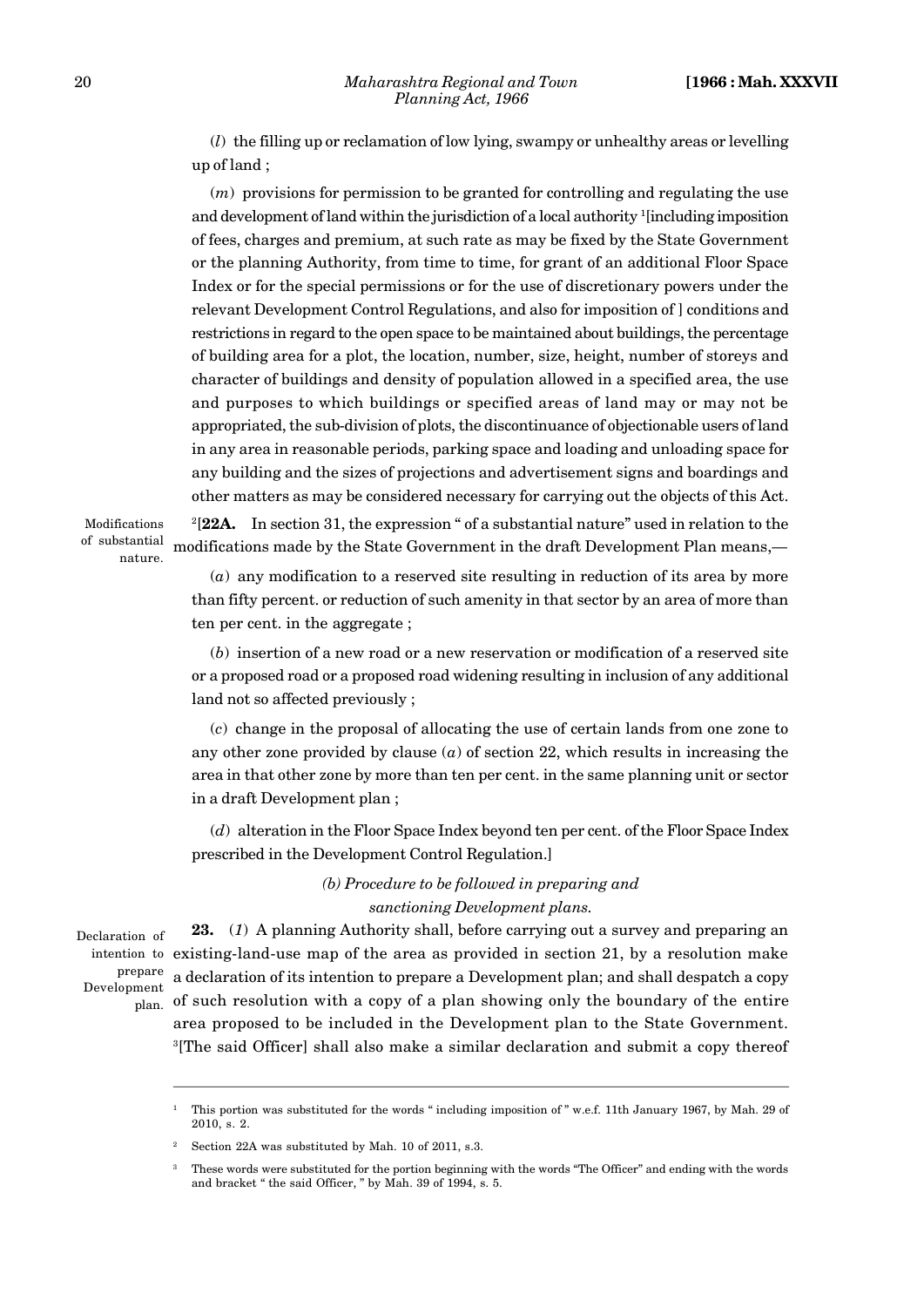to the State Government. The Planning Authority or the said Officer, as the case may be, shall also publish a notice of such declaration in the *Official Gazette,* and also in one or more local newspapers in the prescribed manner, inviting suggestions or objections from the public within a period of not less than sixty days from the publication of the notice in the *Official Gazette.*

(*2*) A copy of the aforesaid plan shall be open to the inspection of the public at all reasonable hours at the head office of the Planning Authority and Local Authority.

**<sup>1</sup>[24.** Every Planning Authority shall, at the time of declaration of intention to prepare Town Planning Development plan, resolve to appoint a person possessing such qualification as may be prescribed, to be the Town Planning Officer for carrying out survey of the area of a Planning Authority, preparing an existing-land-use map thereof and formulating proposals of a Development plan of that area for submission to the Planning Authority. Thereafter, the Planning Authority shall, with the previous sanction of the State Government, appoint such person as a Town Planning Officer.] Officer.

25. After the declaration of intention of a Planning Authority or the said Officer to **Provision** for prepare a Development plan but not later than six months from the date of such declaration or not later than such further time as the State Government may from time existing-landto time extend, a Planning Authority or the said Officer shall carry out a survey of the lands within the jurisdiction of the Planning Authority and prepare an existing-land-use map indicating the existing use of land therein :

survey and preparation of use map.

and publication

draft Development plan.

<sup>2</sup>[Provided that, the period so extended shall not in any case exceed one year in the aggregate.]

26. (1) Subject to the provisions of section 21, a Planning Authority, or the said Officer <sup>4</sup>[Preparation] shall, not later than two years from the date of notice published under section  $23$ , <sup>3</sup>[prepare] a draft Development plan and publish a notice in the *Official Gazette,* and in such other of notice] of manner as may be determined by it stating that the Development plan has been prepared. The notice shall state the name of the place where a copy thereof shall be available for inspection by the public and that copies thereof or extracts therefrom certified to be correct shall be available for sale to the public at a reasonable price, and inviting] objections and suggestions within a period of <sup>5</sup>[thirty days] from the date of notice in the *Official Gazette* :

<sup>6</sup>[Provided that, in case of a Municipal Corporation having population of ten lakhs or more as per the latest census, the period for inviting objections and suggestions shall be sixty days from the date of notice in the *Official Gazette*:]

Section 24 was substituted by Mah. 10 of 2011, s.4.

<sup>2</sup> This Proviso was added by Mah. 5 of 2014, s.4, w.e.f. 4-10-2013.

<sup>3</sup> This portion was substituted for the words beginning with "prepare and publish" and ending with the words "inviting" by Mah. 6 of 1976, s.8 (*1*)(*a*).

<sup>4</sup> These words were substituted for the word "publication", *ibid*. s.8(*3*).

<sup>5</sup> These words were substituted for the words "sixty days" by Mah. 10 of 2011, s.5 (*1*).

This proviso was inserted by Mah.  $5$  of 2014, s.  $5(1)$ , w.e.f.  $4\n-10\n-2013$ .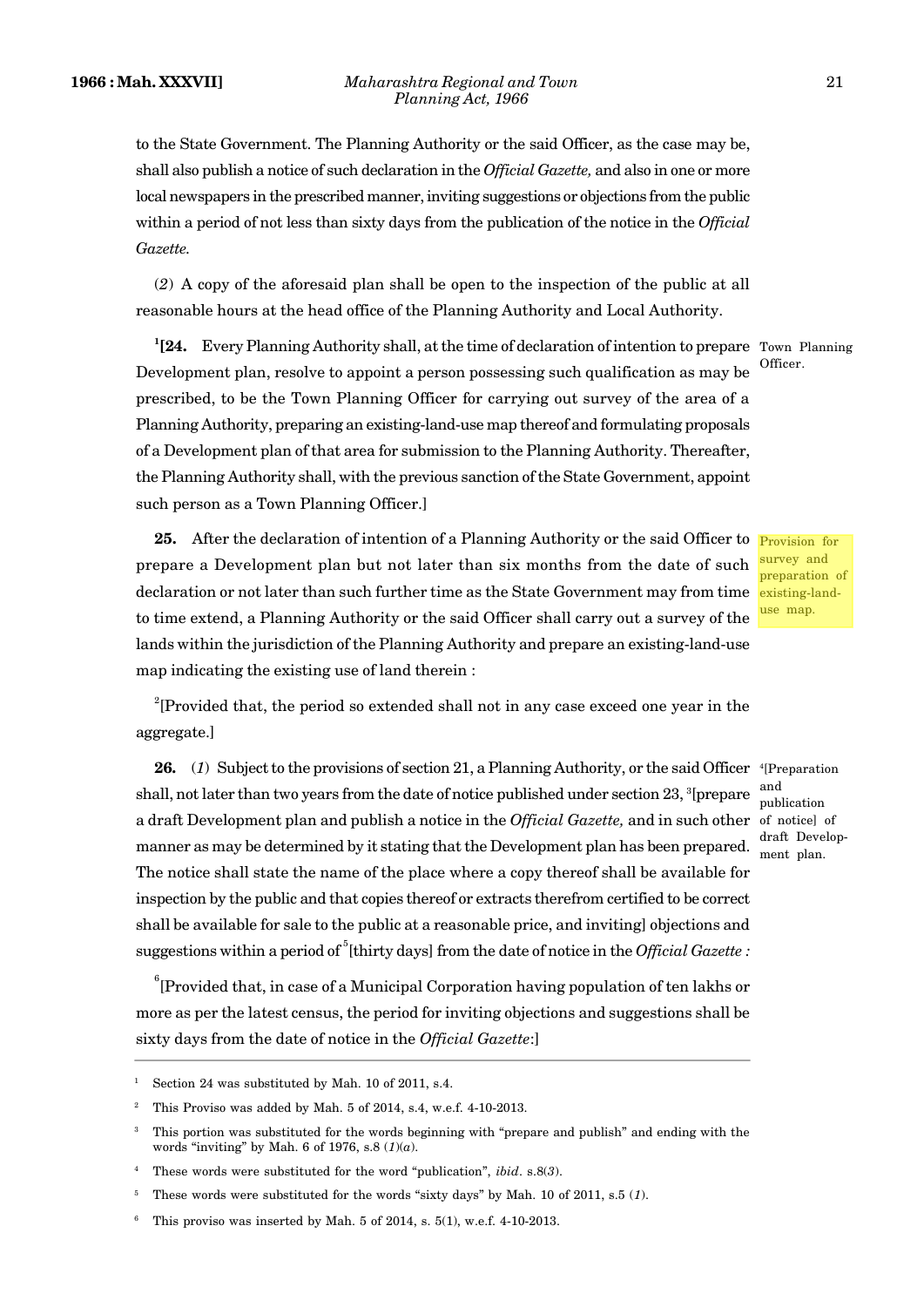<sup>1</sup>[Provided further that], the State Government may, on an application of the Planning Authority, by an order in writing, and for reasons to be recorded from time to time extend the period for preparation <sup>2</sup>[and publication of notice] of the draft Development plan.

<sup>3</sup>[Provided also that, the period so extended shall not in any case, exceed,—

(*i*) twenty-four months, in the aggregate, in case of Municipal Corporation having population of one crore or more, as per the latest census figures;

(*ii*) twelve months, in the aggregate, in case of Municipal Corporation having population of ten lakhs or more but less than one crore, as per the latest census figure ; and

(*iii*) six months, in the aggregate, in any other case.]

(*2*) <sup>4</sup>[The notice shall also state that copies of the following particulars in relation to the draft Development plan are also available for inspection by the public and copies thereof, or extracts therefrom certified to be correct, are also available for sale to the public at a reasonable price at the place so named, namely :—]

(*i*) a report on the existing-land-use map and the surveys carried out for the purpose of preparation of the draft plan ;

(*ii*) maps, charts and a report explaining the provisions of the draft Development plan ;

 $5[(ii-a)$  map showing the planning units or sectors unalterable till the Development plan is revised ;]

(*iii*) regulations for enforcing the provisions of the draft Development plan and explaining the manner in which the permission for developing any land may be obtained from the Planning Authority or the said officer, as the case may be ;

(*iv*) a report of the stages of development by which it is proposed to meet any obligation imposed on the Planning Authority by the draft Development plan ;

(*v*) an approximate estimate of the cost involved in acquisition of lands required by the Planning Authority for the public purposes, and also cost of works, as may be necessary.

Provision of Regional plan to be considered.

**27.** Where any area within the jurisdiction of a Planning Authority is included in a Region, the Planning Authority or as the case may be, the said Officer shall have regard to, and be guided by, the proposals made in any draft Regional plan or any final Regional plan, as the case may be, while preparing the draft Development plan :

<sup>1</sup> These words were substituted for the words "Provided that", by Mah. 5 of 2014, s.5 (*2*), w.e.f. 4-10-2013.

<sup>&</sup>lt;sup>2</sup> These words were substituted for the words "and publication", by Mah. 6 of 1976, s.8 ( $1)(b)$ ).

<sup>&</sup>lt;sup>3</sup> This proviso was substituted by Mah. 5 of 2014, s.5(3), w.e.f. 4th October 2014.

<sup>4</sup> This portion was substituted for the words "The following particular shall be published alongwith the draft Development Plan namely :— " by Mah. 6 of 1976, s.8(2).

Clause  $(ii-a)$  was inserted by Mah. 39 of 1994. s.6.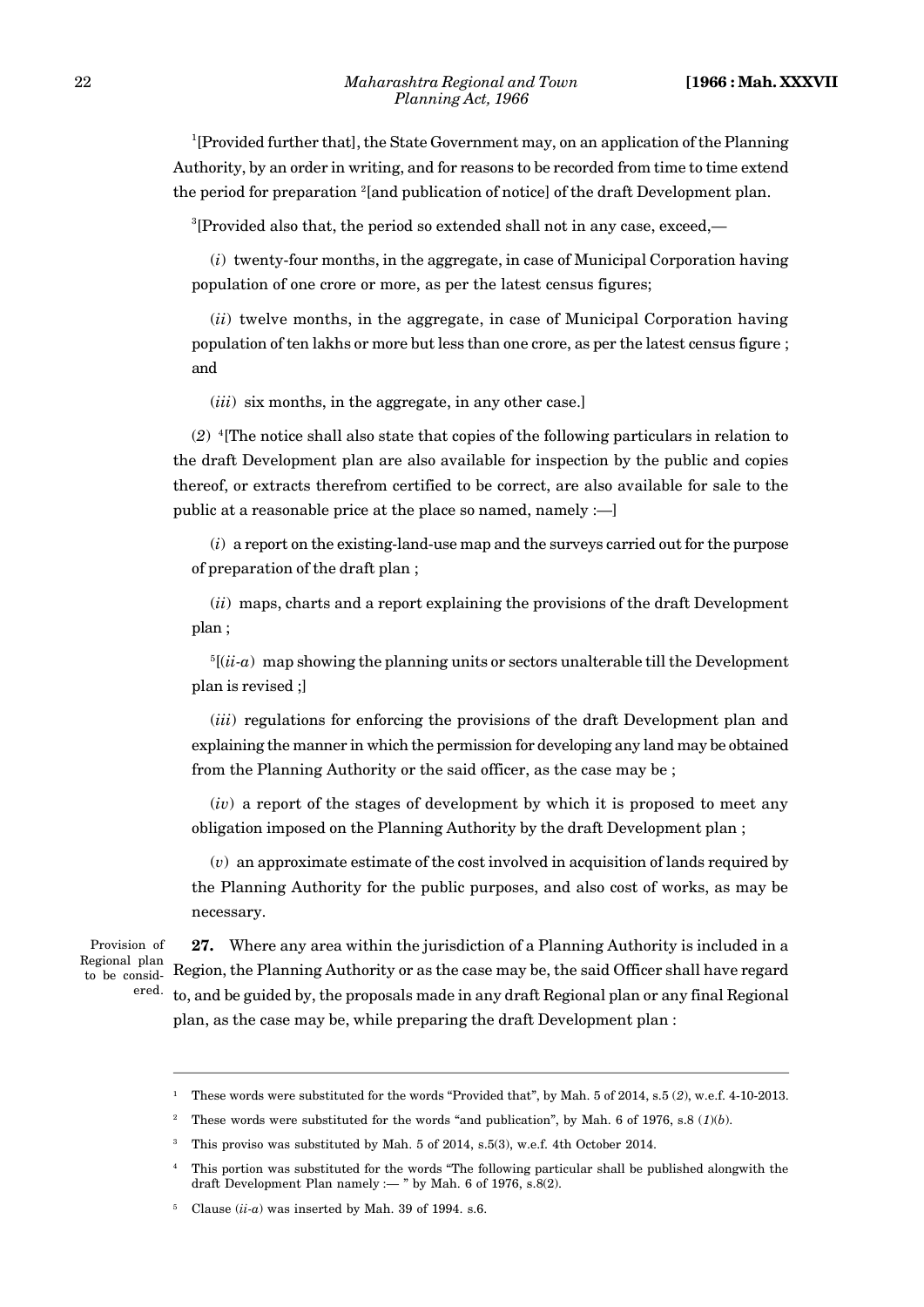Provided that, where the Planning Authority or the said Officer is of the opinion that any provision of a draft Regional plan or the final Regional plan, as the case may be needs any modification, the Planning Authority or as the case may be, the said Officer may carry out such modification—

(*a*) in the case of a draft Regional plan, with the concurrence of the Regional Board ; and

(*b*) in the case of a final Regional plan, with the approval of the State Government.

**28.** (*1*) Subject to the provisions of this Act, if within the time allowed under sub-Objections to section (*1*) of section 26 any person communicates in writing to the Planning Authority or the said Officer any suggestion or objection relating to the draft Development plan, the Planning Authority or the said officer may, after considering the report of the Planning Committee under sub-section (*2*) and the suggestions or objections received by it or him, modify or change the plan in such manner as it or he thinks fit.

draft Development plan.

(*2*) The Planning Authority or the said Officer shall forward all objections and suggestions received by it to a Planning Committee  $\frac{1}{2}$  [consisting of three members of the Standing Committee of the Planning Authority and such additional number of persons, not exceeding four,  $2$ [appointed by the Direector of Town Planning] having special knowledge or practical experience of matters relating to town and country planning or environment or relating to both] for consideration and report :

Provided that, where a Planning Authority is not a local authority, the Planning Committee shall consist of such members as the Planning Authority  $3$  \* \* \* may determine :

<sup>4</sup>[Provided futher that, where the Divisional Joint Director or Deputy Director of the Town Planning and Valuation Department or an Officer nominated by him under subsection (*4*) of section 21, as the case may be, exercises the powers and perfoms the duties of the Planning Authority, then the Planning Committee may consist of such Divisional Joint Director or Deputy Director or, as the case may be, of such officer.]

<sup>5</sup>[ <sup>6</sup>[Provided also that], where the State Government or any person or persons appointed under section 162, exercise the powers and perform the duties of a Planning Authority or Development Authority, then the Planning Committee may consist of the State Government or the person or persons so appointed:]

<sup>1</sup> This portion was substitued for the portion beginning with the words " consisting of " and ending with the words " Planning Authority " by Mah. 39 of 1994, s.7 (*a*).

<sup>2</sup> These words were substituted for the words "appointed by the State Government" by Mah. 10 of 2011, s. 6(*1*)(*a*).

<sup>&</sup>lt;sup>3</sup> The words "or as the case may be, the said Officer" were deleted by Mah. 6 of 1976, s. $9(a)(i)$ .

<sup>4</sup> This proviso was substituted for the second proviso by Mah. 5 of 2014, s. 6(*a*).

<sup>&</sup>lt;sup>5</sup> This proviso was added by Mah. 30 of 1972, s. 3.

<sup>6</sup> These words were substituted for the words "Provided further that" by Mah. 6 of 1976, s. 9(*a*)(*iii*).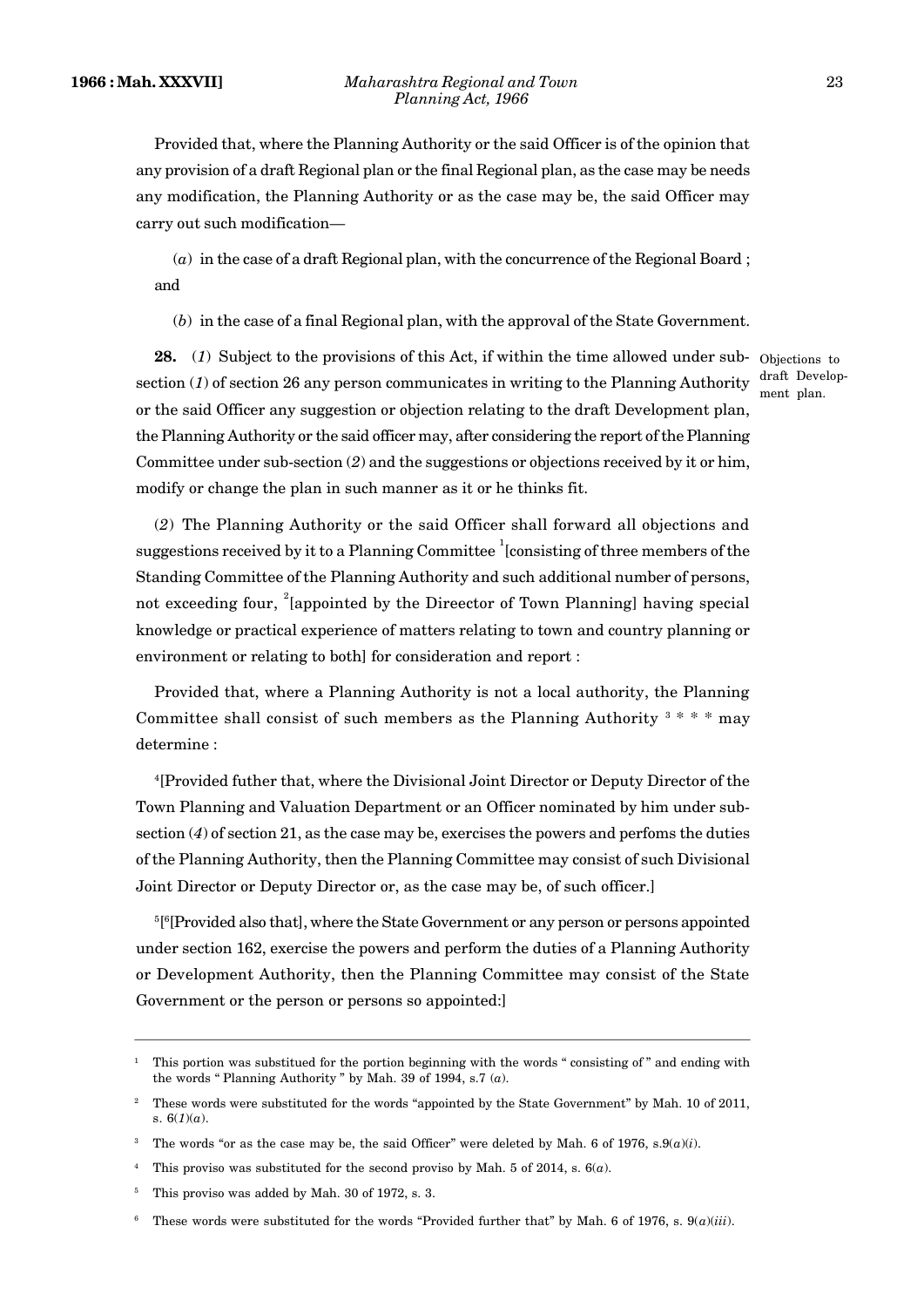<sup>1</sup>[Provided also that, the Planning Committee contemplated in the preceding provisos shall also consist of such additional number of persons, not exceeding four, appointed by <sup>2</sup>[the Director of Town Planning] having special knowledge or practical experience of matters relating to town and country planning or environment or relating to both].

(*3*) The Planning Committee, <sup>3</sup>\* \* \* \* shall, on receipt of objections and suggestions, make such enquiry as it  $4* * *$  may consider necessary, and give a reasonable opportunity of being heard to any person including representatives of Government departments who may have filed any objection or made any suggestions in respect of the draft Development plan and after considering the same, the Planning Committee shall submit its report to the Planning Authority or as the case may be, the said Officer  $5$ [within a period of two months from the date of its appointment or within such extended period as the Planning authority may specify  $16* * *$ .

 $7[(4)$  Not later than two months, after the receipt of the report of the Planning Committee, the Planning Authority or the said officer shall consider the report including the objections and suggestions received by it or him and make a list of such modifications or changes and carry out the same in the draft Development plan, as it or he may consider proper. The Planning Authority or the said officer shall publish, in the *Official Gazette* and in not less than two local newspapers, the list of modifications or changes made in the draft Development plan for information of the public.]

**29.** <sup>8</sup>\* \* \* \*

Submission of draft Develop-

**30.** (*1*) The Planning Authority or as the case may be, the said Officer shall submit  $t_{\text{ment plan.}}$  the draft Development Plan  $\textsuperscript{9}$  [along with the list of modifications or changes made in the draft Development plan under sub-section (*4*) of section 28 to the State Government

This proviso was added by Mah. 39 of 1994, s.  $7(b)$ .

<sup>2</sup> These words were substituted for the words "the State Government" by Mah. 10 of 2011, s. 6(*1*)(*c*).

The words "or as the case may be, the said Officer" were deleted by Mah. 6 of 1976, s.  $9(b)(i)$ .

<sup>4</sup> The words "or he" were deleted, *ibid.,* s. 9(*b*)(*ii*).

<sup>5</sup> These words were substitude for the words "Not later than two months from the date of its appointment", by Mah 5 of 2014, s.6 (b), w.e.f. 4-10-2013.

<sup>6</sup> The portion beginning with the words "or such further time" and ending with the words "or the said officer in this behalf" was deleted by Mah. 10 of 2011, s.6 (*2*)

<sup>7</sup> Sub-section (*4*) was substituted by 10 of 2011, s.6(*3*).

<sup>8</sup> Section 29 was deleted by Mah. 10 of 2011, s.7

The portion was substituted by for the portion beginning with the words "to State Government" and ending with the words "twelve months", *ibid*., s.8(*1*)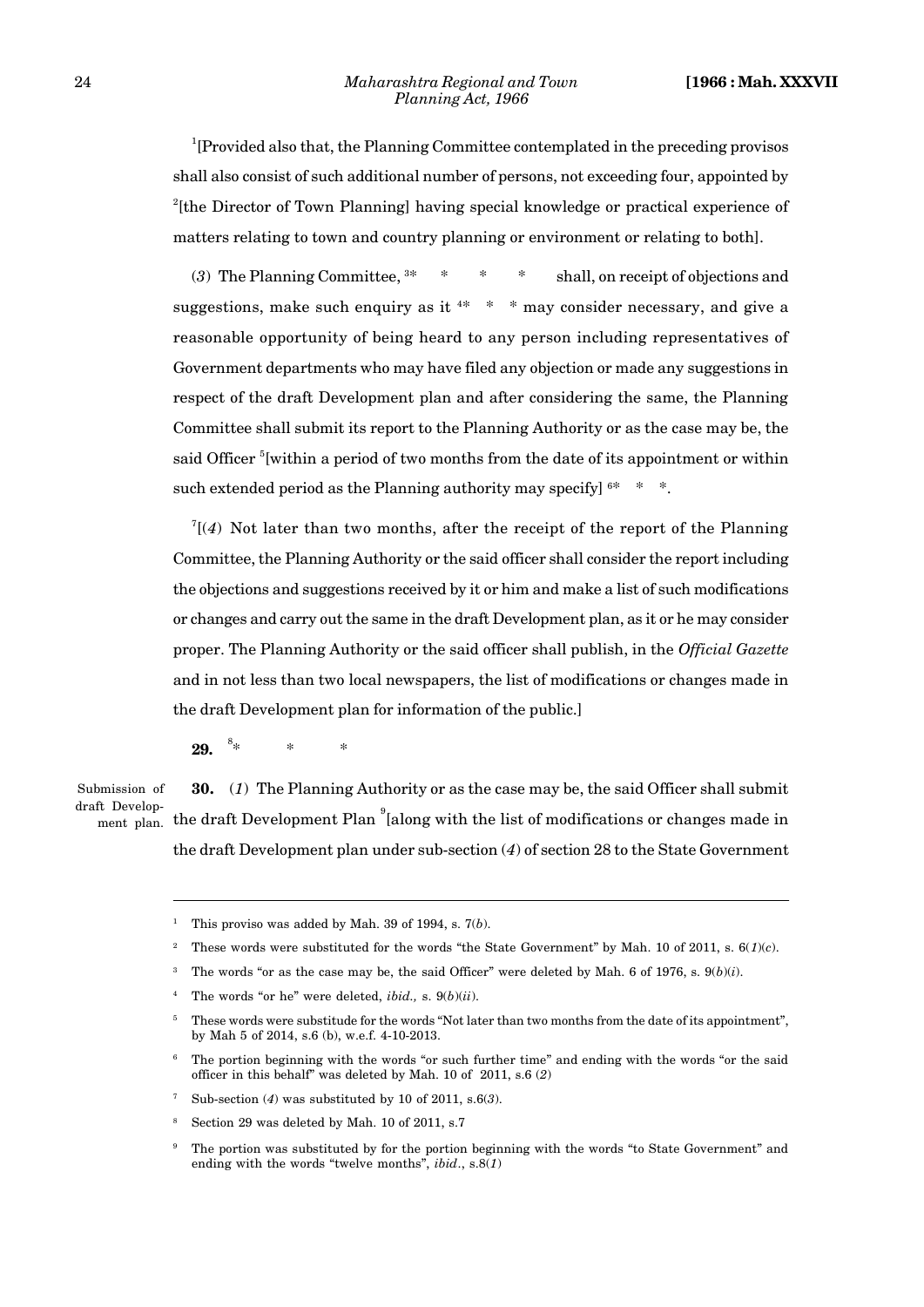for sanction within a period of six months] <sup>1</sup>[from the date of publication of the notice in the *Official Gazette* regarding its preparation] under section 26 :

<sup>2</sup>[Provided that, the State Government may, on an application by a Planning Authority or the said officer, by an order in writing, and for adequate reasons which shall be recorded, extended from time to time, the said period by such futher period as may be specified in the order, but not in any case exceeding.—

(*i*) twenty-four months, in the aggregate, in case of Municipal Corporation having population of one crore or more, as per the latest census figures ;

(*ii*) twelve months, in the aggregate in case of Municipal Corporation having population of ten lakhs or more but less than one crore, as per the latest census figures ; and

(*iii*) six months, in the aggregate, in any other case.].

(*2*) The <sup>3</sup>[particulars referred to in] sub-section (*2*) of section 26 shall also be submitted to the State Government.

**31.** (1) Subject to the provisions of this section, and not later than <sup>4</sup>[six months] from Sanction to the date of receipt of such plan from the Planning Authority, or as the case may be, from  $\frac{m}{m}$  ment plan. the said Officer,  $5* * * *$  the State Government may, after consulting the Director of Town Planning by notification in the *Official Gazette* sanction the draft Development plan submitted to it for the whole area, or separatley for any part thereof, either without modification, or subject to such modifications as it may consider proper, or return the draft Development plan to the Planning Authority, or as the case may be, the said Officer for modifying the plan as it may direct or refuse to accord sanction and direct the Planning Authority or the said Officer to prepare a fresh Development plan : draft Develop-

<sup>6</sup>[Provided that, the State Government may, if it thinks fit, whether the said period has expired or not, extend from time to time, by notification in the *Official Gazette*, the period for sanctioning the draft Development plan or refusing to accord sanction thereto, by such futher period not exceeding,—

(*i*) twenty-four months, in the aggregate, in case, the area of such Development plan falls in the jurisdiction of a Metropolitan Planning Committee constituted under Mah. V the Maharashtra Metropolitan Planning Committee (Constitutions and Functions) (Continuance of Provisions) Act, 1999 ;

of 2000.

(*ii*) twelve months, in the aggregate, in any other case, as may be specified in such notification.]

- <sup>1</sup> These words were substituted for the words "from the date of application" by Mah.6. of 1976,s.11 (*a*)
- <sup>2</sup> These proviso was substituted by Mah.5 of 2014, s.7, w.e.f. 4-10-2013.
- <sup>3</sup> These words were substituted for the words "particulars published under" by Mah. 6. of 1976 s.11(*b*).
- <sup>4</sup> These words were substituted for the words "one year" by Mah. 10 of 2011, s.9( $I$ )(*a*).
- <sup>5</sup> The words "or not later than such futher period not exceeding twelve months as it may decide" were deleted by Mah. 6 of 1976. s.12(*a*).
- <sup>6</sup> This proviso was substituted by Mah 38 of 2014, s. 4  $(a)$ .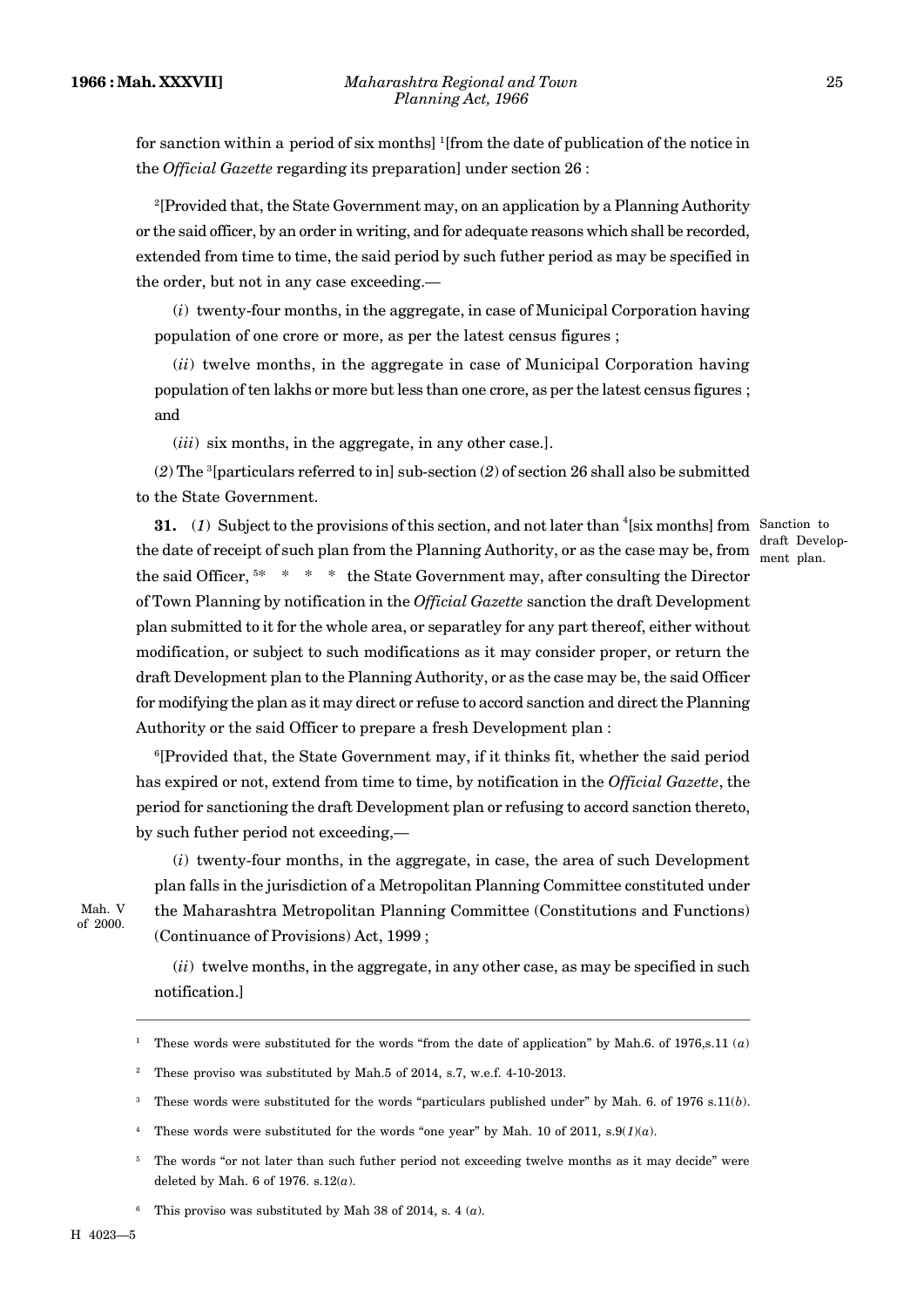<sup>1</sup>[Provided further that, where the modifications proposed to be made by the State Government or submitted by the Planning Authority under section 30 and proposed to be approved by the State Government without any further change are of a substantial nature with respect to the draft Development plan published under section 26, the Government shall publish a notice in the *Official Gazette* and also in not less than two local newspapers inviting objections and suggestions from any person in respect of the proposed modifications within a period of one month, from the date of such notice.]

<sup>2</sup>[Provided also that, if the Government does not publish its decision by notification in the *Official Gazette*, regarding sanctioning the draft Development plan submitted to it, for the whole area, or separately for any part thereof, either without modification, or subject to such modifications as it may consider proper, or return the draft Development plan to the Planning Authority, or as the case may be, the said Officer for modifying the plan as it may direct or refuse to accord sanction and direct the Planning Authority or the said Officer to prepare a fresh Development plan, within the period under this section, such draft Development plan shall be deemed to have been sanctioned as submitted to the Government under section 30, on the date immediately following the date of expiry of the period under this section :

Provided also that, where any modification submitted by the Planning Authority or, as the case may be, the said Officer, under section 30 is of substantial nature with respect to the draft Development plan published under section 26, such modification shall not be deemed to have been sanctioned and the Government shall publish a notice regarding such modifications of substantial nature and the provisions relating to publication of the notice in the *Official Gazette* and two local newspapers for obtaining suggestions and objections as stipulated in the second proviso, shall apply.]

(2) The State Government may appoint an officer of rank not below that of a  ${}^{3}$ [Group] A officer] and direct him to hear any such person in respect of such objections and suggestions and submit his report thereon to the State Government <sup>4</sup>[within one year from the date of publication of notice under second proviso to sub-section (*1*)].

(*3*) The State Government shall before according sanction to the draft Development plan take into consideration such objections and suggestions and the report of the officer.

<sup>5</sup>[Provided that, the time-limits as provided in sub-sections  $(1)$  and  $(2)$  shall not apply for according sanction to the modifications published under sub-section (*1*) :

<sup>&</sup>lt;sup>1</sup> This proviso was substituted for the second proviso, by Mah. 10 of 2011, s.9 ( $I)(c)$ ).

<sup>2</sup> These provisos were added by Mah. 38 of 2014, s.4 (*b*).

These words and letter were substituted for the word and figure "Class I" by Mah. 5 of 2014, s.  $8(b)(i)$ , w.e.f. 4-10-2013.

<sup>4</sup> These words were inserted, by Mah. 5 of 2014, s.8(*b*)(*ii*), w.e.f. 4-10-2013.

<sup>5</sup> These provisos were added, by Mah. 5 of 2014, s.8 (*c*), w.e.f. 4-10-2013.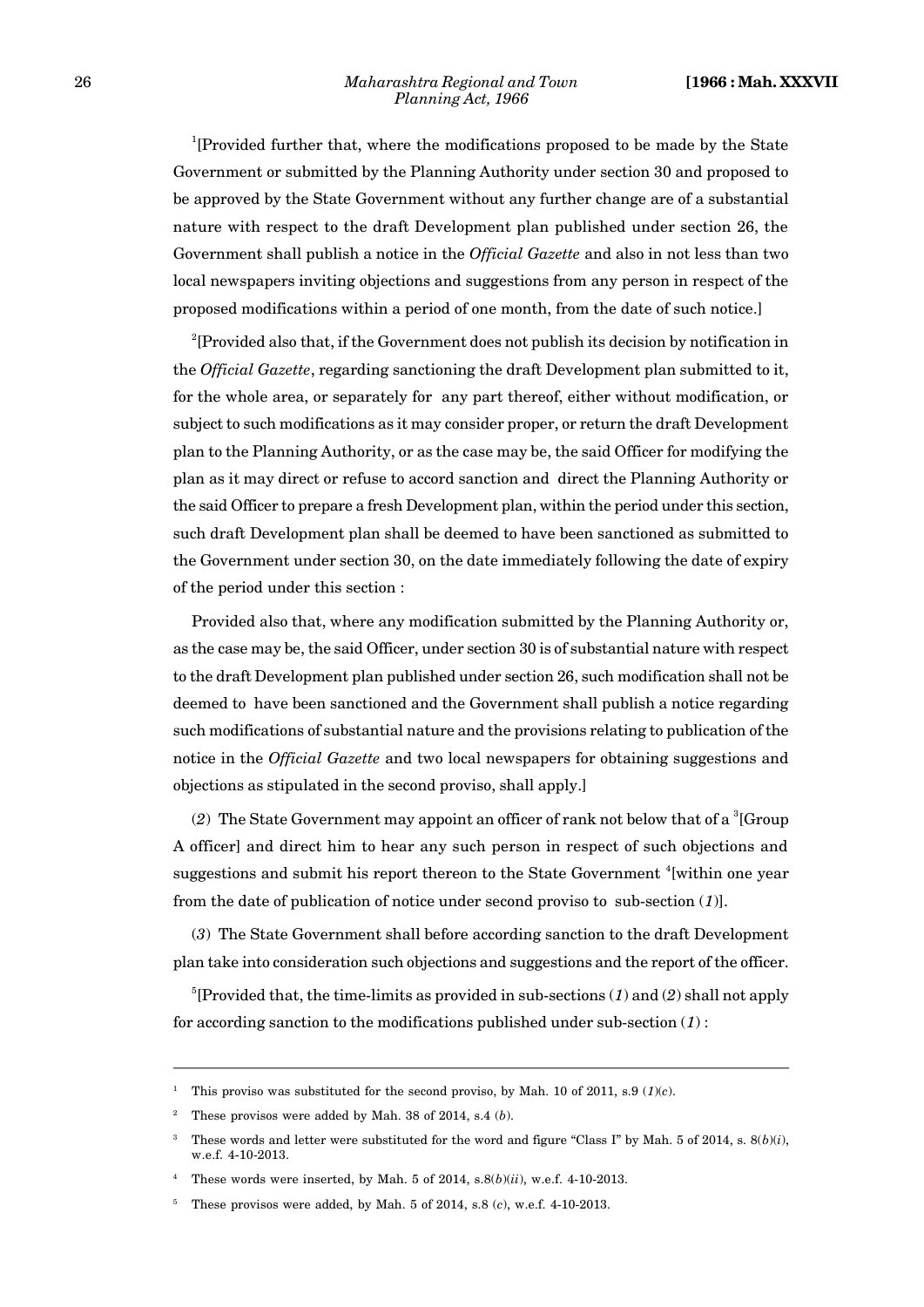Provided further that, the Government shall take final decision regarding such modifications within one year from the date of receipt of the report from the officer appointed under sub-section (*2*).]

(*4*) The State Government shall fix in the notification under sub-section (*1*) a date not earlier than one month from its publication on which the final Development plan shall come into operation.

<sup>1</sup>[(*4A*) The State Government may, by notification in the *Official Gazette*, delegate all the powers and functions under this section to the Director of Town Planning in such cases and subject to such conditions, if any, as may be specified in such notification.]

(*5*) If a Development plan contains any proposal for the designation of any land for a purpose specified in clauses (*b*) and (*c*) of section 22, and if such land does not vest in the Planning Authority, the State Government shall not include that purpose in the Development Plan, unless it is satisfied that the Planning Authority will be able to acquire such land by private agreement or compulsory acquisition not later than ten years from the date on which the Development plan comes into operation.

(*6*) A Development plan which has come into operation shall be called the "final Development plan" and shall, subject to the provisions of this Act, be binding on the Planning Authority.

> (*c*) *Provisions for preparation of interim Development plans, plans for areas of Comprehensive development etc.*

**32.** (1) Pending the preparation of a draft Development plan, a Planning Authority Interim may, where it considers it expedient, and shall, when so directed by the State Government, prepare <sup>2</sup>\* \* an interim Development plan for the entire area within the jurisdiction of the Planning Authority, or for any part thereof <sup>3</sup>[and publish a notice in the *Official Gazette* and in such other manner as may be prescribed regarding its preparation]; and thereupon, the provisions of sections 25, 26, 27, 28,  $4*$  \* 30 and 31 shall, so far as may be, but subject to the provisions of this sections, apply in relation to such interim Development plan as they apply in relation to the preparation <sup>5</sup>[and publication of notice] of a Development plan. Development plan.

(*2*) The Planning Authority shall prepare <sup>6</sup>[such plan and publish the notice referred to in sub-section (*1*)] not later than one year from the date of notice in the *Official Gazette* of its declaration of intention to prepare a draft Development plan or not later than such further period not exceeding twelve months as may be extended by the State Government.

<sup>1</sup> Sub-section (*4A*) was inserted, by Mah. 10 of 2011, s.9(*2*).

<sup>&</sup>lt;sup>2</sup> The words "and publish" were deleted by Mah. 6 of 1976, s.  $13(a)(i)$ .

<sup>&</sup>lt;sup>3</sup> These words were inserted, by Mah. 6 of 1976, s.  $13(a)(ii)$ .

<sup>4</sup> The figures "29" were deleted by Mah. 10 of 2011, s. 10.

<sup>5</sup> These words were substituted for the words "and publication", by Mah. 6 of 1976, s. 13(*a*)(*iii*).

<sup>6</sup> These words were substituted for the words "and publish such plan", by Mah. 6 of 1976*,* s. 13(*b*).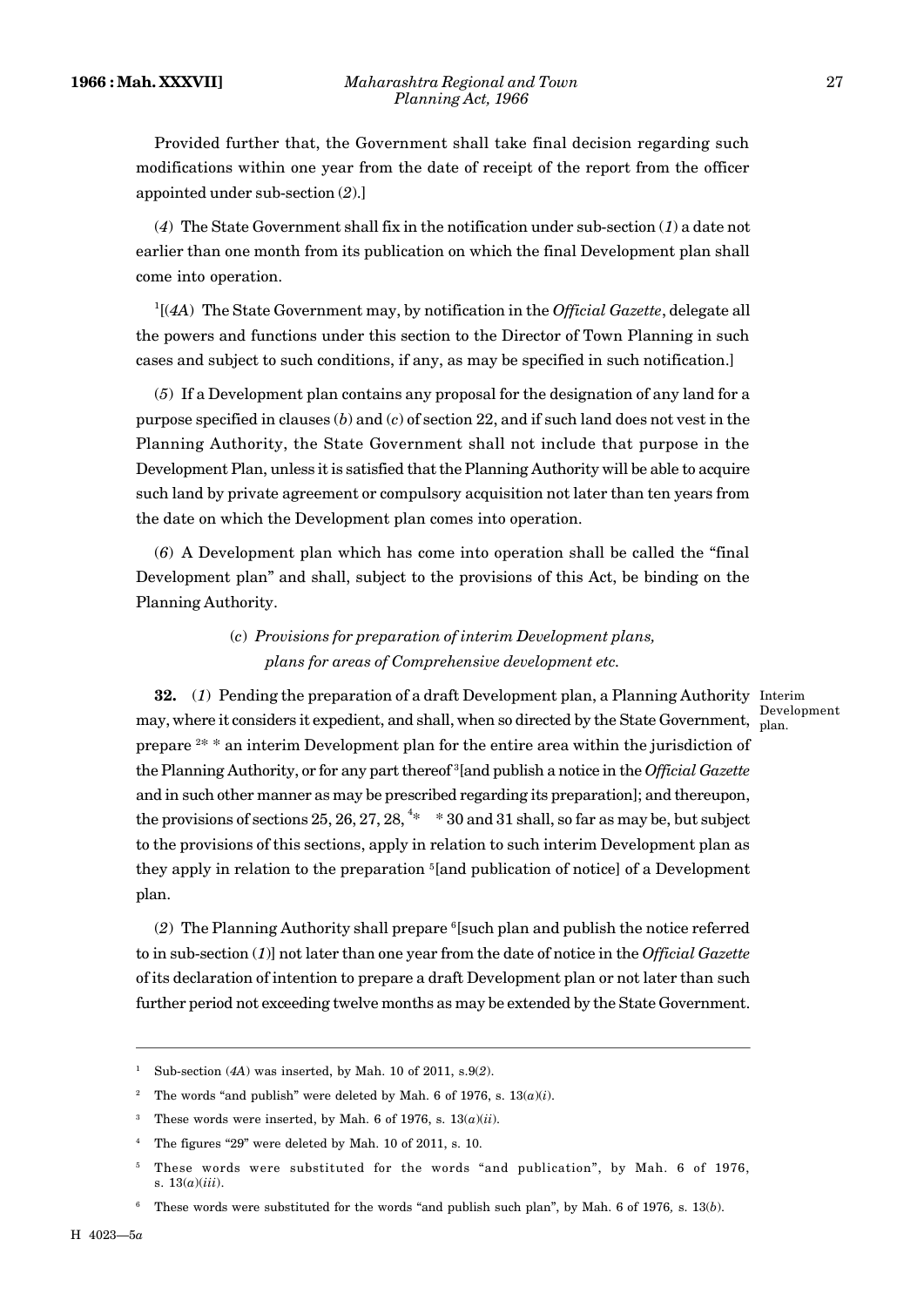(*3*) The interim Development plan shall provide only for matters mentioned clauses (*a*), (*b*) and (*c*) of section 22, and if necessary, such other matters of that section as the Planning Authority may decide to include or as may be directed by the State Government.

(*4*) The interim Development plan shall consist of such maps and such descriptive matter as the Planning Authority may consider necessary to explain and illustrate the proposals made in such plan.

Plans for areas of Comprehensive development.

**33.** (*1*) Any time after <sup>1</sup>[the publication of notice regarding preparation] of draft Development Plan under section 26, a Planning Authority may prepare plan or plans showing proposals for the development of an area or areas which in the opinion of the Planning Authority should be developed or re-developed as a whole (hereinafter referred to as " the area or areas of Comprehensive development") ; and in particular, such plans shall provide for—

(*a*) detailed development of specific areas for urban renewal, housing, shopping centres, industrial areas, civic centres, educational and cultural institutions ;

(*b*) control of architectural features, elevation and frontage of buildings and structures ;

(*c*) dealing satisfactorily with areas of bad layout, obsolete develop-ment and slum areas and re-location of population ;

(*d*) open spaces, gardens, playgrounds and recreation areas.

(*2*) When the plans for an area or areas of Comprehensive development are prepared, whether or not separately, the Planning Authority shall follow the same procedure before submission of these plans to the State Government for sanction as is provided by sections 25, 26, 27, 28,  $2*$  \*, 30 and 31 as respect a draft Development plan and submit such plan or plans from time to time to the State Government for sanction, along with a report—

(*a*) explaining the proposals and the stages of the development programme by which it is proposed to execute the plan or plans ;

(*b*) giving an appropriate estimate of the cost involved in executing the proposals of the plan or plans.

(*3*) The State Government may, after consulting the Director of Town Planning by notification in the *Official Gazette,* sanction the plan or plans for the area or areas of comprehensive development either without, or subject to such, modifications as it may consider necessary not later than three months of the date of receipt of such plans from the Planning Authority or not later than such further period as may be extended by the State Government.

<sup>1</sup> These words were substituted for the words "the publication", by Mah. 6 of 1976, s. 14.

<sup>&</sup>lt;sup>2</sup> The figures "29" were deleted by Mah. 10 of 2011, s. 11.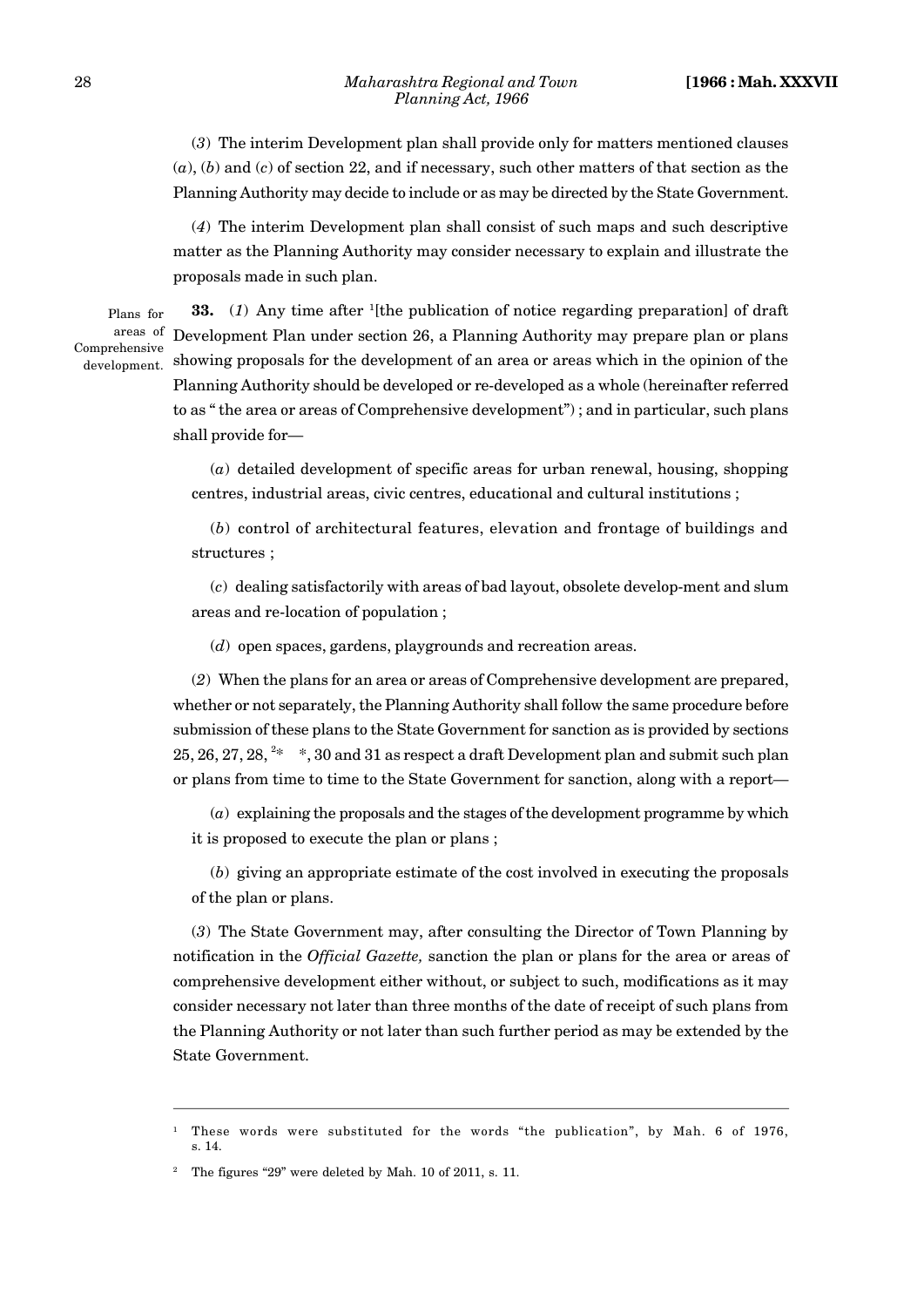Development plan for area.

**34.** (*1*) If at any time after a Planning Authority has declared its intention to prepare Preparation of a Development plan or after a Development plan prepared by a Planning Authority has been sanctioned, the jurisdiction of the Planning Authority is extended by inclusion of additional an additional area, the Planning Authority shall make a fresh declaration of intention to prepare a Development plan for the additional area; and after following the provisions of this Act for the preparation of a draft Development plan, <sup>1</sup>[prepare a draft Development plan and publish a notice regarding its preparation], for such additional area either separately or jointly with the draft or final Development Plan prepared or to be prepared for the area originally under its jurisdiction, and submit it to the State Government for sanction after following the same procedure as is followed for submission of a draft Development plan to the State Government :

Provided that, where a draft Development plan for the additional area requires modification of the final Development plan or where the State Government directs any such modification, the Planning Authority shall revise the final Development plan after following the procedure laid down in section 38 so far as may be relevant.

(*2*) Where any area is withdrawn from the jurisdiction of a Planning Authority the proposals, if any, made for that area so withdrawn in a Development plan shall also be deemed to be withdrawn therefrom.

**35.** If any Planning Authority has prepared a Development plan which has been Development sanctioned by the State Government before the commencement of this Act, then such  $\frac{1}{\text{tioned}}$  by Development plan shall be deemed to be final Development plan sanctioned under this State Govern-Act.

plans sancment before commence ment of this Act.

**36.** If any Planning Authority has prepared a draft Development plan for the area Development within its jurisdiction before the commencement of this Act, such Development plan shall  $\frac{\text{plan prepared}}{\text{prior to this}}$ be deemed to be a draft Development plan for that area for the purposes of this Act, and  $\rm~^{Act.}$ thereupon, the foregoing provisions of this Chapter in relation to the submission of draft Development plan to the State Government for sanction shall *mutatis mutandis* apply.

**37.** (1) Where a modification of any part of or any proposal made in, a final  $\frac{5}{5}$ [Modification] Development plan<sup>2</sup> \* \* \*, the Planning Authority may, or when so directed by the  $\frac{1}{n}$  final State Government  ${}^{3}$ [shall, within ninety days from the date of such direction, publish a plan. notice] in the *Official Gazette* <sup>4</sup>[and in such other manner as may be determined by it] inviting objections and suggestions from any person with respect to the proposed

prior to this

Development

<sup>1</sup> These words were substituted for the words "prepare and publish a draft Development plan" by Mah. 6 of 1976, s. 15.

<sup>&</sup>lt;sup>2</sup> The words "is of such a nature that it will not change the character of such Development plan", were deleted by Mah. 43 of 2014 s. 9(a), w.e.f. 22-4-2015.

These words were substituted for the words "shall, within sixty days from the date of such direction, publish a notice" by Mah. 16 of 2007, s.2.

These words were inserted by Mah. 6 of 1976, s. 16.

<sup>5</sup> These words was substituted for words "Minor modification" by Mah. 39 of 1994, s. 9.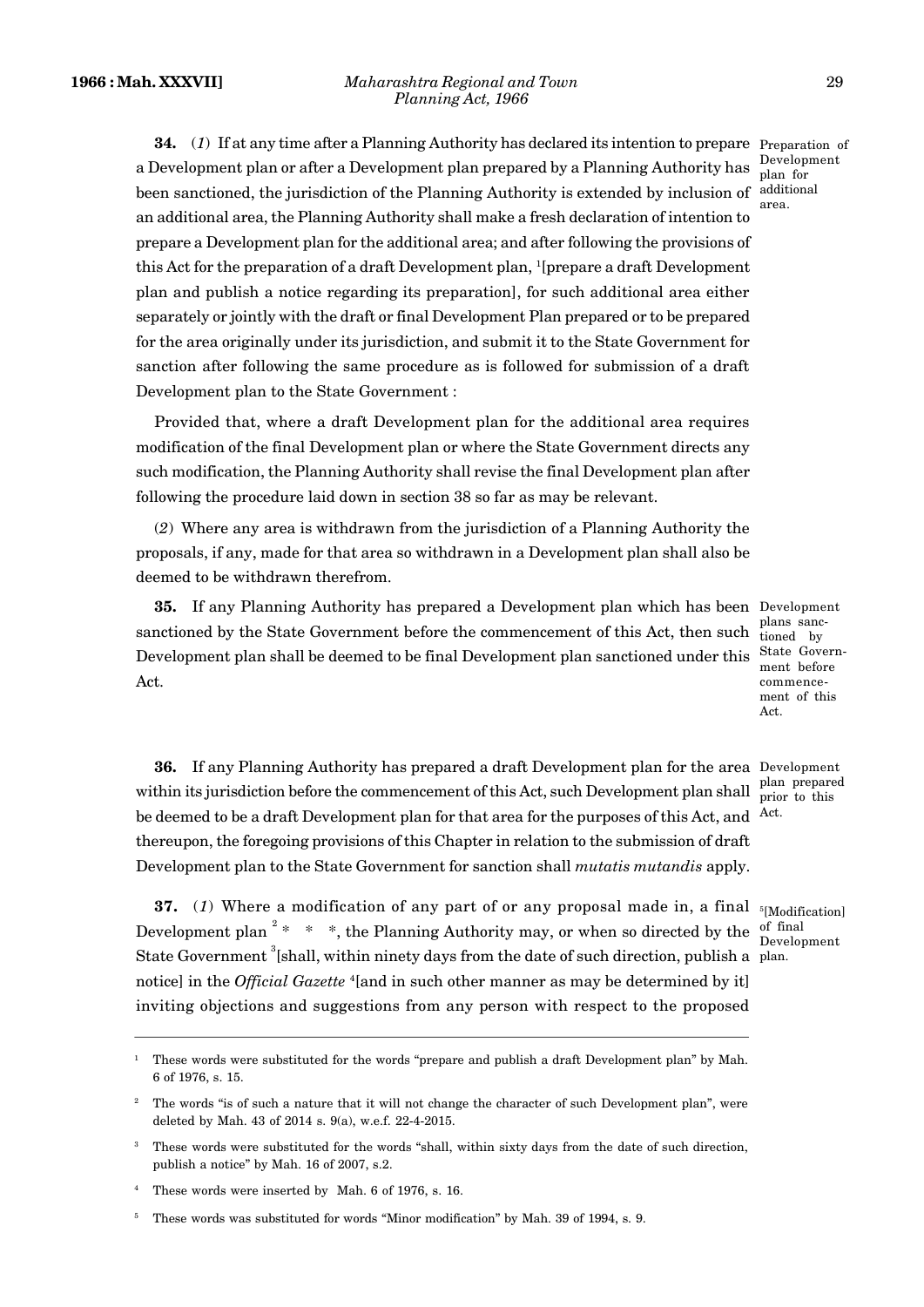modification not later than one month from the date of such notice ; and shall also serve notice on all persons affected by the proposed modification and after giving a hearing to any such persons, submit the proposed modification (with amendments, if any,)  $\frac{1}{1}$  [to the State Government for sanction within one year from the date of publication of notice in the *Official Gazette*. If such modification proposal is not submitted within the period stipulated above, the proposal of modification shall be deemed to have lapsed:

Provided that, such lapsing shall not bar the Planning Authority from making a fresh proposal.]

 $^{2}$ [(*1A*) If the Planning Authority fails to issue the notice as directed by the State Government, the State Government shall issue the notice, and thereupon the provisions of sub-section (*1*) shall apply as they apply in relation to a notice to be published by a Planning Authority.]

 $3$ <sup>3</sup> $(1AA)(a)$  Notwithstanding anything contained in sub-sections (1), (1A) and (2), where the State Government is statisfied that in the public interest it is necessary to carry out urgently a modification of any part of, or any proposal made in, a final Development plan of such a nature that it will not change the character of such Development plan, the State Government may, on its own, publish a notice in the *Official Gazette*, and in such other manner as may be determined by it, inviting objections and suggestions from any person with respect to the proposed modification not later than one month from the date of such notice and shall also serve notice on all persons affected by the proposed modification and the Planning Authority.

(*b*) The State Government shall, after the specified period, forward a copy of all such objections and suggestions to the Planning Authority for its say to the Government within a period of one month from the receipt of the copies of such objections and suggestions from the Government.

(*c*) The State Government shall, after giving hearing to the affected persons and the Planning Authority and after making such inquiry as it may consider necessary and consulting the Director of Town Planning, by notification in the *Official Gazette*, publish the approved modifications with or without changes, and subject to such conditions as it may deem fit, or may decide not to carry out such modification. On the publication of the modification in the *Official Gazette*, the final Development plan shall be deemed to have been modified accordingly.]

 $^{4}$ [(1-B) Notwithstanding anything contained in sub-section (1), if the Slum Rehabilitation Authority appointed under section 3A of the Maharashtra Slum Areas Mah. (Improvement, Clearance and Redevelopment) Act, 1971 is satisfied that a modification  $\frac{XXVIII}{of 1971}$ 

of 1971.

<sup>1</sup> This portion was substituted for the words "to the State Government for sanction", by Mah. 43 of 2014, s. 9(*b*), w.e.f. 22-4-2015.

<sup>2</sup> Sub-section (*1A*) was inserted by 14 of 1971, s 3(*2*).

<sup>3</sup> Sub-section (*1AA*) was inserted by Mah. 7 of 2002, s. 2 and shall deemed to have effect from the 9th October 2000.

Sub-section  $(1-B)$  was inserted by Mah. 5 of 1996, s. 5.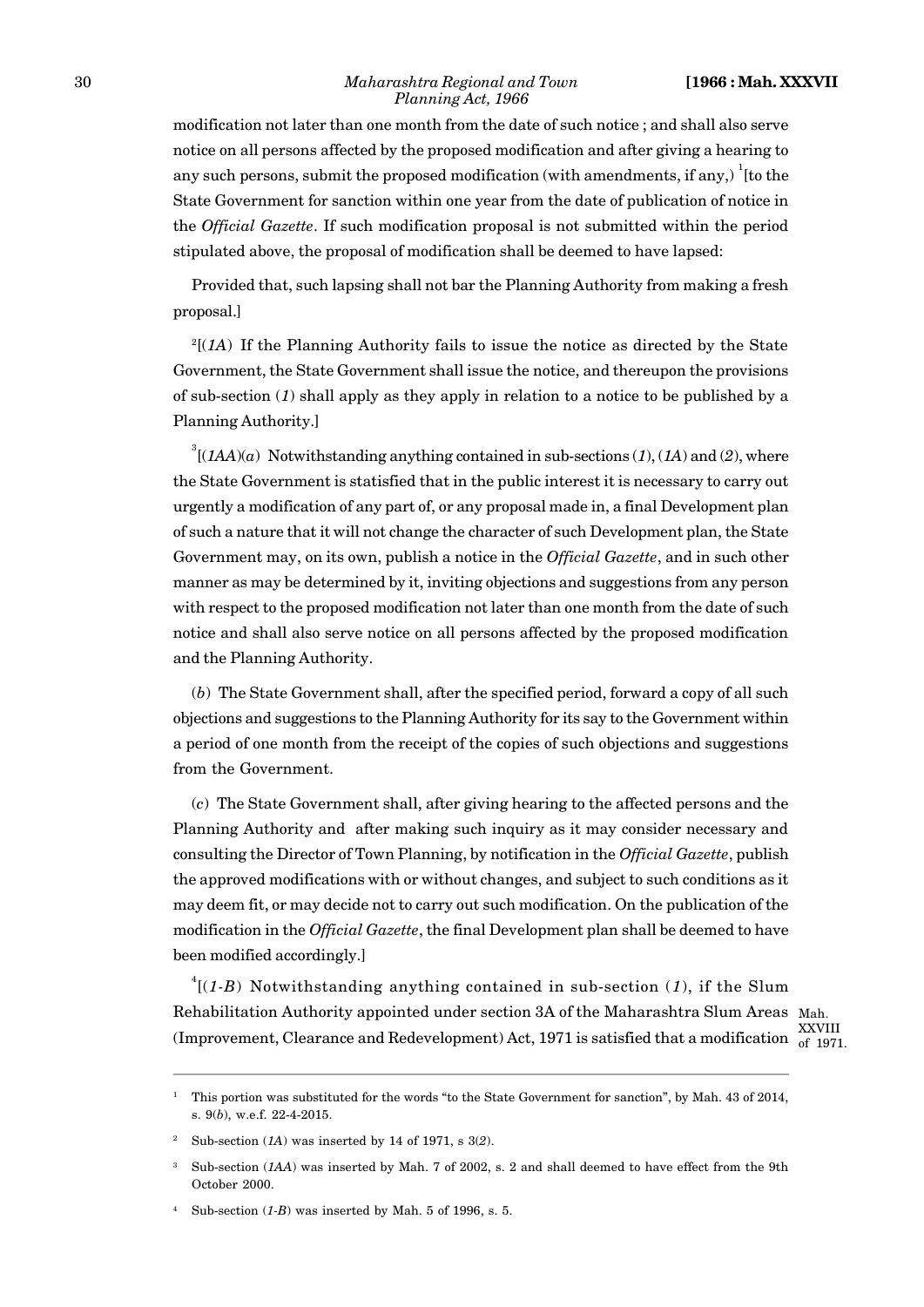#### **1966 : Mah. XXXVII]** *Maharashtra Regional and Town* 31 *Planning Act, 1966*

Government Authority to

temporary change of

of any part of, or any proposal made in, a final Development plan is required to be made for implementation of the Slum Rehabilitation Scheme declared under the said Act, then, it may publish a notice in the *Official Gazette,* and in such other manner as may be determined by it, inviting objections and suggestions from any person with respect to the proposed modification not later than one month from the date of such notice ; and shall also serve notice on all persons affected by the proposed modification, and after giving a hearing to any such persons, submit the proposed modification (with amendments, if any) to the State Government for sanction.]

(*2*) The State Government may, <sup>1</sup>[make such inquiry as it may consider necessary] and after consulting the Director of Town Planning by notification in the *Official Gazette*, sanction the modification <sup>2\*</sup> \* \* with or without such changes, and subject to such conditions as it may deem fit or refuse to accord sanction. If a modification is sanctioned, the final Development plans shall be deemed to have been modified accordingly.

<sup>3</sup>[37A. Notwithstanding anything contained in this Act or any other law for the <sup>Power</sup> of State time being in force, or in any judgement, order or direction of any Court or any draft or Planning or final Development plan, the State Government or the Planning Authority may, permit in respect of any plot of land reserved, designated or allocated for the purpose of playground in such draft or final Development plan, which is in the possession of the State user.Government or the Planning Authority, by an order issued from time to time, permit any organisation, body of persons or association to use such play-ground for functions organised on the occasions of Independence Day, Republic Day, Maharashtra Day and similar National events, and the *Jayanties or Punnyatithies* of National Leaders <sup>4</sup>[, religious functions and public meetings], on terms and conditions specified by the State Government or the Planning Authority, as the case may be, in such order, for a period not exceeding 12 days at a time and  $\delta$ [in any case not exceeding forty-five days in the aggregate, in a calender year] ; and such use shall not be deemed to be a change of user:]

<sup>6</sup>[Provided that, temporary use of any plot of land, reserved, designated or allocated for the purpose of play-ground, for management of any disaster or emergency such as Helipad or other essential use, shall also not be deemed to be a change of user.]

<sup>1</sup> These words were substituted for the words "after making such inquiry as it may consider necessary after hearing the persons served with the notice" by Mah. 21 of 1997, s. 2.

<sup>2</sup> These words "submiteed to it" were deleted by Mah.14 of 1971, s. 3(*3*)*.*

<sup>3</sup> Section 37A was intrested by Mah.48 of 1997, s. 2 and small deemed to have effect from the 6th August 1997.

<sup>4</sup> These words were substituted for the words "and religious function", by Mah. 43 of 2014, s. 10 *(a)* w.e.f 22-4-2015.

<sup>5</sup> These words were substitude for the words and figures "in any case not exceeding 30 days in the aggregate, in a calender year", by Mah. 43 of 2014., s.10(*b*) w.e.f. 22-4-2015.

 $6$  This proviso was added by Mah. 43 of 2014, s.10(c) w.e.f. 22-4-2015.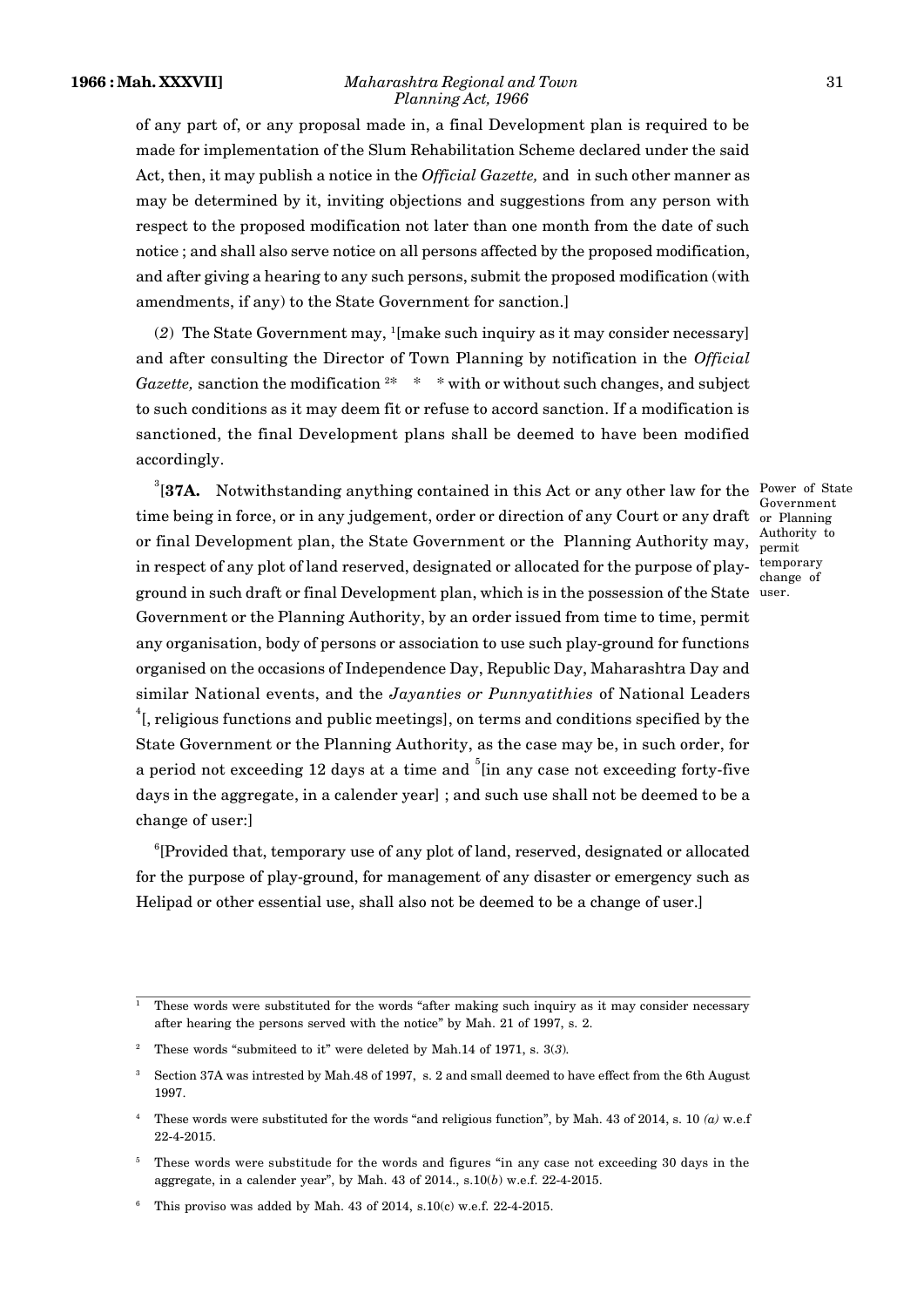Revision of Development

**38.** At least once in <sup>1</sup>[twenty years] from the date on which a Development plan has plan. come into operation, and where a Development plan is sanctioned in parts, then at least once in <sup>1</sup>[twenty years] from the date on which the last part has come into operation, a Planning Authority may <sup>2</sup>[and shall at any time when so directed by the State Government], revise the Development plan <sup>3</sup>[(either wholly, or the parts separately)] after carrying out, if necessary, fresh survey and preparing an existing-land-use map of the area within its jurisdiction, and the provisions of section  $4* * * 22$ ,  $23$ ,  $24$ ,  $25$ ,  $26$ ,  $27$ ,  $28$ , <sup>5\*</sup> \* 30 and 31 shall, so far as they can be made applicable, apply in respect of such revision of the Development plan.

Variation of town planning scheme by Development plan.

**39.** Where a final Development plan contains proposals which are in variation, or modification of those made in a town planning scheme which has been sanctioned by the State Government before the commencement of this Act, the Planning Authority shall vary such scheme suitably under section 92 to the extent necessary by the proposals made in the final Development plan.

Special Planning Authority for developing certain <sup>4</sup>[notified areas].

<sup>6</sup>[**40.** (*1*) The State Government may, by notification in the *Official Gazette* <sup>7</sup>\* \* \* for any undeveloped area specified in the notification in this Act referred to as "the notified area" either—

(*a*) an authority consisting of ] a Chairman, a Vice-Chairman, a member of the Maharashtra Legislative Assembly representing the notified area, one member representing the municipal area, if any, included in the notified area, the Deputy Director of Town Planning, and the Executive Engineer, Public Health Works Division, each having jurisdiction over the notified area, and an officer not below the rank of an Assistant Collector; or

<sup>9</sup>[(*aa*) appoint the Authority constituted under the Maharashtra Housing and Area Development Act, 1976, or]

(*b*) appoint any Development Authority declared under sub-section (*3A*) of section 113, <sup>10</sup>[or

(*c*) appoint the Bombay Metropolitan Region Development Authority establish under the Bombay Metropolitan Region Development Authority Act, 1974, to be the Special Mah. IV Planning Authority for developing the notified area.] of 1975.

<sup>1</sup> These words were substituted for the words "ten years" by Mah. 39 of 1994, s. 10.

These words were inserted by Mah. 6 of 1976, s.  $17(1)$ .

<sup>3</sup> These brackets and words were substituted for the brackets and words "(including all parts if sanctioned seperatly)", by Mah. 6 of 1976, s.17 (*2*).

<sup>4</sup> The figures "21," were deleted, by Mah. 6 of 1976, s. 17(*3*).

<sup>&</sup>lt;sup>5</sup> The figures "29," were deleted by Mah. 10 of 2011, s. 12.

<sup>6</sup> Section 40 was substituted by Mah. 30 of 1972, s. 4.

The word " constitute" was deleted by Mah. 11 of 1973, s.  $3(a)$ .

<sup>8</sup> These words were substituted for the words " an authority consisting of ", by Mah. 11 of 1973*,* s. 3(*b*).

This clause  $(aa)$  was inserted by Mah. 28 of 1977, s. 191 $(b)$ .

The word " or " and clause (*c*) were inserted by Mah. 4 of 1975, s. Sch. II.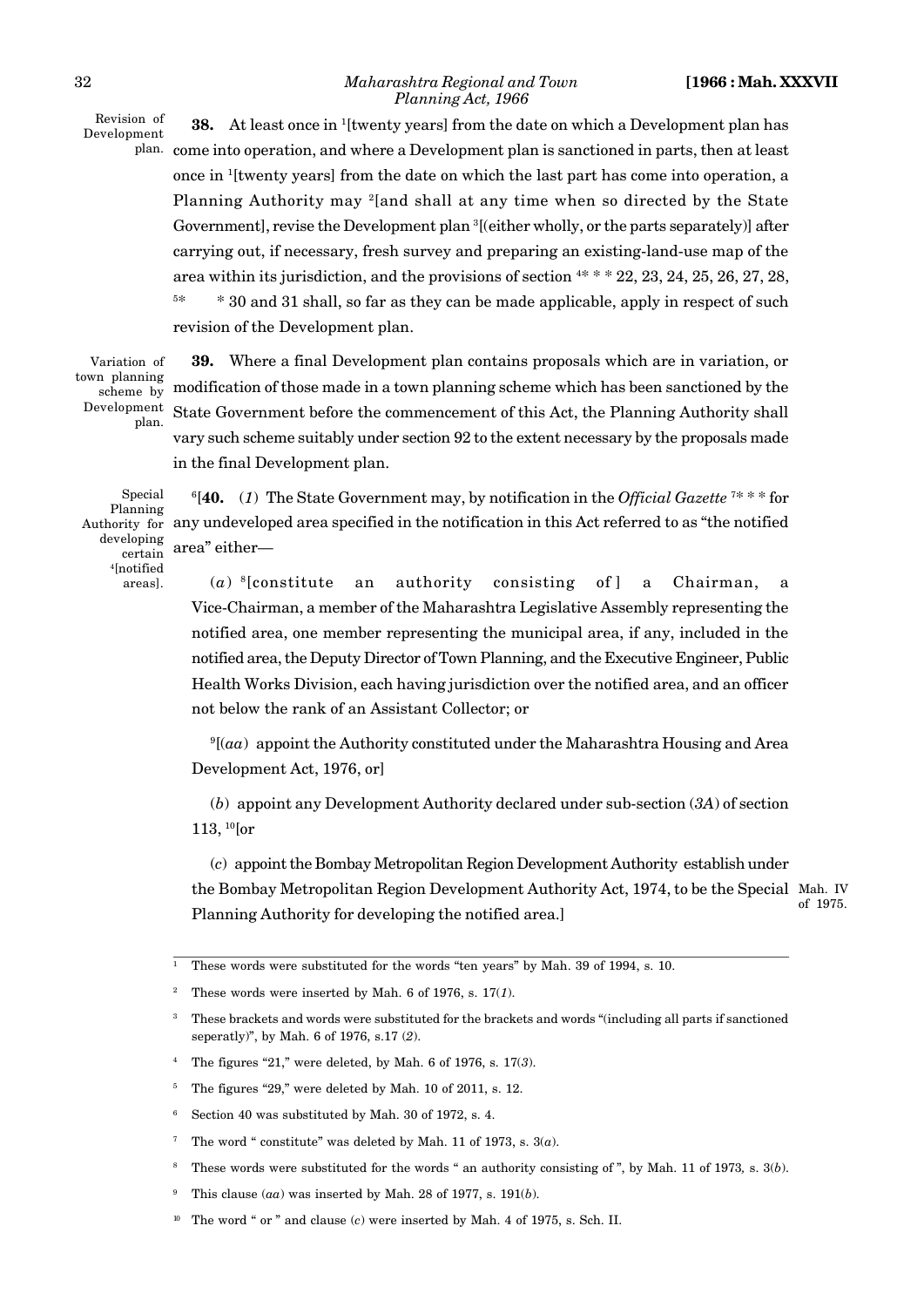#### **1966 : Mah. XXXVII]** *Maharashtra Regional and Town* 33 *Planning Act, 1966*

Mah. III of 1962.

<sup>1</sup>[(*1A*) Notwithstanding anything contained in sub-section (*1*), any area where Chapter VI of the Maharashtra Industrial Development Act, 1961 (hereinafter, in this section, referred to as "the said Act"), applies, or any other area comprising Government land handed over to the Maharashtra Industrial Development Corporation established under section 3 of the said Act, shall be deemed to be " the notified area"; and the Maharashtra Industrial Development Corporation shall be the Special Planning Authority in respect of such notified area, and shall be deemed to have been appointed as such under this section for the purposes of this Act :

Provided that, at any time, as provided in the first proviso to sub-section (*3*) of section 1 of the said Act, where the State Government by notification in the *Official Gazette,* directs that the said Chapter VI shall cease to be in force in that area or any part thereof, from the date specified in such notification, then from such date, the said area or part thereof, as the case may be, shall cease to be the notified area and the Maharashtra Industrial Development Corporation shall cease to be the Special Planning Authority for the purposes of this Act for such area or part thereof :

Provided further that, the provisions of clauses (*e*) and (*f*) of sub-section (*3*) or of sections 116, 117, 126, 127 and Chapter VIII shall not be applicable to such Special Planning Authority.]

 $2[(1B)$  Notwithstanding anything contained in sub-section  $(1)$ , the State Government may, by notification in the *Official Gazette*, appoint any agency or authority created by or in accordance with Government order or instrument, or any company or corporation established by or under any State or Central law, to be the Special Planning Authority for any notified area.]

(*2*) The Chairman and Vice-Chairman of the Special Planning Authority constituted under clause (*a*) of sub-section (*1*) shall be appointed by the State Government ; but if any municipal area forms part of any notified area, then the President of the Municipal Council of such municipal area shall be the Vice-Chairman. The Officer not below the rank of an Assistant Collector shall be the Secretary and Chief Executive Officer.

(*3*) <sup>3</sup>[The] provisions of Chapter VI of this Act shall, subject to the provisions of this section and section 41, apply *mutatis mutandis* to the Special Planning Authority as they apply in relation to a Development Authority, as if the notified area were a new town subject to the following modification, namely :—

(*a*) in section 113—

 $(i)$  in sub-section  $(6)$ , after the words " Regional Board " the words and figure " with the modification that section 8 shall not apply in relation to notified area " shall be added ;

Sub-section  $(1A)$  was inserted by Mah. 10 of 1994, s.  $4(a)$ .

Sub-section  $(IB)$  was inserted by Mah. 24 of 2002, s. 2.

<sup>&</sup>lt;sup>3</sup> This word was substituted for the words "On the reconstitution of the Special Planning Authority the", by Mah. 10 of 1994, s. 4(*b*).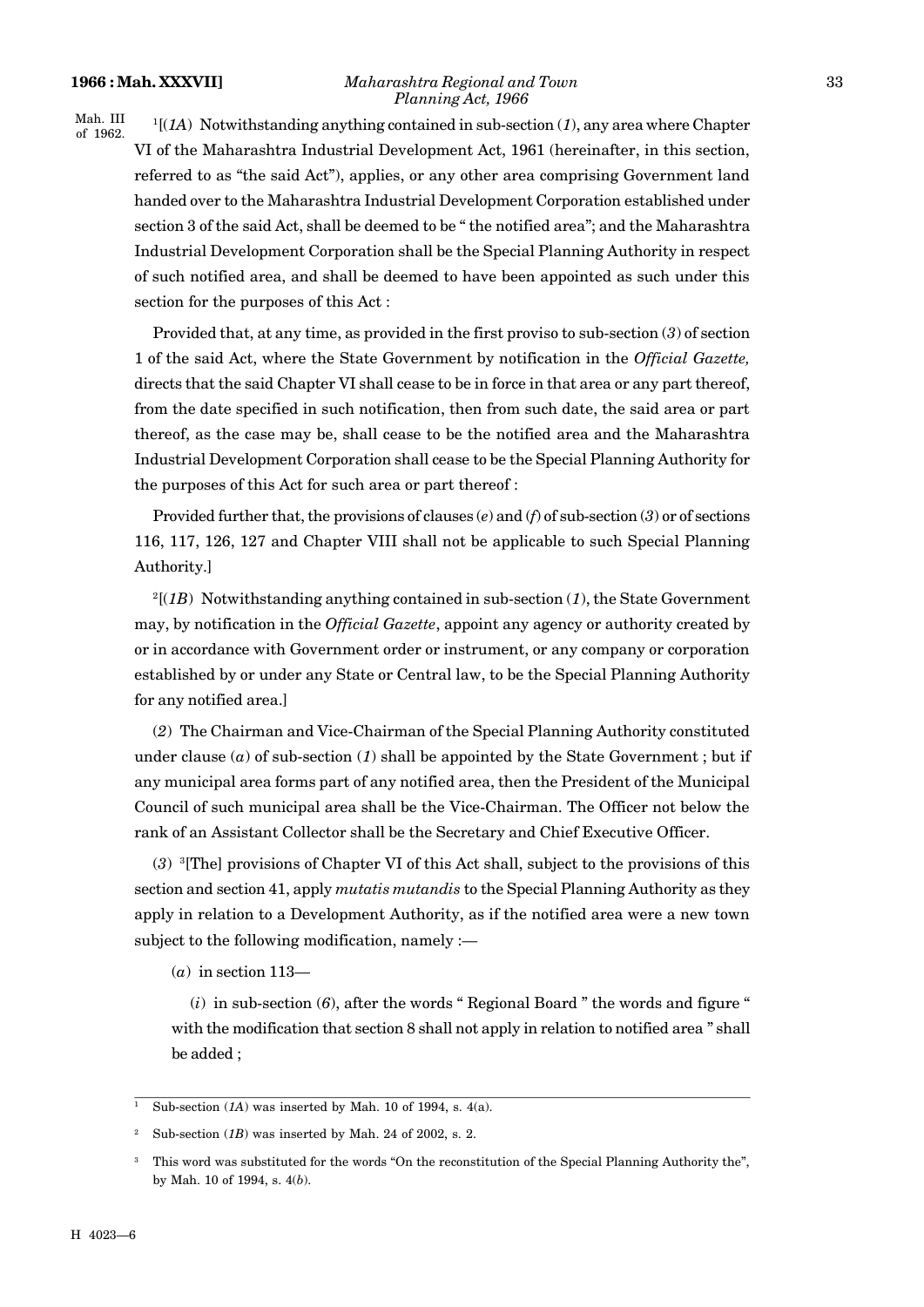$(iii)$  to sub-section  $(8)$ , the following proviso shall be added, namely :—

" Provided that, it shall not be necessary for a Special Planning Authority to make any development plan or town planning scheme for any notified area for the purpose of carrying out its objects under this Act. It may submit its proposals for the development of the land in the notified area (being land either vesting in it or land which has been acquired or is proposed to be acquired under section 116) as provided in section 115." ;

(*b*) section 113A shall be omitted ;

(*c*) in section 114,—

(*1*) in sub-section (*1*),—

*(i*) the words, figures and letter " subject to the provisions of section 113A" shall be omitted ;

(*ii*) in the proviso, for the words, brackets and figures "constituted under subsection (*2*) of section 113" the words, ", unless empowered by the State Government so to do," shall be substituted ;

(*2*) in sub-section (*2*), in the proviso, in clause (*a*), for the portion beginning with the word "constituted" and ending with the words "such Authority", the following shall be substituted, namely :—

" and if both the Chairman and Vice-Chairman are not available, with such officer or officers as may be authorised by such Authority.";

(*d*) for section 115, the following shall be substituted, namely :—

Planning and control in notified area.

"115.  $\frac{1}{i}$ [(*1*)] A Special Planning Authority shall, from time to time, submit to the State Government its proposals for the development of land (being land either belonging to, or vesting in, it or acquired or proposed to be acquired under section 116), and the State Government may, after consultation with the Director of Town Planning, approve such proposals either with or without modification.

 $1(2)$  Before submitting the proposals to the State Government, the Special Planning Authority shall carry out a survey and prepare an existing land-use map of the area, and prepare and publish the draft proposals for the lands within its jurisdiction together with a notice in the *Official Gazette* and local newspapers in such manner as the Special Planning Authority may determine, inviting objections and suggestions from the public within a period of not more than 30 days from the date of notice in the *Official Gazette.* The Special Planning Authority may, if it thinks fit, give individual notices to persons affected by the draft proposals.

(*3*) The Special Planning Authority may after duly considering the objections or suggestions, received by it, if any, and after giving an opportunity, to persons affected by such draft proposals of being heard modify its proposals, if necessary, and then

<sup>1</sup> Section 115 was renumbered as sub-section (*1*) thereof and sub-sections (*2*) and (*3*) were added by Mah. 22 of 1973, s. 2.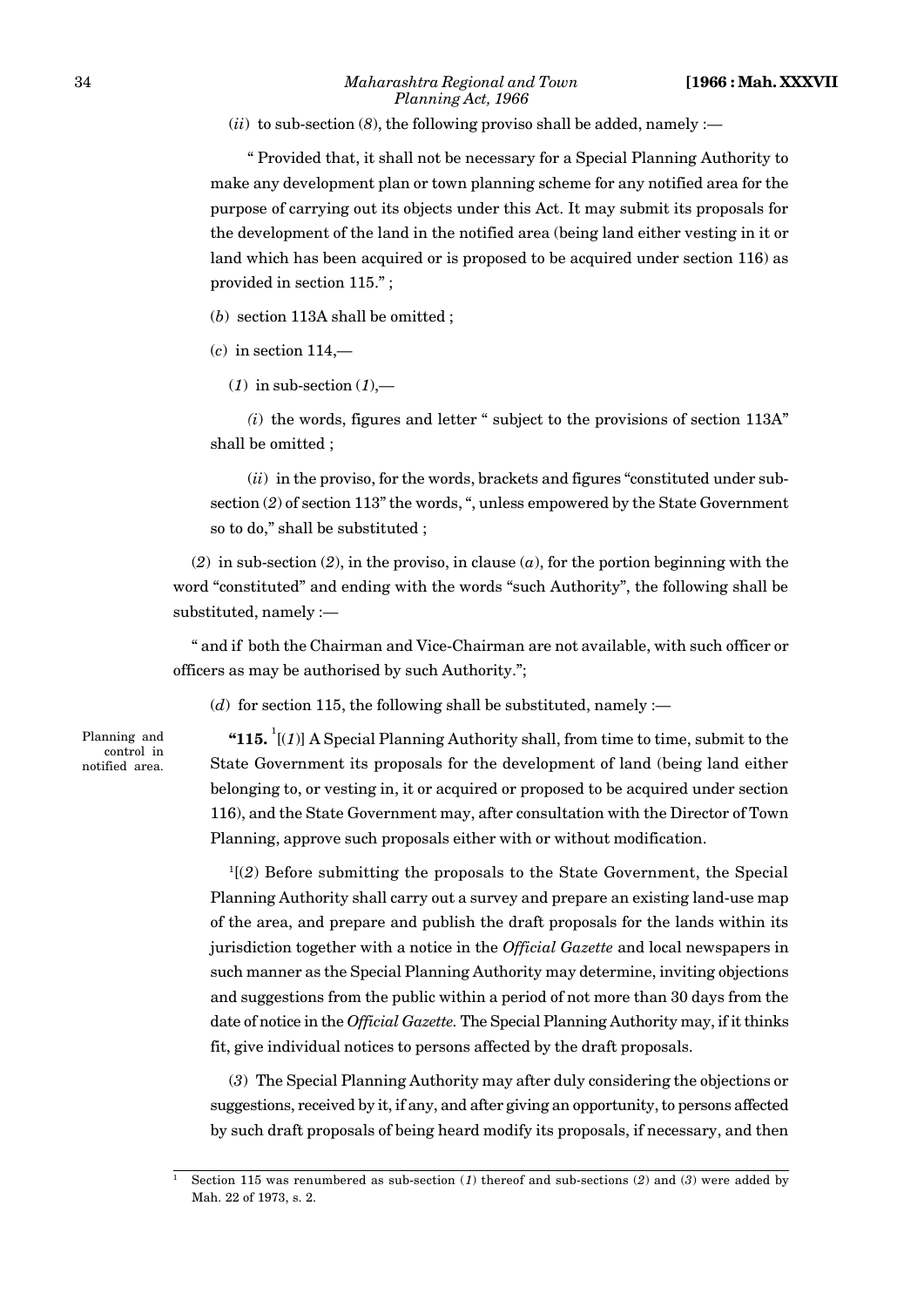I of 1894.

#### **1966 : Mah. XXXVII]** *Maharashtra Regional and Town* 35 *Planning Act, 1966*

submit them to the State Government for its approval. The orders of the State Government approving such proposals shall be published in the *Official Gazette*.]";

(*e*) for section 116, the following shall be substituted, namely :—

**"116.** Every Special Planning Authority shall have all the powers of a Planning Power of Authority under this Act as provided in Chapter VII for the purposes of acquisition of such land in the notified area as it considers to be necessary for the purpose of development in that area either by agreement or under the Land Aquisition Act, 1894, or any land adjacent to such area which is required for the development of the notified area and land whether adjacent to that area or not which is required for provision for services or amenities for the purposes of the notified area". ;

Special Planning Authority to acquire land in notified area.

(*f*) for section 117, the following shall be substituted, namely :—

"117. Where any land has not been acquired within a period of ten years from Obligation to the date of a notification under sub-section  $(1)$  of section 40, any owner of the land  $\frac{1}{10}$  notified may, by notice in writing served on the Special Planning Authority, require it to acquire his interest therein ; and thereupon, the provision of section 127 providing for lapsing of reservations shall apply in relation to such land as they apply in relation to land reserved under any plan under this Act. ;".

purchase land area.

(*g*) in section 122, in sub-section (*1*), the words, brackets and figures " constituted under sub-section (*2*) of section 113 " shall be omitted.

(*4*) In preparing and submittting its proposals for developing any land under section 115 and in approving them under that section, the Special Planning Authority and the State Government shall take particular care to take into consideration the provisions of any draft or final Regional Plan, draft or final development plan; or any draft or final town planning scheme, or any building bye-laws or regulations, which may already be in force in the notified area or in any part thereof.

(*5*) Where any proposals for development of any land are approved by the State Government under section 115, the provisions of the proposals approved by the State Government shall be final, and shall prevail, and be deemed to be in force, in such notified area; and to that extent the provisions of any such plan or scheme applicable to and in force in the notified area or any part thereof shall stand modified by the proposals approved by the State Government.]

**41.** (*1*) The State Government shall by an order in writing determine the amount Expenses of which a local authority or each of the local authorities in respect of whose area the Special Planning Planning Authority has been constituted shall pay as contribution either in lump sum or in such instalments as may be specified in the order, for meeting the expenses of the Special Planning Authority for the purposes of this Act.

Special Authority to be met by contribution by local authorities.

(*2*) Not later than thirty days of the receipt of the order under sub-section (*1*), the local authority or local authorities shall pay to the Special Planning Authority the amount of contribution specified in the order in the manner indicated therein :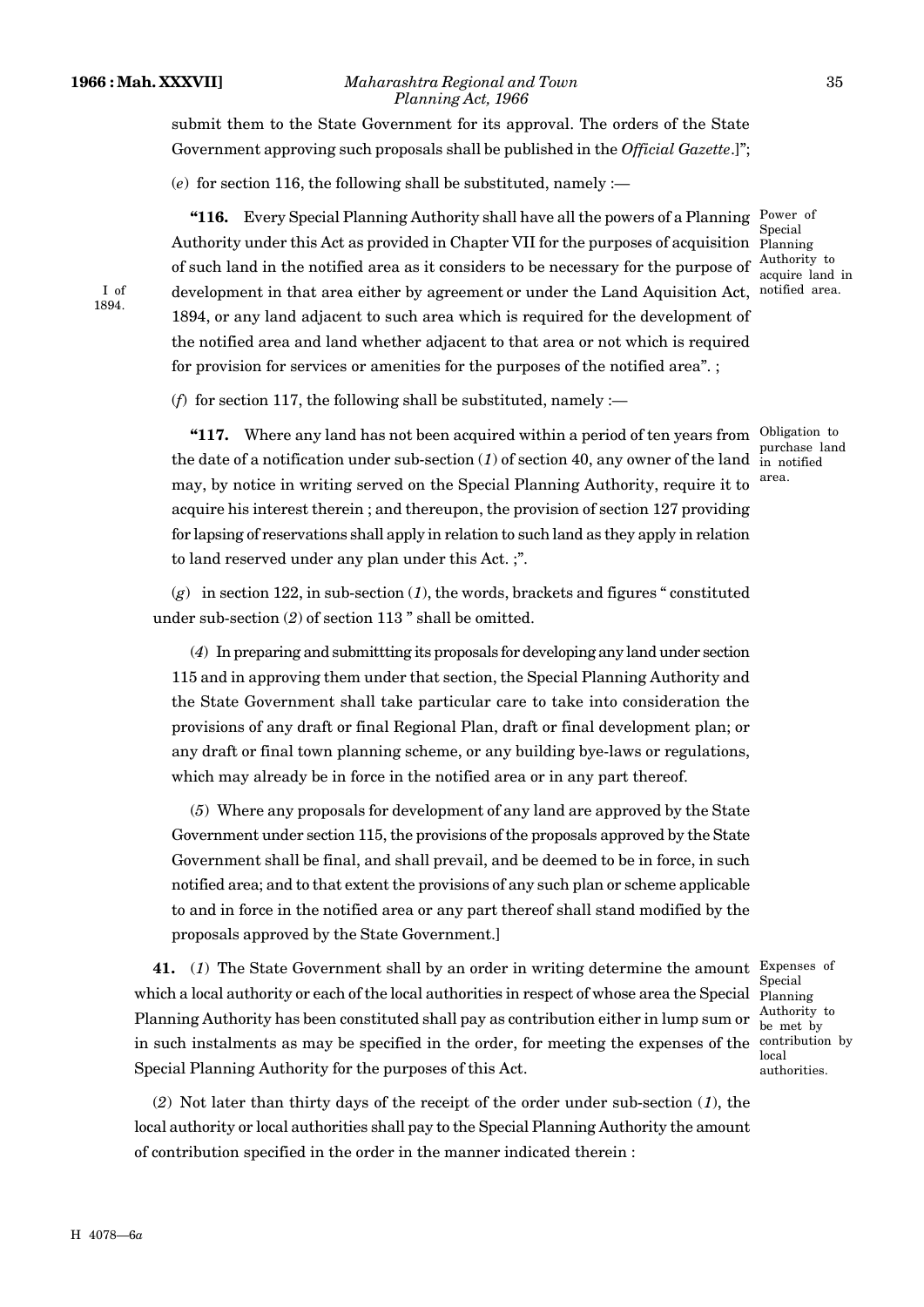Provided that, where the local authority or authorities fail to pay such amount of contribution the State Government shall, on receipt of necessary intimation from the Special Planning Authority, recover it from the local authority or authorities and pay it to the Special Planning Authority. <sup>1</sup>[lf any <sup>2</sup>[local authority] fails to pay any sum under sub-section (*1*), the State Government may make an order directing any person who for the time being has custody of any moneys on behalf of the <sup>3</sup>[local authority] as its officer, treasurer, banker or otherwise to make the payment from such moneys as he may have in his hands or may from time to time receive either in one instalment or in any such number of instalments as may be specified in the order ; and such person shall be bound to obey the order. Every payment made pursuant to such order shall be a sufficient discharge to such person from all liability to <sup>3</sup>[local authority] in respect of any sum or sums so paid by him out of the money of the <sup>3</sup>[local authority] held or received by him.]

Implementation of plans.

**42.** On the coming into operation of any plan or plans referred to in this Chapter, it shall be the duty of every Planning Authority to take such steps as may be necessary to carry out the provisions of such plan or plans.

### <sup>4</sup>[CHAPTER III-A

### AREA DEVELOPMENT AUTHORITY

**42A.** (*1*) The State Government may, for the purpose of securing planned development of areas within the State, declare by notification in the *Official Gazette*, any area in the State to be a development area. Declaration of development

> (*2*) Every notification issued under sub-section (*1*) shall define the limits of the area to which it relates.

> (*3*) The State Government may, by notification in the *Official Gazette*, amalgamate two or more development areas into one development area, sub-divide any development area into different development areas and include such sub-divided areas in any other development area.

Exclusion of whole or part of development area from operation of Act.

**42B.** (*1*) The State Government may, by notification in the *Official Gazette*, withdraw from operation of the relevant provisions of this Act, the whole or part of any development area declared under section 42A.

(*2*) Where any notification is issued under sub-section (*1*) in respect of any development area or part thereof, the relevant provisions of this Act and all notificaitons, rules, regulations and orders made or directions issued and powers conferred thereunder, shall cease to apply to the said area or, as the case may be, part thereof.

Constitution of Area Development Authority.

**42C.** (*1*) As soon as may be, after the declaration of a development area under section 42A, the State Government shall, by notification in the *Official Gazette,* constitute an authority for such area to be called the Area Development Authority of that development area for the purpose of carrying out the functions assigned to an Area Development Authority under this Act.

<sup>&</sup>lt;sup>1</sup> This portion was added by Mah. 30 of 1972, s. 5.

<sup>2</sup> These words were substituted for the words "Municipal Council" by Mah. 11 of 1973, s. 4(*a*).

<sup>3</sup> These words were substituted for the word "Council", by Mah. 11 of 1973, s. 4(*b*).

<sup>4</sup> Chapter III-A was inserted by Mah. 25 of 2009, s. 2.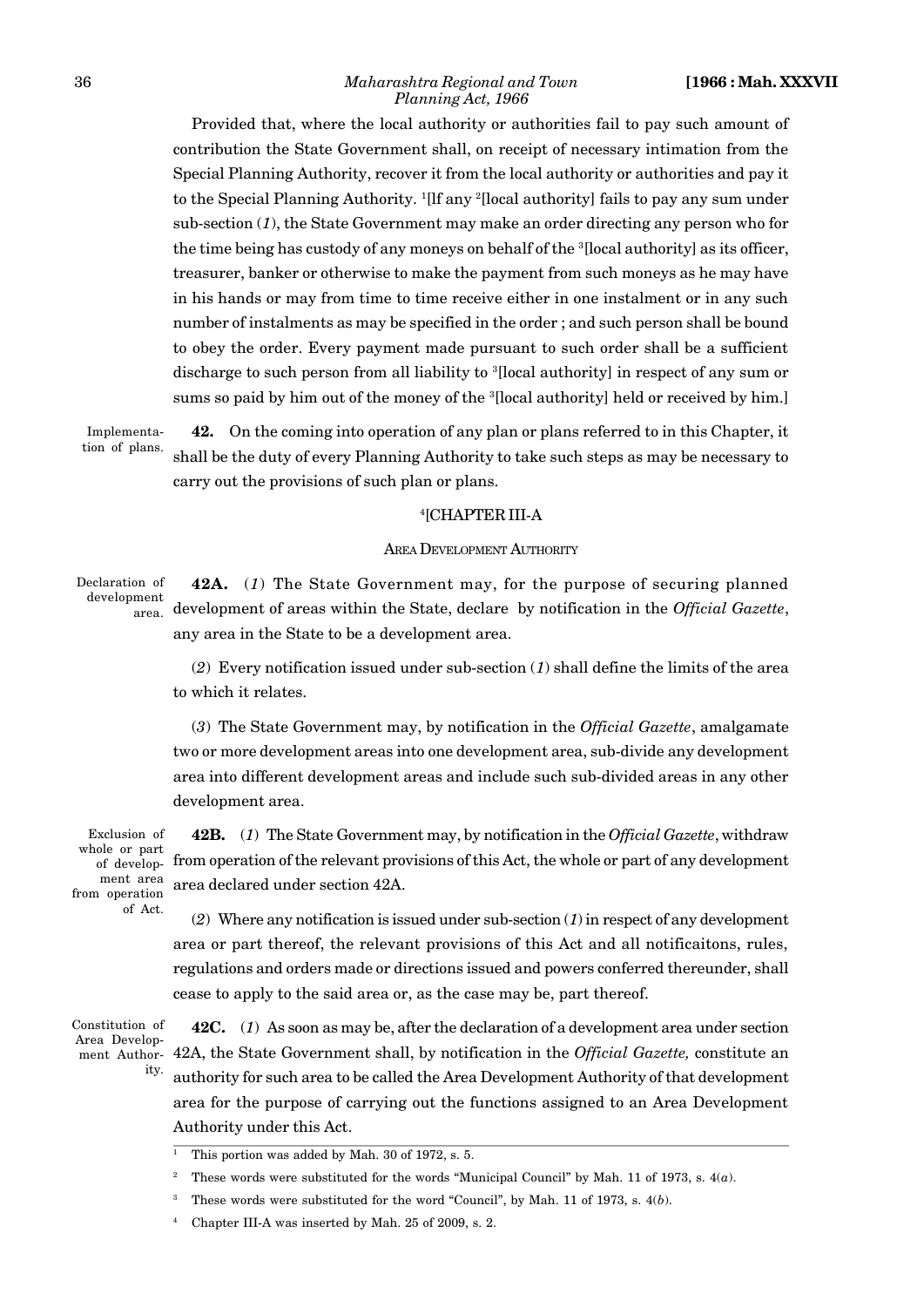# **1966 : Mah. XXXVII]** *Maharashtra Regional and Town* 37 *Planning Act, 1966*

(*2*) Every Area Development Authority constituted under sub-section (*1*) shall be a body corporate by the name aforesaid, having perpetual succession and a common seal, with power to acquire, hold and dispose of property, both movable and immovable, and to contract and by the said name sue and be sued.

# (*3*) An Area Development Authority shall consist of the following members, namely :—

| $(a)$ Guardian Minister of the concerned<br>district,                                                                                                                                                                | Chairman;              |
|----------------------------------------------------------------------------------------------------------------------------------------------------------------------------------------------------------------------|------------------------|
| (b) The Presidents of Zilla Parishads and<br>Chairman of Panchayat Samitis<br>functioning in the development area<br>or in any part thereof,                                                                         | Ex officio<br>Members; |
| (c) Mayors of Municipal Corporations and<br>Presidents of Municipal Councils,<br>functioning in the development area<br>or in any part thereof,                                                                      | Ex officio<br>Members; |
| (d) Municipal Commissioners of Municipal<br>Corporations and Chief Officers of<br>Municipal Councils, functioning in the<br>development area or in any part thereof,                                                 | Ex officio<br>Members; |
| (e) The Collectors of Districts or their<br>representatives not below the rank of<br>Deputy Collector having jurisdiction<br>over the development area or in any<br>part thereof,                                    | Ex officio<br>Members; |
| (f) Chief Executive Officers of Zilla<br>Parishads or their representatives not<br>below the rank of Deputy Chief Executive<br>Officer, functioning in the development<br>area or in any part thereof,               | Ex officio<br>Members; |
| $(g)$ The Chief Engineer of Maharashtra<br>Jeevan Authority or his representative<br>not below the rank of Superintending<br>Engineer having jurisdiction over the<br>development area or in any part thereof,       | Ex officio<br>Members; |
| $(h)$ Settlement Commissioner and Director<br>of Land Records or his nominee not<br>below the rank of Deputy Director of<br>Land Records having jurisdiction over<br>the development area or in any part<br>thereof, | Ex officio<br>Members; |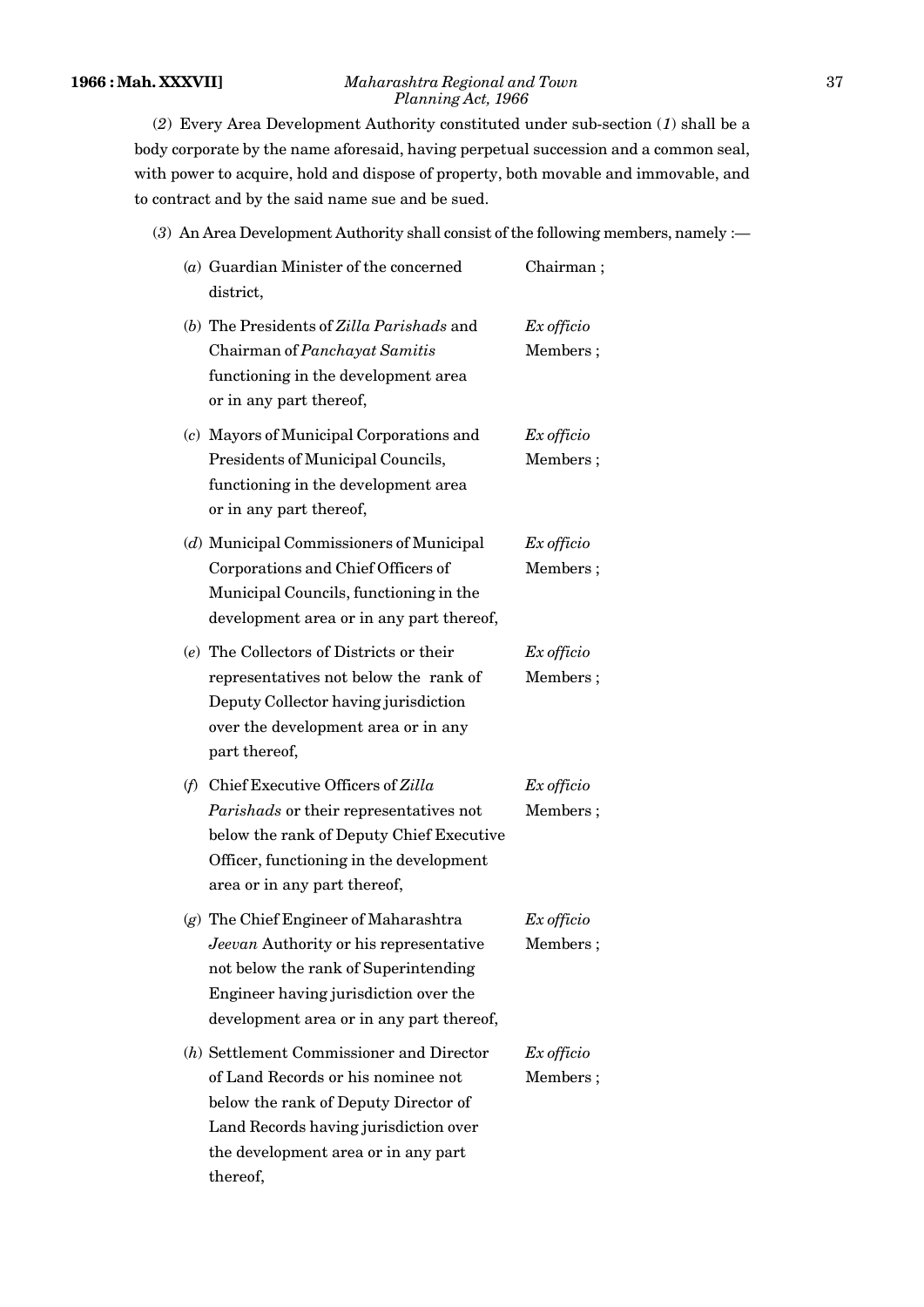38 *Maharashtra Regional and Town* **[1966 : Mah. XXXVII** *Planning Act, 1966*

(*i*) Chief Executive Officer not below the *Member* rank of Joint Director of Town Planning Secretary. or an Officer appointed by Government for Metropolitan Area and Deputy Director of Town Planning elsewhere, to be appointed by the State Government.

(*4*) The provisions of sections 9, 10 and 11 of this Act shall *mutatis mutandis* apply to an Area Development Authority constituted under sub-section (*1*) as they apply in relation to a Regional Planning Board.

Appointment of Government company, etc., as Area Development Authority.

**42D.** The State Government may, instead of constituting an Area Development Authority for a development area, appoint any agency or authority or any company or corporation established by the State or Central Government to be the Area Development Authority for any development area.

Control by Metropolitan Planning Committee and District Planning Committee.

**42E.** (*1*) Every Area Development Authority constituted under section 42C or appointed under section 42D shall carry out such directions or instructions as may be issued, from time to time, by the Metropolitan Planning Committee or the District Planning Committee, as the case may be, within whose jurisdiction the notified area of the Area Development Authority, is situated :

Provided that, if the notified area of an Area Development Authority is situated in the jurisdiction of a Metropolitan Planning Committee and also of a District Planning Committee, the directions issued by the Metropolitan Planning Committee shall prevail over the directions issued by the District Planning Committee.

(*2*) Any dispute between the Area Development Authority and the Metropolitan Planning Committee or , the District Planning Committee, as the case may be, shall be referred to the State Government whose decision thereon shall be final.

(*3*) In the discharge of its duties, the Area Development Authority shall be bound by the directions issued by the State Government.

Powers and functions of Area Development Authority.

**42F.** (*1*) The powers and functions of an Area Development Authority shall be,—

(*i*) to undertake the preparation and execution of town planning schemes having regard to the draft development plan prepared by the Metropolitan Planning Committee or the District Planning Committee, as the case may be, under the provisions of this Act ;

(*ii*) to carry out surveys in the development area for the preparation of town planning schemes ;

(*iii*) to control the development activities in accordance with the development plan and town planning schemes in the development area excluding the area under the jurisdiction of a local authority, which is permitted to execute the functions of a Planning Authority, in the manner provided for in Chapter IV ;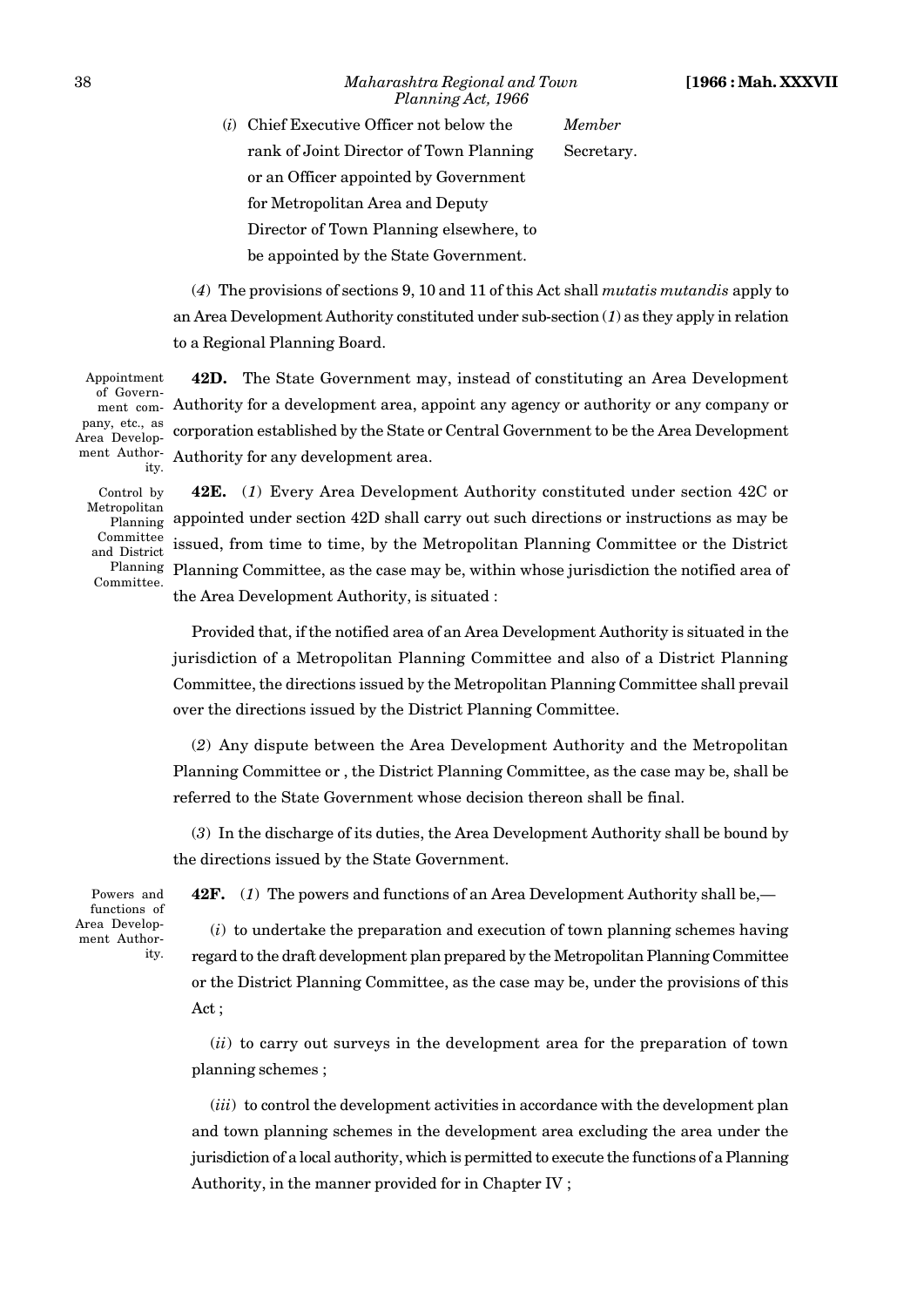(*iv*) to levy and collect such scrutiny fees for scrutiny of proposals submitted to the Area Development Authority for permission for development in accordance with the regulations, made in that behalf ;

(*v*) to enter into contracts, agreements or arrangements, with any person or organization as the Area Development Authority may deem necessary for performing its functions ;

(*vi*) to acquire, hold, manage and dispose of property, movable or immovable, as the Area Development Authority may deem necessary, subject, however, to the rules or regulations, if any, made in that behalf ;

(*vii*) to execute works in connection with supply of water, disposal of sewerage and provision of other services and amenities ;

(*viii*) to levy and collect such fees, for the execution of work referred to in clause (*vii*) and for provision of other services and amenities, as may be specified by the regulations ;

 $(ix)$  to exercise such other powers and perform such other functions as are supplemental, incidental or consequential to any of the forgoing powers and functions or as may be directed by the State Government.

(*2*) The Area Development Authority shall be a Planning Authority for the area under its jurisdiction excluding the area under jurisdiction of a local authority under this Act which is permitted to execute the functions of a Planning Authority.

(*3*) On the constitution or, as the case may be, appointment of an Area Development Authority for any development area, the following consequences shall ensue, namely :—

(*i*) the authority or authorities functioning within the development area immediately before such constitution or appointment shall cease to exercise the powers and perform the functions and duties which the Area Development Authority is competent to exercise and perform under this Act ;

(*ii*) the provisions of Chapters VI-A, VIII and IX alongwith the First and Second Schedule of this Act shall apply to the Area Development Authority, as if it was a New Town Development Authority ;

(*iii*) the provisions of section 21 shall not apply to the Area Development Authority.

(*4*) The Area Development Authority, may, with the approval of the State Government, delegate any of its powers and functions to any authority or auhtorities functioning within its jurisdiction.

(*5*) The Area Development Authority, shall have its office at such place as the State Government may, by order, specify.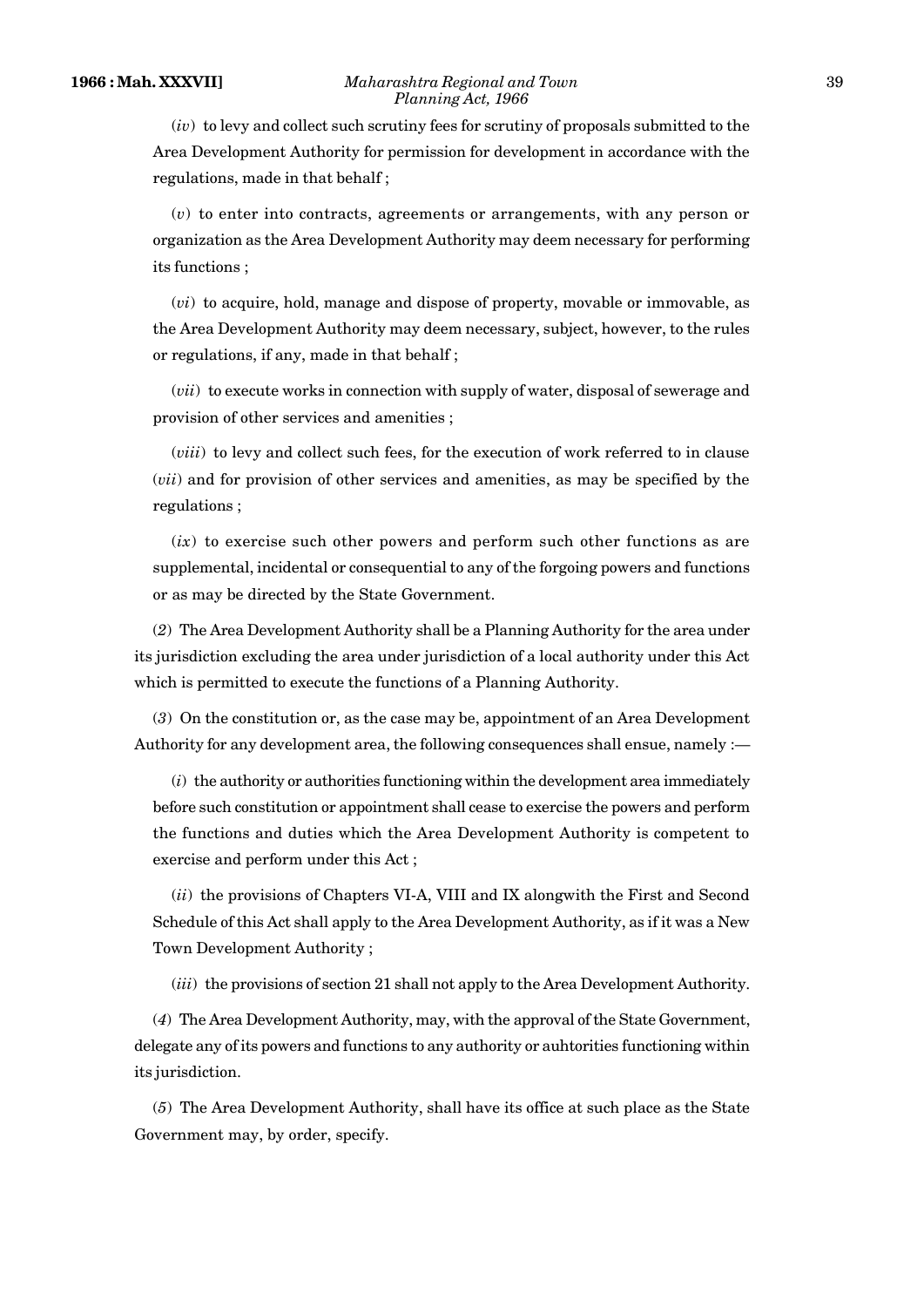Expenses of Area Development Authority.

**42G.** (*1*) The State Government shall, by an order in writing determine the amount which an authority or authorities functioning in the development area shall pay as contribution, either in one *lump sum* or in instalments as may be specified in the order, towards the expenses incurred by an Area Development Authority, in the discharge of its functions.

(*2*) The authority, in respect of whom the order under sub-section (*1*) has been issued by the State Government, shall not later than six months from the receipt of the order under sub-section (*1*), pay to the Area Development Authority, concerned, the amount of contribution specified in the order in the manner indicated therein and if such authority fails to so pay such amount, the State Government shall, on receipt of necessary intimation from the Area Development Authority, recover the same from such authority, in the manner as the State Government may decide and pay it to such Area Development Authority.].

# CHAPTER IV.

CONTROL OF DEVELOPMENT AND USE OF LAND INCLUDED IN DEVELOPMENT PLANS.

Restrictions on development of land.

**43.** After the date on which the declaration of intention to prepare a Development plan for any area is published in the *Official Gazette* <sup>1</sup>[or after the date on which a notification specifying any undeveloped area as a notified area, or any area designated as a site for a new town, is published in the *Official Gazette*], no person shall institute or change the use of any land or carry out any development of land without the permission in writting of the Planning Authority :

Provided that, no such permission shall be necessary—

(*i*) for carrying out works for the maintenance, improvement or other alteration of any building, being works which affect only the interior of the building or which do not materially affect the external appearance thereof <sup>2</sup>[except in case of heritage building or heritage precinct;]

(*ii*) the carrying out of works in compliance with any order or direction made by any authority under any law for the time being in force ;

(*iii*) the carrying out of works by any authority in exercise of its powers under any law for the time being in force :

These words were inserted by Mah. 30 of 1972, s. 6.

These words were added by Mah. 39 of 1994, s. 11.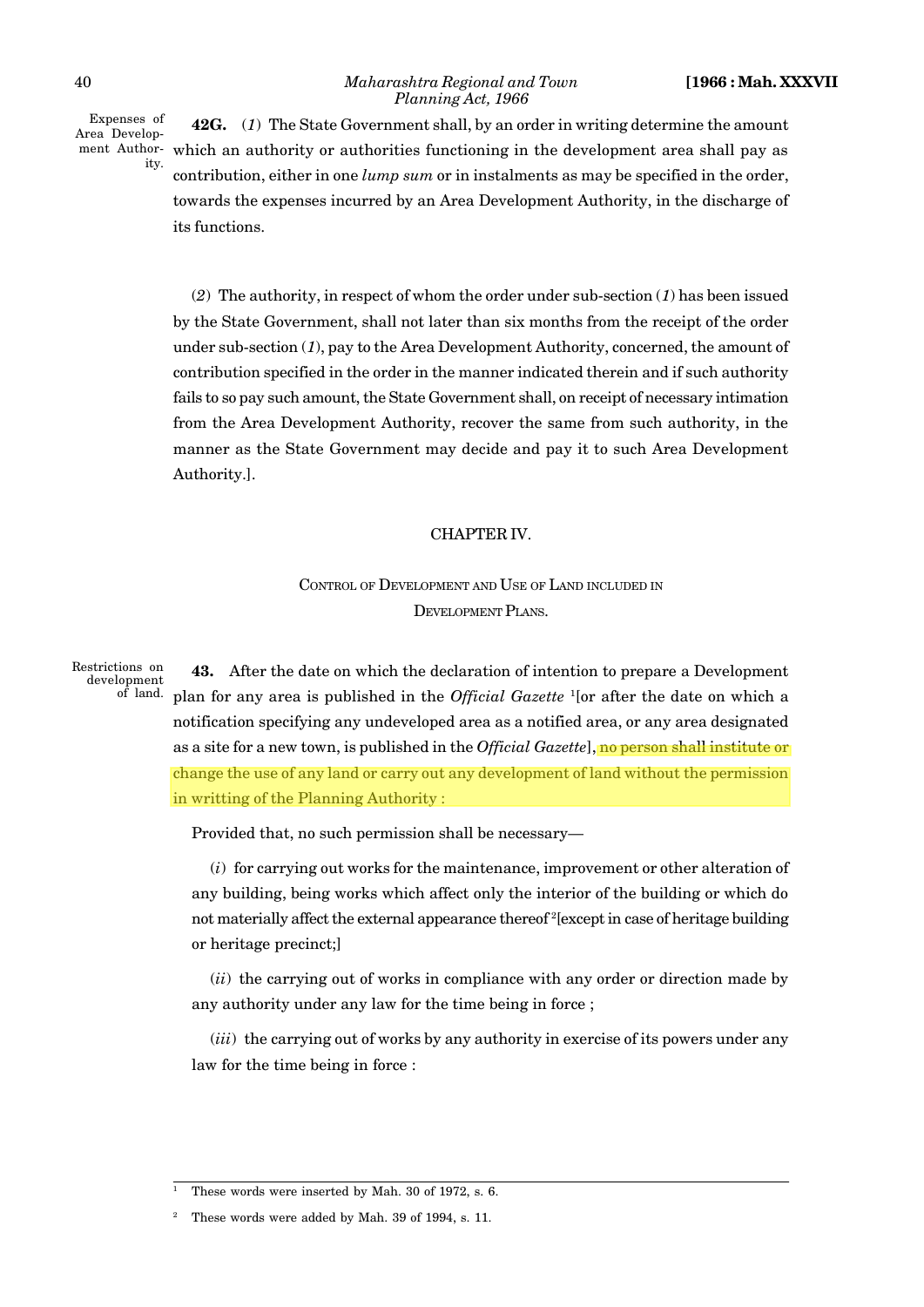(*iv*) for the carrying out by the Central or the State Government or any local authority of any works—

(*a*) required for the maintenance or improvement of a highway, road or public street, being works carried out on land within the boundaries of such highway, road or public street ;

(*b*) for the purpose of inspecting, repairing or renewing any drains, sewers, mains, pipes, cable, telephone or other apparatus including the breaking open of any street or other land for that purpose ;

(*v*) for the excavation (including wells) made in the ordinary course of agricultural operation ;

(*vi*) for the construction of a road intended to give access to land solely for agricultural purposes ;

(*vii*) for normal use of land which has been used temporarily for other purposes;

(*viii*) in case of land, normally used for one purpose and occasionally used for any other purpose, for the use of land for that other purpose on occasions;

(*ix*) for use, for any purpose incidental to the use of a building for human habitation of any other building or land attached to such building.

**44.**  $\binom{1}{1}$  Except as otherwise provided by rules made in this behalf, any person not Application for being Central or State Government or local authority intending to carry out any development on any land shall make an application in writing to the Planning Authority for permission in such form and containing such particulars and accompanied by such documents, as may be prescribed :

permission for development.

<sup>2</sup>[Provided that, save as otherwise provided in any law, or any rules, regulations or by-laws made under any law for the time being in force, no such permission shall be necessary for demolition of an existing structure, erection or building or part thereof, in compliance of a statutory notice from a Planning Authority or a Housing and Area <sup>Mah.</sup> Development Board, the Bombay Repairs and Reconstruction Board or the Bombay Slum  $_{\rm of}$  1977.  $\,$  Improvement Board established under the Maharashtra Housing and Area Development Act, 1976.]

XXXVIII

<sup>1</sup>[(*2*) Without prejudice to the provisions of sub-section (*1*) or any other provisions of this Act, any person intending to execute <sup>3</sup>[an Integrated Township Project] on any land, may make an application to the State Government, and on receipt of such application

Section 44 was re-numbered as sub-section  $(I)$  thereof and after sub-section  $(I)$  as so re-numbered. sub-section (*2*) was added by Mah. 22 of 2005, s. 4.

<sup>2</sup> This proviso was added by Mah. 10 of 1994, s. 5.

<sup>3</sup> These words were substituted for the words "a Special Township Project" by Mah. 43 of 2014, s.11 w.e.f. 22-4-2015.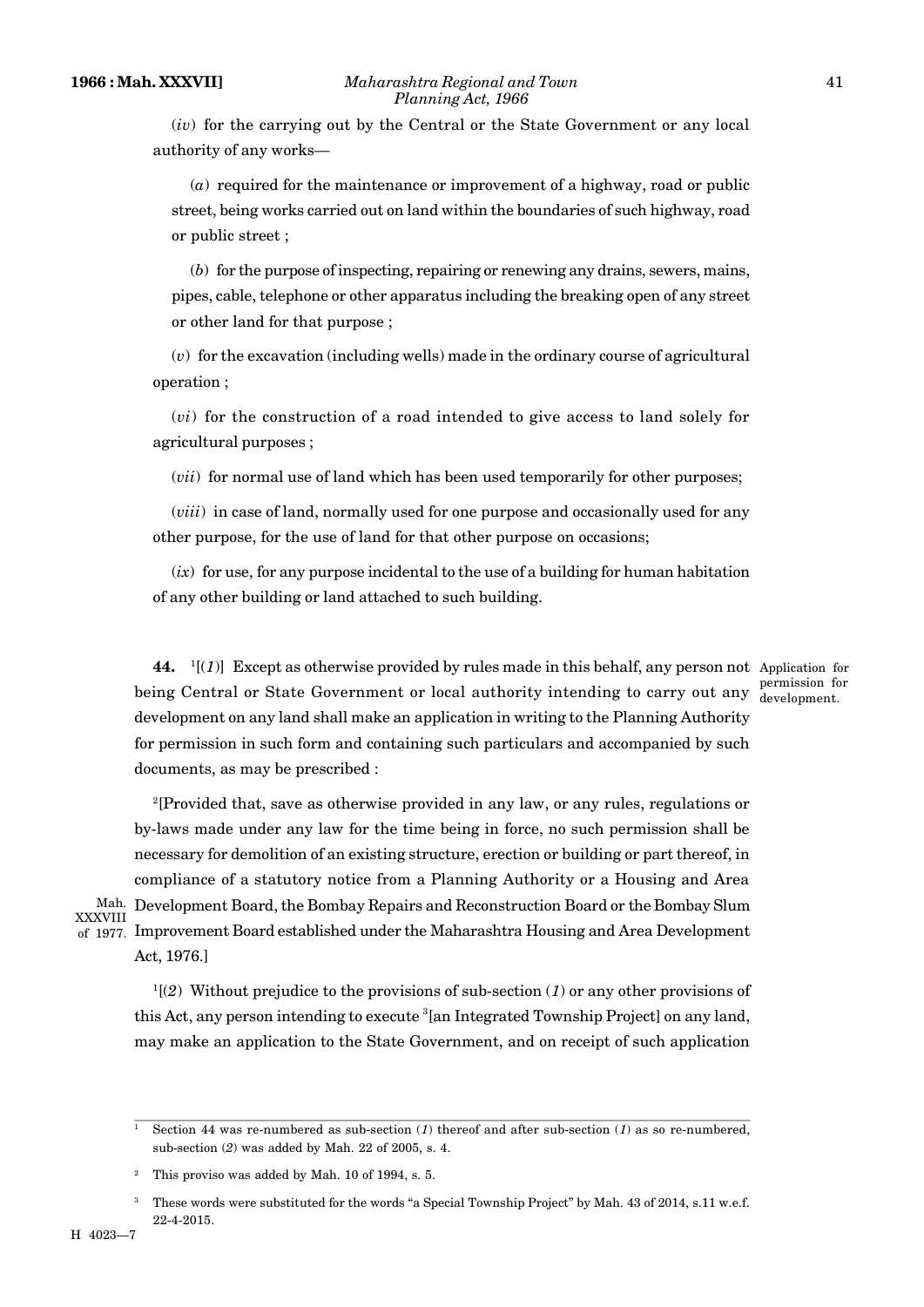#### 42 *Maharashtra Regional and Town* **[1966 : Mah. XXXVII** *Planning Act, 1966*

the State Government may, after making such inquiry as it may deem fit in that behalf, grant such permission and declare such project to be <sup>1</sup>[an Integrated Township Project] by notification in the *Official Gazette* or, reject the application.]

**45.** (*1*) On receipt of an application under section 44 the Planning Authority may,  $S_{\text{permission.}}$  subject to the provisions of this Act, by order in writing— Grant or refusal of

(*i*) grant the permission, unconditionally ;

(*ii*) grant the permission, subject to such general or special conditions as it may impose with the previous approval of the State Government ; or

(*iii*) refuse the permission.

(*2*) Any permission granted under sub-section (*1*) with or without conditions shall be contained in a commencement certificate in the prescribed form.

(*3*) Every order granting permission subject to conditions, or refusing permission shall state the grounds for imposing such conditions or for such refusal.

(*4*) Every order under sub-section (*1*) shall be communicated to the applicant in the manner prescribed by regulations.

(*5*) If the Planning Authority does not communicate its decision whether to grant or refuse permission to the applicant within sixty days from the date of receipt of his application, or within sixty days from the date of receipt of reply from the applicant in respect of any requisition made by the Planning Authority, whichever is later, such permission shall be deemed to have been granted to the applicant on the date immediately following the date of expiry of sixty days :

<sup>2</sup>[Provided that, the development proposal, for which the permission was applied for, is strictly in conformity with the requirements of all the relevant Development Control Regulations framed under this Act or bye-laws or regulations framed in this behalf under any law for the time being in force and the same in no way violates either the provisions of any draft or final plan or proposals published by means of notice, submitted for sanction under this Act :

Provided further that, any development carried out in pursuance of such deemed permission which is in contravention of the provisions of the first proviso, shall be deemed to be an unauthorised development for the purposes of sections 52 to 57.]

<sup>&</sup>lt;sup>1</sup> These words were substituted for the words " a Special Township Project " by Mah. 43 of 2014, s. 11 w.e.f. 22-4-2015.

These proviso were added by Mah. 10 of 1994, s.  $6(a)$ .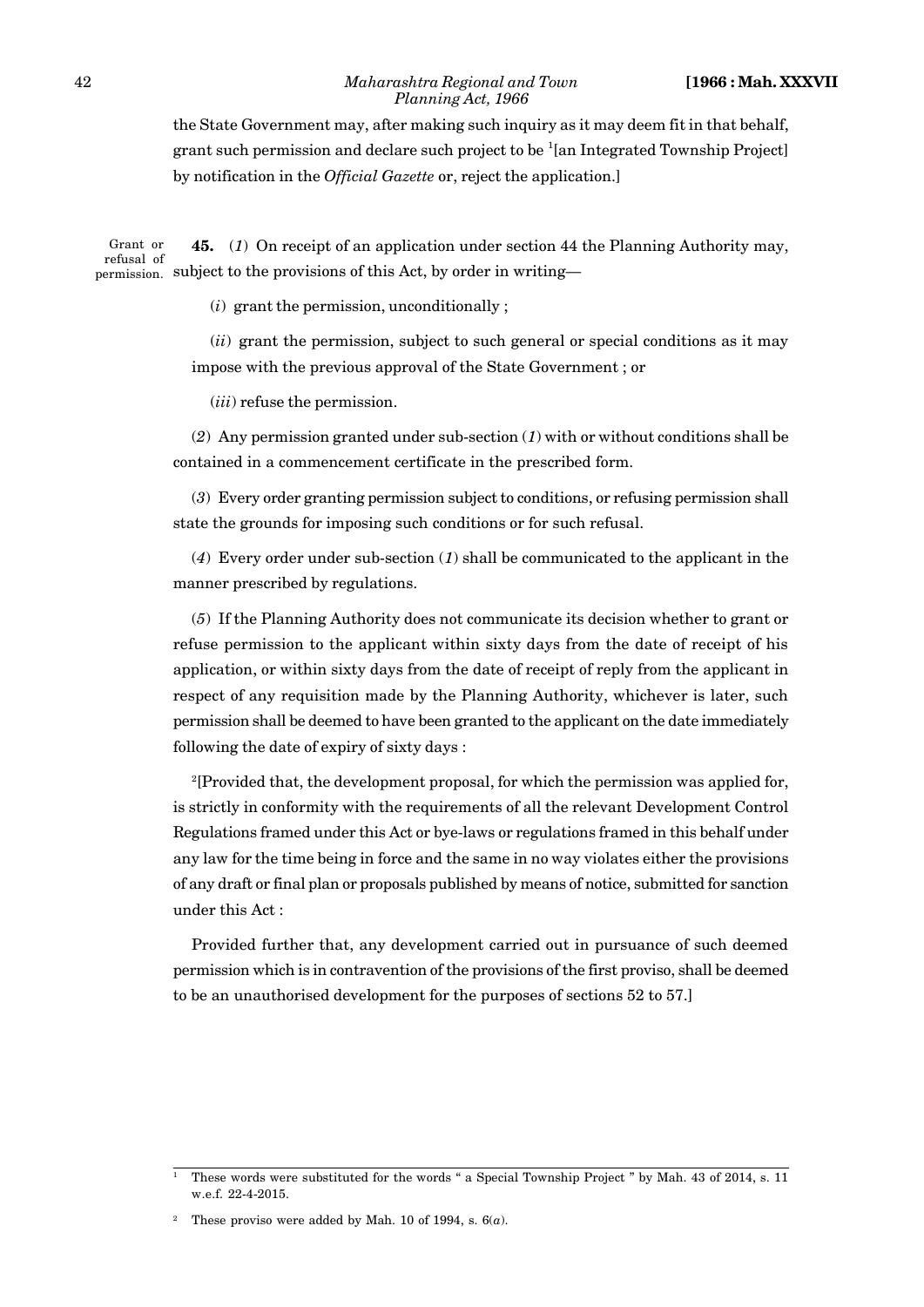#### **1966 : Mah. XXXVII]** *Maharashtra Regional and Town* 43 *Planning Act, 1966*

 $1[(6)$  The Planning Authority shall, within one month from the date of issue of commencement certificate, forward duly authenticated copies of such certificate and the sanctioned building or development plans to the Collector concerned.]

**46.** The Planning Authority in considering application for permission shall have due Provisions of regard to the provisions of any draft or final plan <sup>2</sup>[or proposal] <sup>3</sup>[published by means of notice] <sup>2</sup>[submitted] or sanctioned under this Act.

Development plan to be considered before graning permission.

<sup>4</sup>[Provided that, if the Development Control Regulations for an area over which a Planning Authority has been appointed or constituted, are yet to be sanctioned, then in considering application for permission referred to in sub-section *(1),* such Planning Authority shall have due regard to the provisions of the draft or sanctioned Regional plan, till the Development Control Regulations for such area are sanctioned:

Provided further that, if such area dose not have draft or sanctioned Regional plan, then Development Control Regulations applicable to the area under any Planning Authority, as specified by the Government by a notification in the *Official Gazette,* shall apply till the Development Control Regulations for such area are sanctioned. ]

**47.** (*1*) Any app]icant aggrieved by an order granting permission on conditions or Appeal. refusing permission under section 45 may, within forty days of the date of communication of the order to him, prefer an appeal to the State Government or to an officer appointed by the State Government in this behalf, being an officer not below the rank of a Deputy Secretary to Government ; and such appeal shall be made in such manner and accompained by such fees (if any) as may be prescribed.

(*2*) The State Government or the officer so appointed may, after giving a reasonable opportunity to the appellant and the Planning Authority to be heard, by order dismiss the appeal, or allow the appeal by granting permission unconditionally or subject to the conditions as modified.

**48.** Every permission for development granted or deemed to be granted under section Lapse of 45 or granted under section 47 shall remain in force for a period of one year <sup>5</sup>[form the date of receipt of such grant], and thereafter it shall lapse :

permission.

<sup>1</sup> Sub-section (*6*) was added, by Mah*.* 10 of 1994*,* s. 6(*b*).

<sup>2</sup> These words were inserted by Mah. 30 of 1972, s. 7.

<sup>&</sup>lt;sup>3</sup> These words were substituted for the words "published" by Mah. 6 of 1976, s. 18.

These provisos were added by Mah. 43 of 2014, s.12, w.e.f. 22-4-2015.

<sup>5</sup> These words were substituted for the words "from the date of such grant" by Mah. 6 of 1976, s. 19.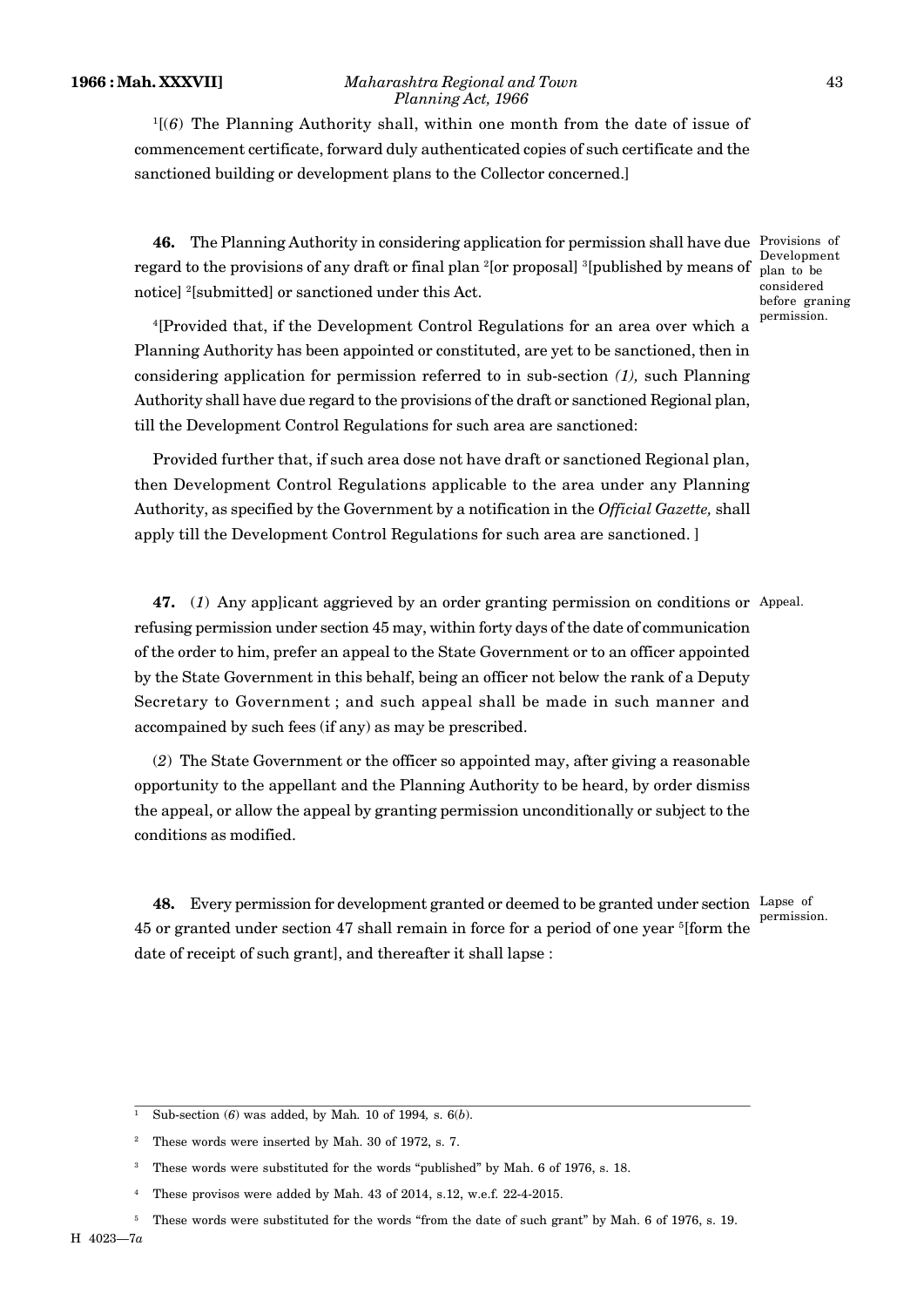Provided that, the Planning Authority may, on application made to it extend such period from year to year ; but such extended period shall in no case exceed three years :

<sup>1</sup>[Provided further that, if the development is not completed upto plinth level or where there is no plinth, upto upper level of basement or stilt, as the case may be, within the period of one year or extended period, under the first proviso, it shall be necessary for the applicant to make application for fresh permission.]

**49.** (*1*) Where—

(*a*) any land is designated by a plan as subject to compulsory acquisition, or

(*b*) any land is allotted by a plan for the purpose of any functions of a Government or local authority or statutory body, or is land designated in such plan as a site proposed to be developed for the purposes of any functions of any such Government, authority or body, or

(*c*) any land is indicated in any plan as land on which a highway is proposed to be constructed or included, or

 $2\lceil (d) \rceil$  any land for the development of which permission is refused or is granted subject to conditions,

and any owner of land referred to in clause  $(a)$ ,  $(b)$ ,  $(c)$  or  $(d)$  claims—

(*i*) that the land has become incapable of reasonably beneficial use in its existing state, or

(*ii*) (where planning permission is given subject to conditions) that the land cannot be rendered capable of reasonably beneficial use by the carrying out of the permitted development in accordance with the conditions ; or]

(*e*) the owner of the land because of its designation or allocation in any plan claims that he is unable to sell it except at a lower price than that at which he might reasonably have been excepted to sell if it were not so designated or allocated,

the owner or person affected may serve on the State Government within such time and in such manner, as is prescribed by regulations, a notice (hereinafter referred to as " the purchase notice ") requiring the Appropriate Authority to purchase the interest in the land in accordance with the provisions of this Act.

(*2*) The purchase notice shall be accompanied by a copy of any application made by the applicant to the Planning Aurhority, and of any order or decision of that Authority and of the State Government, if any, in respect of which the notice is given.

Obligation to acquire land on refusal of permission or on grant of permission in certain cases.

<sup>1</sup> This proviso was substituted for the second proviso by Mah. 16 of 2007, s. 3.

<sup>2</sup> Clause (*d*) was substituted for the original by Mah. 14 of 1971, s.4(*1*).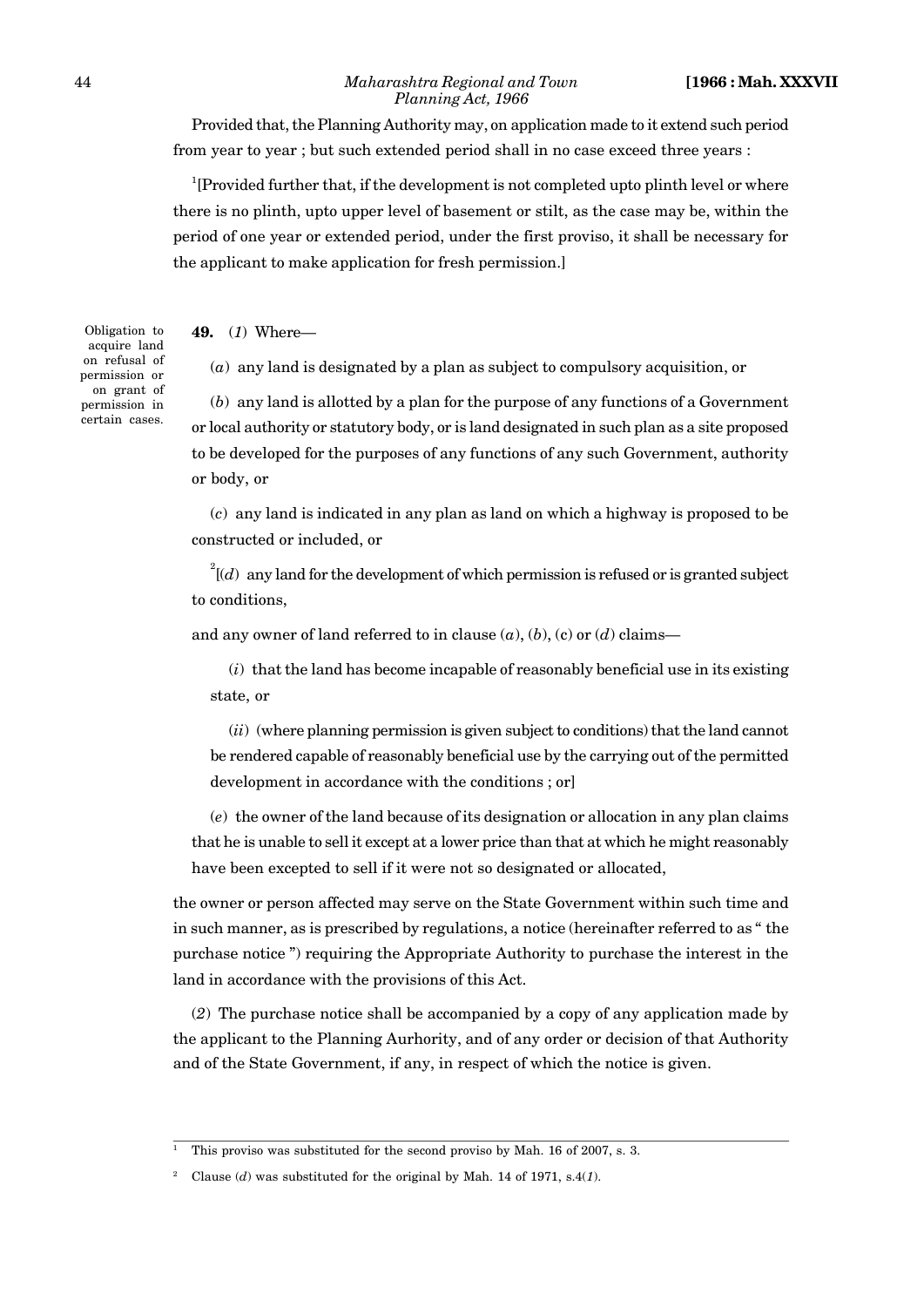#### **1966 : Mah. XXXVII]** *Maharashtra Regional and Town* 45 *Planning Act, 1966*

(*3*) On receipt of a purchase notice, the State Government shall fortwith call from the Planning Authority and the Appropriate Authority such report or records or both, as may be necessary, which those authorities shall forward to the State Government as soon as possible but not later than thirty days from the date of their requisition.

(*4*) On receiving such records or reports, if the State Government is satisfied that the conditions specified in sub-section (*1*) are fulfilled, and that the order or decision for permission was not duly made on the ground that the applicant did not comply with any of the provisions of this Act or rules or regulations, it may confirm the purchase notice, or direct that planning permission be granted without condition or subject to such conditions as will make the land capable of reasonably beneficial use. In any other case, it may refuse to confirm the purchase notice, but in that case, it shall give the applicant a reasonable opportunity of being heard.

(*5*) If within a period of six months from the date on which a purchase notice is served the State Government does not pass any final order thereon, the notice shall be deemed to have been confirmed at the expiration of that period.

1\* \* \* \* \* \* \* \*

 $2<sup>2</sup>$ (7) If within one year from the date of confirmation of the notice, the Appropriate Authority fails to make an application to acquire the land in respect of which the purchase notice has been confirmed as required under section 126, the reservation, designation, allotment, indication or restriction on development of the land shall be deemed to have lapsed ; and thereupon, the land shall be deemed to be released from the reservation, designation, or, as the case may be, allotment, indication or restriction and shall become available to the owner for the prupose of development otherwise permissible in the case of adjacent land, under the relevant plan.]

**50.** (1) The Appropriate Authority <sup>3</sup>[(other than the Planning Authority)], if it is Deletion of satisfied that the land is not or no longer required for the public purpose for which it is designated designated or reserved or allocated in the interim or the draft Development plan or plan for the area of Comperhensive development or the final Development plan, may request—

reservation of land for interim draft of final Development plan.

(*a*) the Planning Authority to sanction the deletion of such designation or reservation or allocation from the interim or the draft Development plan or plan for the area of Comprehensive development, or

<sup>1</sup> Sub-section (*6*) was deleted by Mah. 6 of 1976, s. 20.

<sup>2</sup> Sub-section (*7*) was added by Mah. 14 of 1971, s. 4(*2*).

The brackets and words were inserted by Mah. 39 of 1994, s. 12.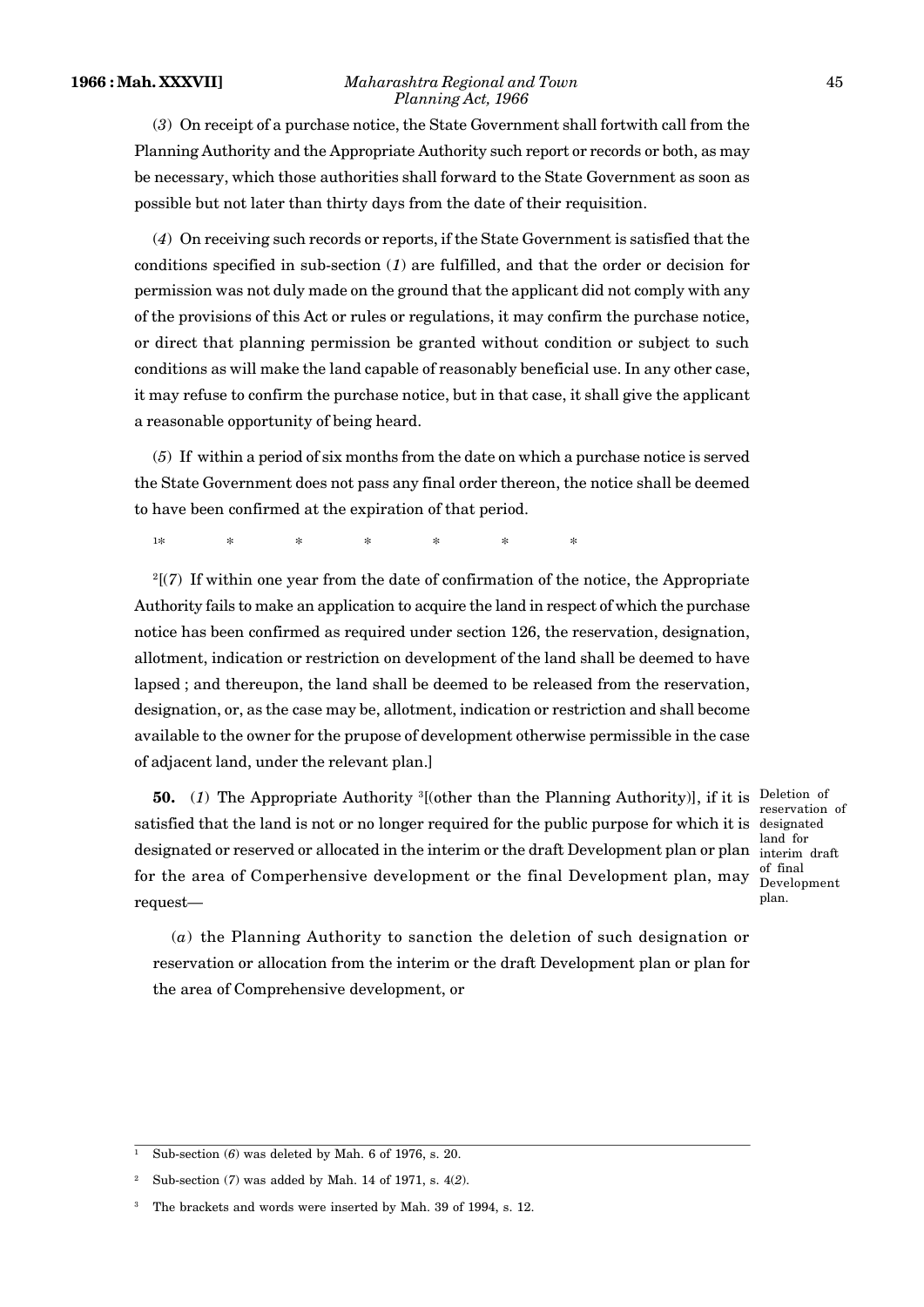#### 46 *Maharashtra Regional and Town* **[1966 : Mah. XXXVII** *Planning Act, 1966*

(*b*) the State Government to sanction the deletion of such designation or reservation or allocation from the final Development plan.

(*2*) On receipt of such request from the Appropriate Authority, the Planning Authority, or as the case may be, the State Government may make an order sanctioning the deletion of such designation or reservation or allocation from the relevant plan :

Provided that, the Planning Authority, or as the case may be, the State Government may, before making any order, make such enquiry as it may consider necessary and satisfy itself that such reservation or designation or allocation is no longer necessary in the public interest.

(*3*) Upon an order under sub-section (*2*) being made, the land shall be deemed to be released from such designation, reservation, or, as the case may be, allocation and shall become available to the owner for the purpose of development as otherwise permissible in the case of adjacent land, under the relevant plan.

Power of revocation modification of permission to develop-

**51.** (*1*) If it appears to a Planning Authority that it is expedient, having regard to the Development plan prepared or under preparation that any permission to develop land and granted <sup>1</sup>[or deemed to be granted] under this Act or any other law, should be revoked or modified, the Planning Authority may, after giving the person concerned an opportunity  $\min$  of being heard against such revocation or modification, by order, revoke or modify the permission to such extent as appears to it to be necessary :

Provided that—

(*a*) where the development relates to the carrying out of any building or other operation, no such order shall affect such of the operations as have been previously carried out ; or shall be passed after these operations have substantially progressed or have been completed ;

(*b*) where the development relates to a change of use of land, no such order shall be passed at any time after the change has taken place.

(*2*) Where permission is revoked or modified by an order made under sub-section (*1*) and any owner claims within the time and in the manner prescribed, compensation for the expenditure incurred in carrying out the development in accordance with such permission which has been rendered abortive by the revocation or modification, the Planning Authority shall, after giving the owner reasonable opportunity of being heard by the Town Planning Officer, and after considering his report, assess and offer, subject to the provisions of section 19, such compensation to the owner as it thinks fit.

(*3*) If the owner does not accept the compensation and gives notice, within such time as may be prescribed, of his refusal to accept, the Planning Authority shall refer the matter for the adjudication of the court; and the decision of the court shall be final and be binding on the owner and Planning Authority.

These words were inserted by Mah. 10 of 1994, s. 7.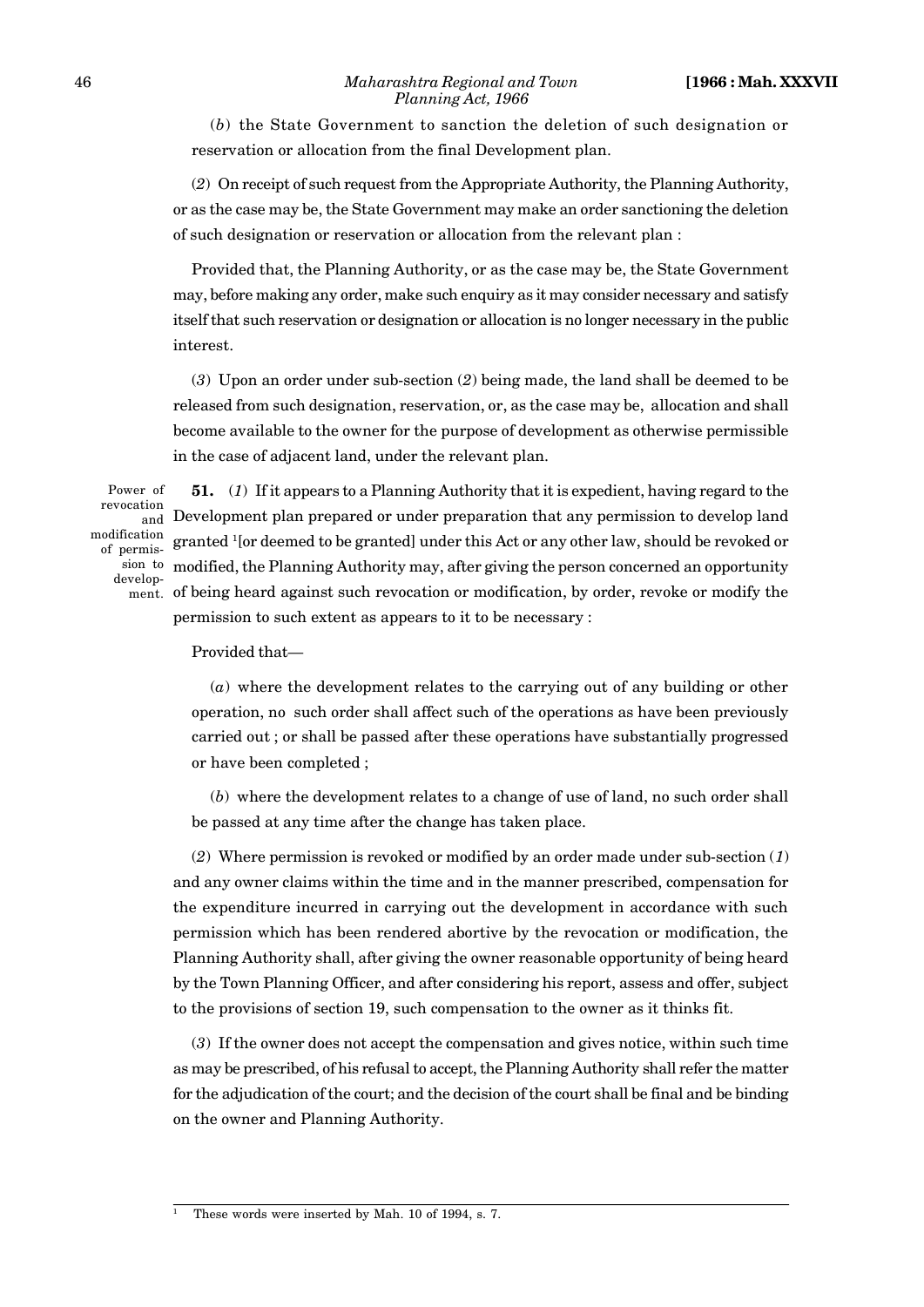# **1966 : Mah. XXXVII]** *Maharashtra Regional and Town* 47 *Planning Act, 1966*

#### UNAUTHORISED DEVELOPMENT.

**52.** (1) Any person who, whether at his own instance or at the instance of any other Penalty for person commences, undertakes or carries out development or institutes, or changes the development use of any land—

(*a*) without permission required under this Act ; or

 $(b)$  which is not in accordance with any permission granted or in contravention of  $p$ lan. any condition subject to which such permission has been granted ;

(*c*) after the permission for development has been duly revoked ; or

(*d*) in contravention of any permission which has been duly modified,

shall, on conviction,  $\frac{1}{e}$  [be punished with imprisonment for a term  $\frac{2}{e}$ [which shall not be less than one month but which may extend to three years and with fine which shall not be less than two thousand rupees but which may extend to five thousand rupees, and in the case of a continuing offence with a further daily fine which may extend to two hundred rupees] ] for every day during which the offence continues after conviction for the first commission of the offence.

(*2*) Any person who continues to use or allows the use of any land or building in contravention of the provisions of a Development plan without being allowed to do so under section 45 or 47, or where the continuance of such use has been allowed under the section continues such use after the period for which the use has been allowed or without complying with the terms and conditions under which the continuance of such use is allowed, shall on conviction be punished  $\delta$ [with fine which may extend to five thousand rupees]; and in the case of a continuing offence, with a further fine which may extend to one hundred rupees for every day during which such offence continues after conviction for the first commission of the offence.

**53.** (*1*) Where any development of land has been carried out as indicated in sub-section Power to <sup>require</sup><br>(*1*) of section 52, the Planning Authority may, subject to the provisions of this section, removal of <sup>4</sup>\* \* \* \* serve on the owner a notice requiring him, within such period, unauthorised being not less than one month, as may be specified therein after the service of the notice, to take such steps as may be specified in the notice,

removal of development.

unauthorised  $or$  for  $use$ otherwise than in conformity with Development

<sup>1</sup> These words were substituted for the words "be punished with fine which may extend to five thousand rupees," by Mah. 31 of 1983, s. 3(*a*).

<sup>&</sup>lt;sup>2</sup> This portion was substituted for the portion beginning with the words "which may extend to three years" and ending with the words "one hundred rupees" by Mah. 10 of 1994, s. 8.

These words were substituted for the words " with fine which may extend to five thousand rupees " by Mah. 31 of 1983, s. 3(*b*).

<sup>4</sup> The words "within seven years of such development," were deleted by Mah. 39 of 1994, s. 13.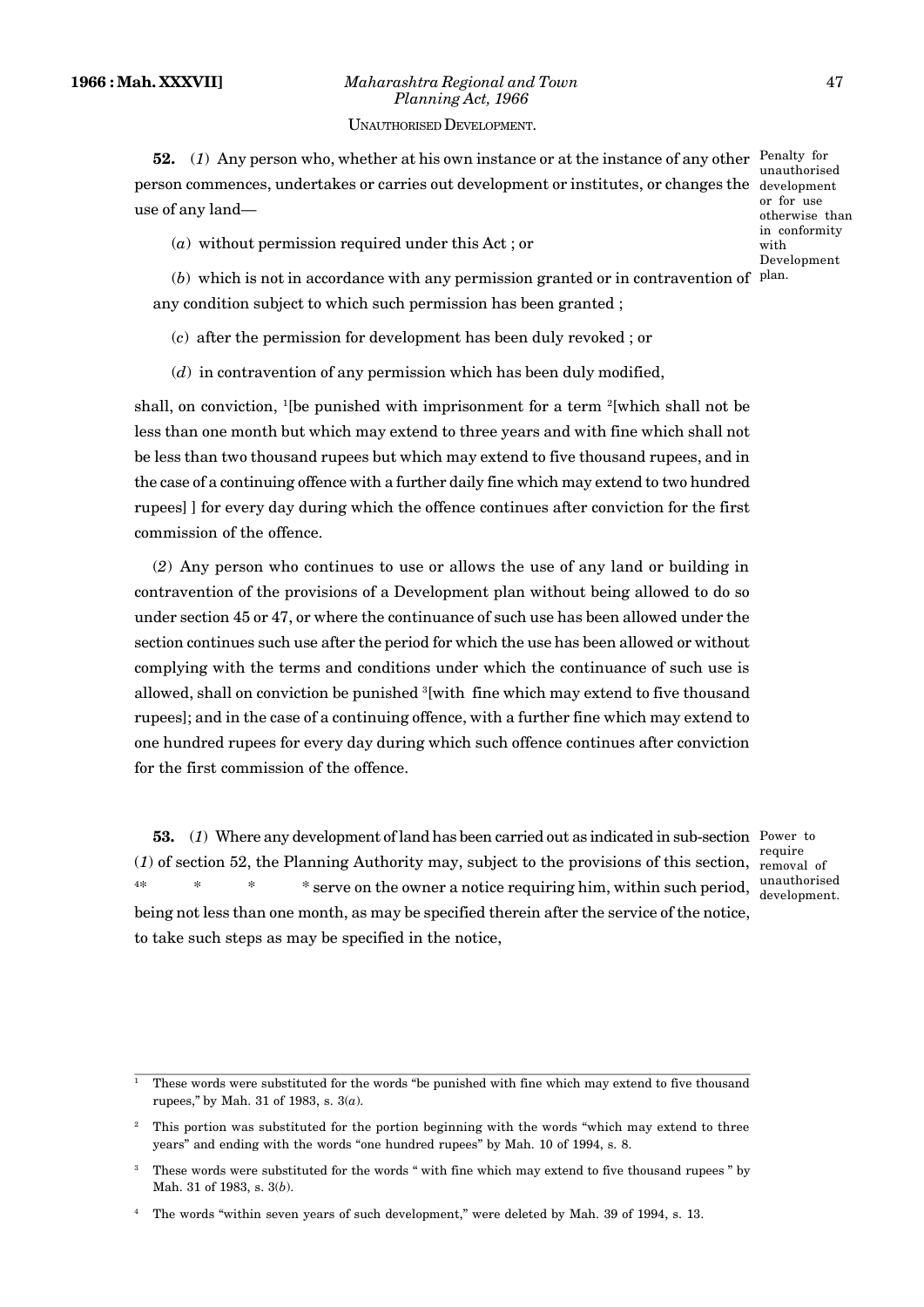#### 48 *Maharashtra Regional and Town* **[1966 : Mah. XXXVII** *Planning Act, 1966*

 $(a)$  in cases specified in clause  $(a)$  or  $(c)$  of sub-section  $(1)$  of section 52, to restore the land to its condition existing before the said development took place,

(*b*) in cases specified in clause (*b*) or (*d*) of sub-section (*1*) of section 52, to secure compliance with the conditions or with the permission as modified :

Provided that, where the notice requires the discontinuance of any use of land, the Planning Authority shall serve a notice on the occupier also.

- (*2*) In particular, such notice may, for purpose of sub-section (*1*), require—
	- (*a*) the demolition or alteration of any building or works ;
	- (*b*) the carrying out on land of any building or other operations ; or
	- (*c*) the discontinuance of any use of land.

(*3*) Any person aggrieved by such notice may, within the period specified in the notice and in the manner prescribed, apply for permission under section 44 for retention on the land of any building or works or for the continuance of any use of the land, to which the notice relates, and pending the final determination or withdrawal of the application, the mere notice itself shall not affect the retention of buildings or works or the continuance of such use.

(*4*) The foregoing provisions of this Chapter shall, so far as may be applicable, apply to an application made under sub-section (*3*).

(*5*) If the permission applied for is granted, the notice shall stand withdrawn ; but if the permission applied for is not granted, the notice shall stand ; or if such permission is granted for the retention only of some buildings, or works, or for the continuance of use of only a part of the land, the notice shall stand withdrawn as respects such buildings or works or such part of the land, but shall stand as respects other buildings or works or other parts of the land, as the case may be; and thereupon, the owner shall be required to take steps specified in the notice under sub-section  $(1)$  as respects such other buildings, works or part of the land.

(*6*) If within the period specified in the notice or within the same period after the disposal of the application under sub-section (*4*), the notice or so much of it as stands is not complied with, the Planning Authority may—

(*a*) prosecute the owner for not complying with the notice ; and where the notice requires the discontinuance of any use of land any other person also who uses the land or causes or permits the land to be used in contravention of the notice ; and

(*b*) where the notice requires the demolition or alteration of any building or works or carrying out of any building or other operations, itself cause the restoration of the land to its condition before the development took place and secure compliance with the conditions of the permission or with the permission as modified by taking such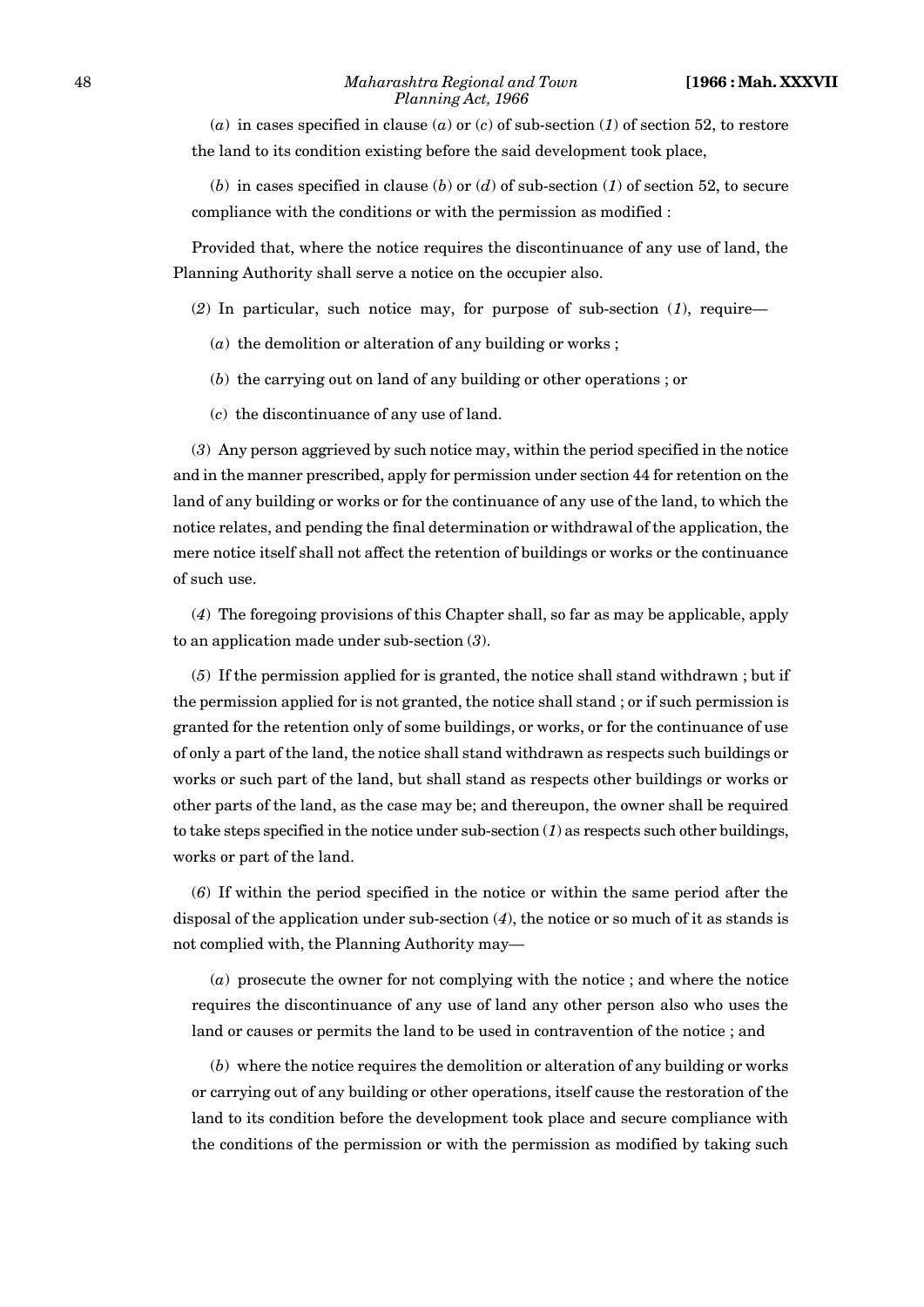#### **1966 : Mah. XXXVII]** *Maharashtra Regional and Town* 49 *Planning Act, 1966*

steps as the Planning Authority may consider necessary including demolition or alteration of any building or works or carrying out of any building or other operations ; and recover the amount of any expenses incurred by it in this behalf from the owner as arrears of land revenue.

(*7*) Any person prosecuted under clause (*a*) of sub-section (*6*) shall, on conviction, <sup>1</sup>[be punished with imprisonment for a term  $\frac{2}{1}$ [which shall not be less than one month but which may extend to three years and with fine which shall not be less than two thousand rupees but which may extend to five thousand rupees, and in the case of a continuing offence with a further daily fine which may extend to two hundred rupees] for every day during which such offence continues after conviction for the first commission of the offence.]

<sup>3</sup>[(*8*) The Planning Authority shall, by notification in the *Official Gazette*, designate an officer of the Planning Authority to be the Designated Officer for the purposes of exercise of the powers of the Planning Authority under this section and sections 54, 55 and 56. The Designated Officer shall have jurisdiction over such local area as may be specified in the notification and different officers may be designated for different local areas.]

**54.** (1) Where any development of land as indicated in sub-section (1) of section 52 Power to stop is being carried out but has not been completed, the Planning Authority may serve on developments. the owner and the person carrying out the development a notice requiring the development of land to be discontinued from the time of the service of the notice ; and thereupon, the provisions of sub-sections  $(3)$ ,  $(4)$ ,  $(5)$  and  $(6)$  of section 53 shall so far as may be applicable apply in relation to such notice, as they apply in relation to notice under section 53.

(*2*) Any person, who continues to carry out the development of land, whether for himself or on behalf of the owner or any other person, after such notice has been served shall, on conviction, <sup>4</sup>[be punished with imprisonment for a term which may extend to three years or with fine which may extend to five thousand rupees or with both]; and when the non-compliance is a continuing one, with a further fine which may extend to one hundred rupees for every day after the date of the service of the notice during which the non-compliance has continued or continues.

**55.** (1) Notwithstanding anything hereinbefore contained in this Chapter, where any Removal or person has carried out any development of a temporary nature unauthorisedly as indicated of in sub-section (*1*) of section 52, the Planning Authority may by an order in writing direct that person to remove any structure or work erected, or discontinue the use of land made,

unauthorised

discontinuance unauthorised temporary development summarily.

<sup>1</sup> These words were substituted for the words " be punished with fine which may extend to five thousand rupees " by Mah. 31 of 1983, s. 4(*b*).

<sup>2</sup> This portion was substituted for the portion beginning with the words " which may extend to three days" and ending with the words "one hundred rupees" by Mah. 10 of 1994, s. 9.

<sup>3</sup> Sub-section (*8*) was added by Mah. 2 of 2012, s.30, w.e.f. 22-3-2012.

<sup>4</sup> These words were substituted for the words "be punished with fine which may extend to five thousand rupees" by Mah. 31 of 1983, s. 5.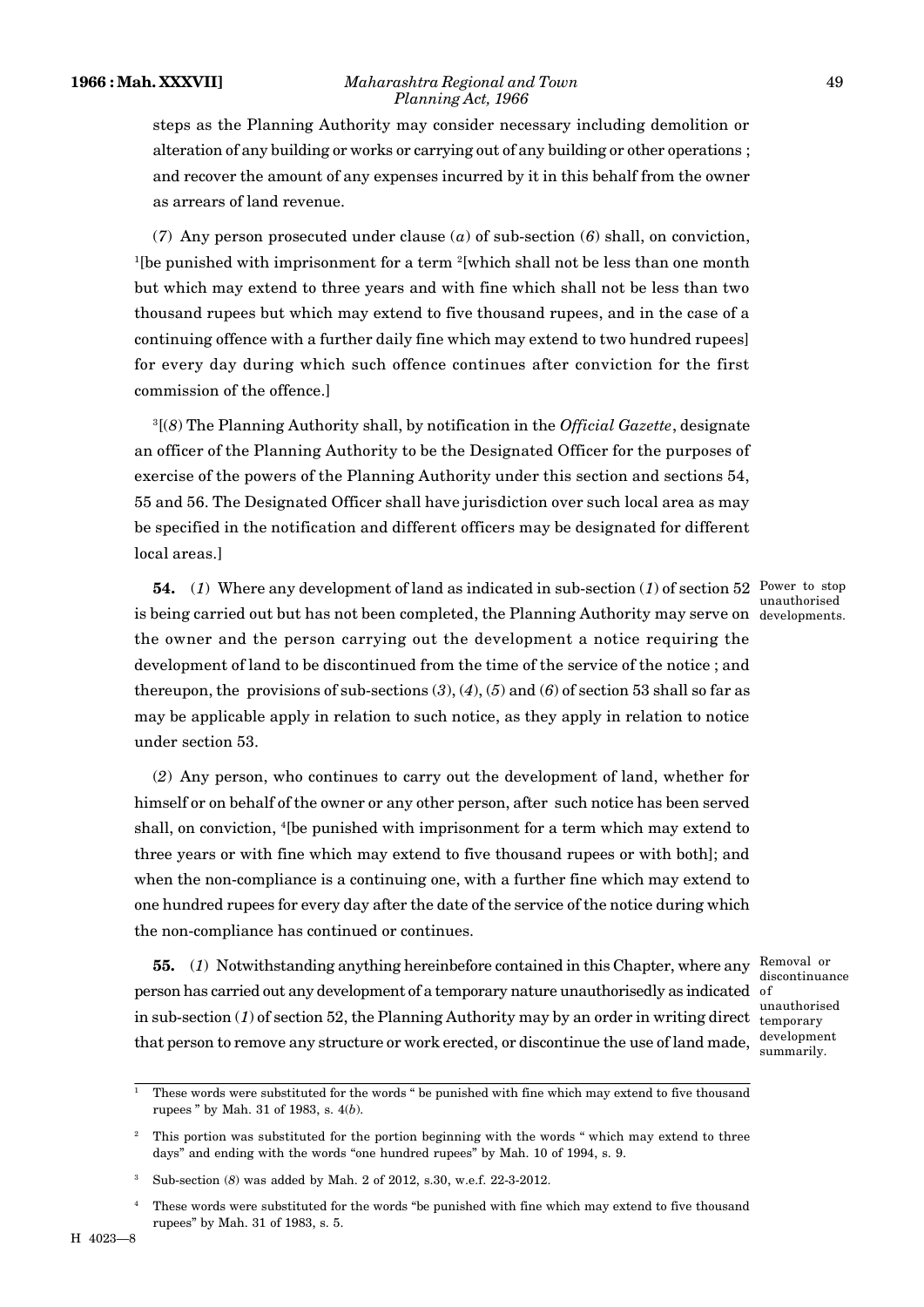unauthorisedly as aforesaid, within fifteen days of the receipt of the order ; and if thereafter, the person does not comply with the order within the said period, the Planning Authority may request the District Magistrate or the Commissioner of Police, as the case may be, <sup>1</sup>[or authorise any of its officers or servants,] to have such work summarily removed or such use summarily discontiuned without any notice as directed in the order; and any development unauthorisedly made again, shall be similarly removed or discontinued summarily without making any order as aforesaid.

(*2*) The decision of the Planning Authority on the question of what is development of a temporary nature shall be final.

**56.** (*1*) If it appears to a Planning Authority that it is expedient in the interest of proper planning of its areas (including the interest of amenities) having regard to the Development plan prepared,— Power to require removal of authorised development

(*a*) that any use of land should be discontinued, or

(*b*) that any conditions should be imposed on the continuance thereof, or

(*c*) that any buildings or works should be altered or removed, the Planning Authority may, by notice served on the owner,—

(*i*) require the discontinuance of that use; or

(*ii*) impose such conditions as may be specified in the notice on the continuance thereof ; or

(*iii*) require such steps, as may be specified in the notice to be taken for the alteration or removal of any buildings or works, as the case may be,

within such period, being not less than one month, as may be specified therein, after the service of the notice.

(*2*) Any person aggrieved by such notice may, within the said period and in the manner prescribed, appeal to the State Government.

(*3*) On receipt of an appeal under sub-section (*2*), the State Government or any other person appointed by it in this behalf may, after giving a reasonable opportunity of being heard to the appellant and the Planning Authority, dismiss the appeal or allow the appeal by quashing or varying the notice as it may think fit.

(*4*) If any person,—

(*i*) who has suffered damage in consequence of the compliance with the notice by the depreciation of any interest in the land to which he is entitled or by being disturbed in his enjoyment of the land or otherwise ; or

(*ii*) who has carried out any works in compliance with the notice, claims, from the Planning Authority, within the time and in the manner prescribed compensation in respect of that damage, or of any expenses reasonably incurred by him for complying

These words were inserted by Mah. 31 of 1983, s. 6.

or use.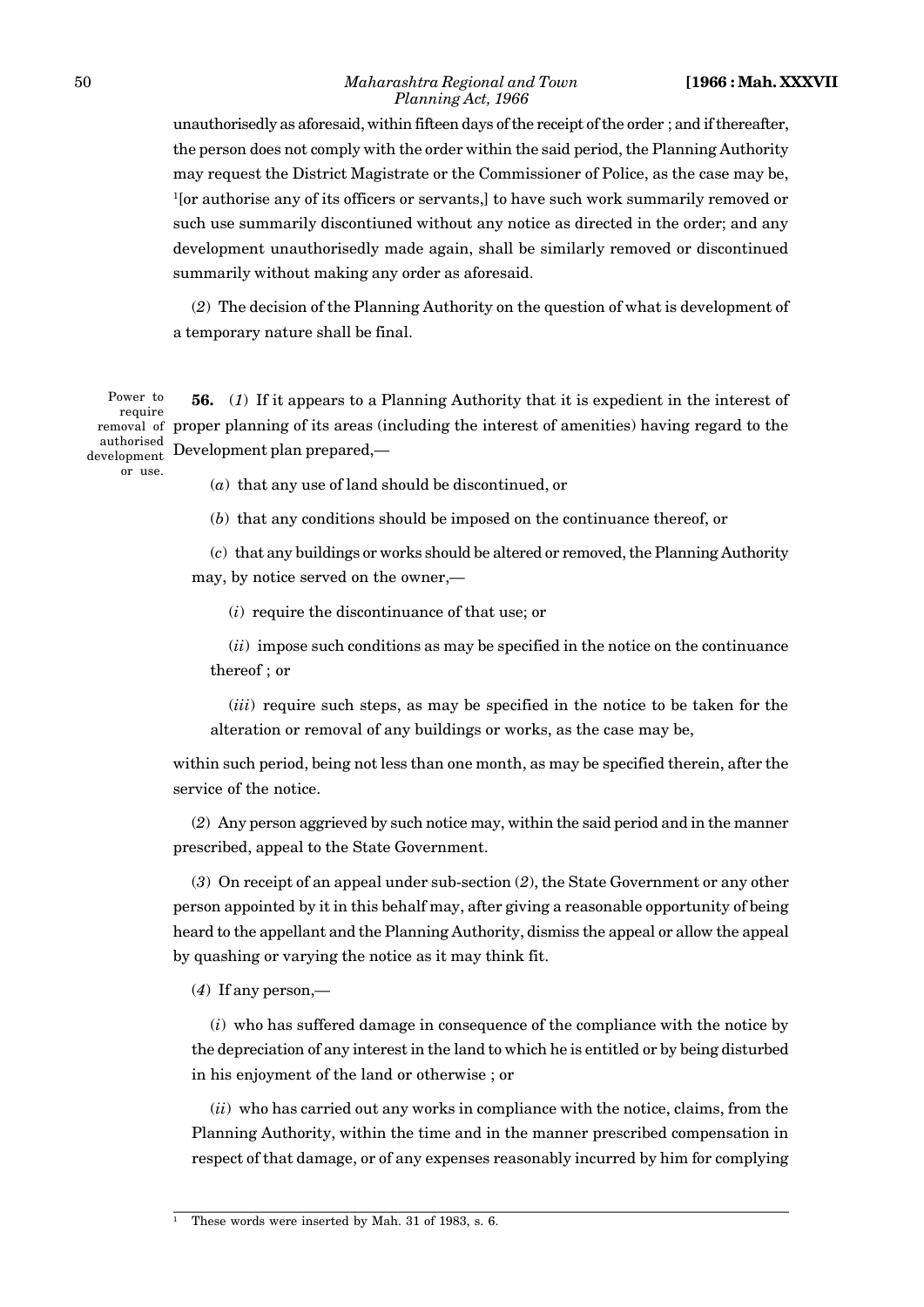#### **1966 : Mah. XXXVII]** *Maharashtra Regional and Town* 51 *Planning Act, 1966*

with the notice, then the provisions of sub-sections (*2*) and (*3*) of section 51 shall apply in relation to such claim as those provisions apply to claims for compensation under those provisions.

(*5*) If any person having interest in land in respect of which a notice is issued under this section claims that by the reason of the compliance with the notice, the land will become incapable of reasonably beneficial use, he may within the period specified in the notice or within such period after the disposal of the appeal, if any, filed under sub-section (*2*) and in the manner prescribed, serve on the State Government a purchase notice requiring his interest in the land to be acquired ; and thereupon, the provisions of section 49 for dealing with a purchase notice shall, so far as can be made applicable, apply as they apply to a purchase notice under that section.

**<sup>1</sup>[56A.** Where it has been brought to the notice of the Designated Officer that erection of any building or execution of any work is carried out in contravention of the provisions of the Act, rules or bye-laws and if such Designated Officer has failed, without sufficient reasons, to take action, as provided under section 53, 54, 55 or 56, he shall, on conviction, be punished with imprisonment for a term which may extend to three months, or with fine which may extend to twenty thousand rupees, or with both.]

**57.** Any expenses incurred by a Planning Authority under sections 53, 54, 55 and 56 Recovery of shall be a sum due to the Planning Authority under this Act from the person in default incurred. or the owner of the plot.

**58.** (*1*) When any Government intends to carry out development of any land for the Development purpose of any of its departments or offices or authorities, the officer incharge thereof shall inform in writing the Planning Authority the intention of Government to do so, giving full particulars thereof, and accompanied by such documents and plans as may be prescribed at least thirty days before undertaking such development.

(*2*) Where a Planning Authority raises any objection to the proposed development on the ground that the development is not in conformity with the provisions either of any Development plan under preparation or of any building bye-laws in force for the time being, or for any other material consideration the officer shall—

(*i*) either make necessary modifications in the proposals for development to meet the objections raised by the Planning Authority, or

(*ii*) submit the proposals for development together with the objections raised by the Planning Authority to the State Government for decision.

(*3*) The State Government, on receipt of the proposals for development together with the objections of the Planning Authority shall, in consultation with the Director of Town Planning, either approve the proposals with or without modifications or direct the officer to make such modifications in the proposals as it considers necessary in the circumstances.

for failure to take action against unauthorised construction.

Punishment

expenses

undertaken on behalf of **Government** 

<sup>1</sup> Section 56A was inserted by Mah. 2 of 2012, s.31, w.e.f. 22-3-2012.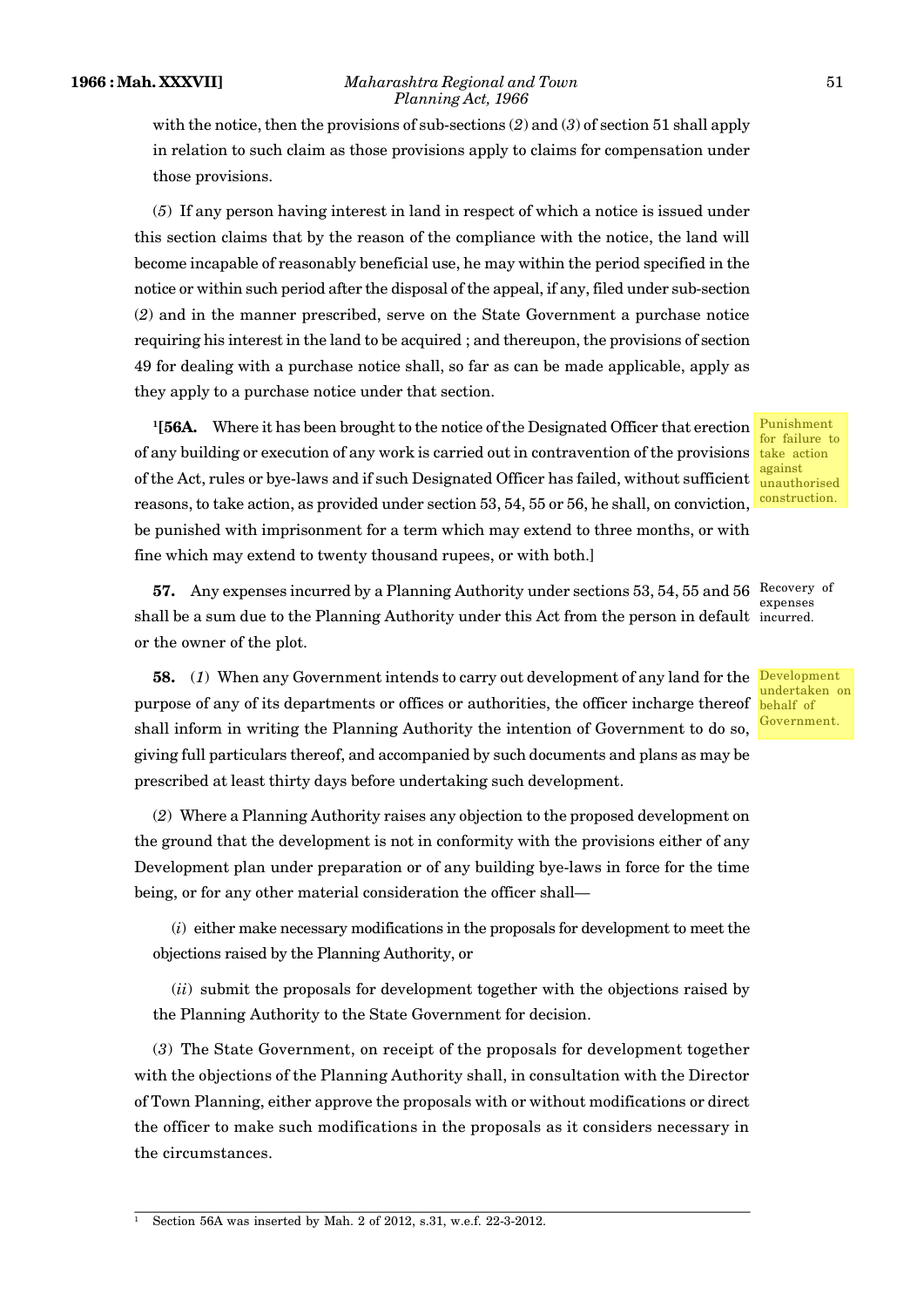<sup>1</sup>[(*3A*) The development proposals approved by the State Government under sub-section (*3*) shall remain in force for a period of one year from the date of grant of such approval, and thereafter it shall lapse :

Provided that, the Officer in charge of the development may apply under intimation to the Planning Authority to the State Government, for extension of such period ; and thereupon the State Government may extend such period from year to year ; but such extended period shall in no case exceed three years :

Provided further that, such lapse shall not bar any subsequent application by the officer in charge of the development, for fresh approval to the development under the preceding sub-sections.]

(*4*) The provisions of sections 44, 45 <sup>2</sup>[and 47 shall not, and section 46 shall, *mutatis mutandis* and section 48 shall, as modified by sub-section (*3A*),] apply to development carried out under this section.

## CHAPTER V

#### TOWN PLANNING SCHEMES.

# *(a) Making of town planning schemes.*

**59.** <sup>3</sup>[(*1*)] Subject to the provisions of this Act or any other law for the time being in force—

(*a*) a Planning Authority may for the purpose of implementing the proposals in the final Development plan <sup>4</sup>[or in respect of any land which is likely to be in the course of development or which is already built upon], prepare one or more town planning schemes for the area within its jurisdiction, or any part thereof ;

(*b*) a town planning scheme may make provision for any of the following matters, that is to say—

(*i*) any of the matters specified in section 22 ;

(*ii*) the laying out or re-laying out of land, either vacant or already built upon, including areas of comprehensive development ;

 $5[(ii-a)$  the filling-up or reclamation of low-lying, swampy or unhealthy area, or levelling-up of land ;

(*ii-b*) layout of new streets or roads, construction, diversion, extension, alteration, improvement and closing up of streets and roads and discontinuance of communications ;

(*ii-c*) the construction, alteration and removal of buildings, bridges and other structures ;

Sub-section  $(3A)$  was inserted by Mah. 39 of 1994, s,  $14(a)$ .

<sup>2</sup> These words, figures and brackets were substituted for the figures and words "46, 47 and 48 shall not", by Mah. 39 of 1994, *s.* 14(*b*).

Section 59 was renumbered as sub-section  $(1)$  by Mah. 6 of 1976, s. 21.

These words were inserted by Mah. 35 of 2014, s. 2 (a), w.e.f. 24-12-2014.

<sup>5</sup> These sub-clauses were inserted, by Mah. 35 of 2014, s.2 (b), w.e.f. 24-12-2014.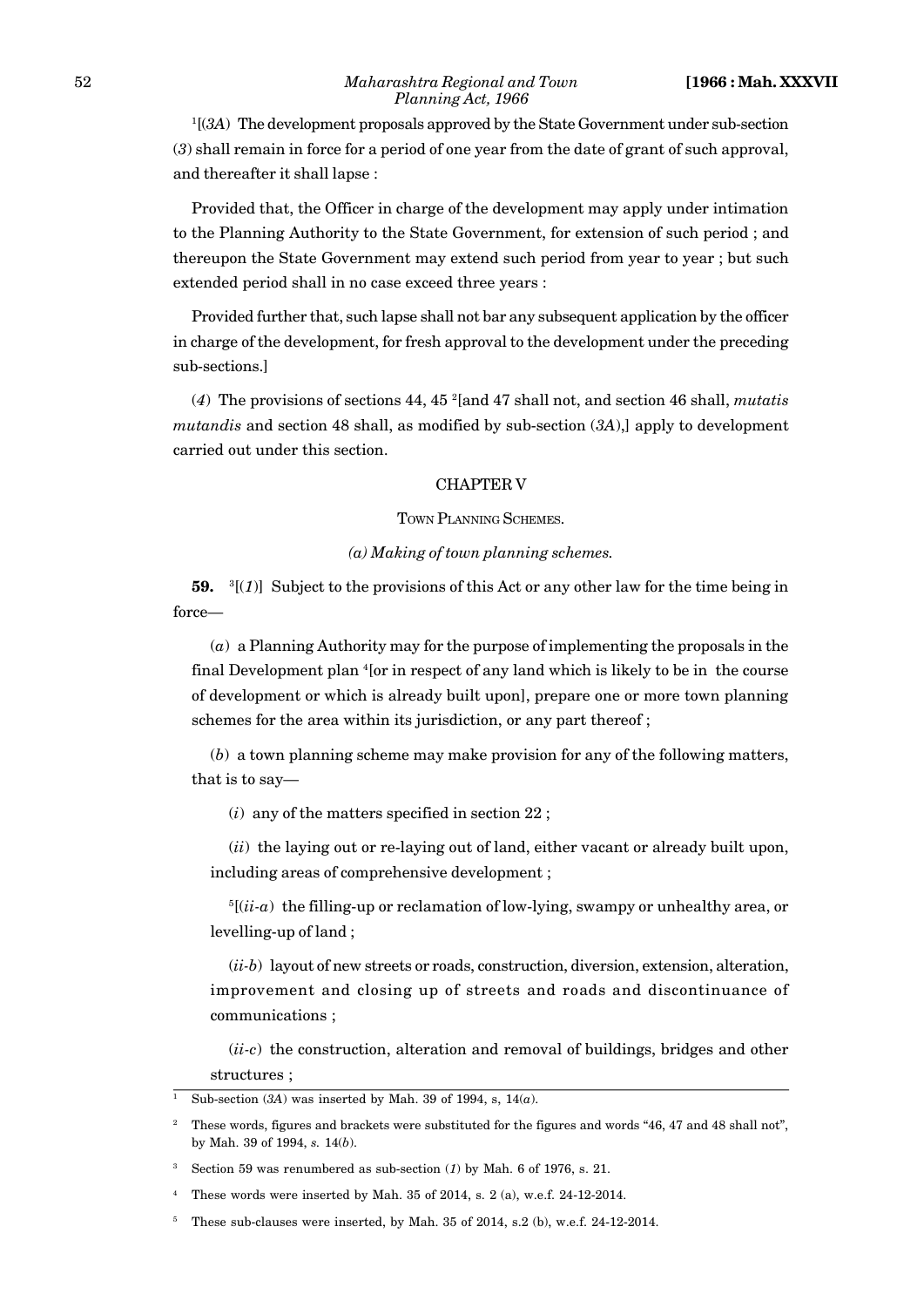(*ii-d*) the allotment or reservation of land for open spaces, gardens, recreation grounds, schools, markets, green-belts, dairies, transport facilities and public purposes of all kinds;

(*ii-e*) drainage, inclusive of sewerage, surface or sub-soil drainage and sewage disposal ;

(*ii-f*) lighting ;

(*ii-g*) water supply ;

(*ii-h*) the preservation of objects of historical or national intrest or natural beauty, and of building actually used for religious purposes ;]

(*iii*) the suspension, as far as may be necessary for the proper carrying out of the scheme, of any rule, bye-law, regulation, notification or order made or issued under any law for the time being in force which the Legislature of the State is competent to make ;

(*iv*) such other matter not inconsistent with the object of this Act, as may be directed by the State Government.

 $1(2)$  In making provisions in a draft town planning scheme for any of the matters referred to in clause (*b*) of sub-section (*1*), it shall be lawful for a Planning Authority with the approval of the Director of Town Planning and subject to the provisions of section 68 to provide for suitable amendment of the Development plan.]

**60.** (*1*) A Planning Authority may by resolution declare its intention to make a town Power of planning scheme in respect of any part of the area within its jurisdiction.

Planning Authority to resolve on intention to make scheme.

(*2*) Not later than thirty days from the date of such declaration of intention to make declaration of a scheme (hereinafter referred to as the declaration), the Planning Authority shall publish the declaration in the *Official Gazette,* and in such other manner as may be prescribed and despatch a copy thereof (together with a copy of the plan showing the area to be included in the scheme) to the State Government and also to the Director of Town Planning.

(*3*) A copy of the plan shall be open to the inspection of the public at all reasonable hours at the head office of the Planning Authority.

**61.** (1) Not later than <sup>2</sup>[nine months] from the date of the declaration, subject, Making and however, to sub-section (3), the Planning Authority shall, in consultation with the Director draft scheme of Town Planning, make a draft scheme for the area in respect of which the declaration  $\frac{^{4}$  [by means of was made, <sup>3</sup>[and publish a notice in the *Official Gazette,* and in such other manner as may be prescribed stating that the draft scheme in respect of such area has been made. The notice shall state the name of the place where a copy thereof shall be available for

publication of notice].

<sup>&</sup>lt;sup>1</sup> Sub-section (2) was inserted, by Mah. 6 of 1976, s. 21.

<sup>2</sup> These words were substituted for the words "twelve months", by Mah. 35 of 2014, s.3 (*a*) w.e.f. 24-12- 2014.

<sup>&</sup>lt;sup>3</sup> This portion was substituted for the portion beginning with "and publish" and ending with "for sanction", by Mah. 6 of 1976, *s.* 22(*1*).

<sup>4</sup> These words were added, by Mah. 6 of 1976, s. 22(*3*).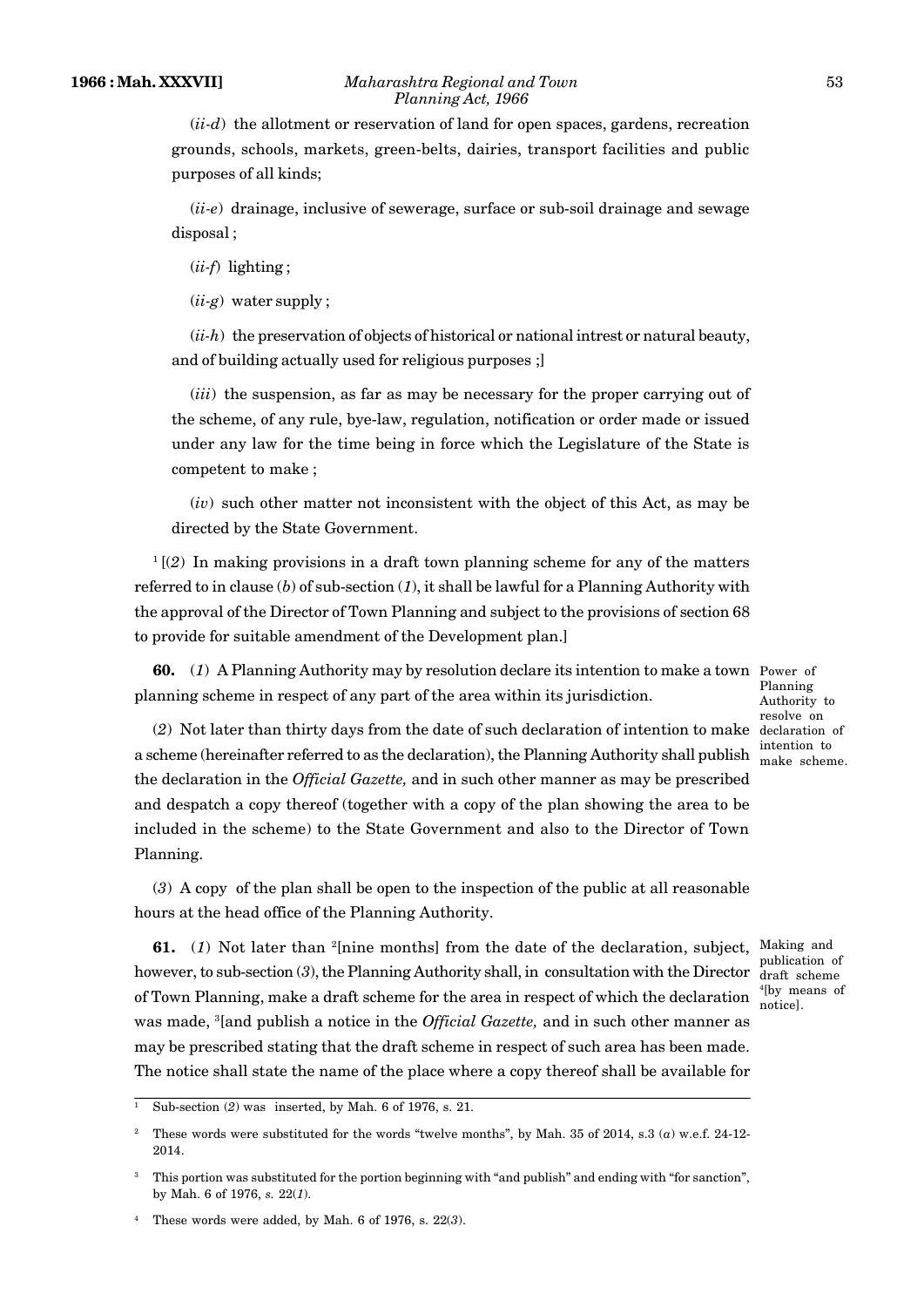inspection by the public and shall also state that copies thereof or any extract therefrom certified to be correct shall be available for sale to the public at a reasonable price.]

(*2*) If the Planning Authority fails to <sup>1</sup>[make a draft scheme and publish a notice regarding its making] within the period specified in sub-section (*1*) or within the period extended under sub-section (*3*), the declaration shall lapse, unless the State Government appoints an Officer to prepare <sup>2</sup> \*\*\* and submit the draft scheme to the State Government on behalf of the Planning Authority not later than <sup>3</sup>[nine months] from the date of such appointment or the extended period under sub-section (*3*); but any such lapse of declaration shall not debar the Planning Authority from making a fresh declaration any time in respect of the same area.

(*3*) The State Government may, on application made by the Planning Authority or, as the case may be, the officer, <sup>4</sup>\*\*\* by notification in the *Official Gazette,* extend the period specified in sub-section (*1*) or (*2*) by such period not exceeding <sup>5</sup>[three months] as may be specified in the notification.

Inclusion of additional area scheme.

**62.** If at any time before a draft scheme is prepared and submitted to the State in draft Government for sanction, the Planning Authority or the officer is of the opinion, or on any representation made to it or him that an additional area be included within the said scheme, the Planning Authority or the officer may, after informing the State Government and giving notice in the *Official Gazette,* and also in one or more local newspapers, include such additional area in the scheme; and thereupon, all the provisions of sections 59, 60 and 61 shall apply in relation to such additional area as they apply to any original area of the scheme and the draft scheme shall be prepared for the original area and such additional area and submitted to the State Government for sanction.

Power of State Government Planning Authority to make scheme.

**63.** (*1*) Notwithstanding anything contained in this Act, the State Government may, to require in respect of any Planning Authority after making such inquiry as it deems necessary, direct that Authority to make  $6*$  \* \* \* \* and submit for its sanction, a draft scheme in respect of any land in regard to which a town planning scheme may be made <sup>7</sup>[after a notice regarding its making has been duly published in the prescribed manner.]

(*2*) If the Planning Authority fails to make the declaration of intention to make a scheme within three months from the date of direction made under sub-section (*1*), the State Government may by notification in the *Official Gazette,* appoint an officer to make

- <sup>4</sup> These words "from time to time" were deleted by Mah. 35 of 2014, s.3 (*c*)(*i*) w.e.f. 24-12-2014.
- These words were substituted for the words "six months", by Mah. 35 of 2014,  $s.3(c)(ii)$  w.e.f. 24-12-2014.
- <sup>6</sup> The words "and publish in the prescribed manner" were deleted by Mah. 6 of 1976, s. 23(*a*).
- <sup>7</sup> These words were added, by Mah. 6 of 1976,

<sup>1</sup> These words were substituted for the words "make and publish such draft scheme", by Mah. 6 of 1976, s.  $22(2)(a)$ .

<sup>2</sup> The word "publish" was deleted, by Mah. 6 of 1976, s.22(*2*)(*b*).

<sup>3</sup> These words were substituted for the words "twelve months", by Mah. 35 of 2014, s.3(*b*) w.e.f. 24-12- 2014.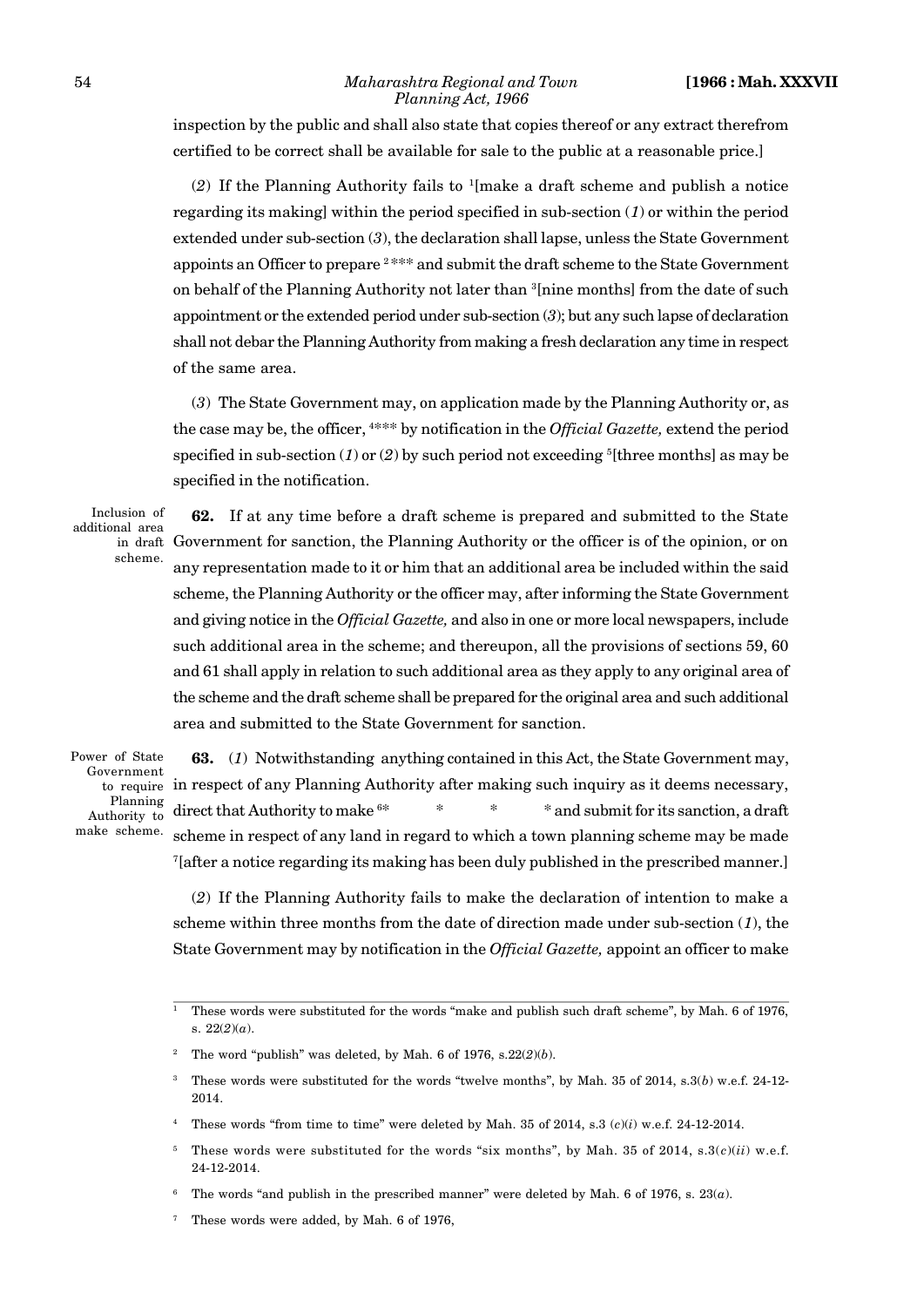<sup>1\*</sup>  $*$  and submit the draft scheme for the land to the State Government <sup>2</sup>[after a notice regarding its making has been duly published as aforesaid] and thereupon the provisions of sections 60, 61 and 62 shall, as far as may be applicable, apply to the making of such a scheme.

**64.** A draft scheme shall contain the following particulars so far as may be necessary, that is to say,— Contents of draft scheme.

(*a*) the ownership, area and tenure of each original plot ;

(*b*) reservation, acquisition or allotment of land required under sub-clause (*i*) of clause (*b*) of section 59 with a general indication of the uses to which such land is to be put and the terms and conditions subject to which, such land is to be put to such uses ;

(*c*) the extent to which it is proposed to alter the boundaries of the original plots by reconstitution ;

(*d*) an estimate of the total cost of the scheme and the net cost to be borne by the Planning Authority ;

(*e*) a full description of all the details of the scheme with respect to such matters referred to in clause (*b*) of section 59 as may be applicable ;

(*f*) the laying out or re-laying out of land either vacant or already built upon including areas of comprehensive development ;

(*g*) the filling up or reclamation of low lying swamp or unhealthy areas or levelling up of land ;

<sup>3</sup>[(*g-1*) the allotment of land from the total area covered under the scheme, to the extent of,—

(*i*) the reservation of land to the extent of ten per cent. of the total area covered under the scheme, for the purpose of providing housing accommodation to the members of economically weaker section and for lower income group and for persons dispossessed in the scheme ;

(*ii*) the allotment of land to the extent of forty per cent. of the total area covered under the scheme, in the aggregate, for any or all of the following purposes, namely:—

(*A*) for roads;

(*B*) for parks, playgrounds, garden and open spaces;

(C) social infrastructure such as schools, dispensary, fire brigade and public utility place;

(*D*) sale by Planning Authority for residential, commercial or industrial use depending upon the nature of development :

<sup>&</sup>lt;sup>1</sup> The words "and publish in the prescribed manner were deleted by Mah. 6 of 1976, s.  $23(a)$ .

<sup>2</sup> These words were added, by Mah. 6 of 1976.

Clause  $(g-1)$  was inserted by Mah. 35 of 2014, s. 4, w.e.f. 24-12-2014.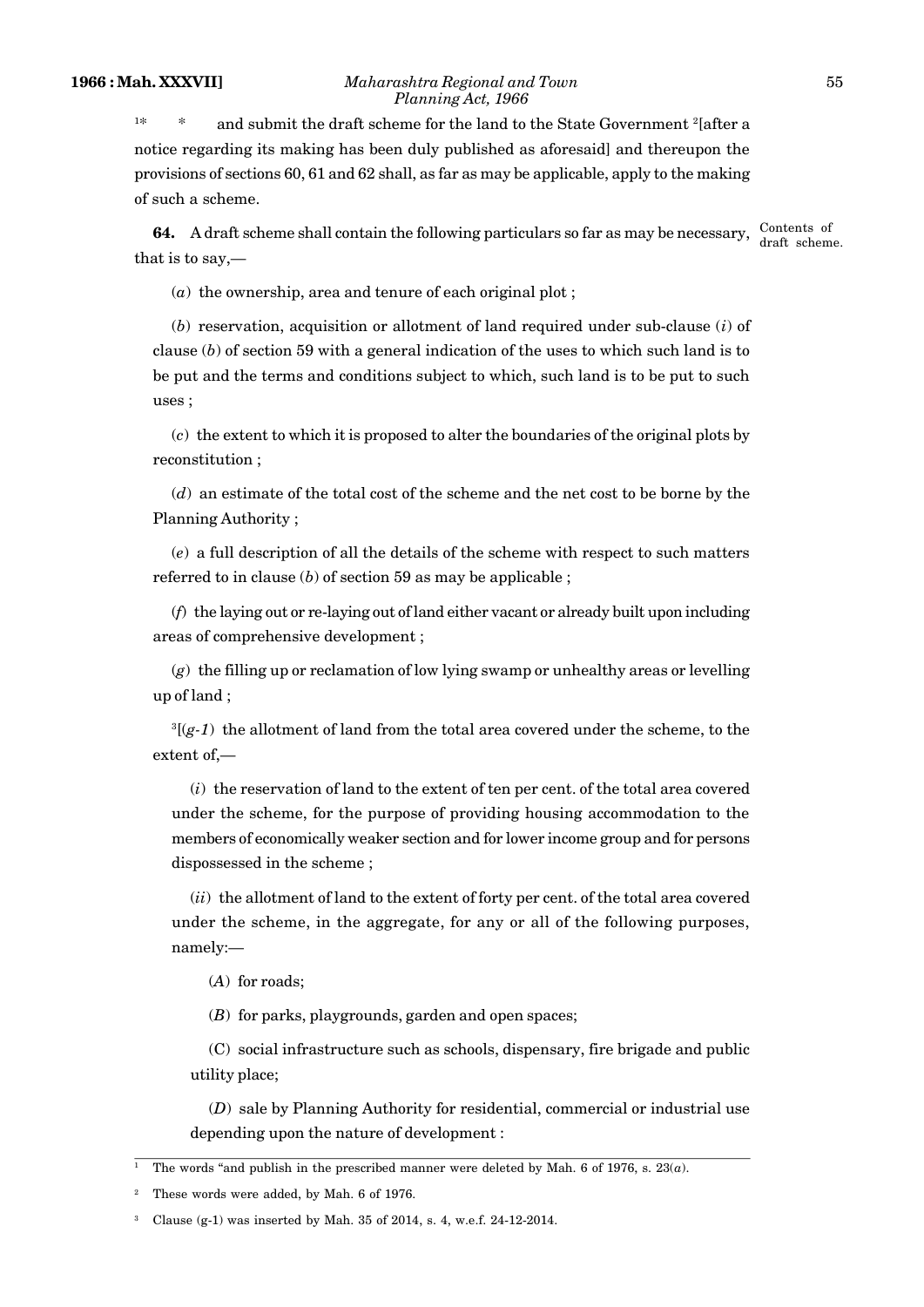Provided that,—

(I) the proceeds from the sale of land referred to in sub-clause (*D*) of this clause shall be used for the purpose of providing infrastructural facilities in the area covered under the scheme ;

(II) the use of land alloted for the purposes referred to in sub-clause (*B*) of this clause shall not be changed by veriation of scheme for a purpose other than the purpose for which it is so alloted :

(III) the land alloted for the purposes referred to in sub-clause (*C*) of this clause may be allowed to be developed, without variation of scheme, for any public purpose not contrary to the intent of the provisions of the draft scheme.]

(*h*) any other prescribed particulars.

**65.** (*1*) In the draft scheme, the size and shape of every reconstituted plot shall be determined, so far as may be, to render it suitable for building purposes, and where a plot is already built upon, to ensure that the buildings as far as possible comply with the provisions of the scheme as regards open spaces. Reconstituted plot.

(*2*) For the purpose of sub-section (*1*), a draft scheme may contain proposals—

(*a*) to form a final plot by reconstitution of an original plot by alteration of the boundaries of the original plot, if necessary ;

(*b*) to form a final plot from an original plot by the transfer wholly or partly of the adjoining lands ;

(*c*) to provide, with the consent of the owners, that two or more original plots each of which is held in ownership in severally or in joint ownership shall hereafter, with or without alteration of boundaries be held in ownership in common as a final plot ;

(*d*) to allot a final plot to any owner dispossessed of land in furtherance of the scheme; and

(*e*) to transfer the ownership of an original plot from one person to another.

Compensation discontinuance of use.

**66.** Where under sub-clause (*i*) of clause (*b*) of section 59 the purposes to which  $_{\rm{nce}}^{\rm{for}}$  the buildings or areas may not be appropriated or used in pursuance of clause  $\left( m\right)$  of section 22 have been specified, then the building or area shall cease to be used for a purpose other than the purposes specified in the scheme within such time as may be specified in the final scheme; and the person affected by this provision shall be entitled to such compensation, from the Planning Authority as may be determined by the Arbitrator :

Provided that, in ascertaining whether compensation be paid, the time within which the person affected was permitted to change the user shall be taken into consideration.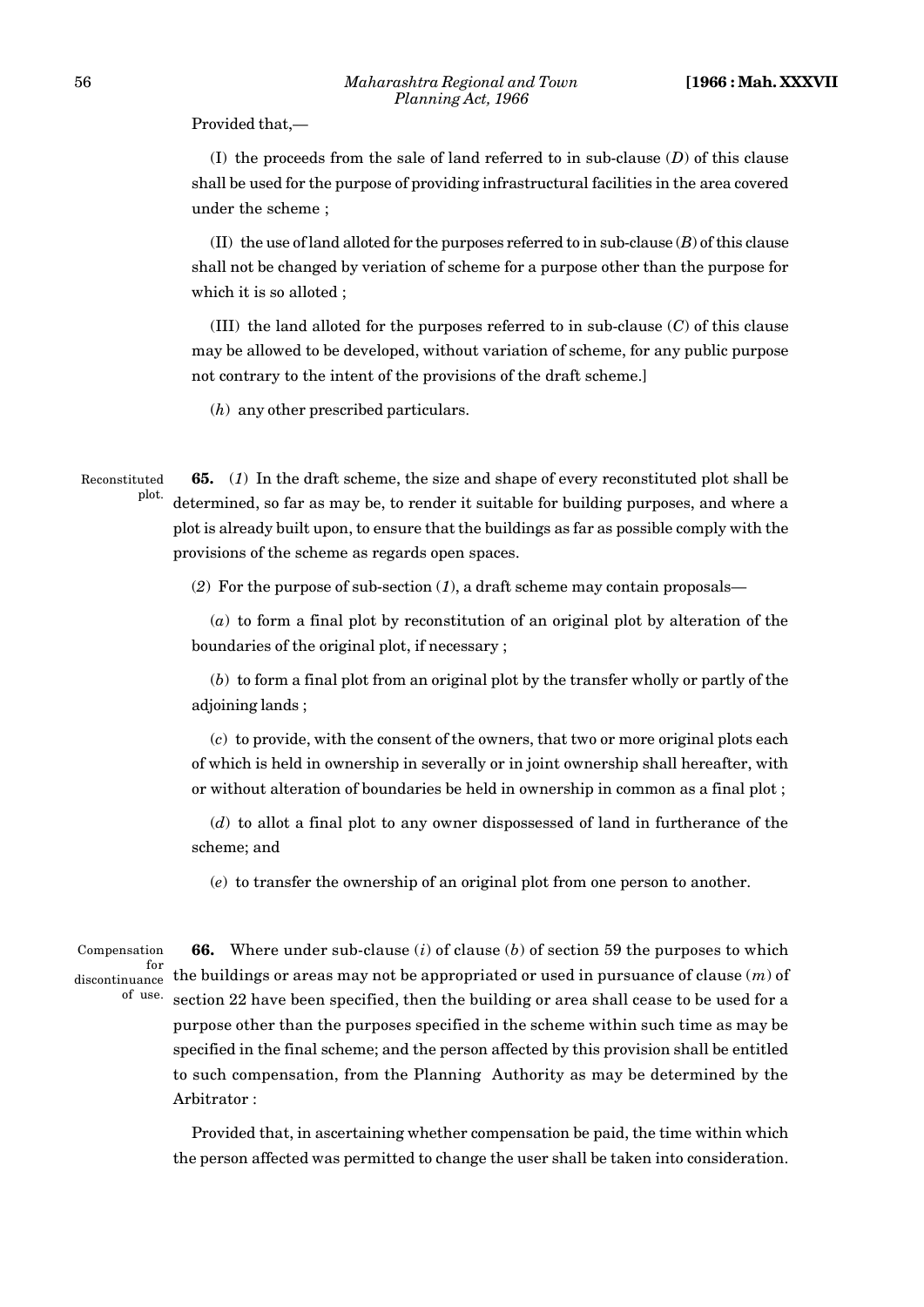#### **1966 : Mah. XXXVII]** *Maharashtra Regional and Town* 57 *Planning Act, 1966*

**67.** If within thirty days from the date of the <sup>1</sup>[publication of notice regarding the Objections to preparation of the draft scheme], any person affected thereby communicates in writing any objection relating to such scheme, the Planning Authority, or the officer appointed under sub-section (*2*) of section 61 or section 63 shall consider such objection and may, at any time before submitting the draft scheme to the State Government as hereinafter provided, modify such scheme as it or he thinks fit.

draft scheme to be considered.

**68.** (1) The Planning Authority or, as the case may be, the officer aforesaid shall, Power of State not later than <sup>2</sup>[three months] <sup>3</sup>[from the date of the publication of the notice in the *Official*  $\frac{Govername{h}}{G}$ Gazette, regarding the making of the draft scheme], submit the same with any modifications draft scheme. to sanction

(*2*) On receiving such application, after making such inquiry as it may think fit and consulting the Director of Town Planning, the State Government may, not later than <sup>2</sup>[three months] from the date of its submission, by notification in the *Official Gazette,* <sup>4</sup>\*\*\*, either sanction such draft scheme with or without modifications and subject to such conditions as it may think fit to impose or refuse to give sanction.

which it or he may have made therein together with a copy of objections received by it or

him to the State Government, and shall at the same time apply for its sanction.

(*3*) If the State Government sanctions such scheme, it shall in such notification state at what place and time the draft scheme shall be open to the inspection of the public <sup>5</sup>[and the State Government shall also state therein that copies of the scheme or any extract therefrom certified to be correct shall on application be available for sale to public at a reasonable price.]

<sup>6</sup>[**68A.** (*1*) Where a draft scheme has been sanctioned by the State Government under Effect of sub-section  $(2)$  of section 68 (hereinafter in this section, referred to as "the sanctioned  $\frac{d}{dr}$  scheme. draft scheme"), all lands required by the Appropriate Authority for the purposes specified in sub-clauses (*ii-b*), (*ii-e*), (*ii-f*) and (*ii-g*) of clause (*b*) of sub-section (*1*) of section 59 shall vest absolutely in the Appropriate Authority free from all encumbrances.

(*2*) Nothing in sub-section (*1*) shall affect any right of the owner of the land vesting in the Appropriate Authority under that sub-section.

(*3*) The provisions of sections 89 and 90 shall, *mutatis mutandis* apply, to the sanctioned draft scheme as if,—

(*i*) sanctioned draft scheme were a preliminary scheme, and

<sup>4</sup> The words "or not later than such futher time as the State Government may extend" were deleted by Mah. 35 of 2014, s. 5(*b*) w.e.f. 24-12-2014.

<sup>6</sup> Section 68A was inserted by Mah. 35 of 2014, s.6, w.e.f. 24-12-2014.

sanction of

<sup>1</sup> These words were substituted for the words "publication of a draft scheme" by Mah. 6 of 1976, s. 24.

<sup>2</sup> These words were substituted for the words "six months" by Mah. 35 of 2014, s.5(*a*), w.e.f. 24-12-2014.

<sup>&</sup>lt;sup>3</sup> These words were substituted for the words "from the date of the publication of the draft scheme in the *Official Gazette*," by Mah. 6 of 1976*, s.* 25(*1*).

<sup>5</sup> This portion was added by Mah. 6 of 1976, s. 25(*2*).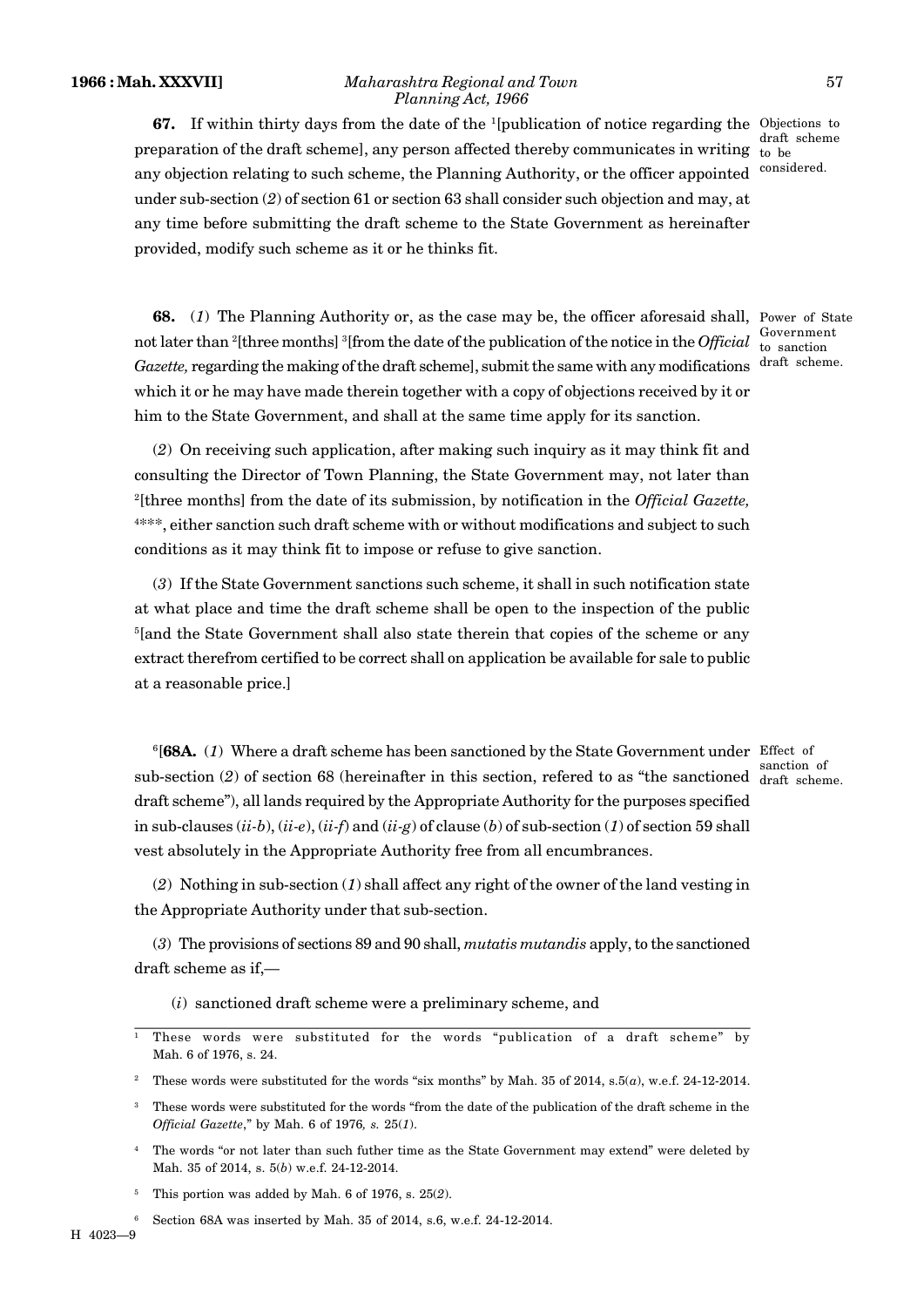#### 58 *Maharashtra Regional and Town* **[1966 : Mah. XXXVII** *Planning Act, 1966*

(ii) in sub-section (1) of section 89 and sub-section (*1*) of section 90, for the words "the day on which a final scheme comes into force" the words, brackets and figures "the date on which the draft scheme is sanctioned under sub-section (*2*) of section 68" were substituted.]

Restrictions on development Pub of land after declaration for town planning scheme.

**69.** (*1*) On or after the date on which a declaration of intention to make a scheme is use and<br><sub>lopment</sub> published in the *Official Gazette—* 

> (*a*) no person shall within the area included in the scheme, institute or change the use of any land or building or carry out any development, unless such person has applied for and obtained the necessary permission which shall be contained in a commencement certificate granted by the Planning Authority in the prescribed form ;

> (*b*) the Planning Authority on receipt of such application shall at once furnish the applicant with a written acknowledgment of its receipt, and

(*i*) in the case of a Planning Authority other than a municipal corporation, after inquiry and where an Arbitrator has been appointed in respect of a draft scheme after obtaining his approval; or

(*ii*) in the case of a municipal corporation, after inquiry, may either grant or refuse such certificate, or grant it subject to such conditions as the Planning Authority may, with the previous approval of the State Government thinks fit to impose.

(*2*) If a municipal corporation gives permission under clause (*b*) of sub-section (*1*), it shall inform the Arbitrator accordingly, and shall send him a copy of the plan :

Provided that, a municipal corporation shall not grant a commencement certificate for any purpose which is in conflict with the provisions of the draft scheme, unless the corporation first obtains concurrence of the Arbitrator for the necessary change in the proposal of the draft scheme.

(*3*) If a Planning Authority communicates no decision to the applicant within two months from the date of such acknowledgment, the applicant shall be deemed to have been granted such certificate.

(*4*) If any person contravenes the provisions contained in clause (*a*) or clause (*b*) of sub-section (*1*), the Planning Authority may direct such person by notice in writing to stop any development in progress, and after making inquiry in the prescribed manner, remove, pull down or alter any building or other development or restore the land in respect of which such contravention is made to its original condition.

(*5*) Any expense incurred by the Planning Authority under sub-section (*4*) shall be a sum due to the Planning Authority under this Act from the person in default or the owner of the plot.

<sup>1</sup>[(*6*) The provisions of Chapter IV shall, *mutatis mutandis* apply in relation to the development and use of land included in a town planning scheme in so far as they are not inconsistent with the provisions of the Chapter.]

<sup>1</sup> Sub-section (*6*) was substituted for the original by Mah. 6 of 1976*, s.* 26.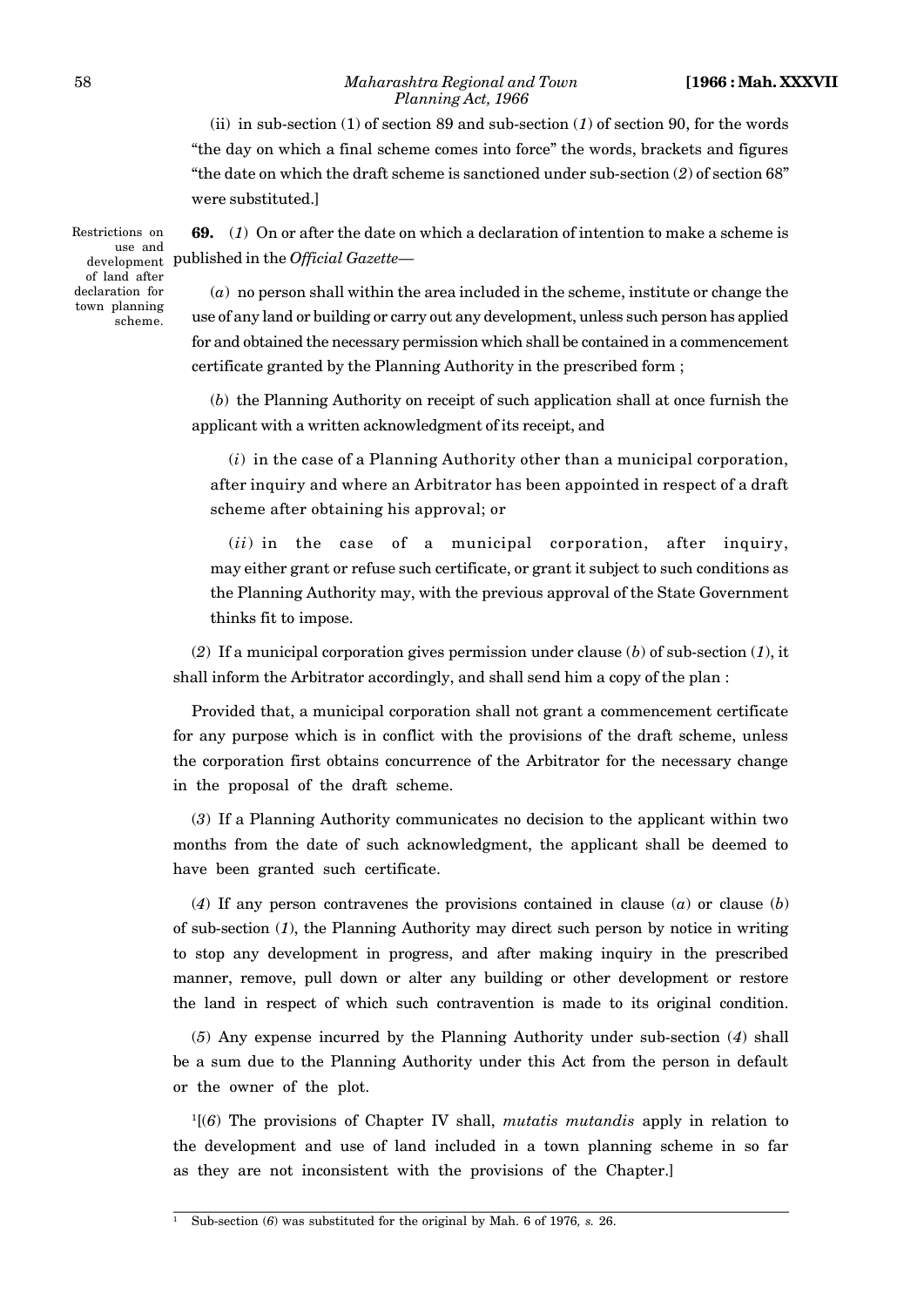#### **1966 : Mah. XXXVII]** *Maharashtra Regional and Town* 59 *Planning Act, 1966*

(*7*) The restrictions imposed by this section shall cease to operate in the event of the State Government refusing to sanction the draft scheme or the final scheme or in the event of the withdrawal of the scheme under section 87 or in the event of the declaration lapsing under sub-section (*2*) of section 61.

**70.** (*1*) Where a Planning Authority has published a declaration under section Power of State 61 the State Government may, on an application of the Planning Authority by order  $\frac{\text{Government}}{\text{to }\text{ground}}$ published in the *Official Gazette*, suspend to such extent only as may be necessary rule, bye-law, for the proper carrying out of the scheme any rule, bye law, regulation, notification or order made or issued under any law which the Legislature of the State is competent to amend.

(*2*) Any order issued under sub-section (*1*) shall cease to operate in the event of the State Government refusing to sanction the scheme, or in the event of the withdrawal of the scheme under section 87 or in the event of the coming into force of the final scheme or in the event of the declaration lapsing under sub-section (*2*) of section 61.

**71.** (*1*) Where there is a disputed claim as to the ownership of any piece of Disputed land included in an area in respect of which a declaration of intention to make a town planning scheme has been made and any entry in the record of rights or mutation register relevant to such disputed claim is inaccurate or inconclusive, an inquiry may be held on an application being made by the Planning Authority or the Arbitrator at any time prior to the date on which the arbitrator draws up the final scheme under clause (*xviii*) of sub-section (*3*) of section 72 by such officer as the State Government may appoint for the purpose of deciding who shall be deemed to be owner for the purposes of this Act.

(*2*) Such decision shall not be subject to appeal but it shall not operate as a bar to a regular suit.

(*3*) Such decision shall, in the event of a civil court passing a decree which is inconsistent therewith, be corrected, modified or rescinded in accordance with such decree as soon as practicable after such decree has been brought to the notice of the Planning Authority either by the Civil Court or by some person affected by such decree.

(*4*) Where such a decree of the civil court is passed after final scheme has been sanctioned by the State Government under section 86, such final scheme shall be deemed to have been suitably varied by reason of such decree

# (*b*) *The Arbitrator and the Tribunal of appeal*

**72.** (*1*) Within one month from the date on which the sanction of the State Arbitrator ; his Government to the draft scheme is published in the *Official Gazette*, the State <sub>duties</sub> same Government shall for purposes of one or more planning schemes received by it duties.

.

to suspend

etc.

ownership.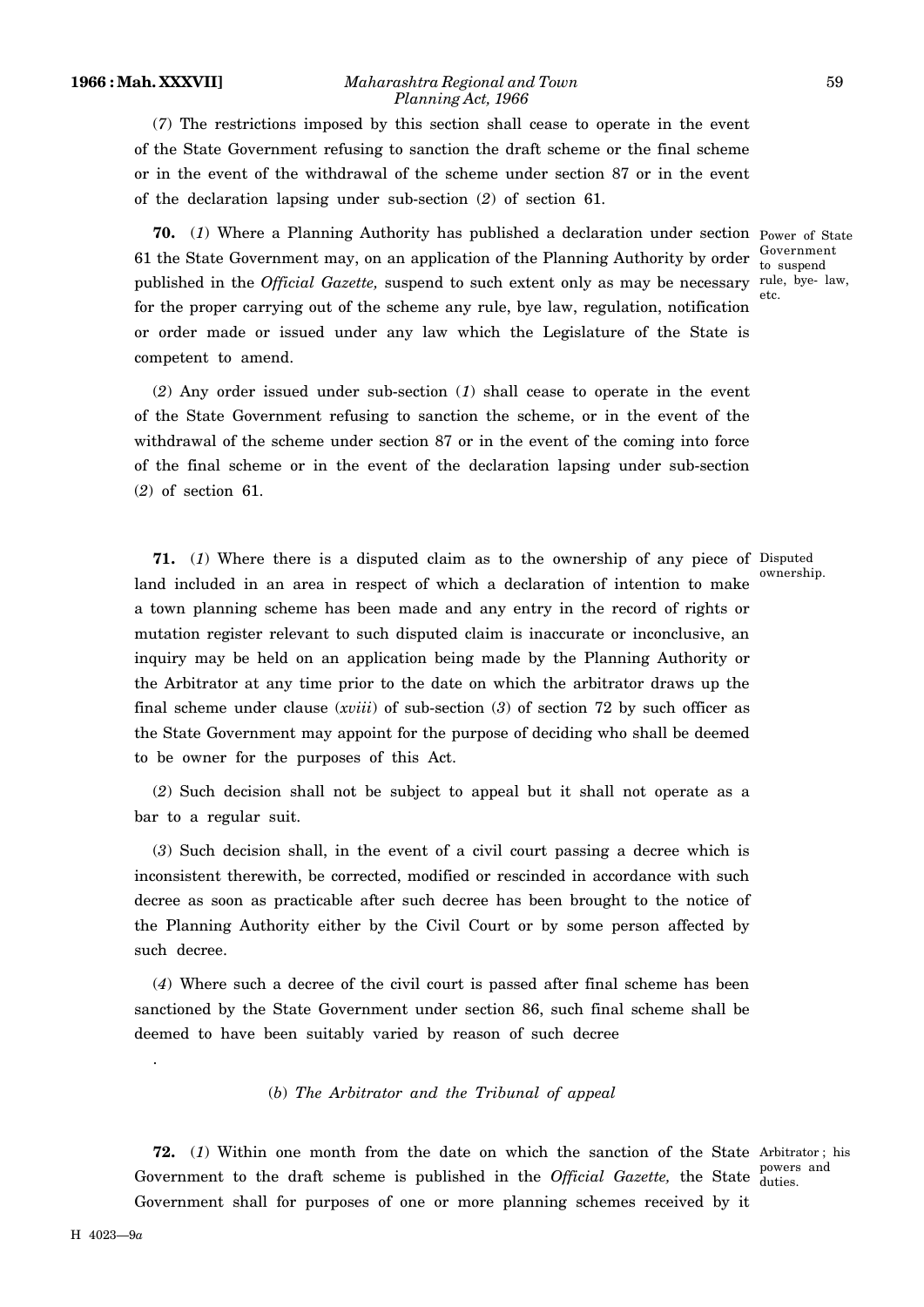#### 60 *Maharashtra Regional and Town* **[1966 : Mah. XXXVII** *Planning Act, 1966*

for sanction appoint any person possessing such qualifications as may be prescribed to be an Arbitrator with sufficient establishment and his duties shall be as hereinafter provided.

(*2*) The State Government may, if it thinks fit at any time, remove for incompetence or misconduct or replace for any good and sufficient reason an Arbitrator appointed under this section and shall forthwith appoint another person to take his place and any proceeding pending before the Arbitrator immediately before the date of his removal or replacement shall be continued and disposed of by the new Arbitrator appointed in his place.

 $<sup>1</sup>$  (3) The Arbitrator shall, after following the prescribed procedure, sub-divide the town</sup> planning scheme into a preliminary scheme and a final scheme. The Arbitrator shall prepare preliminary scheme within nine months and as far as possible the final scheme within eighteen months, from the date of his appointment :

Provided that, the State Government may, by an order in writing, extend the said period by such further period not exceeding three months in the aggregate and any such order extending the period may be made so as to have retrospective effect:

Provided also that, where the town planning scheme pending before the Arbitrator on the date of commencement of the Maharashtra Regional and Town Planning (Amendment) Act, 2011, which has not been sub-divided into a preliminary scheme and Mah. a final scheme within the period so extended under the preceding proviso, the State of 2014.Government may, by an order and for reasons to be recorded in writing, extend the period by such further period not exceeding two years in aggregate from the date of expiry of the period so extended under the said proviso and any such order extending the period may be made so as to have retrospective effect.

XXXV

*(4)* In the preliminary scheme, the Arbitrator shall,—

(*i*) after notice given by him in the prescribed manner, define, demarcate and decide the areas allotted to, or reserved for the public purpose or purposes of the Planning Authority, and also the final plots ;

(*ii*) after notice given by him in the prescribed manner, decide the person or persons to whom a final plot is to be allotted; when such plot is to be allotted; and when such plot is to be allotted to persons in ownership in common, decide the shares of such persons ;

(*iii*) provide for the total or partial transfer of any right in an original plot to a final plot or provide for the transfer of any right in an original plot in accordance with the provisions of section 101;

(*iv*) determine the period within which the works provided in the scheme shall be completed by the Appropriate Authority.

<sup>1</sup> These sub-sections were substituted for sub-sections (*3*) and (*4*) by Mah. 35 of 2014, s.7, w.e.f. 24-12-2014.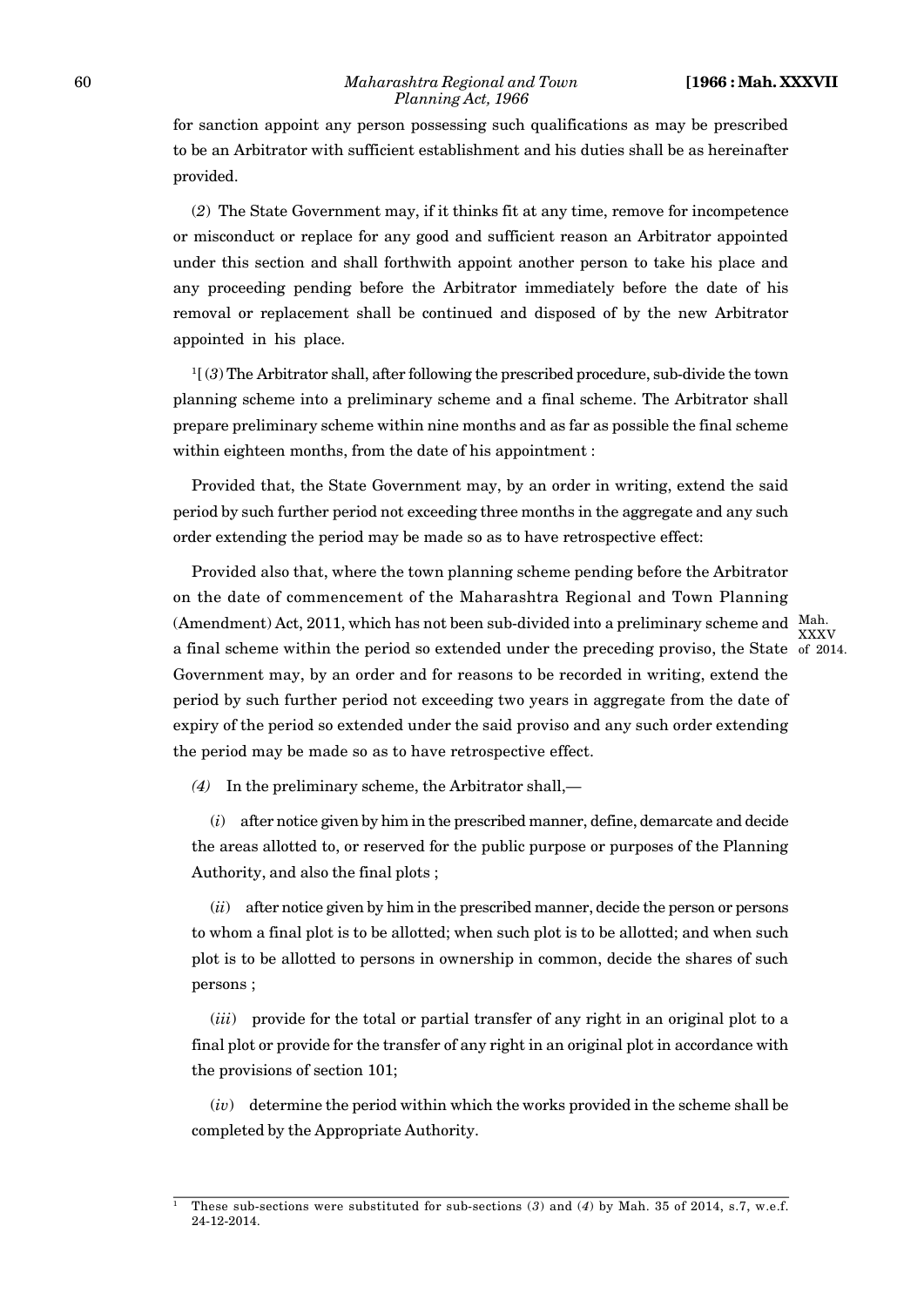#### **1966 : Mah. XXXVII]** *Maharashtra Regional and Town* 61 *Planning Act, 1966*

*(5)* The Arbitrator shall submit the preliminary scheme so prepared to the State Government for sanction and shall also prepare and submit to the State Government the final scheme for sanction in accordance with the provisions of sub-section *(6).*

*(6)* In the final scheme, the Arbitrator shall, —

*(i)* estimate the amount of compensation payable under section 66 ;

*(ii)* calculate the proportion in which the increment in respect of the final plots included in the final scheme shall be liable to contribution to the cost of the scheme in accordance with the provisions contained in section 97 ;

*(iii)* estimate the value of and fix the difference between the values of the original plots and the values of the final plots included in the final scheme, in accordance with the provisions contained in clause ( $f$ ) of sub-section ( $1$ ) of section 97;

*(iv)* estimate the compensation payable for the loss of the area of the original plot in accordance with the provisions contained in clause (*f*) of sub-section *(1)* of section 97 in respect of any original plot which is wholly acquired under the scheme ;

*(v)* estimate the value of final plots included in the final scheme and the increment to accrue in respect of such plots in accordance with the provisions of section 98 ;

*(vi)* determine the amount to be deducted from or added to, as the case may be, the contribution leviable from a person in accordance with the provisions contained in section 100;

*(vii)* estimate in reference to claims made before him, after the notice given by him in the prescribed manner, the compensation to be paid to the owner of any property or right injuriously affected by the making of a town planning scheme in accordance with the provisions contained in section 102 ;

*(viii)* determine whether the areas allotted or reserved for the public purpose or purposes of the Planning Authority are beneficial wholly or partly to the owners or residents within the area of the scheme;

*(ix)* estimate the proportion of the sums payable as compensation of each plot used, allotted or reserved for the public purpose or purposes of the Planning Authority which is beneficial partly to the owners or residents within the area of the scheme and partly to the general public, which shall be included in the cost of the scheme;

*(x)* determine the proportion of contribution to be levied on each plot used, allotted or reserved for a public purpose or purposes of the Planning Authority which is beneficial partly to the owners or residents within the area of the scheme and partly to the general public;

*(xi)* determine the amount of exemption, if any, from the payment of the contribution that may be granted in respect of plots or portions thereof exclusively used or occupied for religious or charitable purposes on the date on which the final scheme is drawn up under sub-section (7);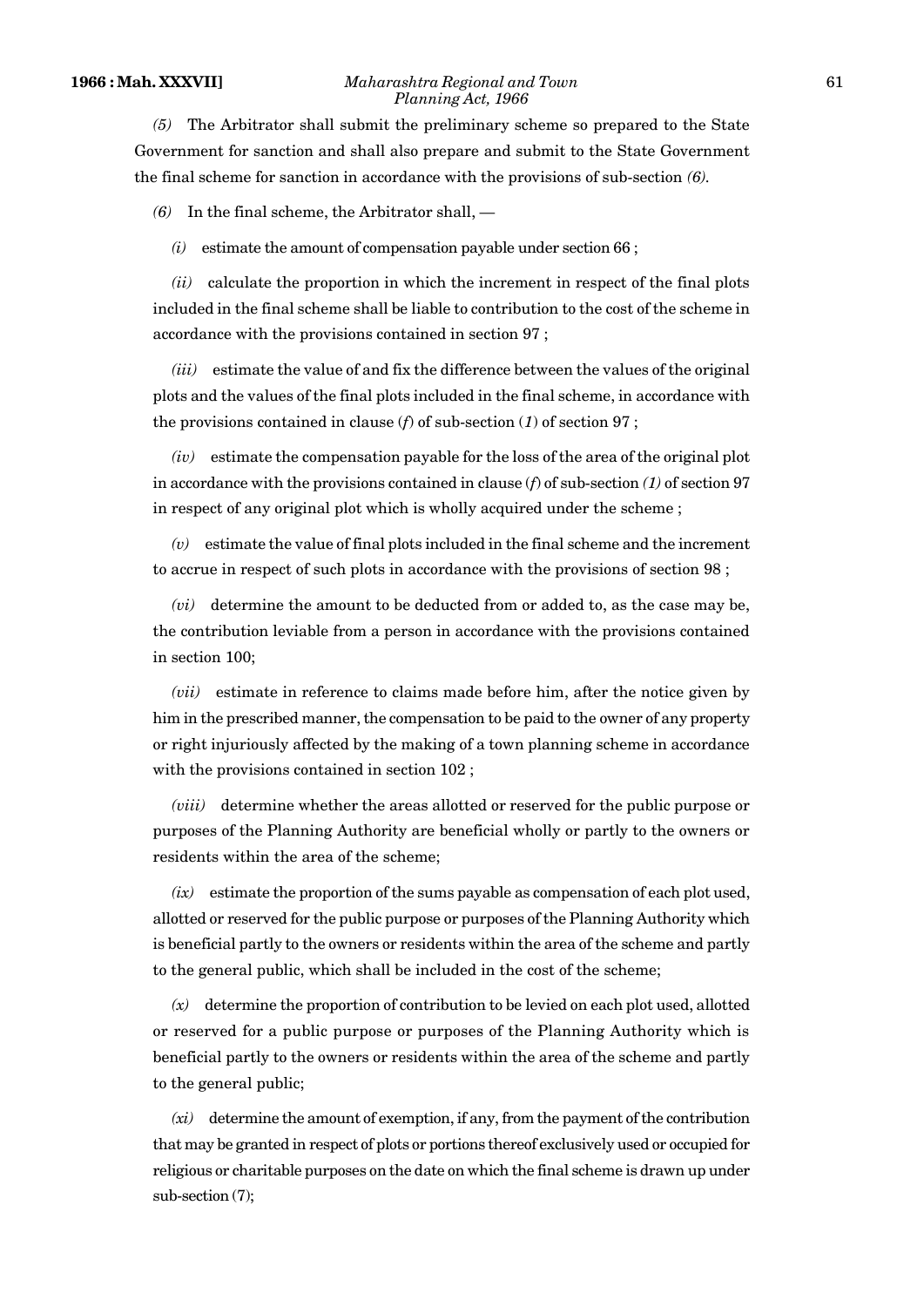*(xii)* calculate the contribution to be levied on each final plot included in the final scheme;

*(xiii)* where a plot is subject to a mortgage with possession or a lease, decide the proportion of compensation payable to or contribution payable by the mortgagee or lessee on one hand and the mortgagor or lessor on the other.

(7) The Arbitrator shall draw in the prescribed form the preliminary and final schemes in accordance with the draft scheme:

Provided that, —

*(a)* he may make variation in the draft scheme;

(*b*) he may, with the previous sanction of the State Government, after hearing the Planning Authority and any owners who may raise objections, make substantial variations in the draft scheme.

*Explanation*.—For the purposes of clause (*b*) of this proviso, " substantial variation " means increase in the total cost of the draft scheme by more than twenty per cent. or, two lakhs rupees, whichever is higher, on account of the provision of new works or the reservation of additional sites for public purposes included in the final scheme drawn up by the Arbitrator.].

**73.** Except in matters arising out of <sup>1</sup>[clauses (*i*), (*ii*), (*iv*), (*v*) and clauses (*vii*) to (*xiii*) (both inclusive) of sub-section (*6*)] of section 72, every decision of the Arbitrator shall be final and conclusive and binding on all parties including the Planning Authority. Certain decisions of Arbitrator to be final.

**74.** (*1*) Any decision of the Arbitrator under <sup>2</sup>[clauses (*i*), (*ii*), (*iv*), (*v*) and clauses (*vii*) to (*xiii*) (both inclusive) of sub-section (*6*)] of section 72 shall be forthwith communicated to the party concerned including the Planning Authority; and any party aggrieved by such decision may, within two months from the date of communication of the decision, apply to the Arbitrator to make a reference to the Tribunal of Appeal for decision of the appeal. Appeal.

(2) The provisions of sections 5, 12 and 14 of the Indian Limitation Act, 1963 shall  $\frac{36}{1000}$  of apply to appeals submitted under this section. 1963.

Constitution of Tribunal of Appeal. **75.** (*1*) The Tribunal of Appeal shall consist of a President and two Assessors.

(*2*) The President shall—

(*a*) in Greater Bombay, be the Principal Judge of the Bombay City Civil Court or such other Judge of the said Court as may be appointed by the State Government on the recommendation of the Principal Judge; and

<sup>1</sup> These words, brackets and figures were substituted for the words, brackets and figures " clauses (*iv*) to (*xi*) (both inclusive) and clauses (*xiv*), (*xv*) and (*xvi*) of sub-section (*3*)" by Mah. 35 of 2014, s.8, w.e.f. 24-12-2014.

<sup>2</sup> These words, brackets and figures were substituted for the words, brackets and figures " clauses (*iv*) to (*xi*) (both inclusive) and clauses (*xiv*), (*xv*) and (*xvi*) of sub-section (*3*)", *ibid*., s.9, w.e.f. 24-12-2014.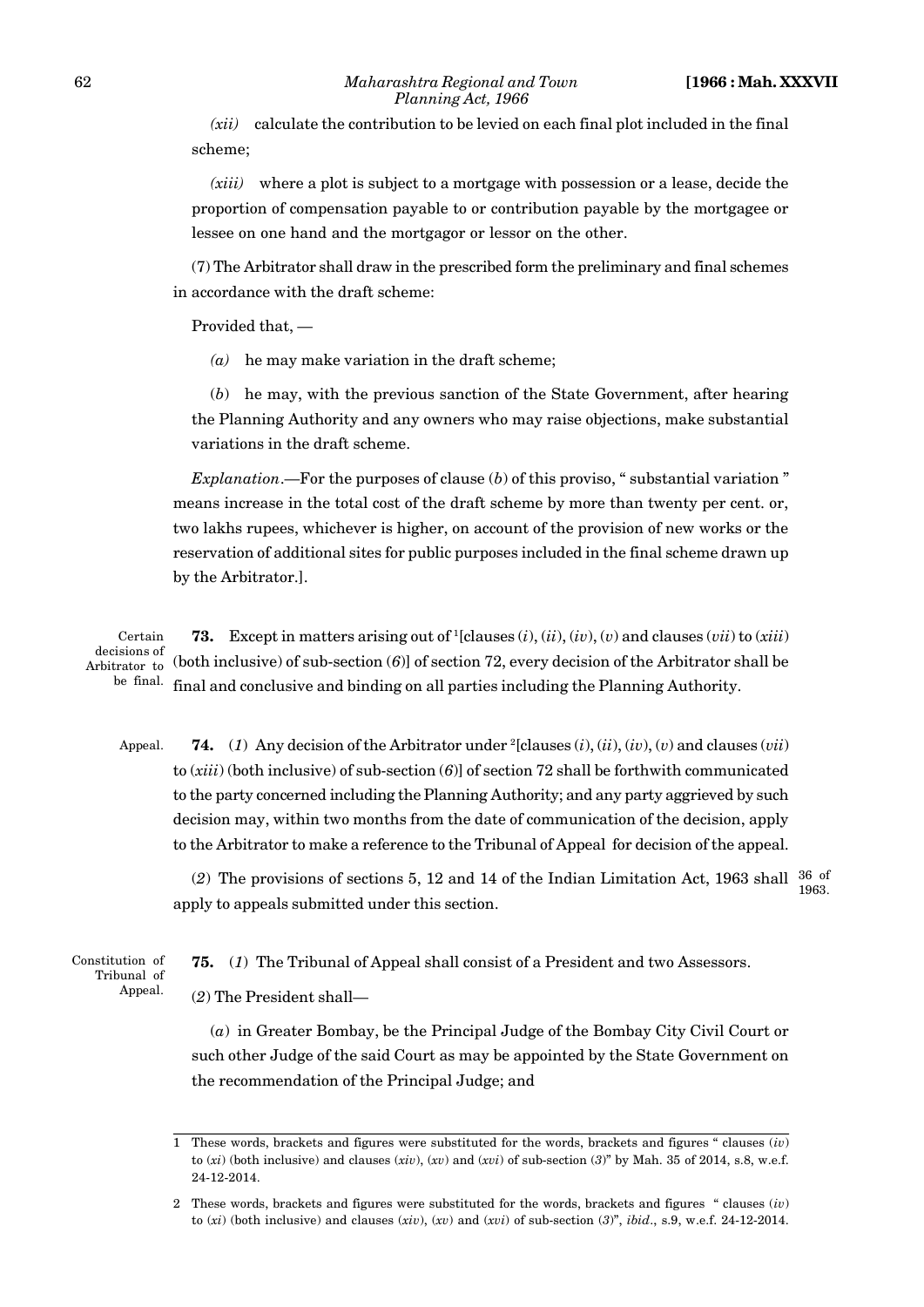(*b*) elsewhere, be the District Judge or the Civil Judge of the Senior Division as may be appointed by the State Government on the recommendation of the District Judge :

Provided that, the State Government may, if it thinks fit, appoint as President any person who has held the post (*i*) in Greater Bombay of a Judge of the High Court or of the Bombay City Civil Court, and (*ii*) elsewhere of a Judge of the District Court.

(*3*) The President shall appoint fit and proper persons as Assessors, who shall as far as possible have knowledge, or experience of town planning, valuation of land or civil engineering.

(*4*) The President and the Assessors shall be appointed members of the Tribunal of Appeal for such period as may be required by such Tribunal to decide an appeal made against the decision under clauses (*iv*) to (*xi*) (both inclusive), and clauses (*xiv*), (*xv*) and (*xvi*) of the sub-section (*3*) of section 72.

(*5*) The State Government may, if it thinks fit, remove for incompetence or misconduct or any other good and sufficient reason any Assessor appointed under sub-section (*3*).

(*6*) If any Assessor is removed or dies or refuses or neglects to act or becomes incapable of acting, the President shall appoint forthwith a fit and proper person to take the place of such Assessor.

**76.** (1) The Arbitrator shall be present at the proceedings before the Tribunal of Arbitrator to Appeal. He shall not be required to give evidence in such proceedings but the President  $\,$  <sub>in advisory</sub> may require him to assist the Tribunal in an advisory capacity.

assist Tribunal capacity and his remuneration.

(*2*) Where the Arbitrator is required under sub-section (*1*) to assist the Tribunal of Appeal, he shall, save where he is a salaried officer of Government, be entitled to such fees as the State Government may from time to time determine.

**77.** The Tribunal of Appeal may sit either at the headquarters of the President or at Place where any other place within the local limits of his jurisdiction which he may deem convenient  $\frac{m}{m}$  sit. for the consideration and decision of any matter before such Tribunal. Tribunal

**78.** All questions of law and procedure shall be decided by the President. All other Decision of questions shall be decided by the President and the two Assessors or by a majority.

**79.** (*1*) The Tribunal of Appeal shall, after making such inquiry as it may think fit, Powers of decide all matters arising out of clauses (*iv*) to (*xi*) (both inclusive) and clauses (*xiv*), (*xv*) and (*xvi*) only of sub-section (*3*) of section 72 in respect of appeals referred to the Tribunal: and may either confirm the proposals of the Arbitrator or direct him where necessary to reconsider, vary or modify his proposals only in respect of such matters aforesaid.

Tribunal to decide matter finally.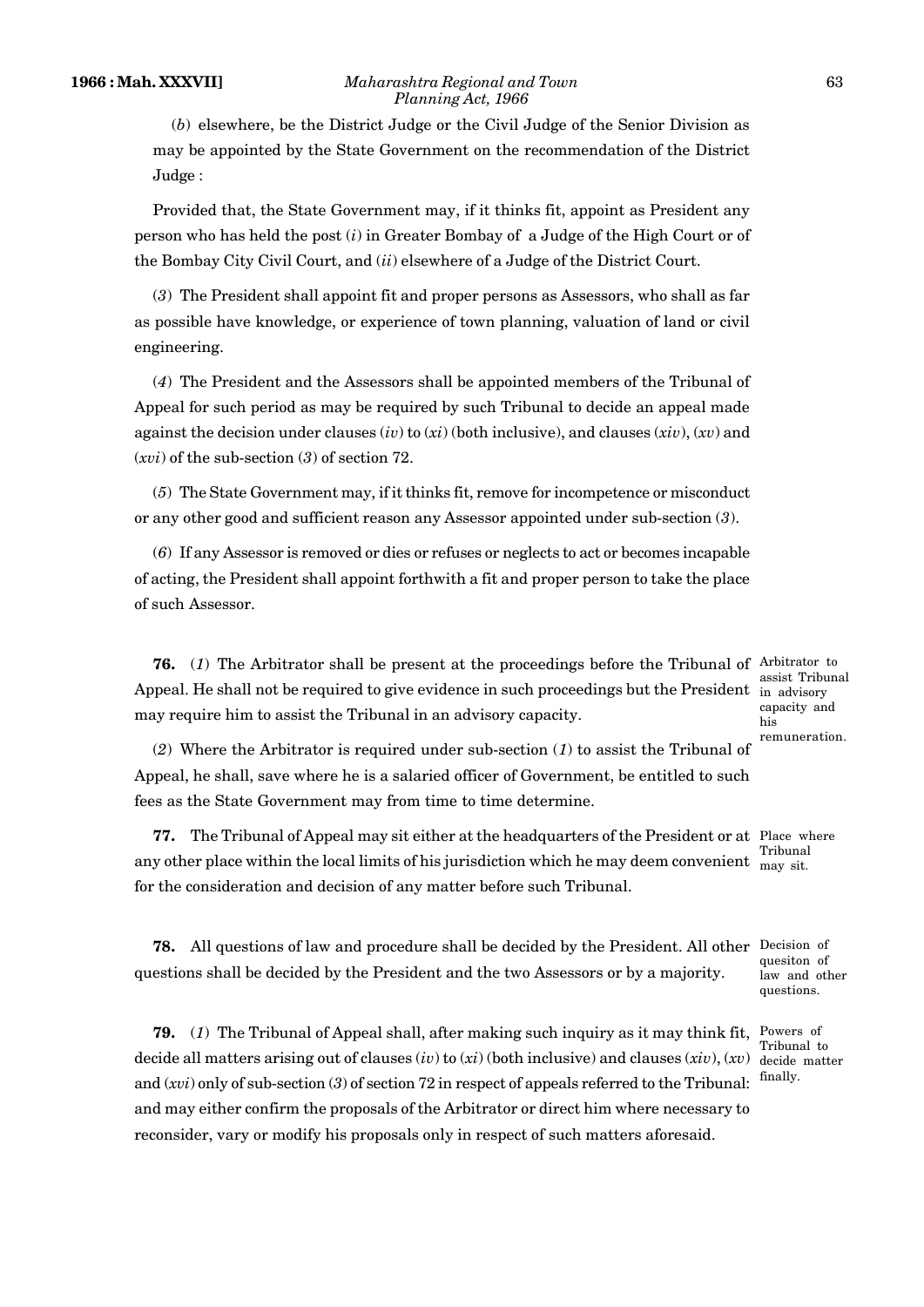#### 64 *Maharashtra Regional and Town* **[1966 : Mah. XXXVII** *Planning Act, 1966*

(*2*) Every decision of the Tribunal of Appeal shall be final and conclusive and binding on all persons and parties including the Planning Authorities.

**80.** Nothing contained in this Act shall be deemed to constitute the Tribunal of Appeal to be a Court. Tribunal not to be Court.

Remuneration of Arbitrator and payment of incidental expenses of Tribunal.

**81.** (*1*) The President and the Assessors shall, save where they are salaried and Accessors  $\,$  Government Officers, be entitled to such remuneration, either by way of monthly salary or by way of fees or partly in one way and partly in the other, as the State Government may, from time to time, decide :

> Provided that, in exceptional cases where the scheme is a large one or the work involved is complicated, the State Government may authorise the President and the Assessors, even if they are salaried Government Officers to receive such special salary or remuneration, as the State Government may by order, decide from time to time.

> (*2*) The salary of the President of the Tribunal of Appeal or an Assessor who is a salaried Government Officer, and any remuneration payable under sub-section (*1*) of this section and fees payable to an Arbitrator under sub-section (*2*) of section 76 and all expenses incidental to the working of the Tribunal of Appeal shall, unless the State Government otherwise determines, be defrayed out of the funds of the Planning Authority and shall be added to the cost of the scheme.

Decision of Arbitrator to be final in certain matters.

**82.** (*1*) Where no appeal has been made under section 74, the decisions of the Arbitrator under clauses (*iv*) to (*xi*) and clauses (*xiv*), (*xv*) and (*xvi*) of sub-section (*3*) of section 72 shall be final and binding on the parties.

(*2*) The Tribunal of Appeal shall send a copy of its decision in appeal to the Arbitrator who shall then, where necessary, make variation in the scheme in accordance with such decision and may also rectify such errors or omissions, if any, as may have been brought to his notice after publication of the final scheme as drawn up by him under clause (*xviii*) of sub-section (*3*) of section 72; and the Arbitrator shall forward such final scheme together with a copy of his decisions under section 72 and a copy of the decision of the Tribunal of Appeal in appeal to the State Government for the sanction of the final scheme.

Possession of land in town planning scheme.

**83.** (*1*) Where a Planning Authority thinks that, in the interest of the public, it is advance of necessary to undertake forthwith any of the works included in a draft scheme for a public purpose, the Planning Authority shall make an application through the Arbitrator to the State Government to vest in it the land (without any building) shown in the draft scheme.

(*2*) The State Government may, if satisfied that it is urgently necessary in the public interest to empower the Planning Authority to enter on such land for the purpose of executing any of such works, direct the Arbitrator, by notification in the *Official Gazette,* to take possession of the land, or may, after recording its reasons refuse to make any such direction :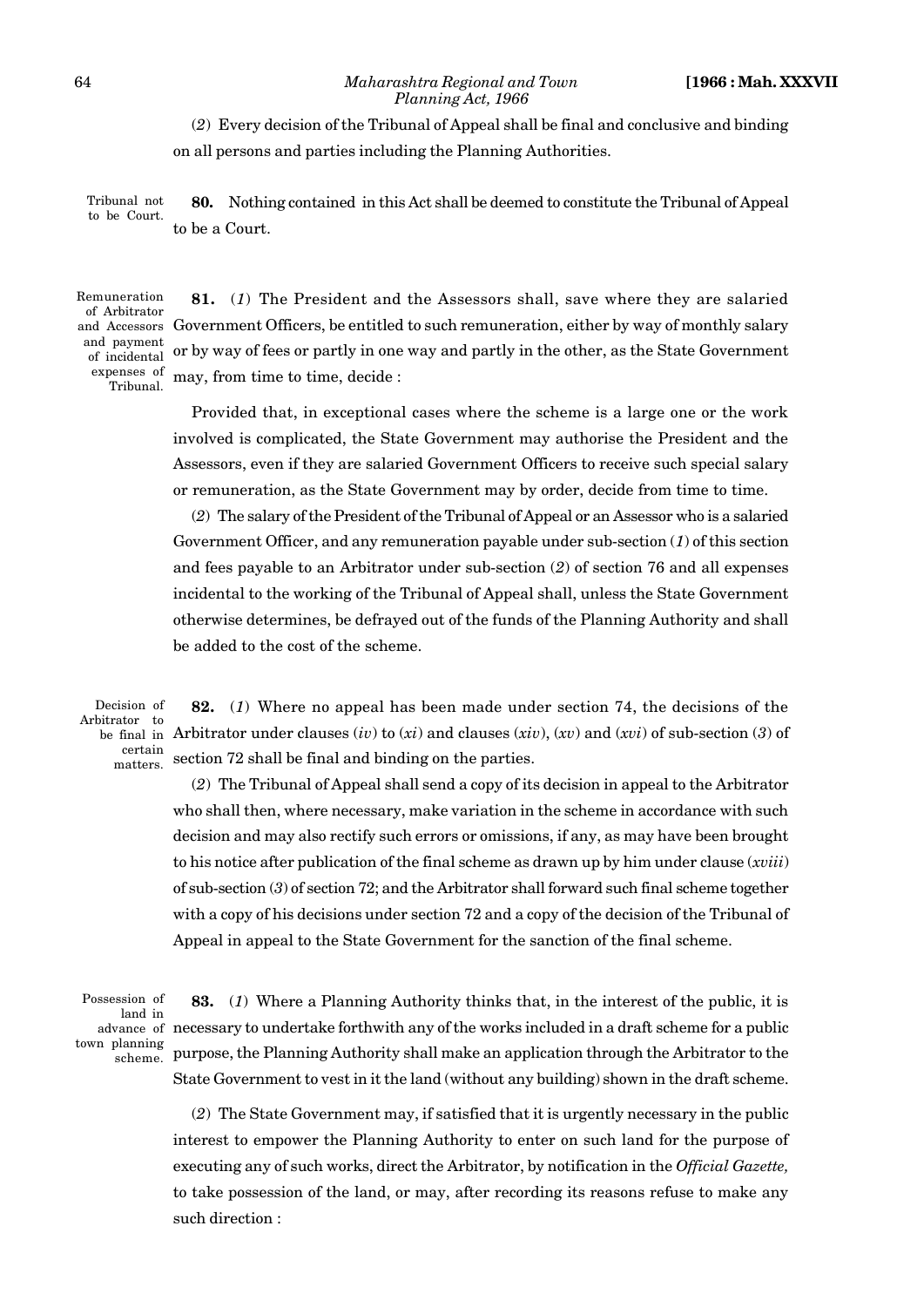Provided that, no such direction shall be made without the Arbitrator giving a hearing to any person or Planning Authority affected by such direction, and considering the report of the Arbitrator in that behalf.

(*3*) The Arbitrator shall then give a notice in the prescribed manner to the person interested in the land the possession of which is to be taken by Arbitrator requiring him to give possession of his land to the Arbitrator or any person authorised by him in this behalf within a period of one month from the date of service of notice ; and if no possession is delivered within the period specified in the notice, the Arbitrator shall take possession of the land and shall handover the land to the Planning Authority. Such land shall thereupon, notwithstanding anything contained in this Act, vest absolutely in the Planning Authority free from all encumbrances.

**84.** (*1*) If the Arbitrator is opposed or impeded in taking possession of the land under Commissioner section 83, he shall request the Commissioner of Police, or as the case may be, the District  $\frac{0}{\text{Mooistrate}}$  to Magistrate to enforce the delivery of possession of the land to the Arbitrator. The enforce Commissioner or the District Magistrate, as the case may be, shall take or cause to be taken such steps and use or cause to be used such force as may be reasonably necessary for securing the delivery of possession of the land to the Arbitrator.

Magistrate to delivery of possession of land.

of which

taken entitled

(*2*) For the avoidance of doubt, it is hereby declared that the power to take steps under sub-section (1) includes the power to enter upon any land or other property whatsoever.

**85.** (1) Where possession of land is taken by the Arbitrator under section 83 or 84, <sup>Owner</sup> of land the person interested in such land shall be entitled to interest at the rate of 4 per cent. possession is per annum on the amount of compensation payable to him under the final scheme in  $\frac{t}{t_0}$  interest. respect of the said land from the date on which such possession is taken till the date on which amount of compensation is paid to him by the Planning Authority.

(*2*) The Planning Authority may, at the request of the person interested, pay after consulting the Arbitrator, an advance as provided in sub-section (*3*) of section 129.

<sup>1</sup>[**86.** (*1*) On receipt of the preliminary scheme or, as the case may be, the final Sanction of scheme, the State Government may,—

State Government to preliminary scheme.

(*a*) in the case of the preliminary scheme, within a period of two months from the or final date of its receipt, and

(*b*) in the case of the final scheme, within a period of three months from the date of its receipt,

by notification in the *Official Gazette*, sanction the preliminary scheme or the final scheme or refuse to give such sanction, provided that in sanctioning any scheme, the State Government may make such modifications as may, in its opinion, be necessary for the purpose of correcting an error, irregularity or informality.

<sup>1</sup> This section was substituted by Mah. 35 of 2014, s.10 w.e.f. 24.12.2014.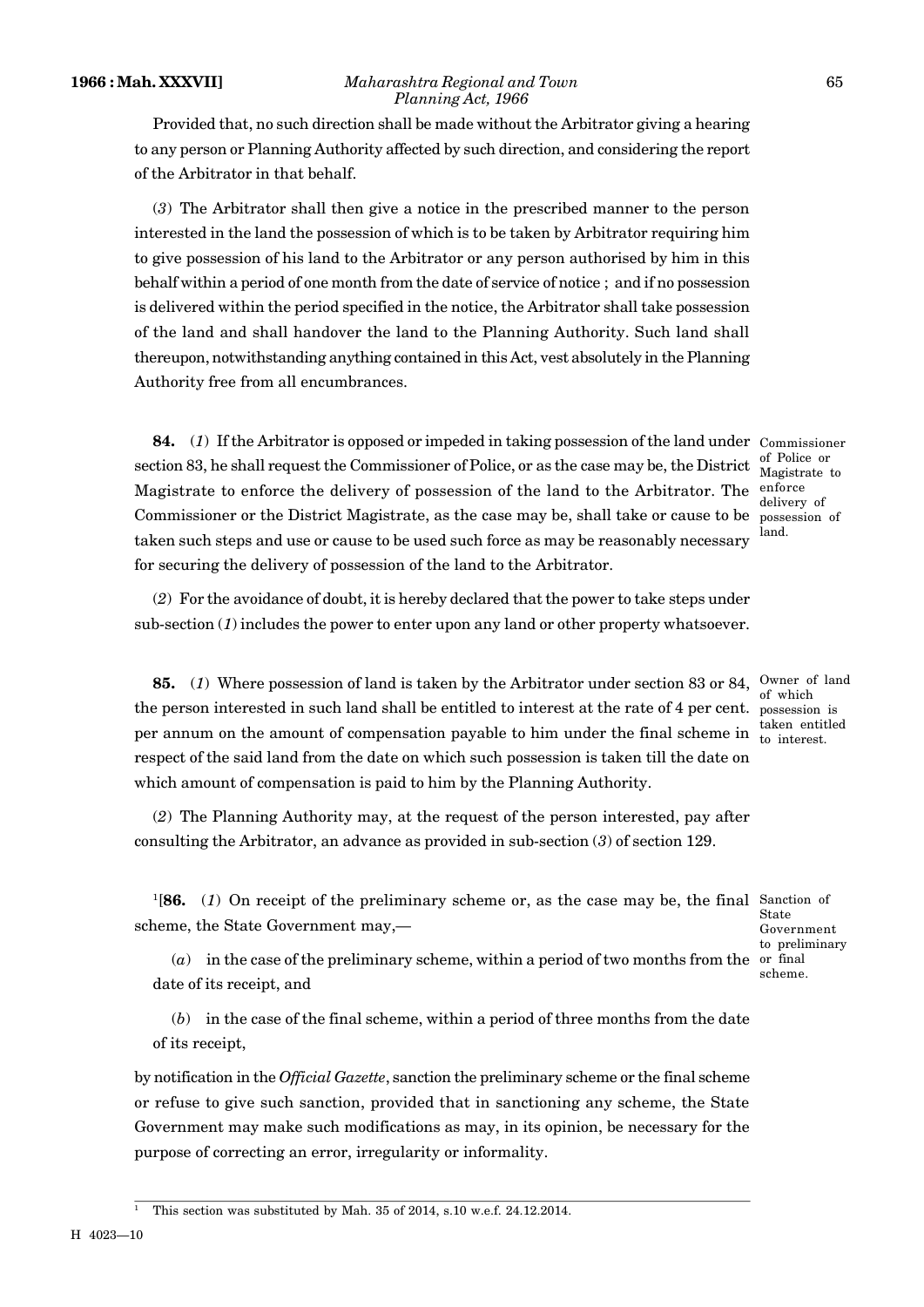(*2*) Where the State Government sanctions the preliminary scheme or the final scheme, it shall state in the notification,—

(*a*) the place at which the scheme shall be kept open for inspection by the public ; and

(*b*) a date (which shall not be earlier than one month after the date of the publication of the notification) in which all the liabilities created by the scheme shall come into force :

Provided that, the State Government may, from time to time, by notification in the *Official Gazette*, extend such date, by such period, not exceeding three months at a time, as it thinks fit.

(3) On and after the date fixed in such notification, the preliminary scheme or the final scheme, as the case may be, shall have effect as if it were enacted in this Act.]

Withdrawal of scheme.

**87.** (*1*) If at any time before the <sup>1</sup>[preliminary scheme] is forwarded by the Arbitrator to the State Government, a representation is made to the Arbitrator by the Planning Authority and a majority of the owners in the area that the scheme should be withdrawn, the Arbitrator shall, after inviting from all persons interested in the scheme objections to such representation, forward such representation together with the objections, if any, to the State Government.

(*2*) After making such inquiry as it may think fit, the State Government may, by notification in the *Official Gazette,* direct that the scheme shall be withdrawn; and upon such withdrawal, no further proceedings shall be taken in regard to such scheme.

Effect of <sup>5</sup>[preliminary scheme].

**88.** On and after the day on which a <sup>2</sup>[preliminary scheme] comes into force—

(*a*) all lands required by the Planning Authority shall, unless it is otherwise determined in such scheme, vest absolutely in the Planning Authority free from all encumbrances;

(*b*) all rights in the original plots which have been reconstituted shall determine and the reconstituted plots shall become subject to the rights settled by Arbitrator;

3 \* \* \*

#### *(c) Enforcement of Schemes.*

Power of Planning Authority to evict summarily.

**89.** (*1*) On and after the day on which a <sup>4</sup>[preliminary scheme] comes into force, any person continuing to occupy any land which he is not entitled to occupy under the <sup>4</sup>[preliminary scheme] may, in accordance with the prescribed procedure, be summarily evicted by the Planning Authority or any of its officers authorised in that behalf by that Authority.

<sup>4</sup> These words were substituted for the words "final scheme" by Mah. 35 of 2014, s. 13 w.e.f. 24-12-2014.

<sup>1</sup> These words were substituted for the words "final scheme", by Mah. 35 of 2014, s. 11, w.e.f. 24-12-2014.

<sup>2</sup> These words were substituted for the words "final scheme", by Mah. 35 of 2014, s 12(*a*) w.e.f. 24-12-2014.

<sup>3</sup> Clause (c) was deleted by Mah. 35 of 2014, s 12(*b*) w.e.f. 24-12-2014.

 $5$  These words were substituted for the words "final scheme", by Mah. 35 of 2014, s.12  $(c)$  w.e.f. 24-12-2014.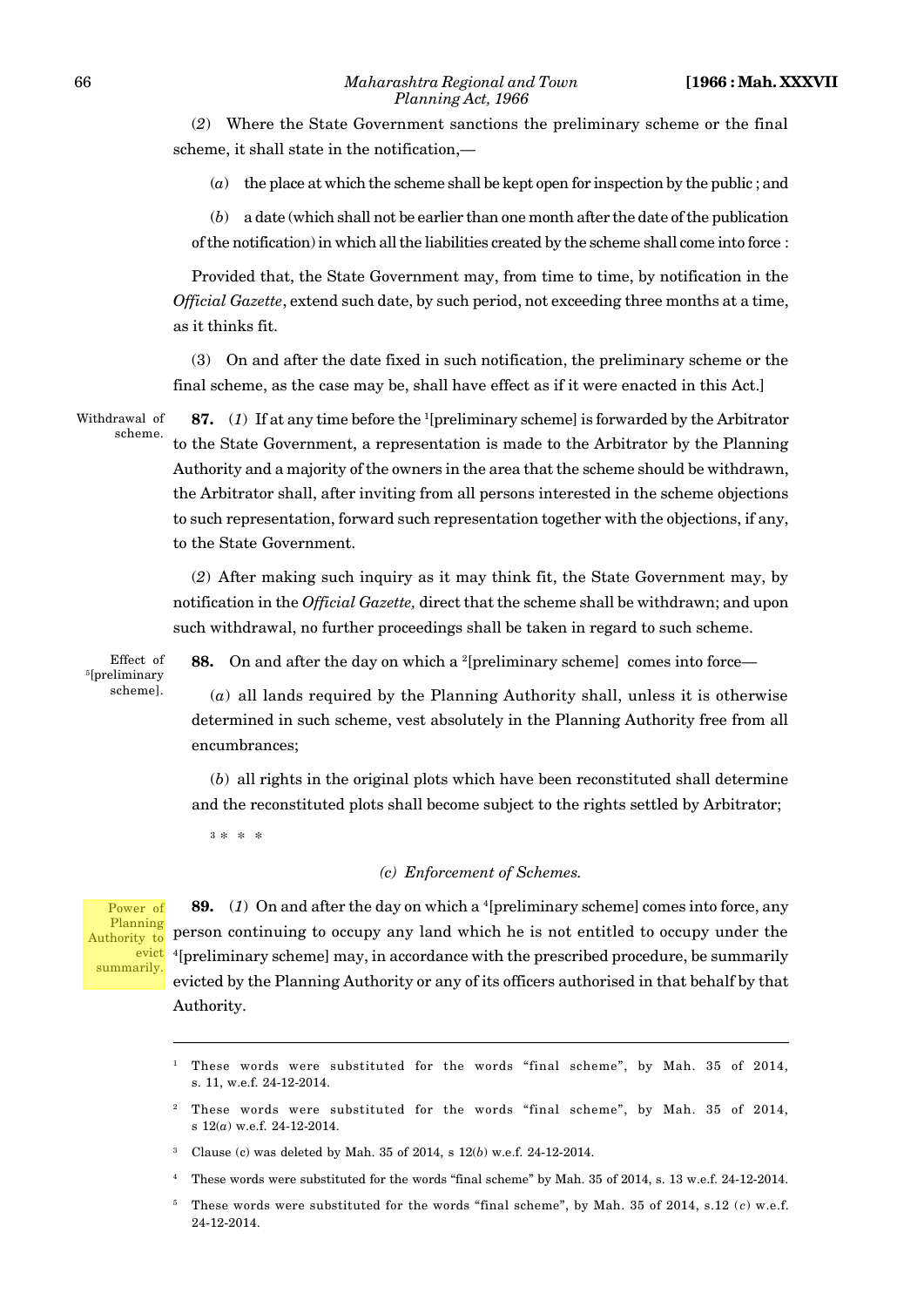#### **1966 : Mah. XXXVII]** *Maharashtra Regional and Town* 67 *Planning Act, 1966*

(*2*) If the Planning Authority is opposed or impeded in evicting such person or taking possession of the land from such person, the Commissioner of Police, or as the case may be, the District Magistrate shall at the request of the Planning Authority enforce the eviction of such person or secure delivery of possession of the land to the Planning Authority as may be necessary.

**90.** (1) On and after the day on which a <sup>1</sup>[preliminary scheme] comes into force, the Power to Planning Authority may, after giving the prescribed notice and in accordance with the scheme. provisions of the scheme,—

enforce

(*a*) remove, pull down or alter any building or other work in the area included in the scheme which is such as to contravene the scheme or in the erection of which or carrying out of which, any provision of the scheme has not been complied with ;

(*b*) execute any work which it is the duty of any person to execute under the scheme, in any case where it appears to the Planning Authority that delay in the execution of the work would prejudice the efficient operation of the scheme.

(*2*) Any expenses incurred by the Planning Authority under this section may be recovered from the person in default or from the owner of the original plot in the manner provided for the recovery of sums due to the Planning Authority under the provisions of this Act.

(*3*) If any action taken by the Planning Authority is questioned, the matter shall be referred to the State Government or any officer authorised by the State Government in this behalf; and the decision of the State Government or of the officer, as the case may be, shall be final and conclusive and binding on all persons.

 $^{2}$ [(*4*) No person shall be entitled to compensation in respect of any damage, loss or injury resulting from any action taken by the Appropriate Authority under the provisions of this section except in respect of the building constructed or work begun before the date referred to in sub-section  $(1)$  and only in so far as such building or work has proceeded until that date :

Provided that, any claim to compensation, which is not barred by this sub-section shall be subject to the condition of any agreement entered into between the claimant and the Appropriate Authority.

(*5*) The provisions of this section shall not apply to any operational construction undertaken by the State Government or the Central Government.]

<sup>&</sup>lt;sup>1</sup> These words were substituted for the words "final scheme", by Mah. 35 of 2014, s.  $14(a)$  w.e.f. 24-12-2014.

<sup>2</sup> Sub-sections (*4*) and (*5*) were added by Mah. 35 of 2014, s. 14(*b*), w.e.f. 24-12-2014.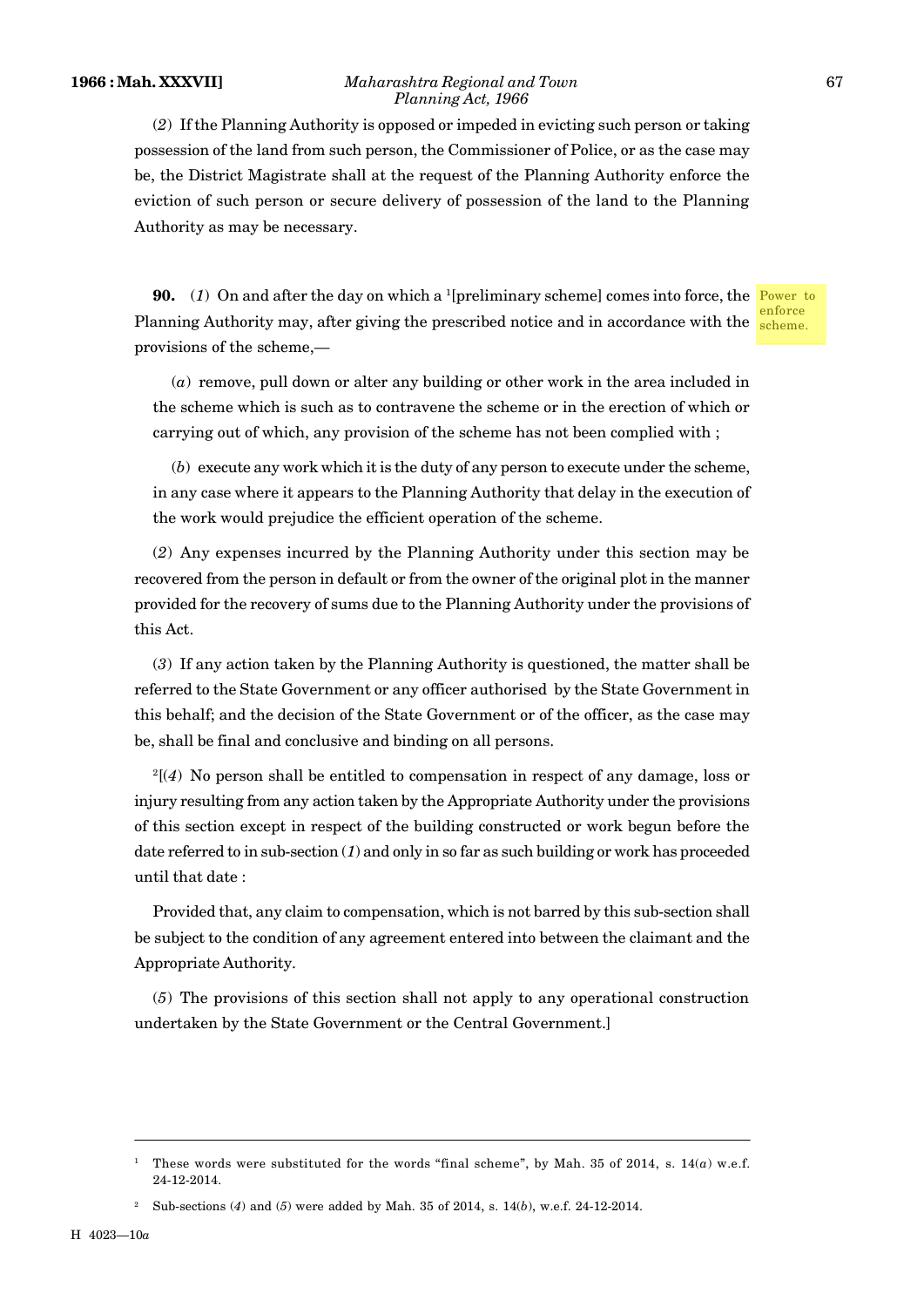# 68 *Maharashtra Regional and Town* **[1966 : Mah. XXXVII** *Planning Act, 1966 (d) Variation of Schemes.*

Power to vary scheme on error, irregularity or

**91.** (*1*) If after the final scheme has come into force, the Planning Authority considers ground of that the scheme is defective on account of an error, irregularity or informality or that the scheme needs variation or modification of a minor nature, the Planning Authority informality. may apply in writing to the State Government for variation of the scheme.

> (*2*) If, on receiving such application or otherwise, the State Government is satisfied that the variation required is not substantial, the State Government shall, by notification in the *Official Gazette,* authorise or direct the Planning Authority to prepare <sup>1</sup>[a draft of such variation and publish a notice in the *Official Gazette,* and in such other manner as may be prescribed stating that a draft variation has been prepared].

(*3*) <sup>2</sup>[The notice of preparation of draft variation published] under sub-seciton (*2*) shall state every amendment proposed to be made in the scheme, and if any such amendment relates to a matter specified in any of the sub-clauses (*i*) to (*ii*) of clause (*b*) of section 59, the draft variation shall also contain such other particulars as may be prescribed.

(*4*) The draft variation shall be open to the inspection of the public at the office of the Planning Authority during office hours <sup>3</sup>[and copies of such draft variation or any extract therefrom certified to be correct shall be available for sale to the public at a reasonable price.]

(*5*) Not later than one month of the date of the <sup>4</sup>[publication of the notice regarding preparation of draft variation], any person affected thereby may communicate in writing his objections to such variation to the State Government, and send a copy thereof to the Planning Authority.

*(6)* After receiving the objections under sub-section (*5*), the State Government may, after consulting the Planning Authority and after making such enquiry as it may think fit, by notification in the *Official Gazette,-—*

*(a)* appoint an Arbitrator, and thereupon the provisions of this Chapter shall, so far as may be, apply to such draft variation, as if it were a draft scheme submitted to the State Government for sanction ;

- *(b)* sanction the variation with or without modifications ; or
- (c) refuse to sanction the variation.

(7) From the date of the notification sanctioning the variation, with or without modifications, such variation shall take effect as if it were incorporated in the scheme.

<sup>1</sup> These words were substituted for the words "and publish a draft of such variation in the prescribed manner" by Mah. 6 of 1976, s. 28(*a*).

<sup>2</sup> These words were substituted for the words "The draft variation published", by Mah. 6 of 1976, s. 28(*b*).

This portion was added, by Mah. 6 of 1976, s.  $28(c)$ .

<sup>4</sup> These words were substituted for the words "publication of a draft variation", by Mah. 6 of 1976, s. 28(*d*).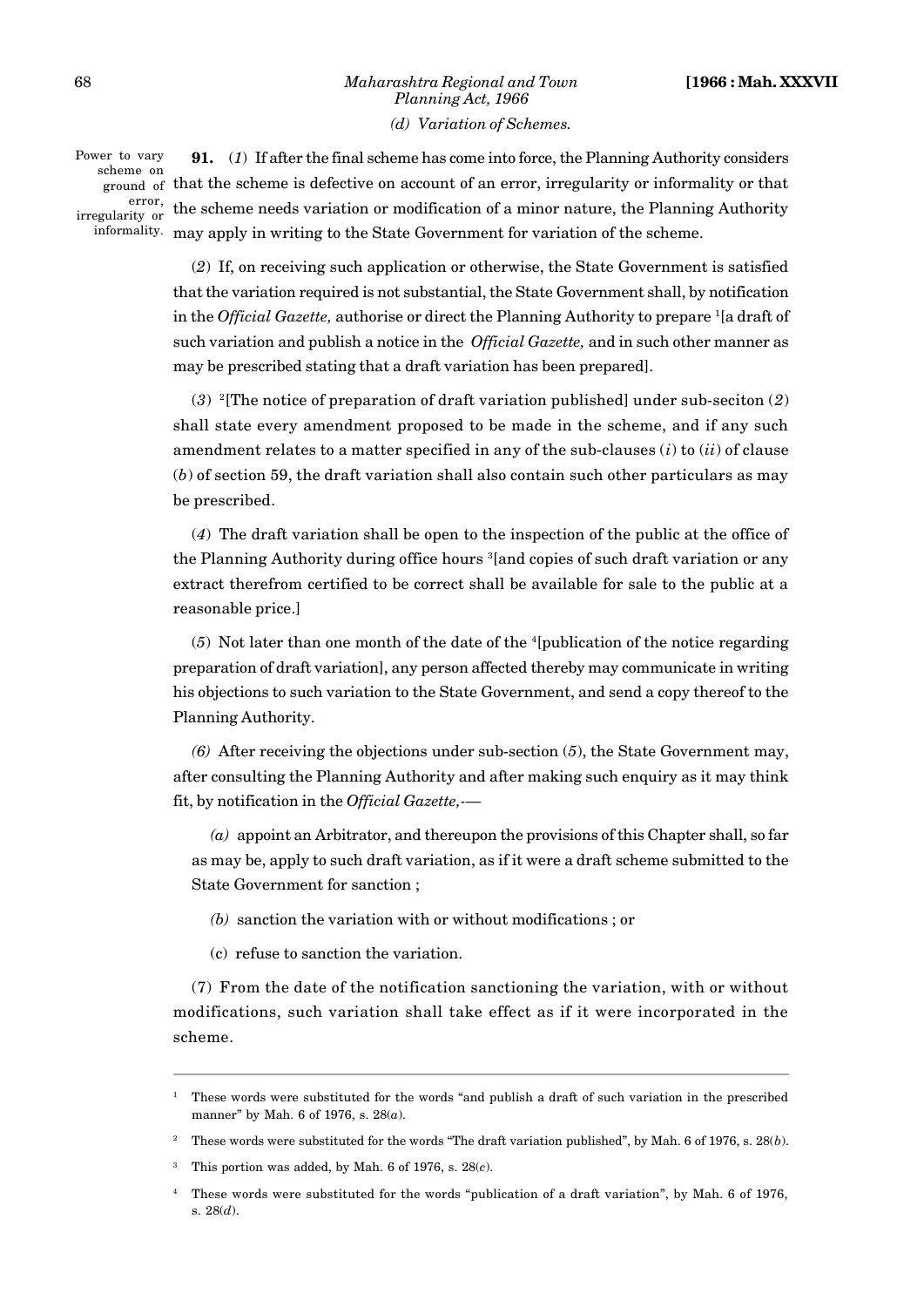**92.** Notwithstanding anything contained in section 86, a town planning scheme may at any time be varied by a subsequent scheme made,  $\frac{1}{2}$ [published by means of notice] and sanctioned in accordance with this Act :

Provided that, when a scheme is so varied, the provisions of this Chapter shall so far as may be applicable, apply to such variation and making of subsequent scheme; and the date of the declaration of intention of the Planning Authority to vary the scheme shall, for the purposes of sections 69, 70, 97, 98 and 100, be deemed to be the date of declaration of intention to make a scheme referred to in those sections.

**93***.* In the event of a town planning scheme being withdrawn or sanction to a final scheme being refused by the State Government, the State Government may direct that the costs of the scheme shall be borne by the Planning Authority or be paid to the Planning Authority by the owners concerned, in such proportion as the State Government may in each case determine.

# *(e) Proceedings before Arbitrator and Tribunal.*

**94.** Every party to any proceeding before an Arbitrator or the Tribunal of Appeal shall be entitled to appear either in person or by his agent authorised in writing in that behalf.

**95.** For the purpose of this Act, an officer appointed under sub-section (*1*) of section 71 or an Arbitrator or the Tribunal of Appeal may summon and enforce the attendance of witnesses including the parties interested or any of them and compel them to give evidence and compel the production of documents by the same means and as far as  $_{\rm V}$  <sub>of</sub> possible, in the same manner as is provided in the case of a Civil Court by the Code of Civil Procedure, 1908.

1908.

# *(f) Joint development plans and joint town planning schemes.*

**96.** *(1)* When the State Government or two or more Planning Authorities are of opinion that the interests of contiguous areas within the jurisdiction of such Planning Authorities can best be served by the making of a joint development plan or a joint town planning scheme, the State Government shall after necessary enquiry constitute a Special Planning Authority as provided in section 40.

*(2)* Such Special Planning Authority, when duly constituted, shall make a declaration of the intention to make a joint development plan or a joint town planning scheme in respect of the contiguous areas in the manner provided in section 23 or section 60, as the case may be, and thereafter, the Special Planning Authority shall have all the powers and be liable to all the duties of a Planning Authority under this Act and all the foregoing provisions of this Act in respect of the procedure to be followed in preparing, publishing and submitting a development plan, or, as the case may be, a town planning scheme for sanction of the State Government shall apply so far as may be applicable.

Power to vary town planning scheme.

Apportionment of cost of scheme withdrawn or not sanctioned.

Right to appear by recognised agent.

Power to compel attendance of witnesses.

Joint development plans and joint town planning schemes.

<sup>1</sup> These words were substituted for the word "published" by Mah. 6 of 1976, s. 29.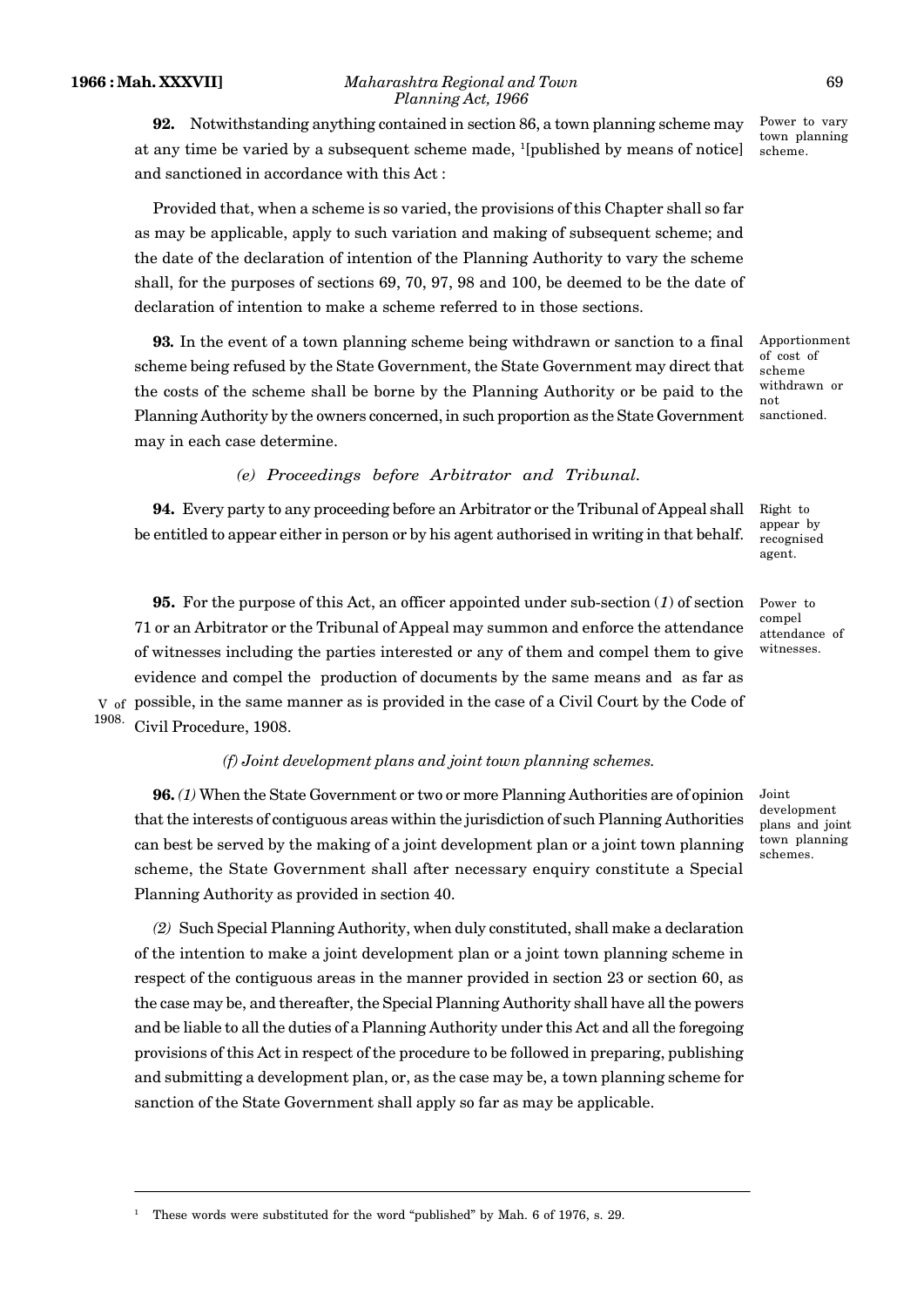*(3)* The joint development plan or the joint town planning scheme shall specify the parts of the joint development plan or the joint town planning scheme to be executed by the several Planning Authorities in the several contiguous areas, and the several parts of the joint development plan or joint town planning scheme shall, when the joint development plan or the joint town planning scheme is sanctioned by the State Government under section 31 or 86, as the case may be, have effect in the several contiguous areas as if they are separate development plans or town planning schemes :

Provided that, a joint development plan, or a joint town planning scheme may be executed partly or wholly by the two or more Planning Authorities concerned jointly as they may decide in this behalf.

#### (*g*) *Finance of Schemes.*

**97.** (*1*) The cost of a town planning scheme shall include,— Cost of scheme.

> (*a*) all sums payable by a Planning Authority under the provisions of this Act which are not specifically excluded from the costs of the scheme;

> $1/2$ <sup>1</sup> $(b)$  all sums spent or estimated to be spent by a Planning Authority with reference to the period during which the preliminary scheme is to be implemented, after it is sanctioned under section 86;]

> *(c)* all sums payable as compensation for land reserved or allotted for any public purpose or purpose of a Planning Authority which is solely beneficial to the owners or residents within the area of the scheme;

> *(d)* such portion of the sums payable as compensation for land reserved or allotted for any public purpose or purpose of the Planning Authority which is beneficial partly to the owners or residents within the area of the scheme and partly to the general public, as is attributable to the benefit accruing to the owner or residents within the area of the scheme from such reservation or allottment;

> (*e*) all legal expenses incurred by the Planning Authority in the making and in the execution of the scheme;

> $(f)$  the amount by which the total of the values of the original plots exceeds the total of the values of the plots included in the final scheme, each of such plots being estimated at its market value at the date of declaration of intention to make a scheme, with all the buildings and works thereon at that date and without reference to improvements contemplated in the scheme other than improvements due to the alteration of its boundaries.

> $^{2}$ [ $(g)$ ] twenty per cent. of the amount of the cost of the infrastructure provided in the area adjacent to the area of the scheme as is necessary for the purpose of and incidental to the scheme.]

(*2*) If in any case the total of the values of the plots included in the final scheme exceeds the total of the value of the original plots, each of such plots being estimated in the manner

<sup>1</sup> Clause (*b*) was substituted by Mah. 35 of 2014, s. 15 (*b*), w.e.f. 24-12-2014.

<sup>2</sup> Clause (*g*) was added, by Mah. 35 of 2014, s.15 (*b*), w.e.f. 24-12-2014.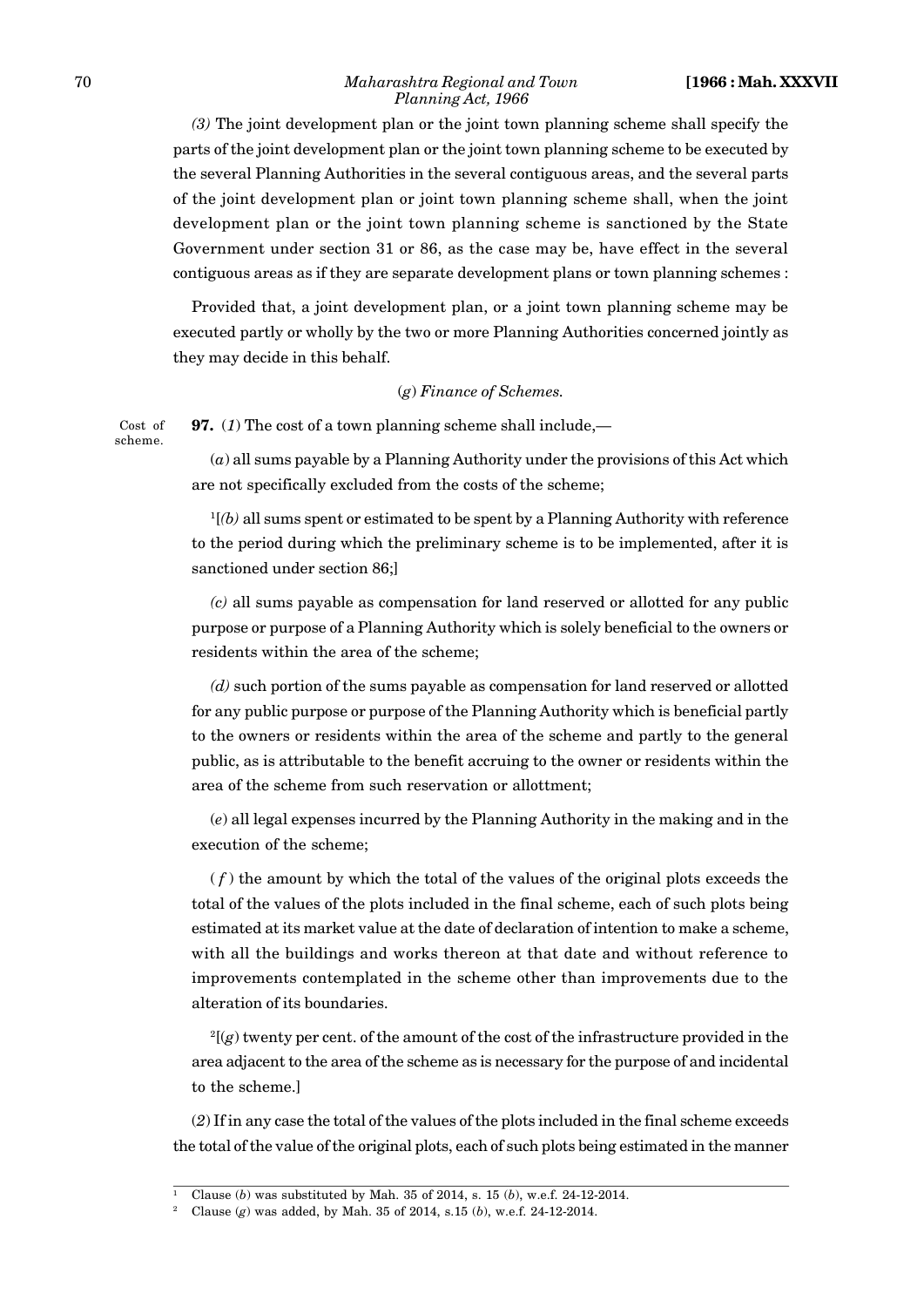provided in clause (*f*) of sub-section (*1*), then the amount of such excess shall be deducted in arriving at the costs of the scheme as defined in sub-section (*1*).

**98.** For the purposes of this Act, the increment shall be deemed to be the amount by Calculation of which at the date of the declaration of intention to make a scheme, the market value of any plot with reference to the improvements contemplated in the scheme on the assumption that the scheme has been completed would exceed on the same date the market value of the same plot estimated without reference to such improvements :

Provided that, in estimating such values, the value of buildings or other works erected or in the course of erection on such plot shall not be taken into consideration.

**99.** (1) The cost of the scheme shall be met wholly or in part by a contribution to be Contribution levied by the Planning Authority on each final plot included in the final scheme calculated of scheme. in proportion to the increment which is estimated to accrue in respect of such plot by the Arbitrator : towards cost

Provided that—

(*i*) no such contribution shall exceed half the increment estimated by the Arbitrator to accrue in respect of such final plot, subject to the condition that where the total cost of a scheme exceeded half the total amount of increments, the proportion of such contribution shall not be less than half the increment ;

(*ii*) no such contribution shall be levied on a plot used, allotted or reserved, for a public purpose or purpose of the Planning Authority, such plot being solely for the benefit of the owners or residents within the area of the scheme ;

(*iii*) the contribution levied on a plot used, allotted or reserved for a public purpose or purposes of the Planning Authority which is beneficial partly to the owners or residents within the area of the scheme and partly to the general public shall be calculated in the proportion to the benefit estimated to accrue to the general public from such use, allotment or reservation.

(*2*) The owner of each final plot included in a final scheme shall be primarily liable for the payment of the contribution leviable in respect of such plot.

**100.** The amount by which the total value of final plots included in a final scheme Certain with all the buildings and works thereon allotted to the person falls short of or exceeds  $\,$   $_{\rm added \,\, to \,\, or}$ the total value of the original plots with all the buildings and works thereon of such person shall be deducted from or added to, as the case may be, the contribution leviable from such person, each of such plots being estimated at its market value at the date of the declaration of intention to make a scheme and without reference to improvements contempted in the scheme other than improvements due to the alteration of its boundaries:

amount to be deducted from contribution leviable from person.

increment.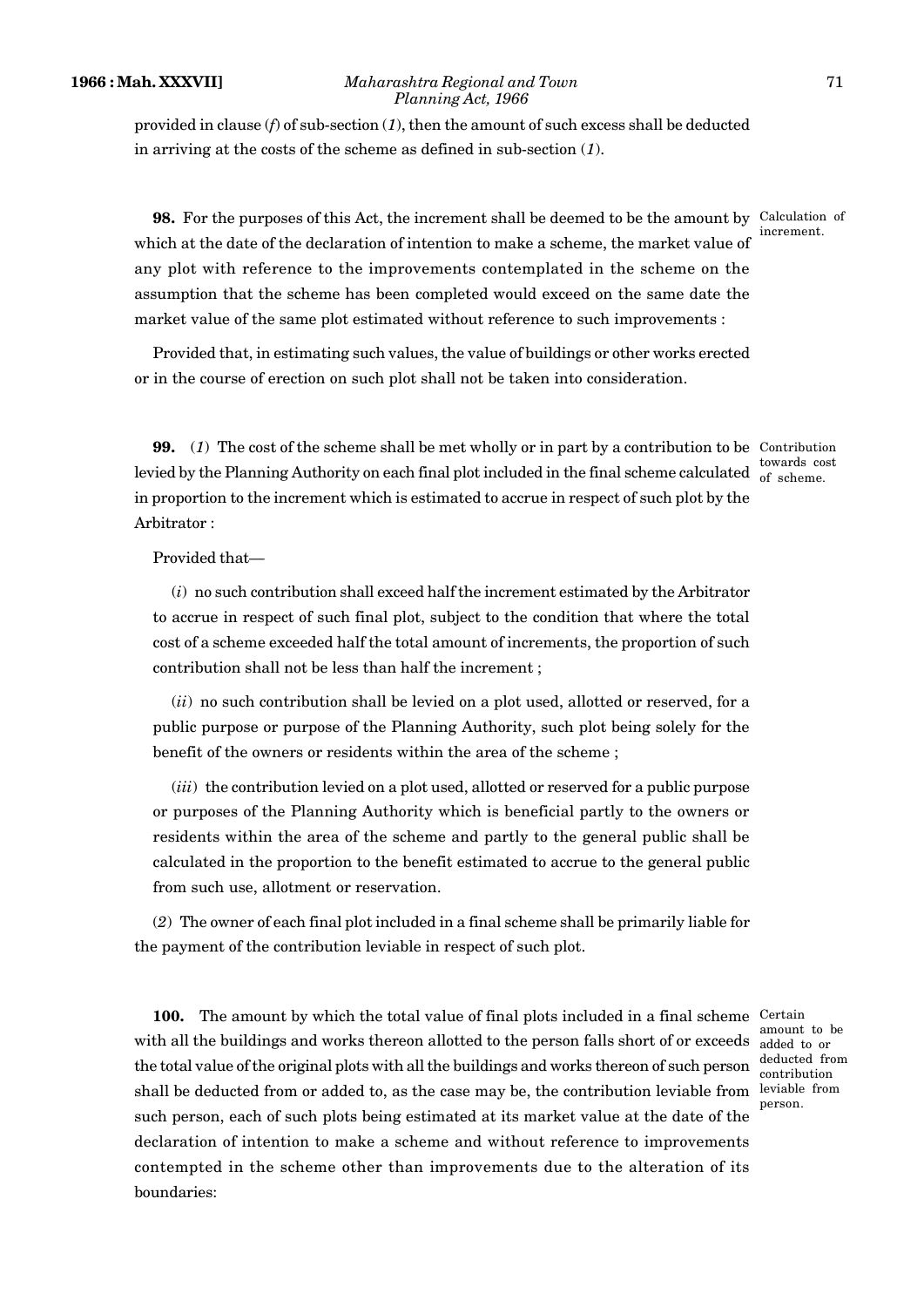<sup>1</sup>[Provided that, in lieu of the amount that qualifies to be deducted from the contribution leviable from a person, the Planning Authority or the Arbitrator may, at the request of such person, grant FSI (Floor Space Index) or TDR (Transferable Development Right) equivalent to the reduction in the area of his original plot resulting from reconstitution.]

Transfer of right from reconstituted plot or extinction of such right.

**101.** Any right in an original plot which in the opinion of the Arbitrator is capable original to of being transferred wholly or in part, without prejudice to the making of a town planning scheme to a final plot shall be so transferred and any right in an original plot which in the opinion of the Arbitrator is not capable of being so transferred shall be extinguished :

Provided that, an agricultural lease shall not be transferred from an original plot to a final plot without the consent of all the parties to such lease.

*(h) Compensation.*

Compensation in respect of property or right injuriously affected by scheme.

**102.** The owner of any property or right which is injuriously affected by the making of a town planning scheme shall, subject to provisions of section 101, if he makes a claim before the Arbitrator within sixty days of the receipt of the notice from the Arbitrator, be entitled to obtain compensation in respect thereof from the Planning Authority or from any person benefited or partly from the Planning Authority and partly from such person as the Arbitrator may in each case determine.

Exclusion or limitation of compensation in certain cases.

**103.** (*1*) No compensation shall be payable in respect of any property or private right of any sort which is alleged to be injuriously affected by reason of any provisions contained in the town planning scheme, if under any other law for the time being in force applicable to the area for which such scheme is made, no compensation is payable for such injurious affection.

(*2*) Property or a private right of any sort shall not be deemed to be injuriously affected by reason of any provision inserted in a town planning scheme which with a view to securing the amenity of the area included in such scheme or any part thereof, imposes any conditions and restrictions in regard to any of the matters specified in clause (*b*) of section 64.

Provision for cases in which payable to owner exceeds amount due from him.

**104.** If the owner of an original plot is not provided with a final plot in the final scheme  $\alpha$  amount  $\,\,\,\mathrm{or}\,\,$  if the contribution to be levied from him under section 100 is less than the total amount to be deducted therefrom under any of the provisions of this Act, the net amount of his loss shall be payable to him by the Planning Authority in cash or in such other way as may be agreed upon by the parties.

<sup>1</sup> The proviso was added by Mah. 35 of 2014, s.16, w.e.f. 24-12-2014.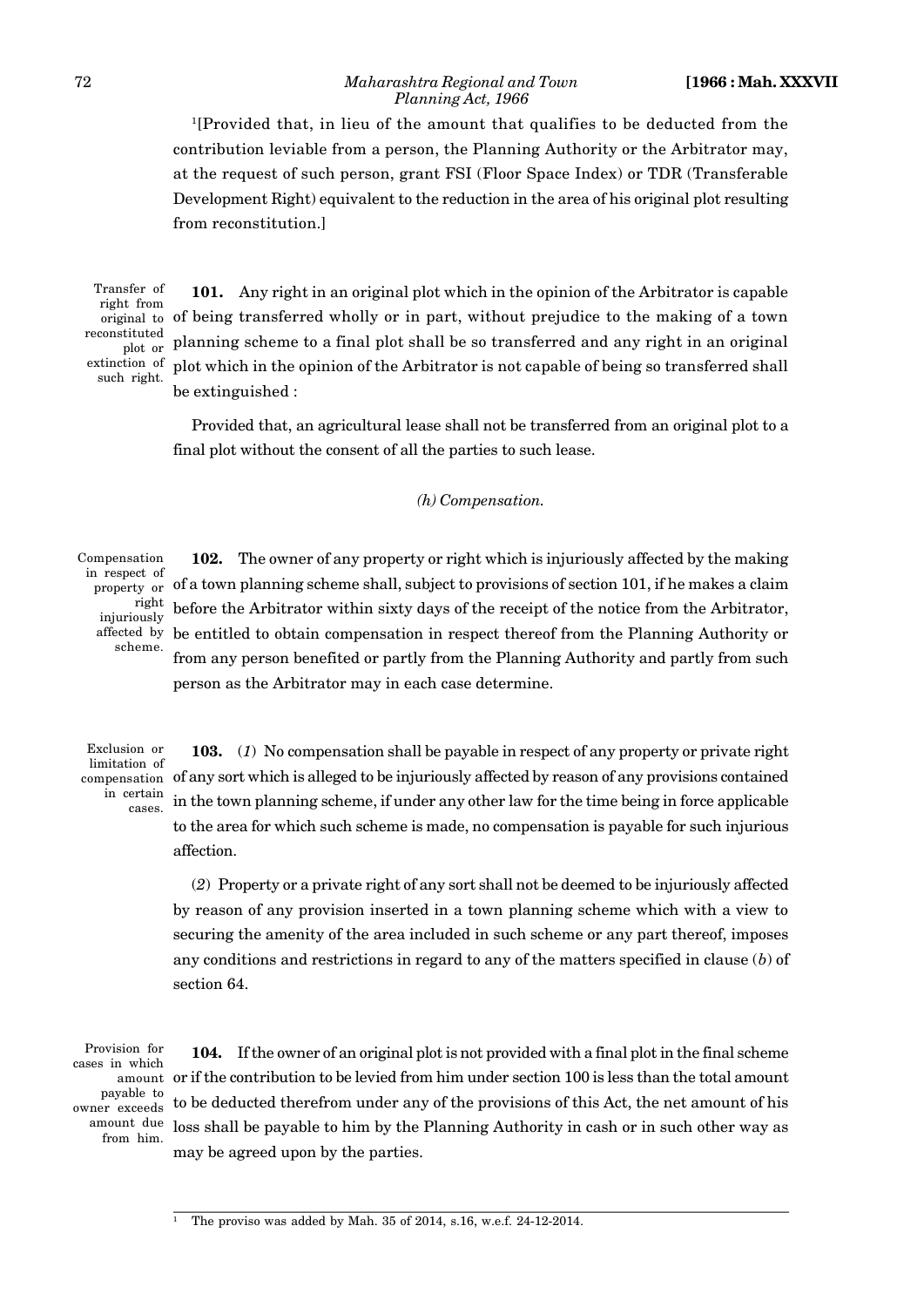#### **1966 : Mah. XXXVII]** *Maharashtra Regional and Town* 73 *Planning Act, 1966*

**105.** (1) If from any cause the total amount which would be due to a Planning Provision for Authority under the provisions of this Act from the owner of a final plot to be included in the final scheme exceeds the value of such plot estimated on the assumption that the scheme has been completed, the Arbitrator shall, at the request of the Planning amount Authority, direct the owner of such plot to make payment to the Planning Authority of  $\frac{\text{payable by}}{\text{owner}}$ the amount of such excess.

(*2*) If such owner fails to make such payment within the prescribed period, the Arbitrator shall, if the Planning Authority so requests acquire the original plot of such defaulter and apportion the compensation among the owner and other persons interested in the plot on payment by the Planning Authority of the value of such plot estimated as its market value at the date of the declaration of intention to make a scheme and without reference to improvements contemplated in the scheme ; and thereupon, the plot included in the final scheme shall vest absolutely in the Planning Authority free from all encumbrances but subject to the provisions of this Act :

Provided that, the payment made by the Planning Authority on account of the value of the original plot shall not be included in the costs of the scheme.

**106.** All payments due to be made to any person by a Planning Authority under this Payment by Act shall, as far as possible, be made by an adjustment in such person's account with the  $\frac{a_{ij}^{2}}{3}$  account. Planning Authority in respect of the final plot concerned or of any other plot in which he has an interest, and failing such adjustment shall be paid in cash or in such other way as may be agreed upon by the parties.

adjustment of

**107.** (*1*) The net amount payable under the provisions of this Act by the owner of a Payment of final plot included in a final scheme may at the option of the contributor be paid in one net amount sum or annual instalments not exceeding ten. If the owner elects to pay the amount by Planning instalments, interest at 6 per cent. per annum shall be charged on the net amount payable. Authority. If the owner of a plot fails to elect the option on or before the date specified in a notice issued to him in that behalf by the Planning Authority, he shall be deemed to have elected the option of paying contribution by instalments and the interest on the contribution shall be calculated from the date specified in the notice, being the date before which he was required to make an election as aforesaid : due to

Provided that, where an owner elects to pay the amount in one sum but fails to do so, interest at 6 per cent. per annum shall be payable by him to the Planning Authority from the date specified in the notice to the date of payment.

(*2*) Where two or more final plots included in a final scheme are in the same ownership, the net amount payable by such owner under the provisions of this Act shall be distributed over his several final plots in proportion to the increment which is estimated to accrue

case in which value of developed plot is less than owner.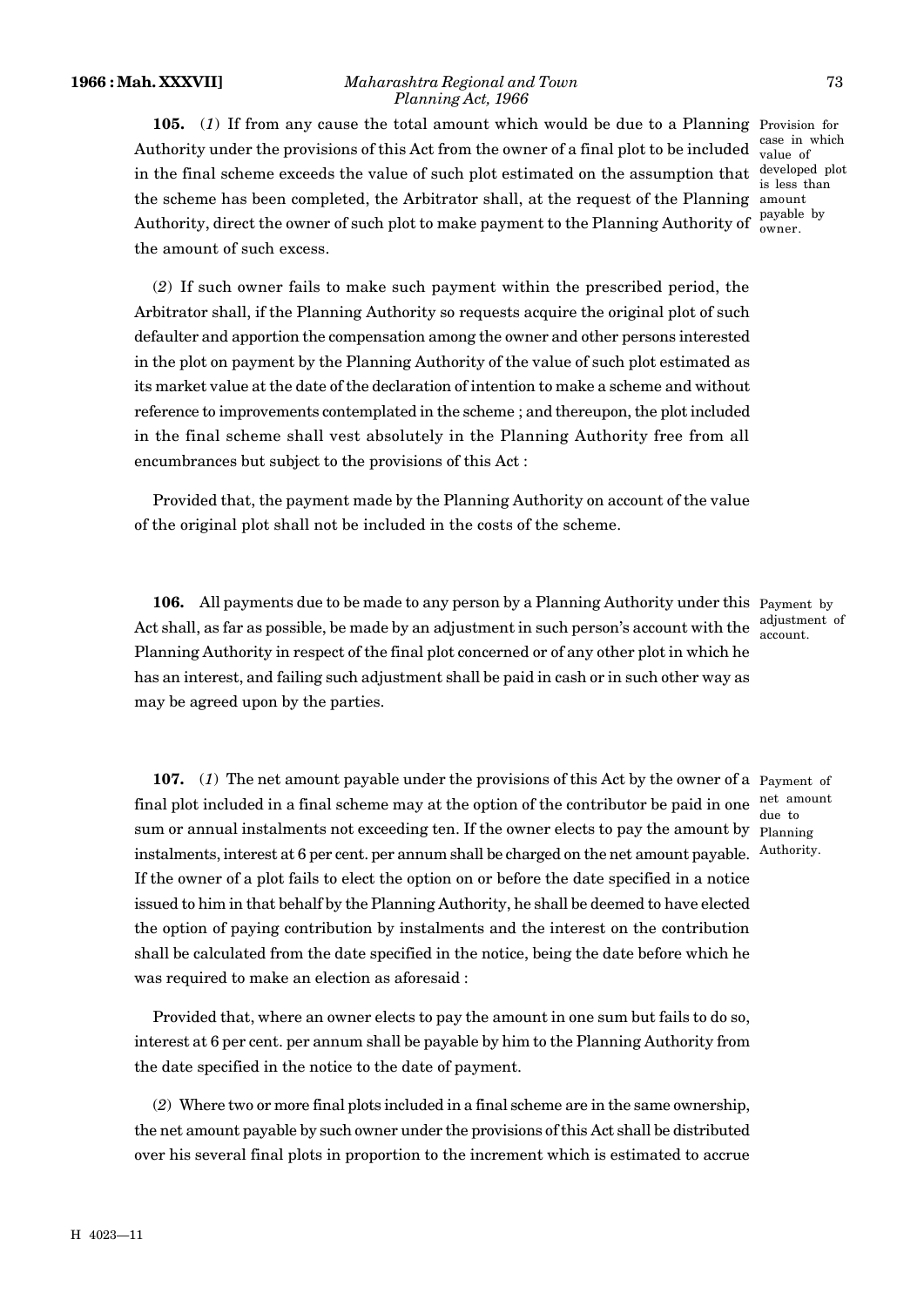in respect of each final plot unless the owner and the Planning Authority agree to a different method of distribution.

# *(i) Miscellaneous.*

Power of Authority to make agreement.

**108.** (*1*) A Planning Authority shall be competent to make any agreement Planning<br>hority to with any person in respect of any matter which is to be provided for in a town planning scheme subject to the power of the State Government to modify or disallow such agreement and unless it is otherwise expressly provided therein, such agreement shall take effect on and after the day on which the town planning scheme comes into force.

(*2*) Such agreement shall not in any way affect the duties of the Arbitrator as stated in section 72 or the rights of third parties, but it shall be binding on the parties to the agreement, notwithstanding any decision that may be passed by the Arbitrator :

Provided that, if any agreement contains any provisions which are inconsistent with the final scheme as drawn up by the Arbitrator under section 72 or the final shceme as sanctioned by the State Government under section 86 such an agreement shall be void :

Provided further that, if the agreement is modified by the State Government, either party shall have the option of avoiding it if it so elects.

**109.** (*1*) Any sum due to a Planning Authority under this Act, rule or any regulation made thereunder shall be a first charge on the plot on which it is due, subject to the prior payment of land revenue, if any, due to the Government thereon. Recovery of arrears.

> (*2*) Any sum due to the Planning Authority under this Act, rule or any regulation made thereunder which is not paid on demand on the day on which it becomes due or on the day fixed by the Planning Authority, shall be recoverable by the Planning Authority from the defaulter as if they were arrears of land revenue.

> (*3*) If any question arises whether a sum is due to the Planning Authority within the meaning of sub-section (*2*), it shall be referred to a tribunal constituted by the State Government consisting of one or more persons not connected with the Planning Authority or any authority subordinate to it or with the person by whom the sum is alleged to be payable which the tribunal shall, after making such inquiry at it may deem fit and after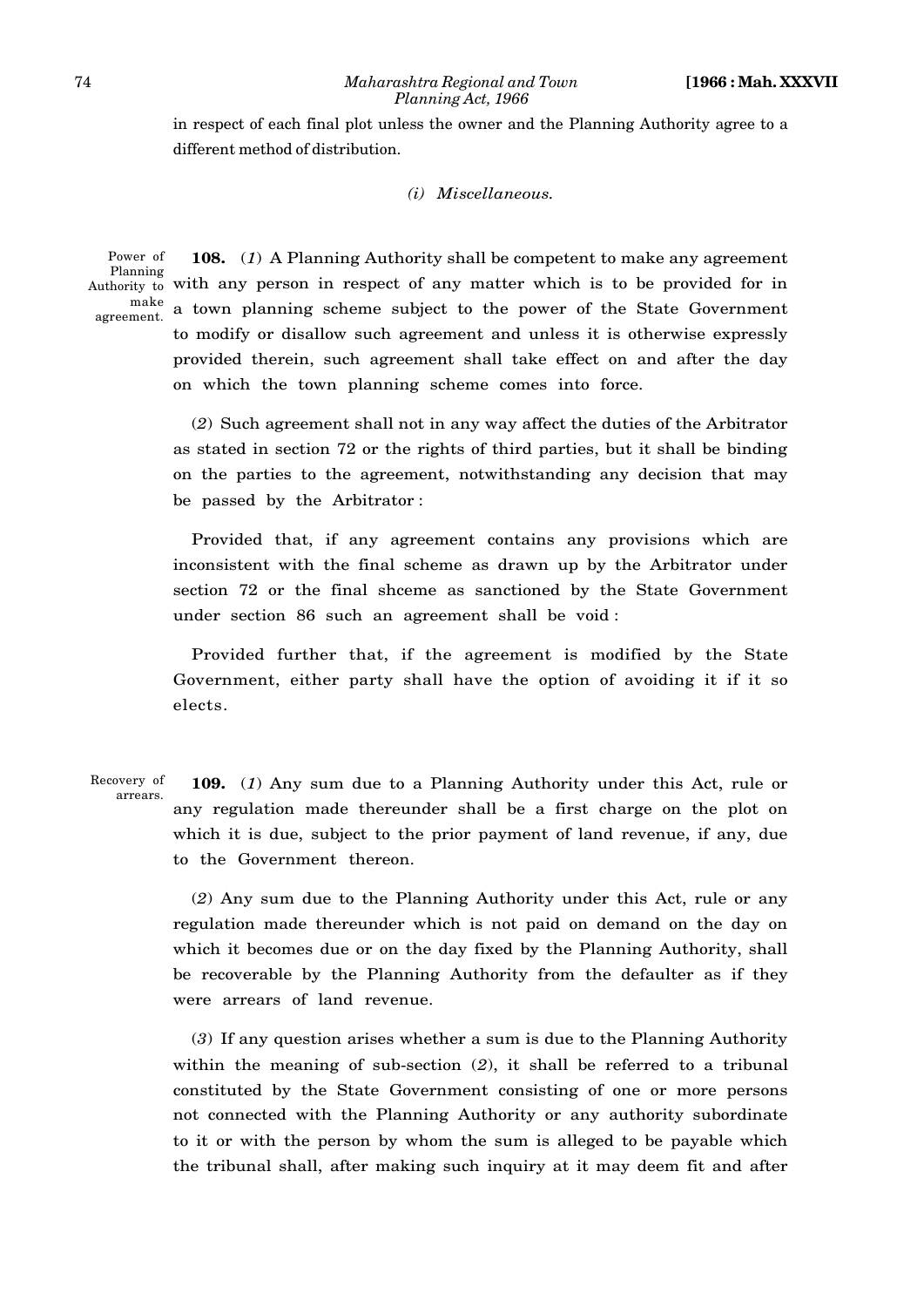giving to the person by whom the sum is alleged to be payable, an opportunity of being heard, decided the question ; and the decision of the tribunal thereon shall be final and shall not be called in question in any court or before any other authority.

(*4*) The procedure to be followed by the tribunal in deciding questions referred to it under sub-section (*2*) shall be such as may be prescribed by the State Government.

**110.** Where after completing and meeting all the costs of a scheme Disposal of as provided in this Act, any amount from the sums paid to the Planning  $\frac{\text{surplus}}{\text{amount}}$ Authority under this Act remains as surplus, the Planning Authority shall, in consultation with the owners of the plots, spend such surplus amount for providing further amenities within the area of the scheme.

amount.

**111.** (*1*) A Planning Authority shall complete all the works provided Execution of in a final shceme within the period prescibed in the final scheme by the scheme by Arbitrator under clause (*xvii*) of sub-section (3) of section72 :

Provided that, in exceptional circumstances on application by the Planning Authority, the State Government may by an order in writing specifying those circumstances grant to the Planning Authority in this behalf further extension of time as it may think fit.

(*2*) If the Planning Authority fails to complete the work within the prescribed period or within the period extended under sub-section (*1*), the State Government may, notwithstanding anything contained in subsection (*1*), require the Planning Authority to complete the works within a further period as it may consider reasonable or appoint an officer to complete such works at the cost of the Planning Authority and recover the cost from the Planning Authority in the manner provided by subsection (*2*) of section 162 of this Act.

112. Whoever wilfully destroys or injures or without lawful authority Penalty for removes, a boundary stone or mark lawfully fixed or constructed, the  $\frac{\text{boundary}}{\text{boundary}}$ Collector, on receipt of the intimation from the Arbitrator or the Planning Authority, may order such person to pay a fine, not exceeding twenty rupees for each stone or mark so destroyed, injured or removed as may in his opinion be necessary to defray the expenses of restoring the same.

works in final Planning Authority.

removal of stones.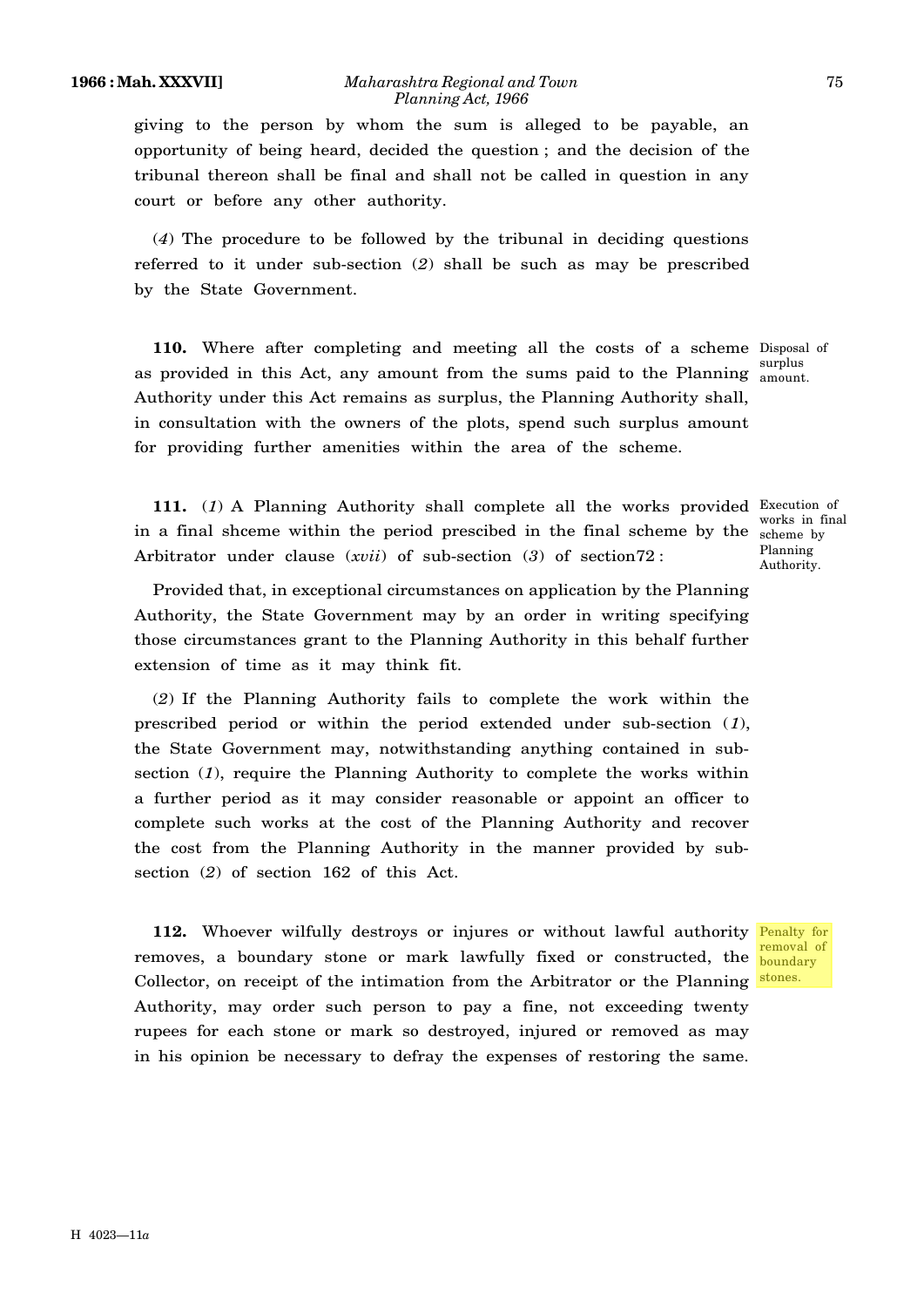# 76 *Maharashtra Regional and Town* **[1966 : Mah. XXXVII** *Planning Act, 1966*

#### CHAPTER VI.

## NEW TOWNS.

Designation of site for new

**113.** (*1*) If the State Government is satisfied that it is expedient in the public interest

 $_{\rm town.}$  that any area should be developed as a site for a new town as reserved or designated \* <sup>1</sup>[in any draft or final Regional Plan], it may, by notification in the *Official Gazette,* designate that area as the site for the proposed new town. The new town shall be known by the name specified in the notification.

(*2*) After publication of the notification under sub-section (*1*), for the purpose of acquiring, developing and disposing of land in the area of a new town, the State Government shall by another notification in the *Official Gazette* constitute a New Town Development Authority. The New Town Development Authority shall consist of a Chairman, a Vice-Chairman, <sup>2</sup>[two members representing the local authorities functioning in the Region and such number of other members not exceeding seven] as in the opinion of the State Government have special knowledge or practical experience in matters relating to town and country planning, an officer to be called the Town Planning Officer and a Chief Executive Officer. The Chairman and the Vice-Chairman and all other members shall be appointed by the State Government.

(*3*) The Chief Executive Officer shall be the Secretary of the Development Authority <sup>3</sup>[constituted under sub-section (*2*)].

<sup>4</sup>[(*3A*) Having regard to the complexity and magnitude of the work involved in developing any area as a site for the new town, the time required for setting up new machinery for undertaking and completing such work of development, and the comparative speed with which such work can be undertaken and completed in the public interest, if the work is done through the agency of a corporation including a company owned or controlled by the State or a subsidiary company thereof, set up with the object of developing an area as a new town, the State Government may, notwithstanding anything contained in sub-section (*2*), require the work of developing and disposing of land in the area of a new town to be done by any such-corporation, company or subsidiary company aforesaid, as an agent of the State Government ; and thereupon, such corporation or company shall, in relation to such area, be declared by the State Government, by notification in the *Official Gazette,* to be the New Town Development Authority for that area.]

<sup>\*</sup> Sub-section (*2*) of section 5 of Mah. 14 of 1971 reads as follows :—

<sup>&</sup>quot; (*2*) Notwithstanding anything contained in sub-section (*1*) the New Town Development Authority in existence at the commencement of this Act, shall continue to function until such time as the New Town Development Authority is duly constituted under sub-section (*1*) of section 113 of the principal Act, as amended by sub-section (*1*) of this section.".

<sup>&</sup>lt;sup>1</sup> These words were substituted for the words " in Regional Plan " by Mah. 14 of 1971, s. $5(1)(a)$ .

<sup>&</sup>lt;sup>2</sup> These words were substituted for the words " and such number of other members not exceeding four ". by Mah. 14 of 1971*,* s. 5(*1*)(*b*).

<sup>3</sup> This portion was added by Mah. 21 of 1971, s. 3(*1*).

<sup>4</sup> Sub-section (*3A*) was inserted, by Mah. 21 of 1971*,* s. 3(*2*).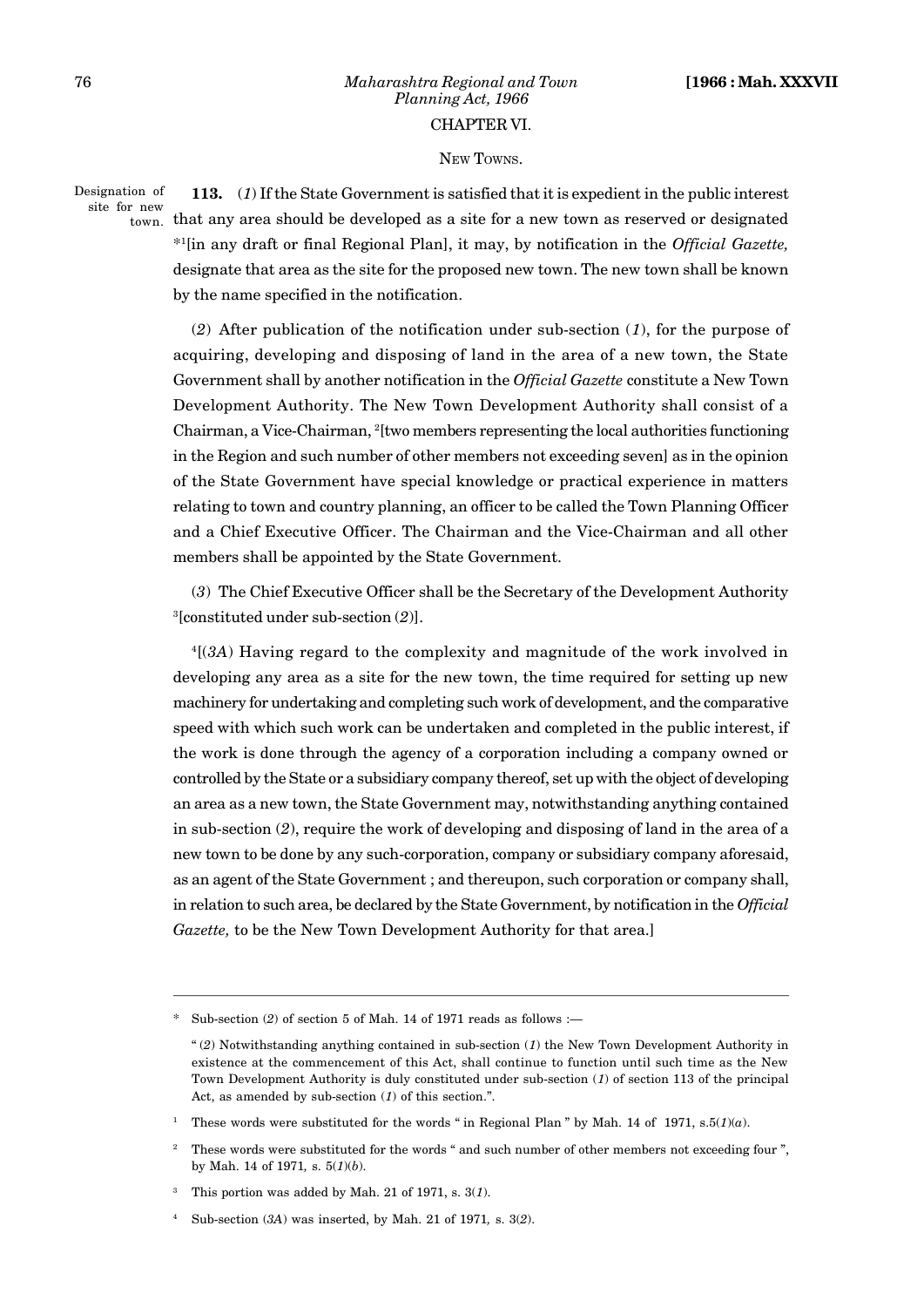#### **1966 : Mah. XXXVII]** *Maharashtra Regional and Town* 77 *Planning Act, 1966*

(*4*) Every Development Authority shall be a body corporate with perpetual succession and a common seal with power to acquire, hold and dispose of property, both moveable and immoveable, and contract and sue or be sued by such name as may be specified in the notification under  $\frac{1}{s}$ [sub-section  $(2)$ ].

(*5*) <sup>2</sup>[On the constitution of, or on the declaration of any corporation or company as], a Development Authority for any new town, the local authority or authorities functioning, within the area designated under this Act as a site for the new town, immediately <sup>3</sup>[before such constitution or declaration] shall cease to exercise the powers and perform the functions and duties which the said Development Authority is competent to exercise and perform under this Act.

(*6*) The provisions of sections 5, 6, 7, 8, 9, 10 and 11 shall apply *mutatis mutandis* to a <sup>4</sup>[Development Authority constituted under sub-section (*2*)] as they apply in relation to a Regional Board.

(*7*) The Development Authority shall have its office at such place as the State Government may appoint in this behalf.

(*8*) A Development Authority shall have all the powers and shall carry out all the duties of a Planning Authority under this Act <sup>5</sup>[(including all powers and duties under Chapters III and IV and also under other provisions of this Act)] as may be relevant for carrying out of its objects and all the provisions in respect of procedure under this Act shall apply so far as may be necessary in this behalf.

<sup>6</sup>[113A. Notwithstanding anything contained in this Act, or in any law for the time Power of State being in force, where any corporation or company is declared to be the New Town to acquire land Development Authority under sub-section (*3A*) of section 113, the State Government I of shall acquire either by agreement or under the Land Acquisition Act, 1894 (and such Company acquisition may have been commenced before the coming into force of this section) New Town any land within the area designated under this Act, as the site of the new town, any  $\frac{\text{Evebymen}}{\text{Authority}}$ . land adjacent to that area which is required for the purposes connected with the development of the new town, and any land whether adjacent to that area or not, which is required for provisions of services or amenities for the purposes of the new town; and vest such land in such Authority for the purposes of this Chapter] <sup>7</sup>[by an order duly made in that behalf].

Government for Corporation or declared to be Development

1894.

This portion was substituted for "sub-section  $(1)(a)$ " by Mah. 21 of 1971, s. 3(3).

<sup>2</sup> These words were substituted for the words " On the constitution of a Development Authority", by Mah. 21 of 1971*,* s*.* 3(*4*)(*b*).

<sup>3</sup> These words were substituted for the words " before such constitution", by Mah. 21 of 1971*,* s*.*3(*4*)(*b*).

<sup>4</sup> This portion was substituted for the words " Development Authority", by Mah. 21 of 1971*,* s*.* 3(*5*).

<sup>&</sup>lt;sup>5</sup> This portion was deemed always to have been inserted by Mah. 30 of 1972, s. 8.

Section 113A was inserted by Mah. 21 of 1971, s. 4.

<sup>7</sup> These words were added by Mah. 22 of 1973, s. 3.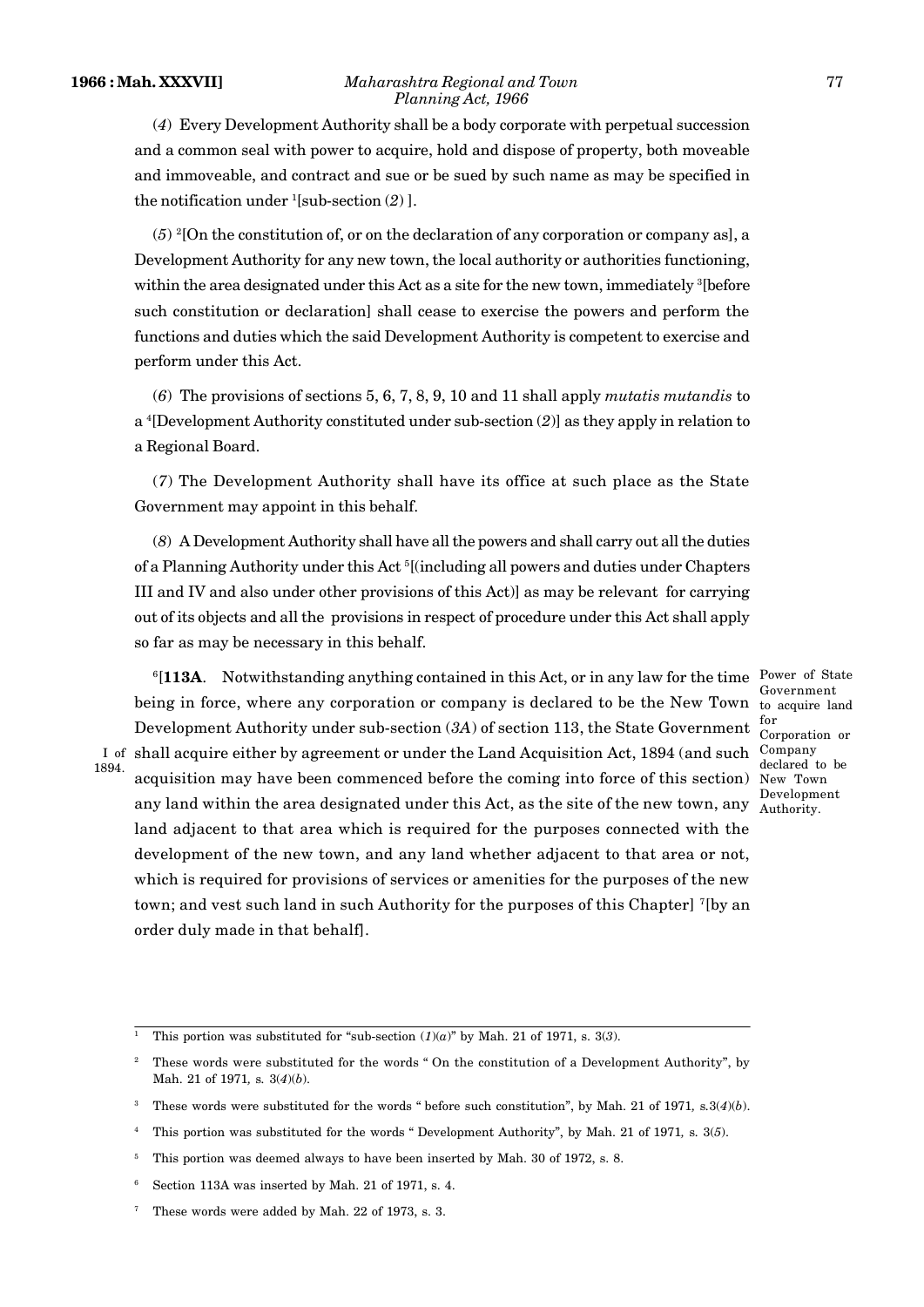#### 78 *Maharashtra Regional and Town* **[1966 : Mah. XXXVII** *Planning Act, 1966*

Objects of Development Authority.

**114.** (*1*) The objects of a Development Authority shall be to secure the laying out and development of the new town in accordance with proposals approved in that behalf under the <sup>1</sup>[provisions] of this Act, and for that purpose every such Authority shall <sup>2</sup>[subject to the provisions of section 113A] have power to acquire, hold, manage and dispose of land and other property to carry out buildings and other operations, to provide water, electricity, gas, sewerage and other services, amenities and facilities and generally to do anything necessary or expedient for the purpose of the new town or for purposes incidental thereto.

<sup>3</sup>[\* \* \* \* \*

(*2*) Without prejudice to any provision of this Act requiring the consent of the State Government to be obtained for anything to be done by a Development Authority, the State Government may give directions to any such Development Authority for restricting the exercise by it of any of its powers under this Act, or for requiring it to exercise those powers in any manner specified in the directions :

Provided that—

 $(a)$  before giving any such directions, the State Government  $\frac{4}{1}$ shall consult with the Chairman, or if the Chairman is not available, with the Vice-Chairman, of the Development Authority constituted under sub-section (*2*) of section 113, or as the case may be, with the officer or officers of the Development Authority declared under subsection (*3A*) of that section who is or are duly authorised by such Authority], unless the State Government is satisfied that, on account of urgency, such consultation is impracticable ; and

(*b*) any transaction between any person and any such Development Authority acting in the purported exercise of their powers, under this Act shall not be void by reason only that it was carried out in contravention of such directions, unless that person had actual notice of the directions.

(*3*) For the avoidance of doubt, it is hereby declared that the provisions of sub-section (*1*) with respect to the powers of Development Authorities relate only to their capacity as statutory corporation; and nothing in this section shall be construed as authorizing the disregard by a Development Authority of any enactment or rule of law.

Planning and control of development in new towns.

**115.** <sup>5</sup>[Without prejudice to the provisions of sub-section (*8*) of section 113, the Development Authority] shall from time to time submit to the State Government in accordance with any directions that may be given by the State Government in that behalf, its proposals for the development of land within the area designated under this Act as

<sup>&</sup>lt;sup>1</sup> This word was substituted for "following provisions" by Mah. 30 of 1972, s. 9.

This portion was inserted by Mah. 21 of 1971, s.  $5(1)$  (*a*) and (*b*).

The existing proviso was deleted by Mah. 6 of 1976, s. 30.

<sup>4</sup> This was substituted for the words "shall consult with the Chairman of the Development Authority, or, if the Chairman is not available, with the Vice-Chairman" by Mah. 21 of 1971, s. 5(*2*).

<sup>5</sup> This portion was deemed always to have been substituted for " The Development Authority," by Mah. 30 of 1972, s. 10.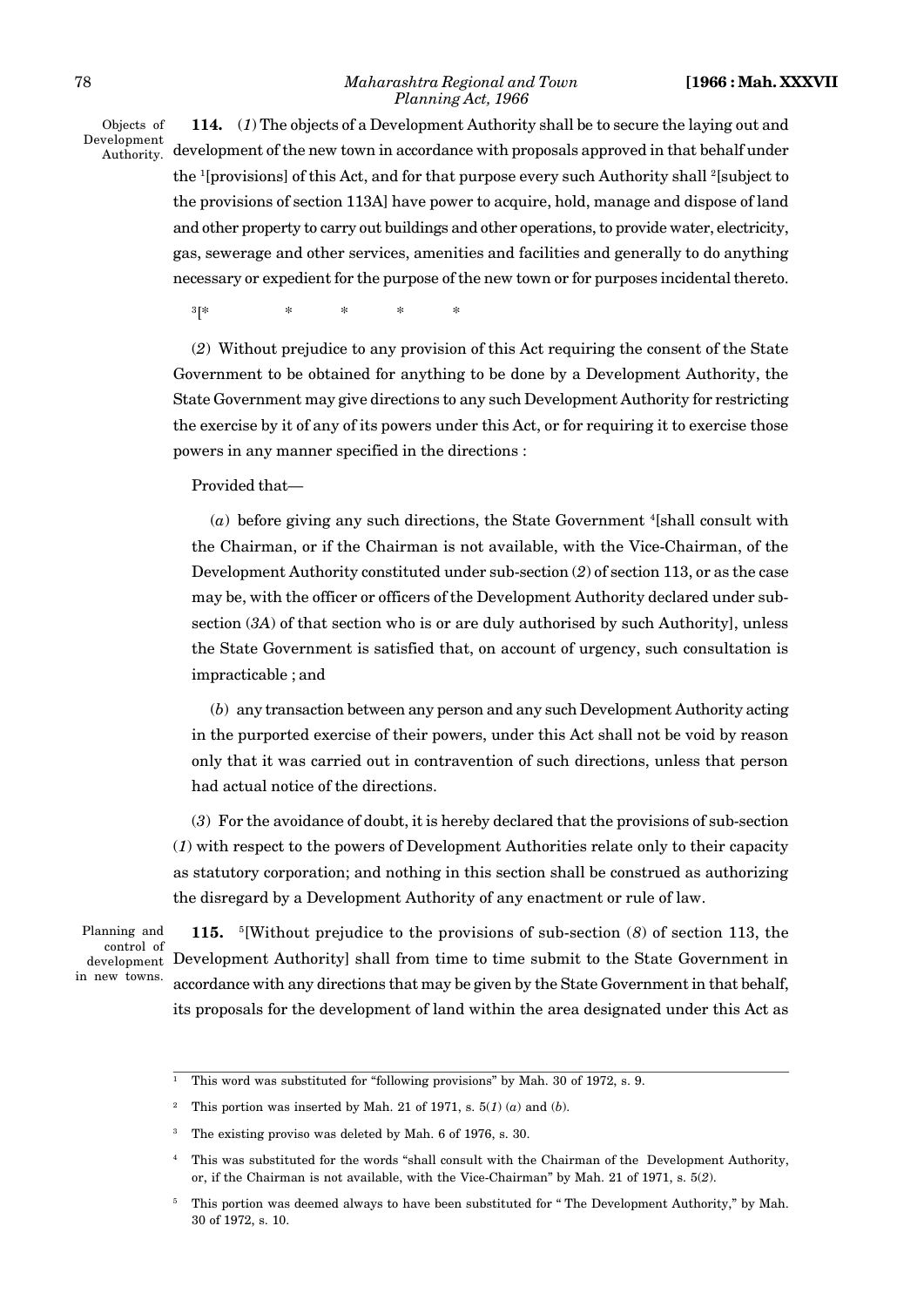#### **1966 : Mah. XXXVII]** *Maharashtra Regional and Town* 79 *Planning Act, 1966*

the site of the new town, and the State Government <sup>1</sup>[after consultation with the Director of Town Planning], may approve any such proposals either with or wihout modification.

**116.** A Development Authority <sup>2</sup>[constituted under sub-section (2) of section 113] Acquisition of shall have all the powers of a Planning Authority under this Act as provided in Chapter Development I of VII for the purpose of acquisition either by agreement or under the Land Acquisition  $\frac{1}{2}$  constitution Act, 1894 of— 1894.

land by Authority <sup>3</sup>[constituted under section 113 (*2*)].

(*a*) any land within the area designated under this Act as the site of the new town ;

(*b*) any land adjacent to that area which is required for purposes connected with the development of the new town ; and

(*c*) any land whether adjacent to that area or not which is required for provision of services of amenities for the purposes of the new town.

117. Where any land within the area designated by a notification under section 113 Obligation to of this Act as the site of the new town has not been <sup>3</sup>[acquired by the State Government designated or a Development Authority constituted under sub-section (*2*) of section 113] within a period of ten years from the date of the notification, any owner of the land may by notice in writing <sup>4</sup>[served on the State Government or the Development Authority] require it to acquire his interest therein; and thereupon, the provisions of section 127 providing for lapsing of reservations shall apply in relation to such land as they apply in relation to land reserved under any plan under this Act.

118. (1) Subject to any directions given by the State Government under this Act, a Disposal of Development Authority may dispose of any land acquired by it <sup>5</sup>[or vesting in it] to such Development persons, in such manner, and subject to such terms or conditions as they consider expedient for securing the development of the new town in accordance with proposals approved by the State Government under this Act :

land by Authority.

purchase land.

Provided that, a Development Authority shall not have power, except with the consent of the State Government, to sell any land or to grant a lease of any land for a term of more than ninety-nine years, and the State Government shall not consent to any such disposal of land unless it is satisfied that there are exceptional circumstances which render the disposal of the land in that manner expedient.

<sup>1</sup> These words were substituted for the words " after consultation with the local authority within whose area the land is situated and with any other local authority who appear to the State Government to be concerned" by Mah. 11 of 1973, s. 5.

This portion was inserted by Mah. 21 of 1971, s. 6.

<sup>3</sup> This portion was substituted for the words "acquired by a Development Authority" by Mah. 21 of 1971, s. 7(*a*).

<sup>4</sup> These words were substituted for the words "served on the Development Authority", by Mah. 21 of 1971*,* s. 7(*b*).

These words were inserted, by Mah. 21 of 1971,  $s$ .  $8(a)$ .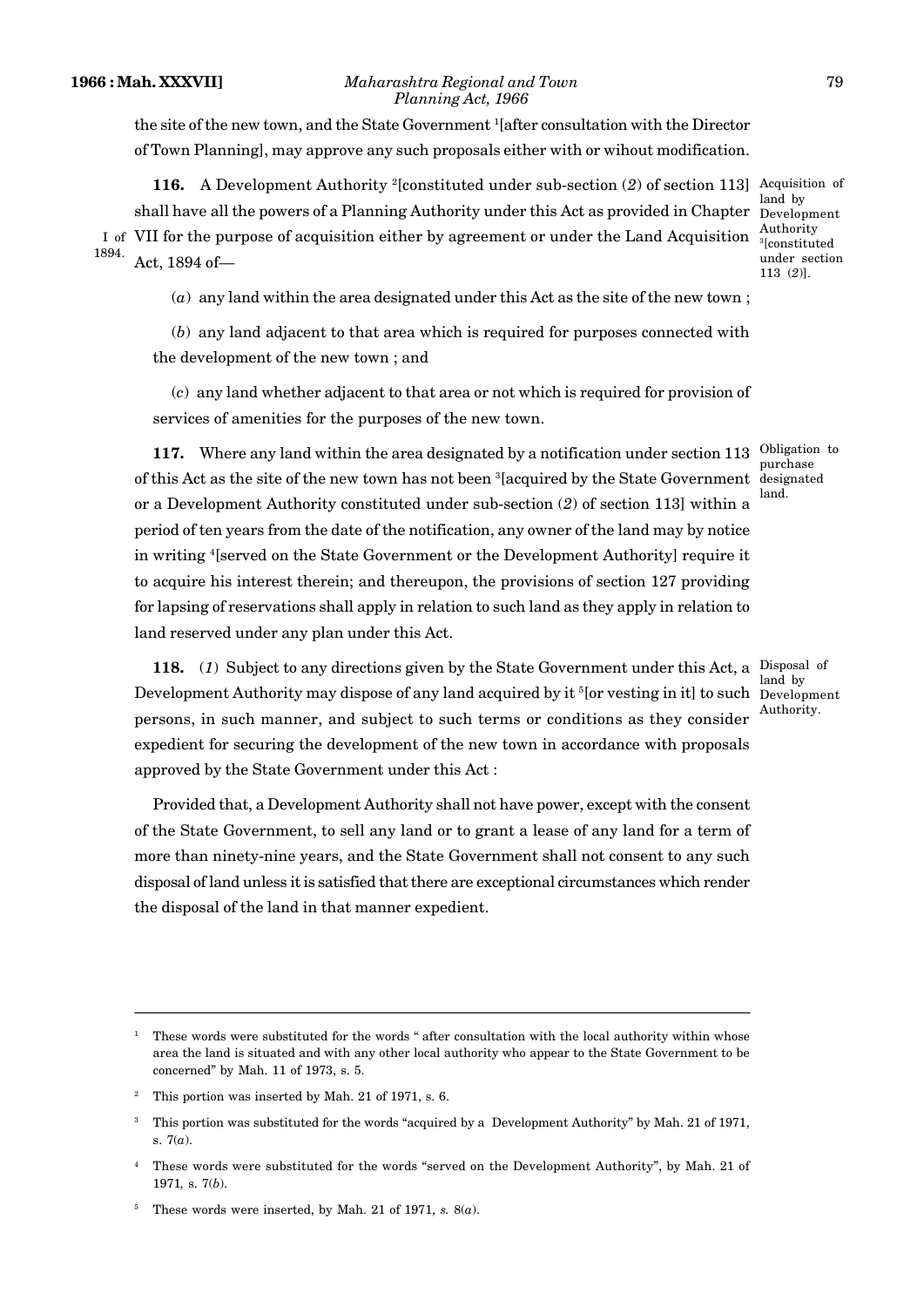(*2*) The powers of a Development Authority with respect to the disposal of <sup>1</sup>[land acquired for it for the purposes of this Act] shall be so exercised as to secure, so far as practicable, that persons who were living or carrying on business, or other activities on land so acquired shall, if they desire to obtain a plot or accommodation  $^{2}$ [on land belonging to, or vesting in,] the Development Authority and are willing to comply with any requirements of the Development Authority as to its development and use, have an opportunity to obtain a plot or accommodation suitable to their reasonable requirements on terms settled with due regard to the price at which any such land has been acquired from them.

(*3*) Nothing in this Act shall be construed as enabling a Development Authority to dispose of land by way of gift, mortgage or charge, but subject as aforesaid, references in this Act to the disposal of land shall be construed as reference to the disposal thereof in any manner, whether by way of sale, exchange or lease by the creation of any easement, right or privilege or otherwise.

Directions by State Government for disposal of land.

**119.** The State Government may give to any Development Authority such directions with respect to the disposal of land acquired by the Authority <sup>3</sup>[or vested in it] under this Act and with respect to the development by that Authority of such land, as appear to the State Government to be necessary or expedient for securing so far as practicable, the preservation of any features or objects of special architectural or historic interest.

Power to make agreement for provision of services.

**120.** A Development Authority may make any agreement or enter into any contract with any local authority, Planning Authority or statutory body in order to secure the provision of services, such as water-supply, drainage, including sewerage, electricity, gas within the area of the new town, subject to the power of the State Government to modify or disallow such agreement or contract.

Contributions Development Authority towards local authorities and statutory authority.

**121.** Without prejudice to the generality of the powers conferred on a Development  $_{\rm nt}^{\rm by}$  Authority under this Chapter, any Development Authority may, with the consent of the State Government contribute such sums as the State Government may determine expenditure of towards expenditure incurred or to be incurred by any local authority, Planning Authority or statutory body in the performance, in relation to the new town, of any of their statutory functions, including expenditure so incurred in the acquisition of land.

<sup>1</sup> These words were substituted for the words "land acquired by them under this Act", by Mah. 21 of 1971*,* s. 8 (*b*)(*1*).

<sup>2</sup> These words were substituted for the words "on land belonging to", by Mah. 21 of 1971*,* s. 8(*b*)(*2*).

<sup>3</sup> These words were inserted by Mah. 21 of 1971*.,* s. 9.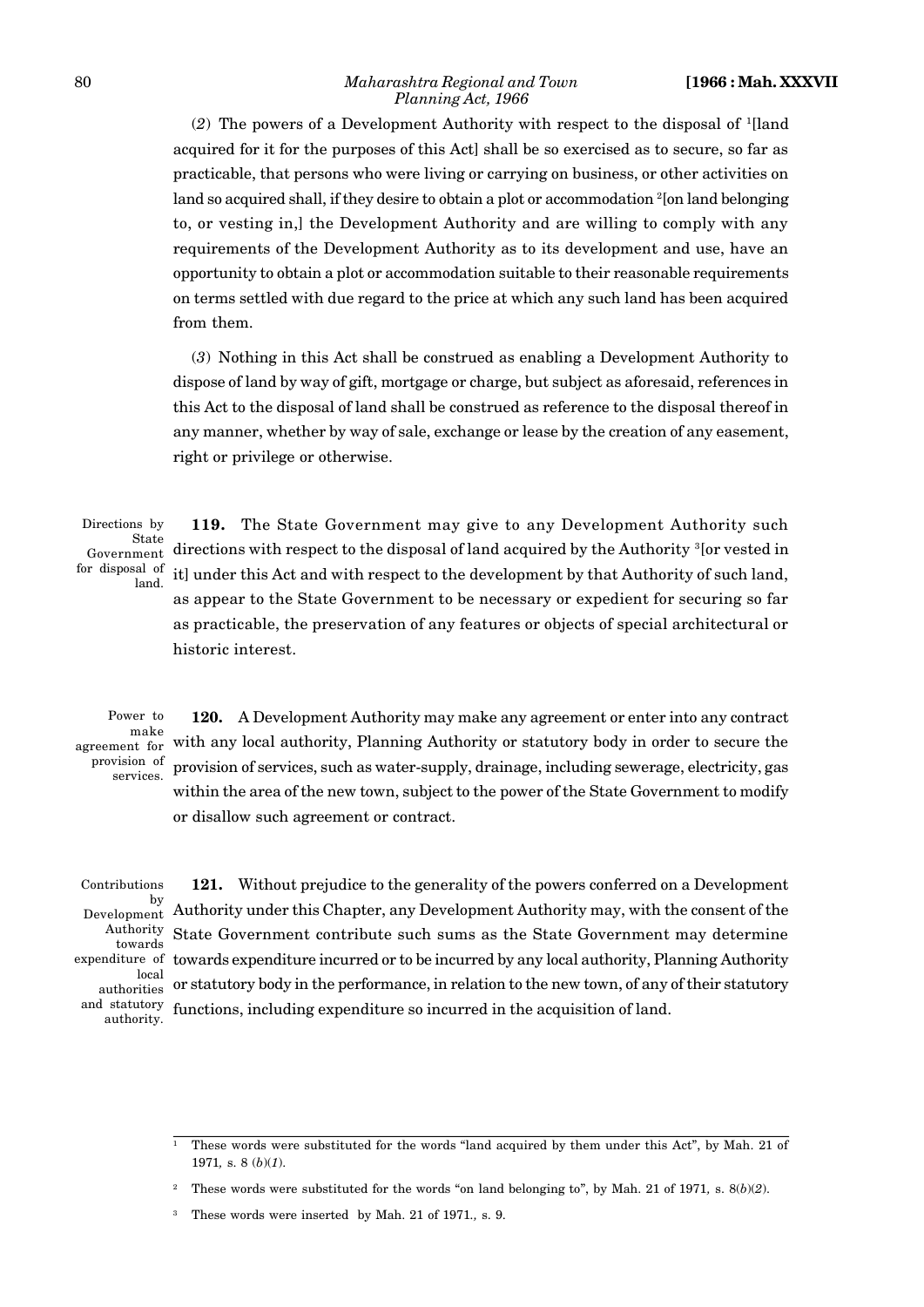#### **1966 : Mah. XXXVII]** *Maharashtra Regional and Town* 81 *Planning Act, 1966*

**122.** (1) For the purpose of enabling a Development Authority <sup>1</sup>[constituted under  $\frac{\text{Advances and}}{\text{newents}}$ sub-section (*2*) of section 113] to defray expenditure properly chargeable to capital account including the provision of working capital, the State Government may, after due to appropriation made by the State Legislature by law in this behalf, make advances to the Authorities. Development Authority repayable over such periods and on such terms as may be approved by the State Government.

payments by State Government Development

(*2*) For the purpose of enabling <sup>2</sup>[such Development Authority] to defray any other expenditure, the State Government may, after due appropriation made by the State Legislature by law in this behalf, make grants to the Development Authority of such amounts it may decide in this behalf.

(*3*) All sums received by the State Government by way of interest on an advance made to a Development Authority under sub-section (*1*) and all sums received by way of repayment of the principal of such an advance shall be paid into the Consolidated Fund of the State ; and the State Government shall lay before each House of the Legislature of the State a statement of any sums due from a Development Authority by way of interest on or repayment of any such advances which are not duly paid to the State Government in accordance with the terms approved under sub-section (*1*).

(*4*) It shall be a condition of the making of advances to a Development Authority under this section that <sup>3</sup>[the plans or proposals] for development submitted to the State Government <sup>4</sup>[under this Act] shall be approved by the State Government as being likely to secure for the Development Authority an overall return which is reasonable, having regard to all the circumstances, when compared with the cost of carrying out those proposals.

 $(5)$  The provisions of Chapter VIII in regard to budget, accounts and audit shall <sup>5</sup>[except] as provided in that Chapter] apply to every Development Authority.

(*6*) Every Development Authority shall provide the State Government with such information relating to the undertaking of the Authority as the State Government may from time to time require, and for that purpose shall permit any person authorised by the State Government in that behalf to inspect and make copies of the accounts, books, documents or papers of the Development Authority and shall afford such explanation thereof as that person or the State Government may reasonably require.

<sup>&</sup>lt;sup>1</sup> This portion was inserted, by Mah. 21 of 1971, s.  $10(a)$ .

<sup>2</sup> These words were substituted for the words "a Development Authority", by Mah. 21 of 1971*,* s. 10(*b*).

<sup>&</sup>lt;sup>3</sup> These words were substituted for the words "the proposals" by Mah. 30 of 1972, s. 11.

<sup>4</sup> These words were substituted for the words and figures "under section 115", by Mah. 30 of 1972*,* s.12.

<sup>&</sup>lt;sup>5</sup> These words were inserted by Mah. 21 of 1971, s.  $10(c)$ .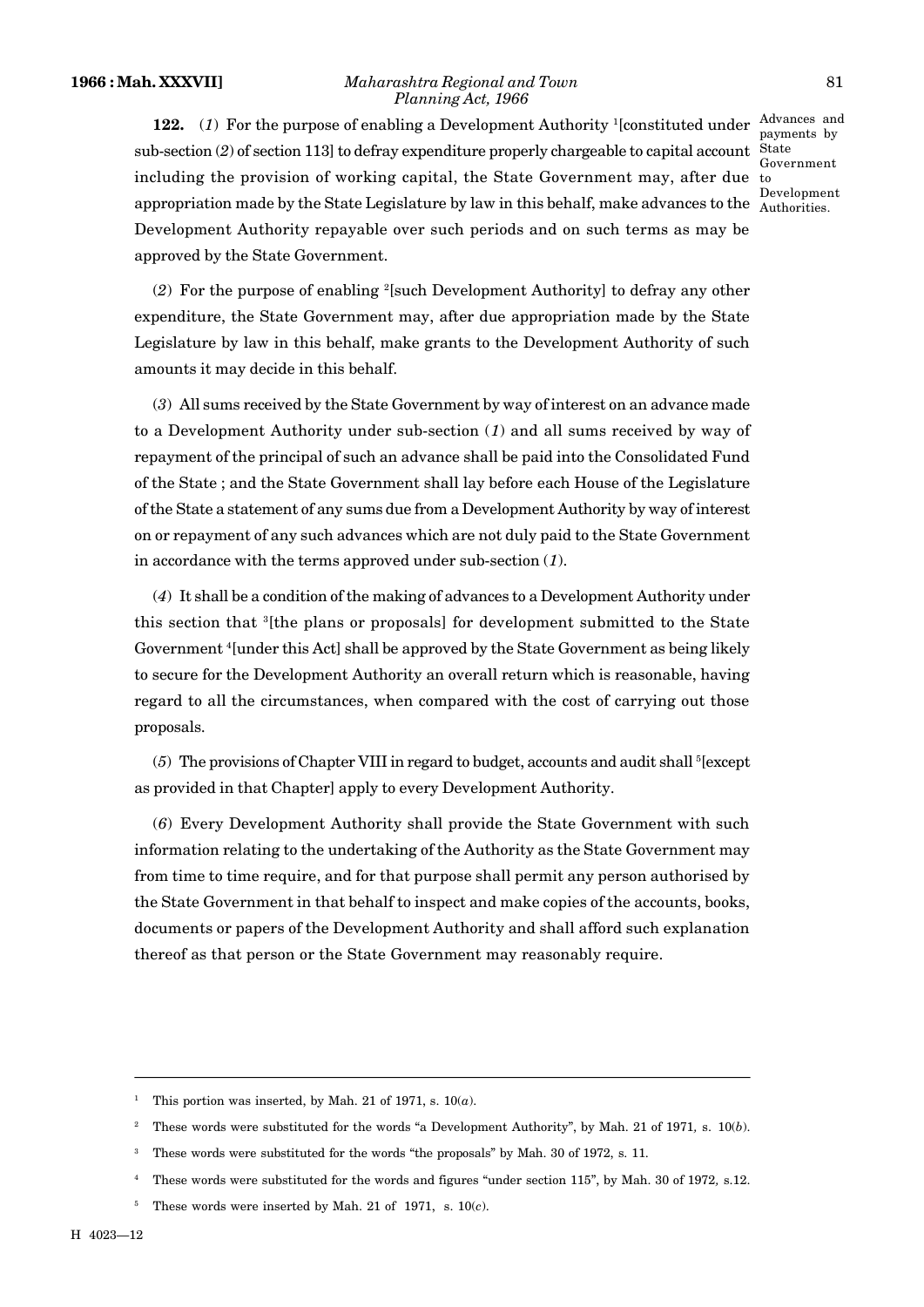#### 82 *Maharashtra Regional and Town* **[1966 : Mah. XXXVII** *Planning Act, 1966*

Power of Development borrow and to accept deposits.

<sup>1</sup>[**122A.** (*1*) Without prejudice to the provisions of section122, a Development Authority to Authority constituted under sub-section  $(2)$  of section 113 may,—

> (*a*) subject to such conditions as may be determined in this behalf by the Government, borrow money in the open market or otherwise with a view to provide itself with adequate resources ;

> (*b*) accept deposits on such conditions as it deems fit from persons to whom allotment or sale of land or building or any structure is made, or is likely to be made, in furtherance of the objects of this Chapter.

(*2*) All moneys borrowed under sub-section (*1*) may be guaranteed by the State Government as to the repayment of principal and interest at such rates and on such conditions as the State Government may determine at the time the money, are borrowed].

Transfer of undertaking of Authority.

**123.** (*1*) Without prejudice to the power of a Development Authority under this Act Development to dispose of any of their property, a Development Authority may by an agreement made with any local authority, or Planning Authority and approved by the State Government, transfer to that local authority or Planning Authority any part of the property of the Development Authority upon such terms as may be prescribed by the agreement :

> Provided that, before approving such agreement, the State Government shall publish in the *Official Gazette* and in one or more local newspapers a notice stating that the agreement has been submitted for approval, and describing the general effect of the agreement.

> (*2*) If the State Government is satisfied that it is expedient, having regard to any agreement made or proposed to be made under sub-section (*1*) that the liability of the Development Authority in respect of advances made to it under this Act, should be reduced, the State Government may, by an order reduce that liability to such extent as may be specified in the order.

> (*3*) The payment of any sums payable by a local authority or Planning Authority for the purposes of an agreement under this section shall be a purpose for which that authority may, notwithstanding anything contained in any law constituting such authority, borrow money.

Combination and transfers Development Authorities.

**124.** (*1*) If it appears to the State Government in the case of any area designated  $\tilde{f}_{\rm of}$  under this Act as the site of a new town, that there are exceptional circumstances which render it expedient that the functions of a Development Authority under this Act should be performed by the Development Authority established for the purpose of any other new town instead of by a separate Development Authority established for the purpose, it may, in lieu of establishing such a separate Development Authority by order direct that the said functions shall be performed by the Development Authority established for the said other new town.

Section 122A was inserted by Mah. 6 of 1976, s. 31.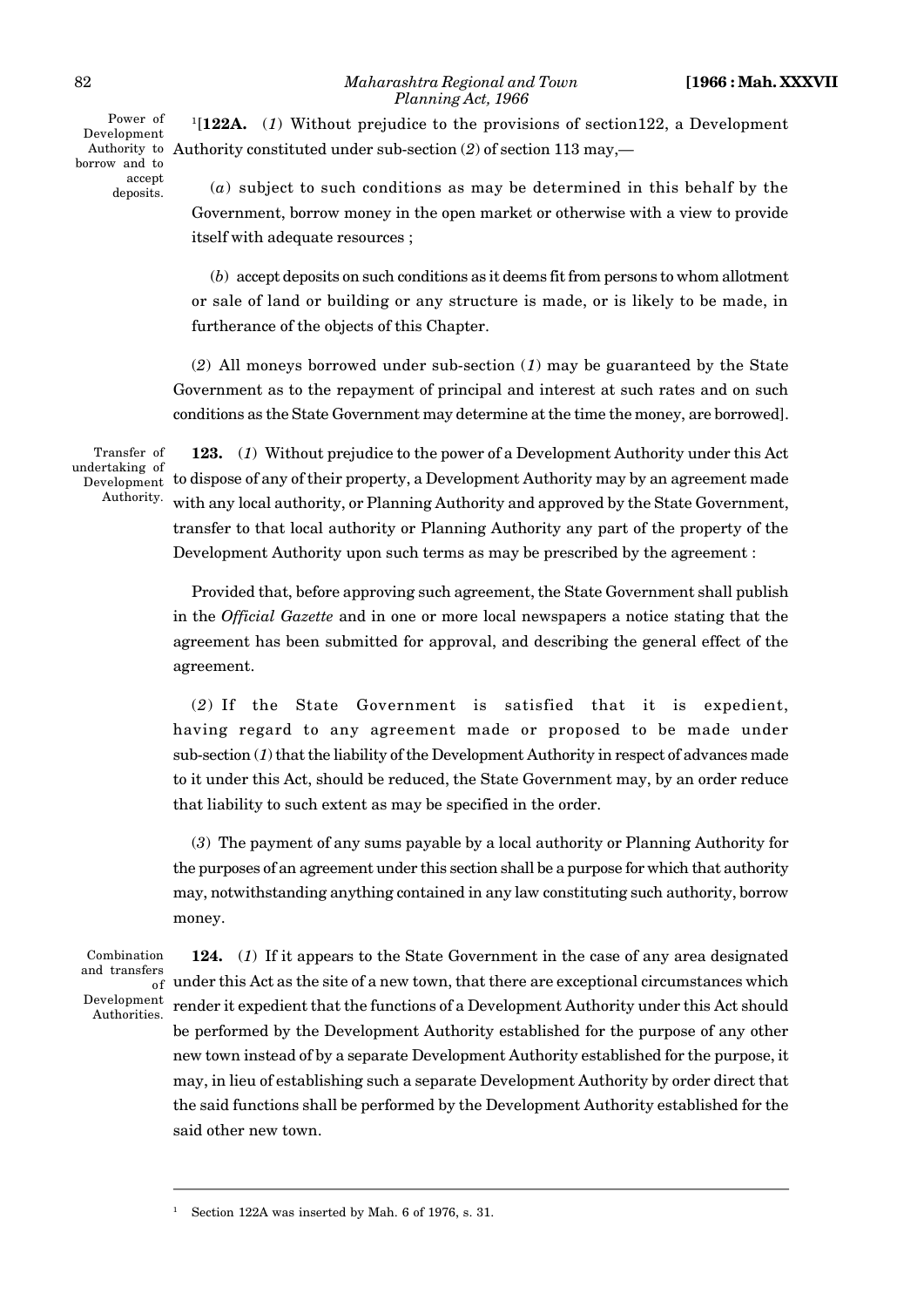#### **1966 : Mah. XXXVII]** *Maharashtra Regional and Town* 83 *Planning Act, 1966*

(*2*) If it appears to the State Government that there are exceptional circumstances which render it expedient that the functions of a Development Authority established for the purposes of a new town should be transferred to the Development Authority established for the purposes of any other new town, or to a new Development Authority to be established for the purposes of the first mentioned new town, it may by order provide for the dissolution of the first mentioned Development Authority and for the transfer of its functions, property, rights and liabilities to the Development Authority established for the purposes of the said other new town or, as the case may be, to a new Development Authority established for the purposes of the first mentioned new town by the order.

(*3*) Without prejudice to the provisions of this Act with respect to the variation of orders made thereunder, an order under this section, providing for the exercise of functions in relation to purposes of another new town, or for the transfer of such functions to such a Development Authority, may modify the name and constitution of that Development Authority in such a manner as appears to the State Government to be expedient, and for the purposes of this Act that Development Authority shall be deemed to have been established for the purposes of each of those new towns.

(*4*) Before making an order under this section providing for the transfer of functions from or to a Development Authority or for the excercise of any functions to such a Development Authority, the State Government shall consult with that Development Authority.

#### <sup>1</sup>[CHAPTER VI-A

#### LEVY, ASSESSMENT AND RECOVERY OF DEVELOPMENT CHARGE.

**124A.** (1) Subject to the provisions of this Act, the Planning Authority or the Levy of Development Authority (hereinafter in this Chapter collectively referred to as "the charge. Authority "), shall levy within the area of its jurisdiction development charge on the institution of use or change of use of any land or building, or development of any land or building, for which permission is required under this Act, at the rates specified by or under the provisions of this Chapter :

development

Provided that, where land appurtenant to a building is used for any purpose independent of the building, development charge may be levied separately for the building and the land.

(*2*) The development charge shall be leviable on any person who institutes or changes the use of any land or undertakes or carries out any development :

<sup>1</sup> Chapter VI-A was inserted by Mah. 16 of 1992, s. 2.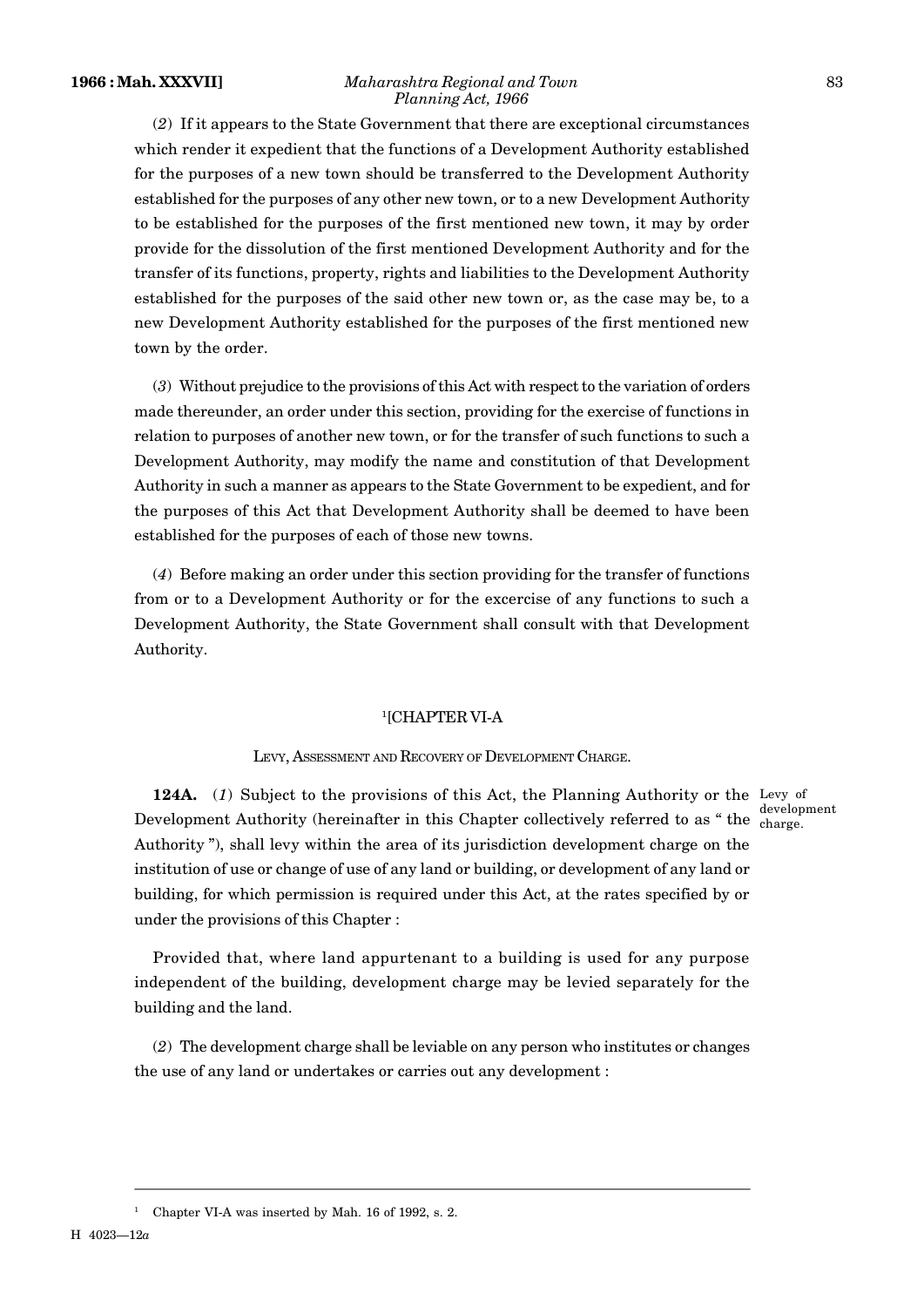<sup>1</sup>[Provided that,-

(*i*) no such development charge shall be leviable under the provisions of this Chapter in respect of use or change of use of any land or building, or development of any land or building, or both, for which a development permission has had already been granted or deemed to have been granted by the Planning Authority or the Development Authority either by way of commencement certificate or by way of any other mode of permission for development granted under this Act or any other law for the time being in force or by way of approval subject to condition in the form of a written notice (Intimation of Disapproval) by the Commissioner under section 346 of the Bombay  $_{\text{Bom. III}}$ Municipal Corporation Act, before the 10th day of August 1992, being the date of <sup>of 1888.</sup> commencement of the Maharashtra Regional and Town Planning (Amendment) Act, 1992 (hereinafter in this section referred to as " the said date "), irrespective of whether Mah. or not the institution of use or change of use or actual development work of land or 1992. building or both, has been effected or commenced or completed, as the case may be, and whether or not the completion certificate for any such use, change of use or development is granted by the Planning Authority or Development Authority, before the said date ;

(*ii*) where the development permission for land development, including permission for sub-division of a land, land development or land reclamation not involving any building or construction operations has had already been granted by the Planning Authority or the Development Authority before the said date, no development charge in respect of such land shall be leviable for the land development activities, irrespective of whether or not development of such land (not involving any building or constructions operations) has actually been commenced or completed before the said date. However, if at a later date, a permission for construction operations is granted, the development charge in respect of such land shall be leviable only for the building or construction activities :

Provided further that, nothing in this chapter shall apply to demolition of any existing building, structure or erection, or part of such building, structure or erection.]

**124B.** (*1*) (*a*) For the purposes of assessing the development charge, the user of land lands and building shall be classified under the following categories, namely :— Classification

of user of buildings, rates of development charge and procedure for levy thereof.

(*i*) Industrial ;

(*ii*) Commercial;

(*iii*) Residential;

(*iv*) Institutional.

(*b*) In classifying the user of land and building under any of the categories mentioned in clause (*a*), the predominant purpose for which such land and building is used shall be the basis for such classification.

<sup>2</sup>[(*2*) On and from the date of commencement of the Maharashtra Ragional and Town Mah. Planning (Amendment) Act, 2010, development charge shall be levied and collected by  $\frac{XXXIV}{of 2010}$ the Authority at the rates specified in column (*4*) of the Second Schedule; and the Authority

of 2010.

XVI of

<sup>1</sup> These provisos were added and the first proviso was deemed to have been added with effect from the 10th August 1992 by Mah. 10 of 1994, s. 10.

Sub-section (2) was substituted by Mah. 34 of 2010, s. 2.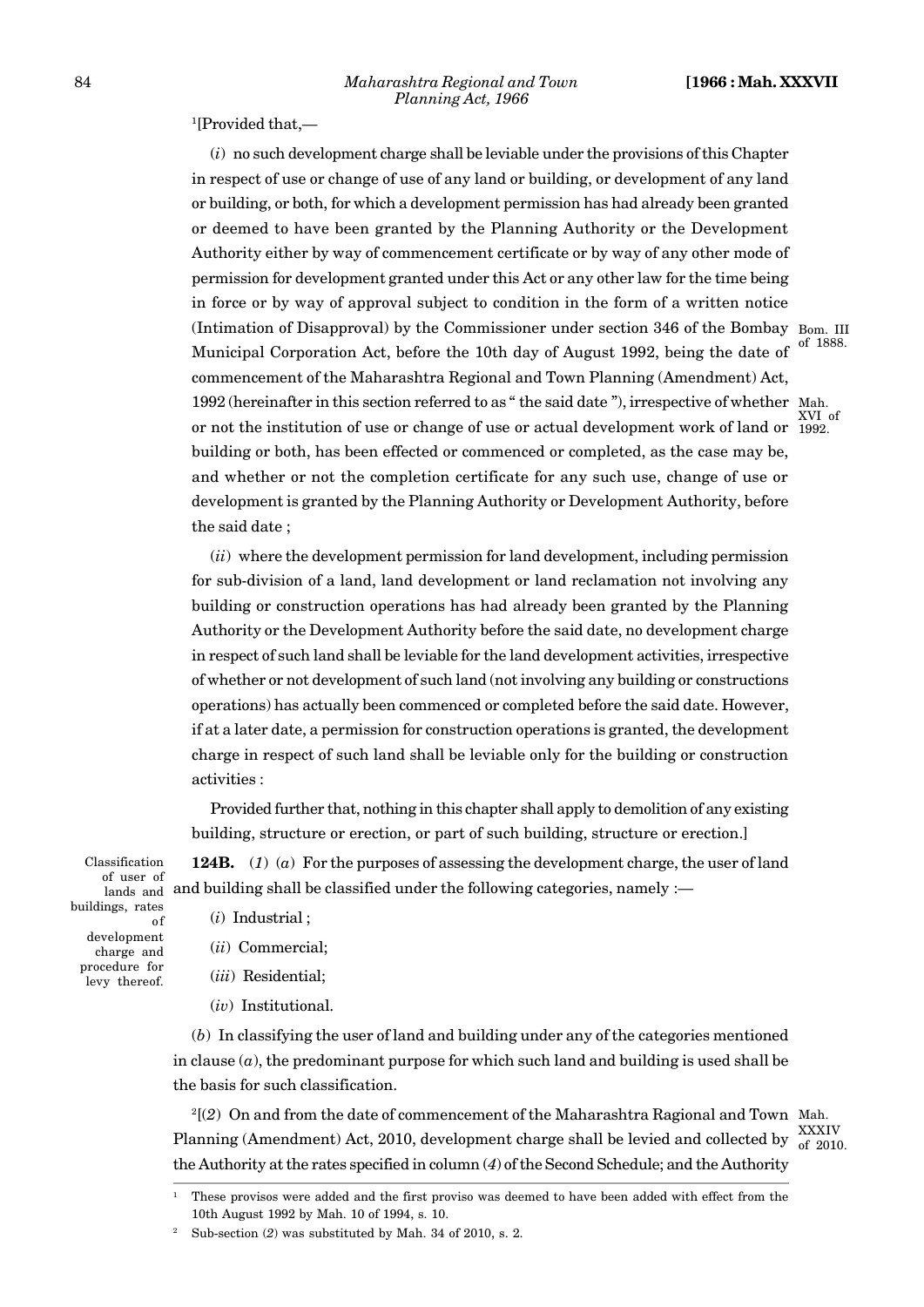#### **1966 : Mah. XXXVII]** *Maharashtra Regional and Town* 85 *Planning Act, 1966*

may, subject to the other provisions of this Chapter, enhance, from time to time, the rate specified in column (*4*) of the Second Schedule and levy the development charge at such enhanced rate :

Provided that, the Authority may, subject to the other provisions of this Chapter, reduce, from time to time, the enhanced rate and levy development charge at such reduced rate, so however that in no case the rate shall be reduced below the rate specified in column (*4*) of the Second Schedule.]

Mah. XXXIV of 2010.

<sup>1</sup>[(2-1A) In respect of the area under the jurisdiction of any Planning Authority or a New Town Development Authority under this Act, where State Government declares its intention to undertake one or more Vital Urban Transport Projects, the development charges levied and collected under the provisions of sub-section (2) shall be increassed by one hundred per cent.

*Explanation.—*For the purpose of this section, the term "Vital Urban Transport Project" means a project related to Mas Rapid Transport System such as Metro Rail, Mono Rail Bus Rapid Transport System and includes Freeway, Sealink, Etc., in respect of which the State Government has by notification in the Official Gazette, declared the intention to undertake such project either on its own behalf or through the Planning Authority, a New Town Development Authority, any other statutory authority, an agency owned and controlled by the Central Government or State Government, or a Government company 18 of incorporated under the provisions of the Companies Act, 2013 or any other law relating to companies for the time being in force.]

2013.

 $^{2}[(2A)$  Notwithstanding anything contained in sub-section (1), when the Maharashtra Industrial Development Corporation is the Special Planning Authority deemed to have been appointed as such under sub-section (*1A*) of section 40, for a notified area under its jurisdiction as provided in the said sub-section (*1A*), it shall be lawful for such Planning Authority to levy within such notified area, the development charges at such rate which may be lower than the  $3*$  \* rates specified by or under the provisions of this Chapter, as it may fix, from time to time.]

(*3*) The Authority, before enhancing or reducing the rate and levying the development charge at such rate shall observe the following preliminary procedure, namely :—

(*a*) the Authority shall, by a resolution passed at a special meeting, approve the regulations prescribing the rates of the development charge proposed to be levied by it ;

<sup>2</sup> Sub-section (*2A*) was inserted by Mah. 10 of 1994, s. 11.

Section 12 of Mah. 10 of 1994 reads as under :—

of 1994.

" 12. For the removal of doubt it is hereby declared that, sub-section (*2*) of section 124A of the Removal of Mah. X principal Act, having been retrospectively amended, that sub-section (2) as it existed before the doubt. commencement of the Maharashtra Regional and Town Planning (Amendment) Act, 1993, shall, notwithstanding anything contained in any judgement, order or decree of any Court, be deemed never to have authorised any Planning Authority or Development Authority to levy any development charge in respect of any development referred to in the first proviso to that sub-section (*2*); and where on or after the 10th day of August 1992, any Planning or the Development Authority has levied and collected any development charges under this Chapter in respect of any land or building or, both, covered by the said proviso, then, the Planning Authority or the Development Authority shall refund the amount of such development charges to the person from whom such charges have been collected either by way of payment, or by adjusting the same against any other dues payable by such person under the provisions of this Act to the Planning Authority, with interest on such amount of refund or adjustments at the rate of 14 per cent. per annum."

The word "minimum" was deleted by Mah. 34 of 2010, s. 2.

This sub-section was inserted by Mah. 37 of 2015, s. 2.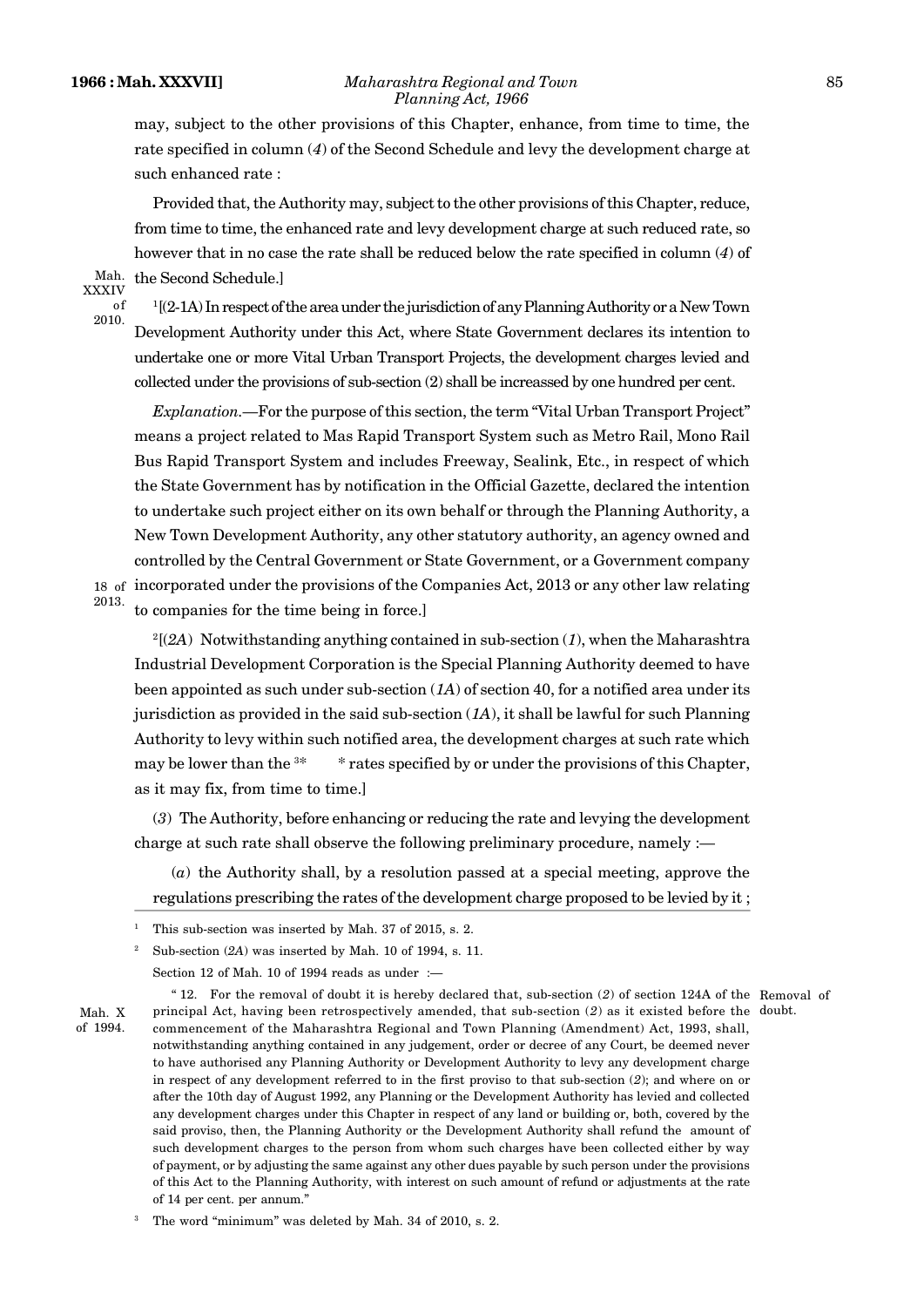XVI of 1992.

#### 86 *Maharashtra Regional and Town* **[1966 : Mah. XXXVII** *Planning Act, 1966*

# (*b*) when such a resolution is passed, the Authority shall take further action to obtain the previous sanction of the State Government to the regulations.

**124C.** After the regulations in respect of development charge are sanctioned by the brought into State Government under section 124B, such development charge shall be brought into force on or after the date to be specified by the State Government in its sanction. Development charge to be force as specified by Government.

Local publication of relating to development charge with notice.

**124D.** (*1*) The regulations referred to in sections 124B and 124C, as sanctioned and published in the *Official Gazette*, shall be displayed by the Authority on notice board in notification its office. The Authority shall also publish a notice in a local newspaper, informing the inhabitants of the area within its jurisdiction, of the subject matter of the regulations so displayed and the date on which they shall come into force.

(*2*) When the rates at which the development charge is leviable are enhanced or reduced under sub-section (*2*) of section 124B, it shall not be necessary to give any separate notice thereof to the owners or occupiers of the lands or buildings affected thereby.

Assessment and recovery development charge.

124E. (1) Any person who, after the commencement of the Maharashtra Regional Mah.  $\frac{1}{200}$  and Town Planning (Amendment) Act, 1992, intends to carry out any development or  $\frac{1}{1992}$ institute or change any use of any land or building for which permission is required under this Act, whether he has applied for such permission or not, or who has commenced carrying out any such development or has carried out such development or instituted or changed any such use, shall apply to the Authority within such time and in such manner as may be prescribed, for the assessment of development charge payable in respect thereof.

(*2*) The Authority shall, on such application being made or if no such application is made, by a person instituting or changing any use of any land or building, then after serving a notice in writing on the person liable to such payment and after calling is made, by a person instituting or changing any use of any land or building, then after serving a notice in wrting on the person liable to such payment and after calling for a report in this behalf from the concerned officer of the Authority, after taking into consideration the report aforesaid, determine whether or not and if so, what development charge is leviable in respect of that development or, institution of use or change of use, and after giving the person concerned an opportunity to be heard, shall then assess the amount of development charge payable by such person and give to such person a notice in writing of such assessment :

Provided that,—

(*a*) where permission under this Act has not been granted for carrying out the said development, the Authority may postpone the assessment of the development charge ;

(*b*) where the application relates to the carrying out of any development, the Authority may refuse to assess the amount of development charge payable by such person concerned unless it is satified that the applicant has an interest in the land or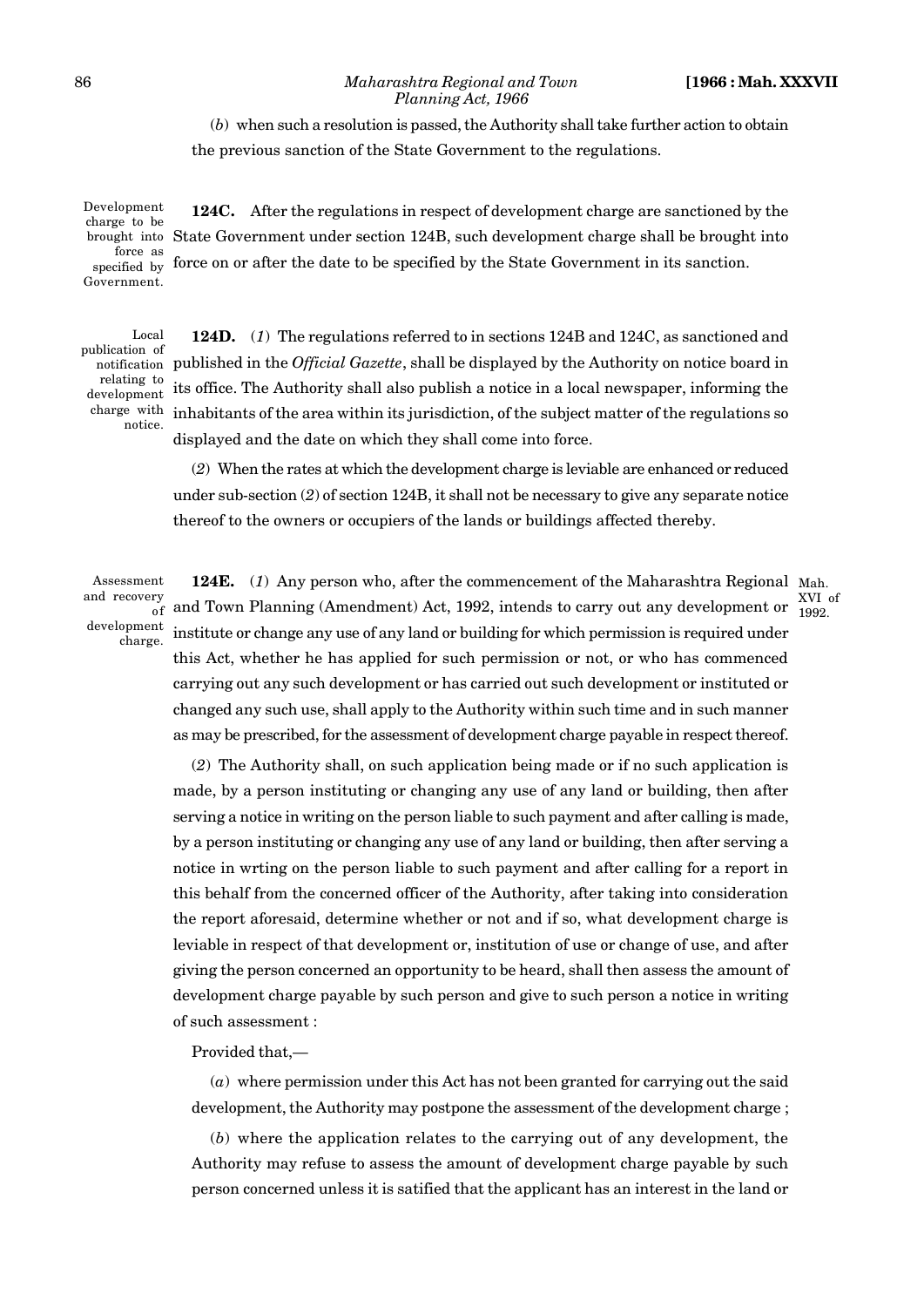#### **1966 : Mah. XXXVII]** *Maharashtra Regional and Town* 87 *Planning Act, 1966*

building sufficient to enable him to carry out such development or that the applicant is able to acquire such interest and that the applicant shall carry out the development within such period as the Authority may determine.

(*3*) The amount of Development charge as shown in the notice of assessment shall be paid within thirty days of the date of receipt thereof by such person and where the amount has not been so paid or has been partly paid an interest at the rate of eighteen per cent. per annum upon any amount outstanding shall be payable from the date immediately following the date on which the period of thirty days as aforesaid expires till the date of payment of such amount.

(*4*) The Authority shall, in regard to the area lying within its jurisdiction, collect all development charges due under this Act in respect of any development in that area.

(*5*) (*a*) The development charge together with interest, if any, payable in respect of any land or building shall, subject to the provisions of sub-section  $(6)$ , be the first charge on such land or building, subject to the prior payment of land revenue, if any, due to the Government thereon.

(*b*) The development charge payable in respect of any land or building by any person shall, together with interest due upto the date of realisation, be recoverable from such person or his successor-in-interest in such land or building, as arrear of land revenue.

(*6*) Notwithstanding anything contained in sub-section (*5*), where a promoter as defined in clause (*c*) of section 2 of the Maharashtra Ownership Flats (Regulation of the promotion Mah. of construction, sale, management and transfer) Act, 1963, intends to carry out any development or institute or change any use of any land or building, the liability to pay the development charge in respect of any such land or building and interest, if any, shall be that of such promoter; and any amount of such development charge and interest remaining outstanding shall, without prejudice to any other mode of recovery thereof available against such promoter, be the first charge on any other property which he owns or in which he has a right, title or interest (in which case such charge shall be limited to the extent of his such right, title or interest), subject to the prior payment of land revenue, if any, due to Government thereon. XLV of 1963.

**124F.** (*1*) No development charge shall be levied on institution of use or of change of Exemptions. use, or development of, any land or building vested in or under the control or possession of the Central or State Government or of any local authority.

(*2*) Subject to such conditions as it may impose, the State Government may, by notification in the *Official Gazette*, exempt partially from the payment of development charge payable <sup>1</sup>[on the development of any land or building which is proposed for warehouse or godown or by any educational institution, medical institution or charitable institution.]

<sup>1</sup> These words were substituted for the words " on the development of any land or building which is proposed for warehouse or godown or by any educational institution, medical institution or charitable institution " by Mah. 32 of 2015, s.2.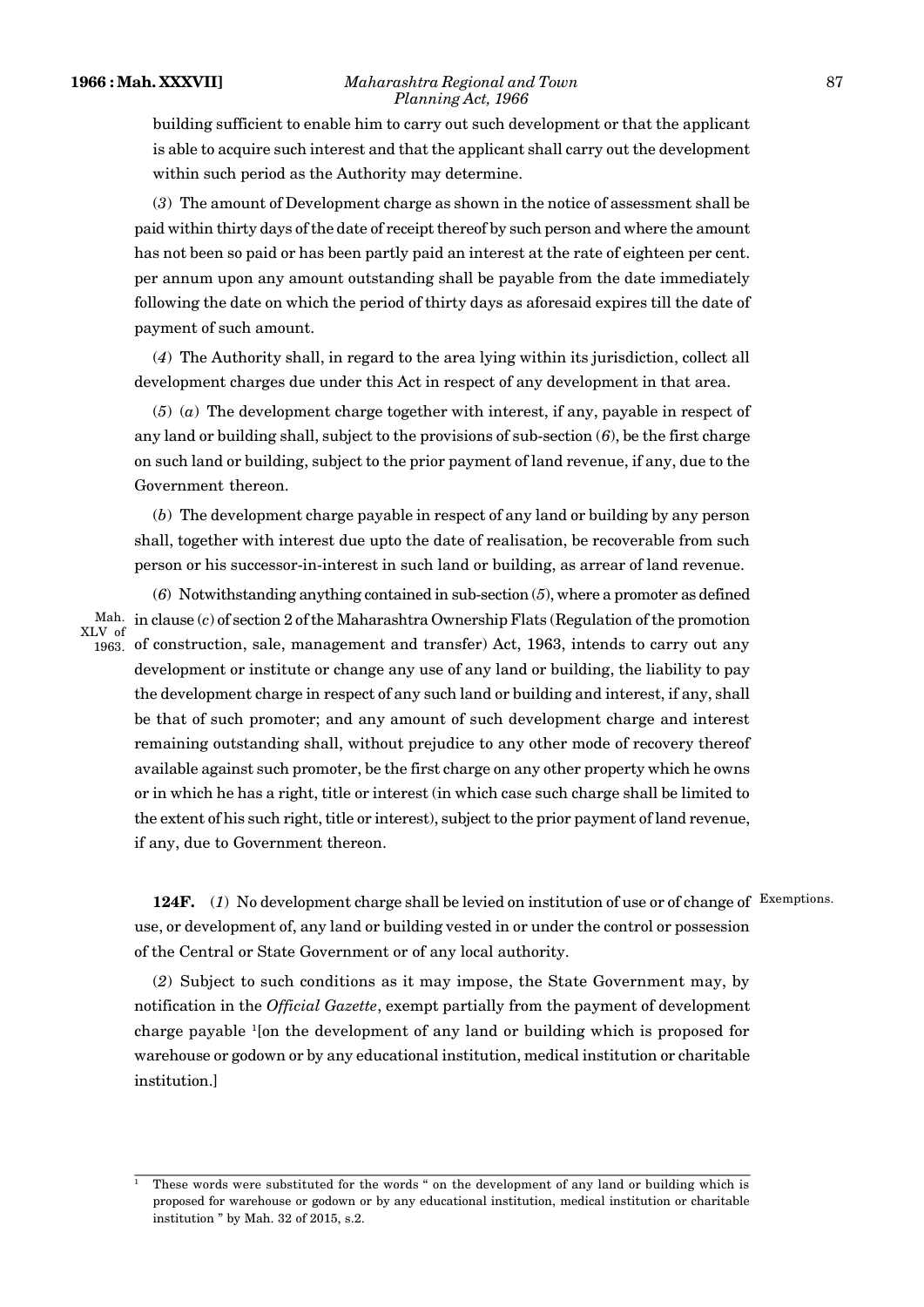#### 88 *Maharashtra Regional and Town* **[1966 : Mah. XXXVII** *Planning Act, 1966*

<sup>1</sup>[(*3*) Notwithstanding anything contained in sub-section (*1*) and (*2*), the State Government may, by notification in the *Official Gazette* and subject to such terms and conditions as may be specified therein, exempt partially a Special Township Project undertaken by a private developer under the Special Development Control Regulations made under the provisions of this Act, from payment of the development charges.]

Appeal.

**124G.** (*1*) Any person aggrieved by an order passed by the Authority under section 124E may prefer an appeal to the State Government or to such an officer as may be appointed by the State Government in this behalf, being an officer not below the rank of Deputy Secretary to the Government; and such appeal shall be made in such manner and accompanied by such fees, as may be prescribed.

(*2*) The State Government or the officer so appointed may, after giving a reasonable opportunity to the appellant and the Authority, of being heard, by an order confirm, reduce, enhance or annul the assessment.

(*3*) Where the assessment is annulled or set aside in an appeal, the State Government or such officer deciding the appeal may direct the Authority to make a fresh assessment after such further enquiry as may be directed.

(*4*) Every order passed in appeal under this section shall be final and shall not be questioned in any suit or other legal proceedings.

Procedure for filing appeal. **124H.** No appeal under section 124G shall be entertained unless,—

(*a*) the appeal is brought within forty-five days next after the receipt of notice of assessment under sub-section (*2*) of section 124E by the person concerned :

Provided that, the State Government or the officer so appointed may, admit an appeal preferred after the expiration of the forty-five days as aforesaid if, the Government or such officer is satisfied that the appellant had sufficient cause for not prefering the appeal within the said period ;

(*b*) the amount claimed in the notice of assessment from the appellant together with the amount of interest, if any due thereon, has been deposited by him in the office of the Authority.

Interest on enhanced 1S enn assessment or of refund.

**124I.** If, as a result of an order passed in appeal under section 124G, the assessment amount of is enhanced and any amount of difference is required to be recovered from the appellant or any amount from out of the amount paid under clause (*b*) of section 124H is required to be refunded to the appellant, an interest at the rate of eighteen per cent. per annum shall be payable,—

> (*a*) in the case of amount to be so recovered, from the date of the notice of original assessment till the date of recovery thereof; and

> (*b*) in the case of amount to be so refunded, from the date on which the amount was paid under clause (*b*) of section 124H till the date of refund thereof.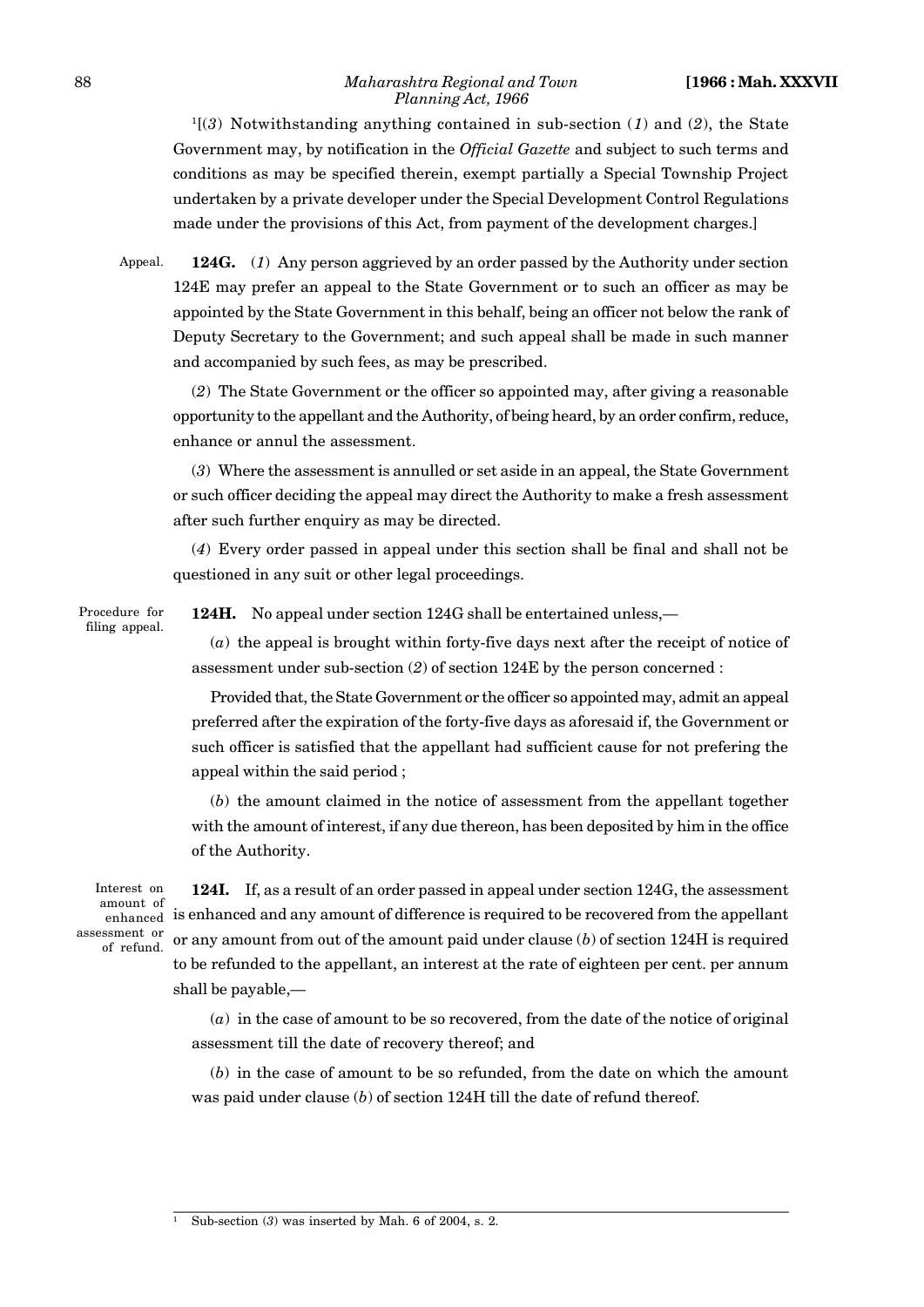**124J.** (1) There shall be established and set apart a separate fund to be called "the  $\frac{D \text{e} \text{ve} \text{d} \text{p}}{E \text{e} \text{e} \text{d} t}$ Development Fund " and an Authority shall separately show the same in its budget.

(*2*) All moneys received by the Authority as development charge together with interest thereon, if any, under this Chapter shall be credited to the Development Fund.

<sup>1</sup>[(*3*) The money credited from time to time, to the said Fund, shall be utilized only for the purposes of acquisition and development of any land reserved for any of the public purposes specified in any plan or scheme under this Act and for providing public amenities in the area under the jurisdiction of the said Authority and maintenance and improvment thereof.]

<sup>2</sup>[Provided that, the additional amount levied and collected as a result of increase in the development charge in accordance with the provisions of sub-section (*2-1A*) of section 124B, shall be applied, subject to the directions issued by the State Government, from time to time, only for the purposes of one or more Vital Urban Transport Projects, within the meaning of the said sub-section.]

(*4*) Surplus moneys at the credit of the said Fund, which cannot immediateiy or at an early date be applied for the purposes aforesaid, shall, from time to time, be deposited by the Authority in the bank.

*Explanation.*—For the purposes of this sub-section, the expression " bank " means,—

(*i*) the State Bank of India constituted under the State Bank of India Act, 1955; 23 of 1955.

(*ii*) a subsidiary bank as defined in the State Bank of India (Subsidiary Bank) Act, 1959 ; 38 of 1959.

5 of 1970. 40 of 1980.

(*iii*) a corresponding new bank constituted under section 3 of the Banking Companies (Acquisition and Transfer of Undertakings) Act, 1970 or under section 3 of the Banking Companies (Acquisition and Transfer of Undertakings) Act, 1980 ;

(*iv*) any other bank, being a scheduled bank as defined in clause (*e*) of section 2 of the Reserve Bank of India Act, 1934, or being such a bank as may be approved by the State Government. 2 of 1934.

**124K.** (1) Where any person who, whether at his own instance or at the instance of Stoppage of any other person commences, undertakes or carries out development or institutes or development changes the use of any land or building without the payment of development charge payable under this Chapter, the Authority may serve on such person a notice requiring to stop the development work or the change of any such land or building and from the time of the service of such notice, such person shall discontinue such development or change of use of land or building.

(*2*) The notice issued under sub-section (*1*) and served upon such person may require,—

(*a*) the demolition of the development work, if any carried out, within the time specified in such notice, and

(*b*) the discontinuance of any further development or change of use of such land or building.

development and penalty.

<sup>&</sup>lt;sup>1</sup> Sub-section (3) was substituted by Mah. 43 of 2014, s.13, w.e.f. 22-4-2015.

<sup>2</sup> This proviso was added by Mah. 37 of 2015, s. 3.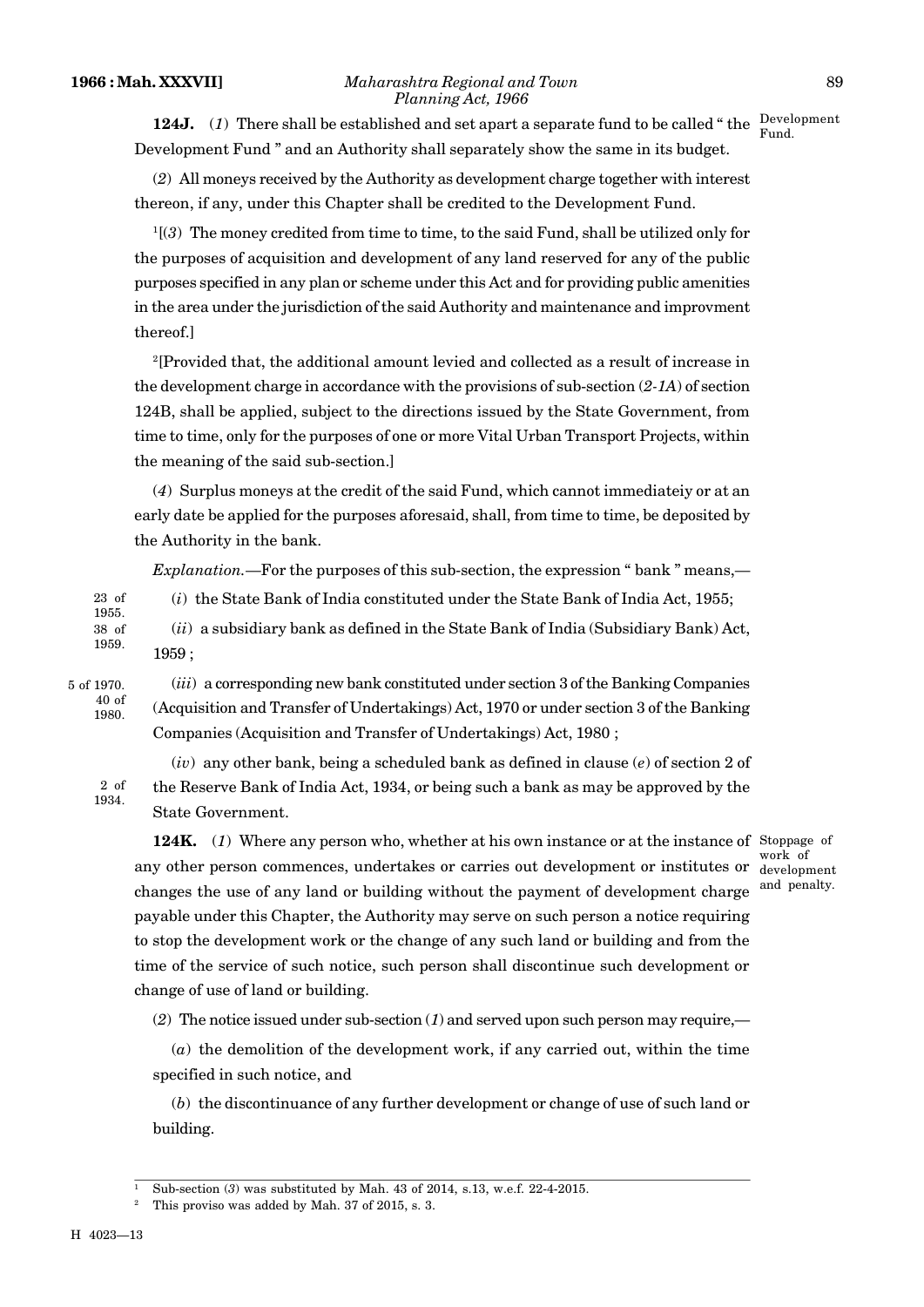(*3*) Any person, who continues to carry out the development or change of use of any such land or building, whether for himself or on behalf of the owner or any other person, after such notice has been served upon him, shall, on conviction, be punished with imprisonment for a term which shall not be less than three months, but which may extend to three years and with fine which shall not be less than one thousand rupees, but which may extend to five thousand rupees; and when the non-compliance with notice is a continuing one, with further fine which may extend to hundred rupees for every day after the date of the service of the notice during which the non-compliance has continued or continues.

(*4*) On the failure of such person to demolish the work of development, if any, as required under such notice, the Authority may itself demolish such development and any expenses incurred by the Authority for doing so shall be recoverable from such person as arrears of land revenue.

Provisions of sections 124A to apply in certain cases.

<sup>1</sup>[124K-1. Notwithstanding anything contained in the draft or final Regional plan, the to 124K also provisions of sections 124A to 124K shall apply, *mutatis mutandis*, to cases where the permission to carry out the development is under clause (*ii*) or (*iii*) of sub-section (*1*) of section 18 :

> Provided that, the development charge collected under this section shall be assigned to the Village Panchayat, within whose limits the land proposed to be developed is situated. The amount so collected and assigned shall be utilised by the Village Panchayat, to provide or develop basic amenities and infrastructure.]

Chapter to have overriding effect, but shall be in addition to existing local authority laws.

**124L.** (*1*) The provision of this Chapter shall have effect notwithstanding anything inconsistent therewith contained in this Act or any other law for the time being in force.

(*2*) Subject to the provisions of sub-section (*1*), the provisions of this Chapter shall be in addition to, and not in derogation of, any other provisions of this Act or any law relating to municipal corporation, municipal council or other local authority of any urban area.]

# CHAPTER VII

#### LAND ACQUISITION.

Compulsory acquisition of for purposes of Regional plan, Development plan, or town planning schemes, etc.

**125.** Any land required, reserved or designated in a Regional plan, Development plan land needed  $\,$  or town planning scheme for a public purpose or purposes including plans for any area of comprehensive development or for any new town shall be deemed to be land needed for a public purpose within the meaning of the Land Acquisition Act, 1894.

I of 1894.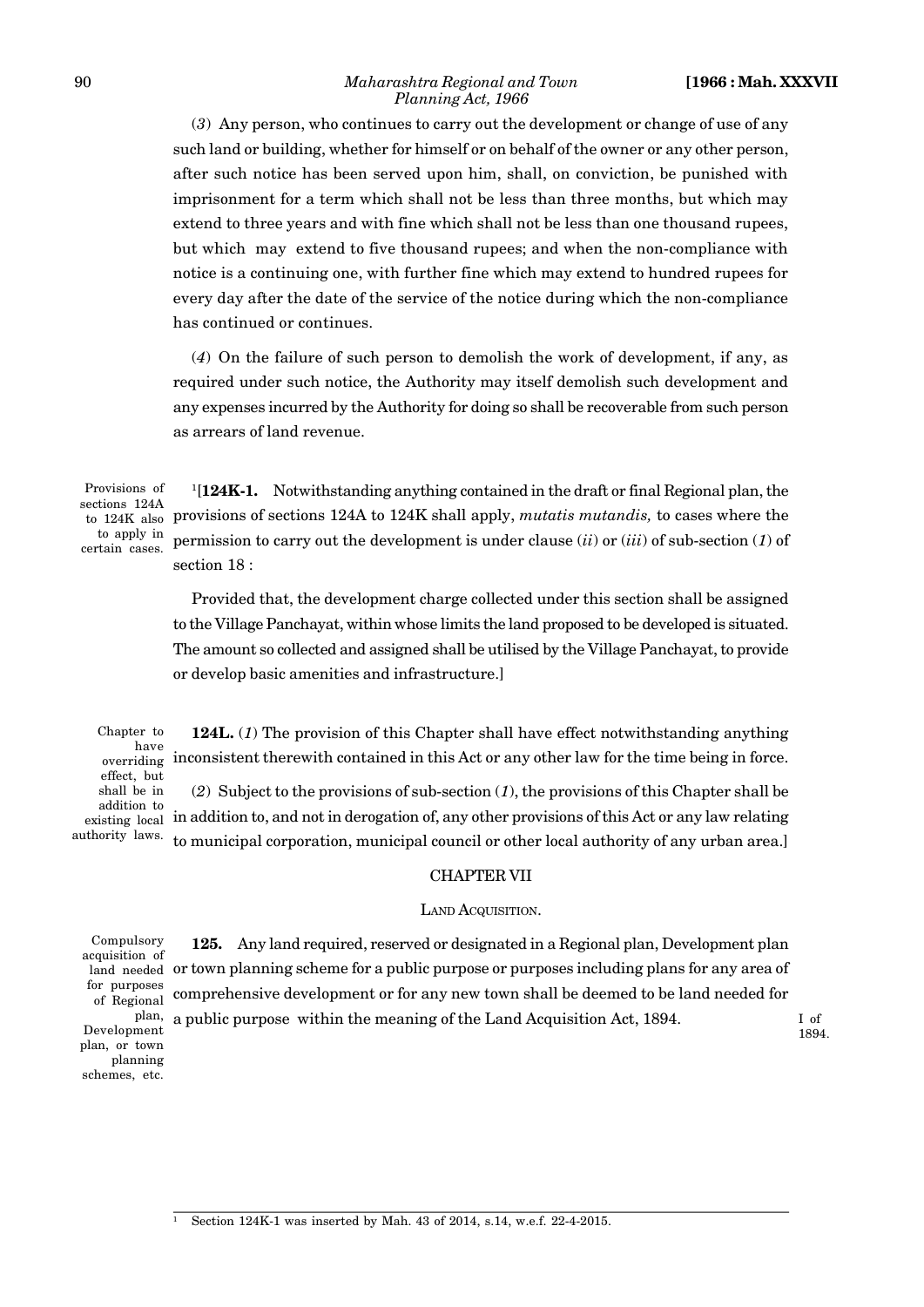#### **1966 : Mah. XXXVII]** *Maharashtra Regional and Town* 91 *Planning Act, 1966*

**126.** (*1*) Where after the publication of a draft Regional plan, a Development or any other plan or town planning scheme, any land is required or reserved for any of the public for public purposes specified in any plan or scheme under this Act at any time, the Planning spcified in Authority, Development Authority, or as the case may be, <sup>1</sup>[any Appropriate Authority may, except as otherwise provided in section 113A]  $^{2}$ [acquire the land, plans.

Acquisition of land required purposes

(*a*) by agreement by paying an amount agreed to, or

(*b*) in lieu of any such amount, by granting the land-owner or the lessee, subject, however, to the lessee paying the lessor or depositing with the Planning Authority, Development Authority or Appropriate Authority, as the case may be, for payment to the lessor, an amount equivalent to the value of the lessor's interest to be determined by any of the said Authorities concerned on the basis of the principles laid down in the Land Acquisition Act, 1894, Floor Space Index (FSI) or Transferable Development Rights (TDR) against the area of land surrendered free of cost and free from all encumbrances, and also further additional Floor Space Index or Transferable Development Rights against the development or construction of the amenity on the surrendered land at his cost, as the Final Development Control Regulations prepared in this behalf provide, or

I of 1894.

I of 1894.

I of 1894.

> (*c*) by making an application to the State Government for acquiring such land under the Land Acquisition Act, 1894,

and the land (together with the amenity, if any so developed or constructed) so acquired by agreement or by grant of Floor Space Index or additional Floor Space Index or Transferable Development Rights under this section or under the Land Acquisition Act, 1894, as the case may be, shall vest absolutely free from all encumbrances in the Planning Authority, Development Authority, or as the case may be, any Appropriate Authority.]

(*2*) On receipt of such application, if the State Government is satisfied that the land specified in the application is needed for the public purpose therein specified, or  ${}^{3}$ [if the State Government (except in cases falling under section 49 <sup>4</sup>[and except as provided in section 113A)] itself is of opinion] that any land included in any such plan is needed for any public purpose, it may make a declaration to that effect in the *Official Gazette*, in the manner provided in section 6 of the Land Acquisition Act, 1894, in respect of the said land. The declaration so published shall, notwithstanding anything contained in the said Act, be deemed to be a declaration duly made under the said section :

<sup>1</sup> This portion was substituted for the words " any Appropriate Authority may, acquire the land " by Mah. 21 of 1971, *s.* 11(*1*).

<sup>2</sup> This portion was substituted and shall be deemed to have been substituted on the 25th March 1991 for the words and figures "acquire the land either by agreement or makes an application to the State Government for acquiring such land under the Land Acquisition Act, 1894" by Mah. 10 of 1994, s. 13(*a*).

<sup>3</sup> These words were substituted for the words "if the State Government itself is of opinion" by Mah. 14 of 1971, s.  $6(1)(a)$ .

<sup>4</sup> This portion was inserted by Mah. 21 of 1971, s. 11(*2*).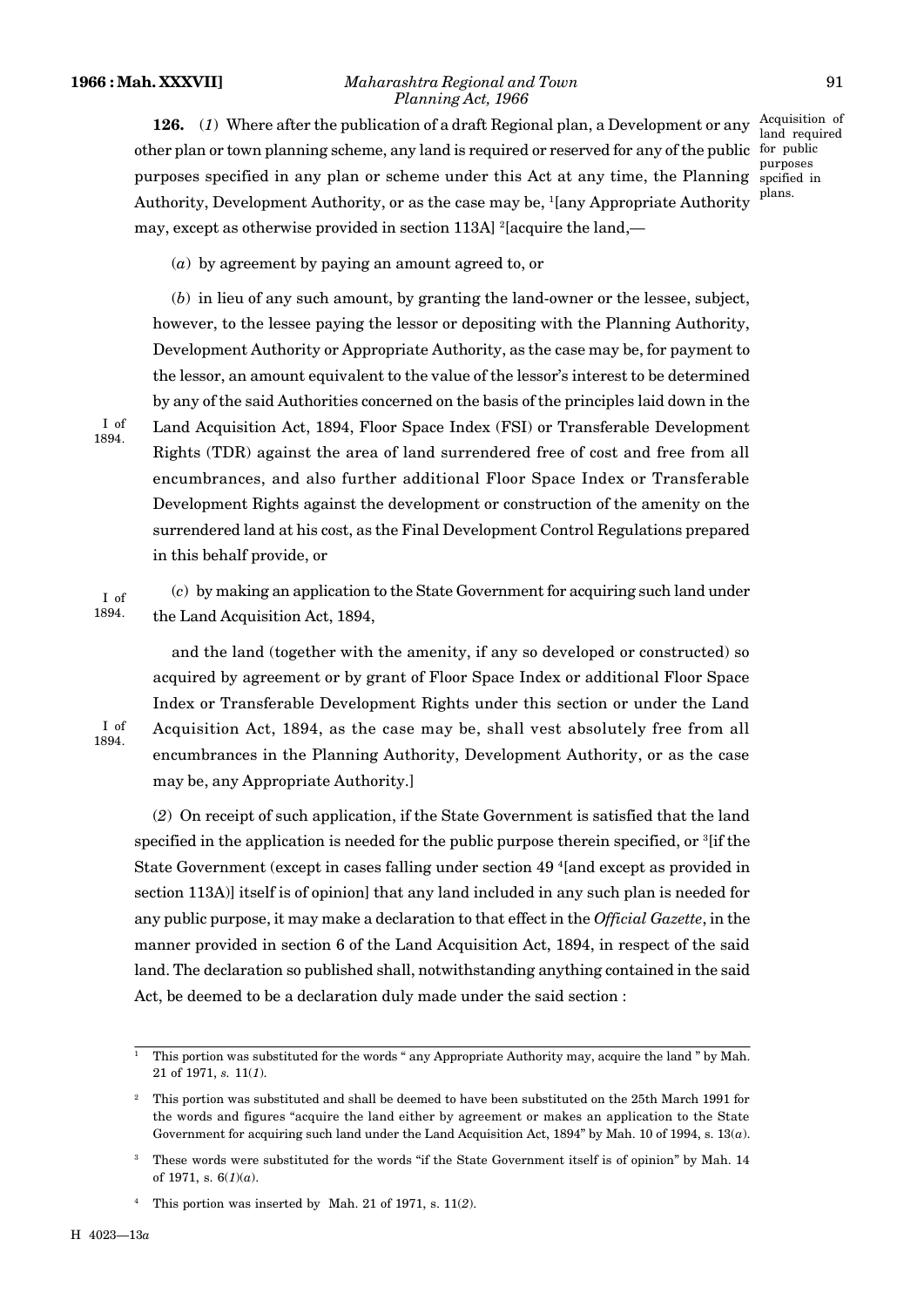#### 92 *Maharashtra Regional and Town* **[1966 : Mah. XXXVII** *Planning Act, 1966*

<sup>1</sup>[ Provided that, subject to the provisions of sub-section (*4*), no such declaration shall be made after the expiry of one year from the date of publication of the draft Regional Plan, Development Plan or any other Plan, or Scheme, as the case may be.]

<sup>2</sup>[(*3*) On publication of a declaration under the said section 6, the Collector shall proceed to take order for the acquisition of the land under the said Act ; and the provisions of that Act shall apply to the acquisition of the said land with the modification that the market value of the land shall be,—

(*i*) where the land is to be acquired for the purposes of a new town, the market value prevailing on the date of publication of the notification constituting or declaring the Development Authority for such town ;

(*ii*) where the land is acquired for the purposes of a Special Planning Authority, the market value prevailing on the date of publication of the notification of the area as undeveloped area ; and

(*iii*) in any other case, the market value on the date of publication of the interim development plan, the draft development plan or the plan for the area or areas for comprehensive development, whichever is earlier, or as the case may be, the date of publication of the draft Town Planning Scheme :

Provided that, nothing in this sub-section shall affect the date for the purpose of determining the market value of land in respect of which proceedings for acquisition commenced before the commencement of the Maharashtra Regional and Town Planning Mah. XI (Second Amendment) Act, 1972 :

of 1973.

Provided further that, for the purpose of clause (*ii*) of this sub-section, the market value in respect of land included in any undeveloped area notified under sub-section (*1*) of section 40 prior to the commencement of the Maharashtra Regional and Town Planning (Second Mah. XI Amendment) Act, 1972, shall be the market value prevailing on the date of such commencement.] of 1973.

<sup>3</sup>[(*4*) 4[Notwithstanding anything contained in the proviso to sub-section (*2*) and subsection (*3*), if a declaration,] is not made, within the period referred to in sub-section (*2*) (or having been made, the aforesaid period expired on the commencement of the Maharashtra Regional and Town Planning <sup>5</sup>[(Amendment) Act, 1993)], the State Mah. X Government may make a fresh declaration for acquiring the land under the Land

of 1994.

<sup>&</sup>lt;sup>1</sup> This proviso was substituted by Mah. 10 of 1994, s.  $13(b)$ .

<sup>2</sup> Sub-section (*3*) was substituted by Mah. 11 of 1973, s. 6.

<sup>3</sup> Sub-section (*4*) was added by Mah. 14 of 1971, *s.* 6(*3*).

<sup>4</sup> These words were substituted for the words "If a declaration" by Mah. 10 of 1994, s. 13(*c*)(*i*).

<sup>5</sup> These brackets, words and figures were substituted for the brackets, words and figures "(Amendment) Act, 1970," by Mah. 10 of 1994*,* s. 13 (*c*)(*ii*).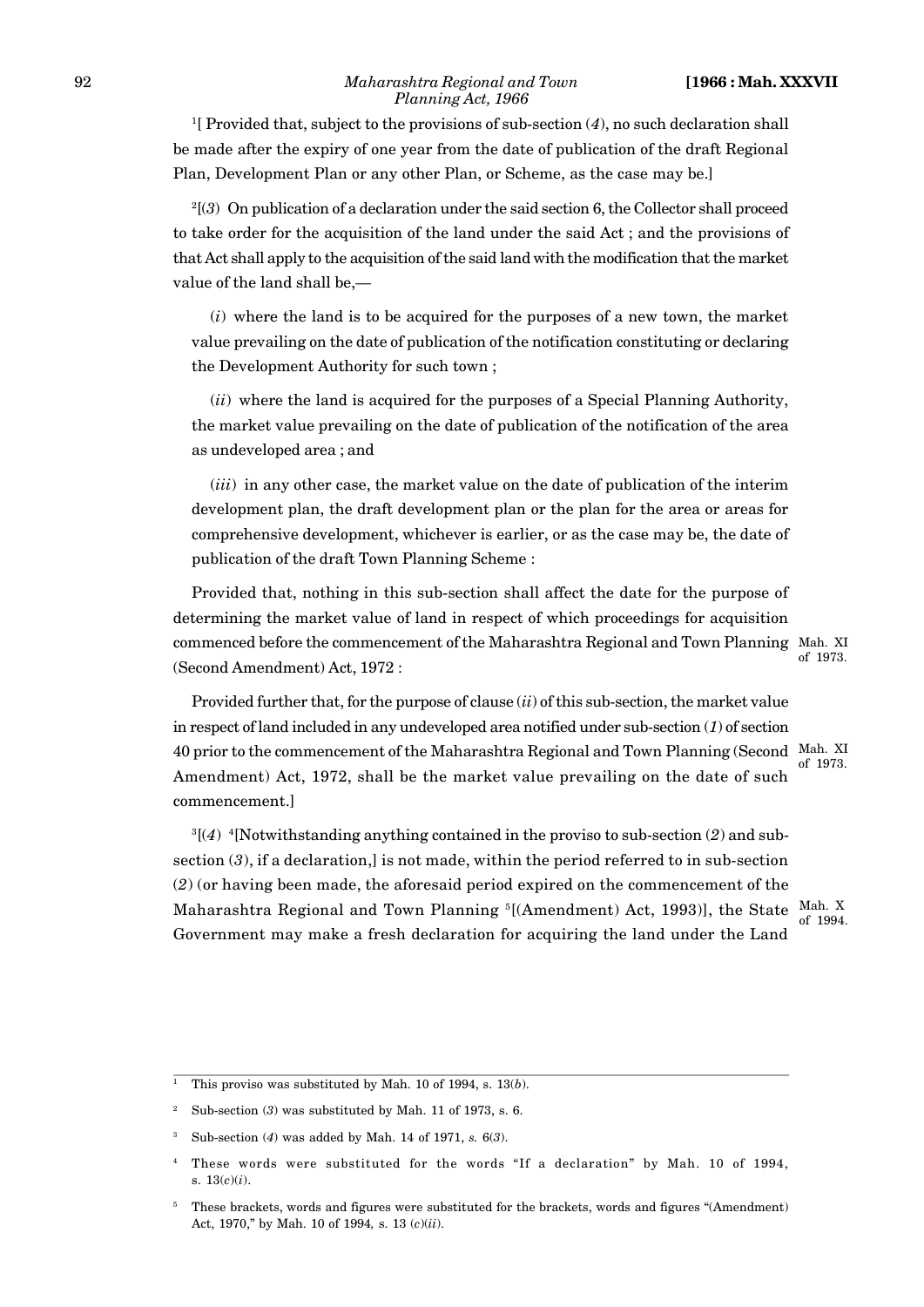#### **1966 : Mah. XXXVII]** *Maharashtra Regional and Town* 93 *Planning Act, 1966*

 $\frac{I}{I}$  of Acquisition Act, 1894, in the manner provided by sub-sections (2) and (3) of this section, subject to the modification that the market value of the land shall be the market value at the date of declaration in the *Official Gazette*, made for acquiring the land afresh.] 1894. ...

**127.**  $\frac{1}{i}$  If any land reserved, allotted or designated for any purpose specified in any Lapsing of plan under this Act is not acquired by agreement within ten years from the date on which a final Regional Plan, or final Development Plan comes into force  $^{2}$  [or if a declaration under sub-section (*2*) or (*4*) of section 126 is not published in the *Official Gazette* within such period, the owner or any person interested in the land may serve notice, alongwith the documents showing his title or interest in the said land, on the Planning Authority, the Development Authority or, as the case may be, the Appropriate Authority to that effect; and if within twelve months] from the date of the service of such notice, the land is not acquired or no steps as aforesaid are commenced for its acquisition, the reservation, allotment or designation shall be deemed to have lapsed, and thereupon, the land shall be deemed to be released from such reservation, allotment or designation and shall become available to the owner for the purpose of development as otherwise, permissible in the case of adjacent land under the relevant plan.

<sup>3</sup>[(*2*) On lapsing of reservation, allocation or designation of any land under sub-section (*1*), the Government shall notify the same, by an order published in the *Official Gazette*.]

**128.** (1) Where any land is included in <sup>4</sup>[ any plan or scheme] as being reserved, allotted Power of State or designated for any purpose therein specified or for the purpose of Planning Authority or Development Authority or Appropriate Authority and the State Government is satisfied that the same land is needed for a public purpose different from any such public purpose or purpose of the Planning Authority, Development Authority or Appropriate Authority, the State Government may, notwithstanding anything contained in this Act, acquire such land under the provisions of the Land Acquisition Act, 1894. I of

Government to acquire lands for purpose other than the one for which it is designated in any 6\* plan or scheme.

 $<sup>5</sup>[(1A)$  Save as otherwise provided in this Act or any other law for the time being in</sup> force where any land included in any plan or scheme as being reserved, allotted or designated for any purpose therein specified or for the purposes of a Planning Authority or Development Authority or Appropriate Authority, is being acquired by the State Government under the provisions of the Maharashtra Industrial Development Act, 1961, Mah. III for the Maharashtra Industrial Development Corporation (being the Special Planning

of 1962.

1894.

reservations.

This section was re-numbered as sub-section  $(1)$  by Mah. 16 of 2009, s.2.

<sup>2</sup> This portion was substituted for the portion begining with "or if proceedings for the acquisition of such land" and ending with the words "if within six months." by Mah. 16 of 2009*,* s. 2 (*a*).

<sup>3</sup> Sub-section (*2*) was added, by Mah. 16 of 2009*,* s. 2(*b*).

<sup>4</sup> These words were substituted for the words " any draft plan or scheme" by Mah. 11 of 1973, s. 7.

Sub-section (*1A*) was inserted by Mah. 10 of 1994, s. 14.

The word "draft" was deleted by Mah. 6 of 1976, s. 32(c).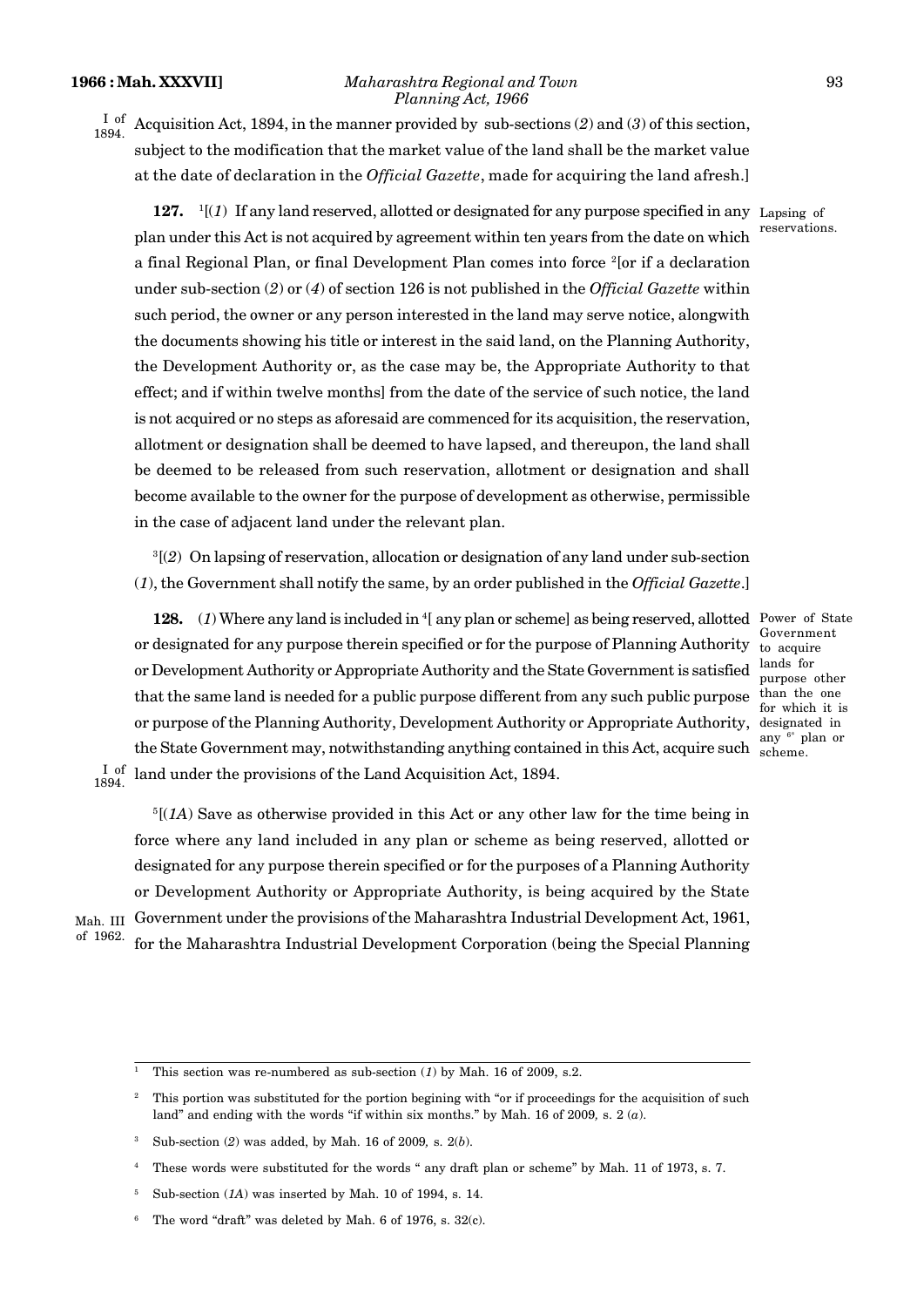Authority deemed to have been appointed as such under sub-section (*1A*) of section 40, the provisions of sub-sections (*2*) and (*3*) of this section shall *mutatis mutandis,* apply to such acquisition proceedings.]

(2) In the proceedings under the Land Acquisition Act, 1894, the Planning Authority,  $\frac{I}{I}$  of or Development Authority or Appropriate Authority, as the case may be, shall be deemed to be a person interested in the land acquired; and in determining the amount of compensation to be awarded, the market value of the land shall be assessed as if the land had been released from the reservation, allotment or designation made in the <sup>1</sup>[any plan or scheme] or new town, as the case may be, and the Collector or the Court shall take into consideration the damage, if any, that Planning Authority or Development Authority or Appropriate Authority, as the case may be, may sustain by reason of acquisition of such land under the Land Acquisition Act, 1894, or I of otherwise, and the proportionate cost of the Development plan or town planning scheme or new town, if any, incurred by such Authority and rendered abortive by reason of such acquisition. 1894. 1894.

(*3*) On the land vesting in the State Government under sections 16 or 17 of the Land I of Acquisition Act, 1894, as the case may be, the <sup>2</sup>[relevant plan or scheme] shall be deemed to be suitably varied by reason of acquisition of the said land. 1894.

Possession of land in case of

**129.** (*1*) At any time after the publication of a notification under sub-section (*2*) of section 126, where the State Government, on an application of the Planning Authority, urgency. Development Authority or Appropriate Authority, is satisfied that the possession of any land which is reserved or designated for a public purpose either under a Regional plan or Devlopment plan  $3 * * * * *$  is urgently required in the public interest by that Authority, the State Government may, by an order in writing authorise the Collector to enter on and take possession of the land under acquisition after giving a notice of fifteen days; and thereupon, the right or interest in that land shall be extinguished from the date specified in the order; and on the date on which possession is taken, the land shall vest without any further assurance and free from encumbrances in the State Government :

Provided that, before or at the time of taking possession of any land under this subsection, the Collector shall offer to the person interested compensation for the standing crops and trees, if any, on such land; and for any damage sustained by him which is caused by such sudden dispossession and not excepted in section 24 of the Land Acquisition Act,  $_{\rm I}$  <sub>of</sub> 1894, and if such offer is not accepted, the value of such crops and trees and the amount of such other damage shall be allowed in awarding compensation for the land under the provisions of the said Act.

 $\frac{1}{1}$  These words were substituted for the words "draft Regional Plan, draft Development plan or draft Town Planning Scheme" by Mah. 6 of 1976, s.  $32(a)$ .

<sup>2</sup> These words were substituted for the words "relevant draft plan or scheme" by Mah. 6 of 1976*.,* s. 32(*b*).

<sup>3</sup> The words "whether arable, waste or open" were deleted by Mah. 42 of 1973, s. 4.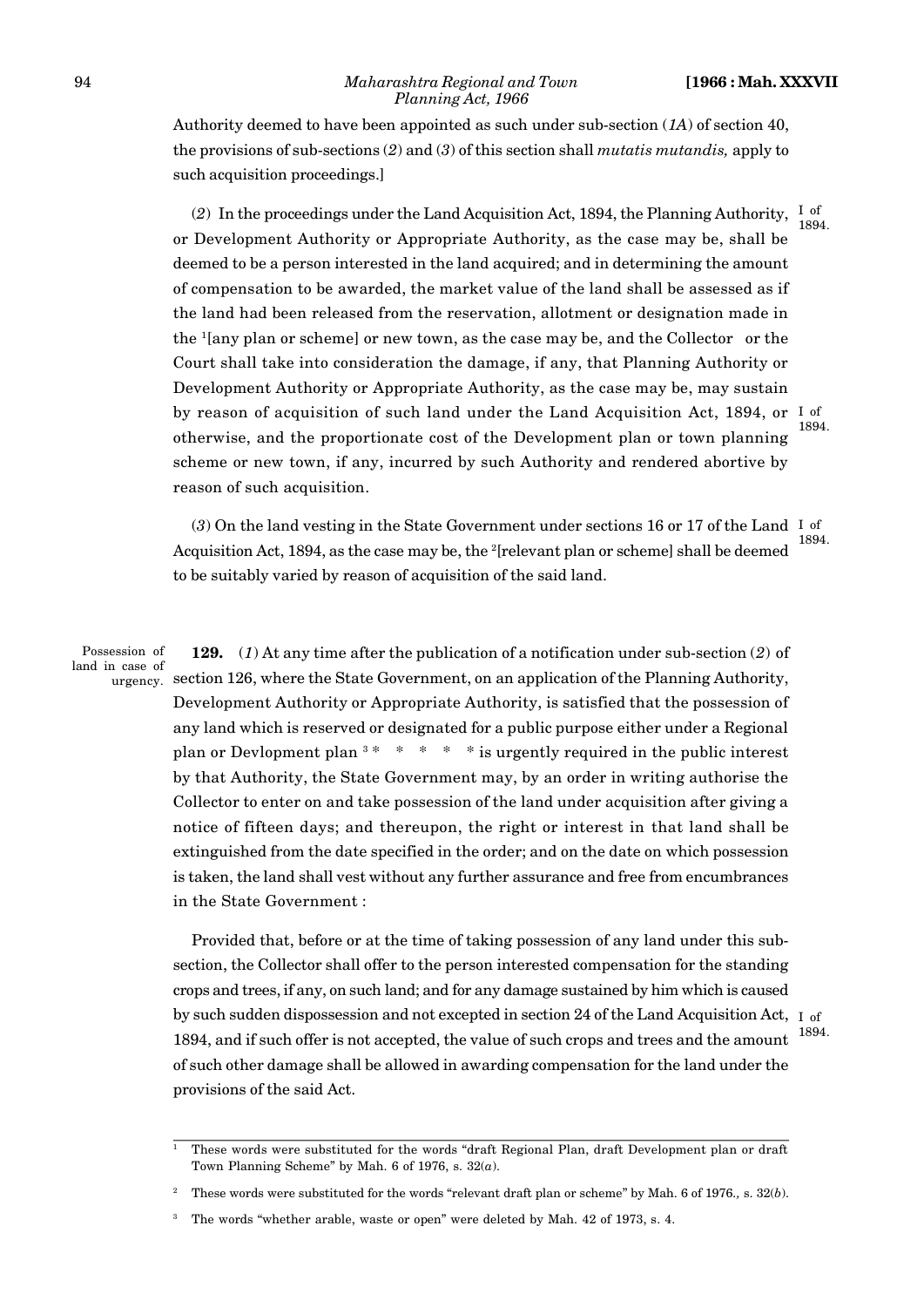#### **1966 : Mah. XXXVII]** *Maharashtra Regional and Town* 95 *Planning Act, 1966*

(*2*) Where possession of land is taken under sub-section (*1*), the Planning Authority, the Development Authority or as the case may be, Appropriate Authority shall subject to the provisions of sub-section (*1*), pay to the owner concerned interest at 4 per cent. per annum, on the amount of compensation from the date of taking possession of the land under acquisition to the date of payment.

(*3*) Where possession of land is taken under sub-section (*1*), the Planning Authority, or Development Authority, or as the case may be,the Appropriate Authority may, at the request of the person interested, pay an advance not exceeding two-thirds of the amount estimated to be payable to such person on account of the land after executing an agreement in that behalf under section 157.

## CHAPTER VIII.

#### FINANCE, ACCOUNT AND AUDIT.

130. (1) Every Regional Board, <sup>1</sup>[Special Planning Authority (other than a Special Funds. Planning Authority appointed under clause (*b*) of sub-section (*1*) of section 40)] or Development Authority <sup>2</sup>[constituted under sub-section (*2*) of section 113] shall have and maintain its own fund to which shall be credited—

*(a)* all moneys received by such Board or Authority from the State Government by way of grants, loans, advance or otherwise,

(*b*) all fees or charges received by such Board or Authority under this Act or rules or regulations thereunder ;

(*c*) all moneys received from any other source.

(*2*) The fund shall be applied towards meeting—

(*a*) the expenditure incurred in the administration of this Act;

(*b*) the cost of acquisition of land in the area of the Authority concerned incurred for purposes of development ;

(*c*) the expenditure for any development of land in the area of the Authority concerned undertaken by such Authority; and

(*d*) the expenditure for such other purposes as the State Government may direct.

(*3*) Every Regional Board, <sup>3</sup>[Special Planning Authority (other than a Special Planning Authority appointed under clause *(b)* of sub-section (*1*) of section 40)] or Development

<sup>&</sup>lt;sup>1</sup> This portion was substituted for the words "Planning Authority" by Mah. 11 of 1973, s. 8.

<sup>2</sup> This portion was inserted by Mah. 21 of 1971, ss. 12, 13 and 14.

<sup>3</sup> This portion was substituted for the words " Planning Authority " by Mah. 11 of 1973, s. 8.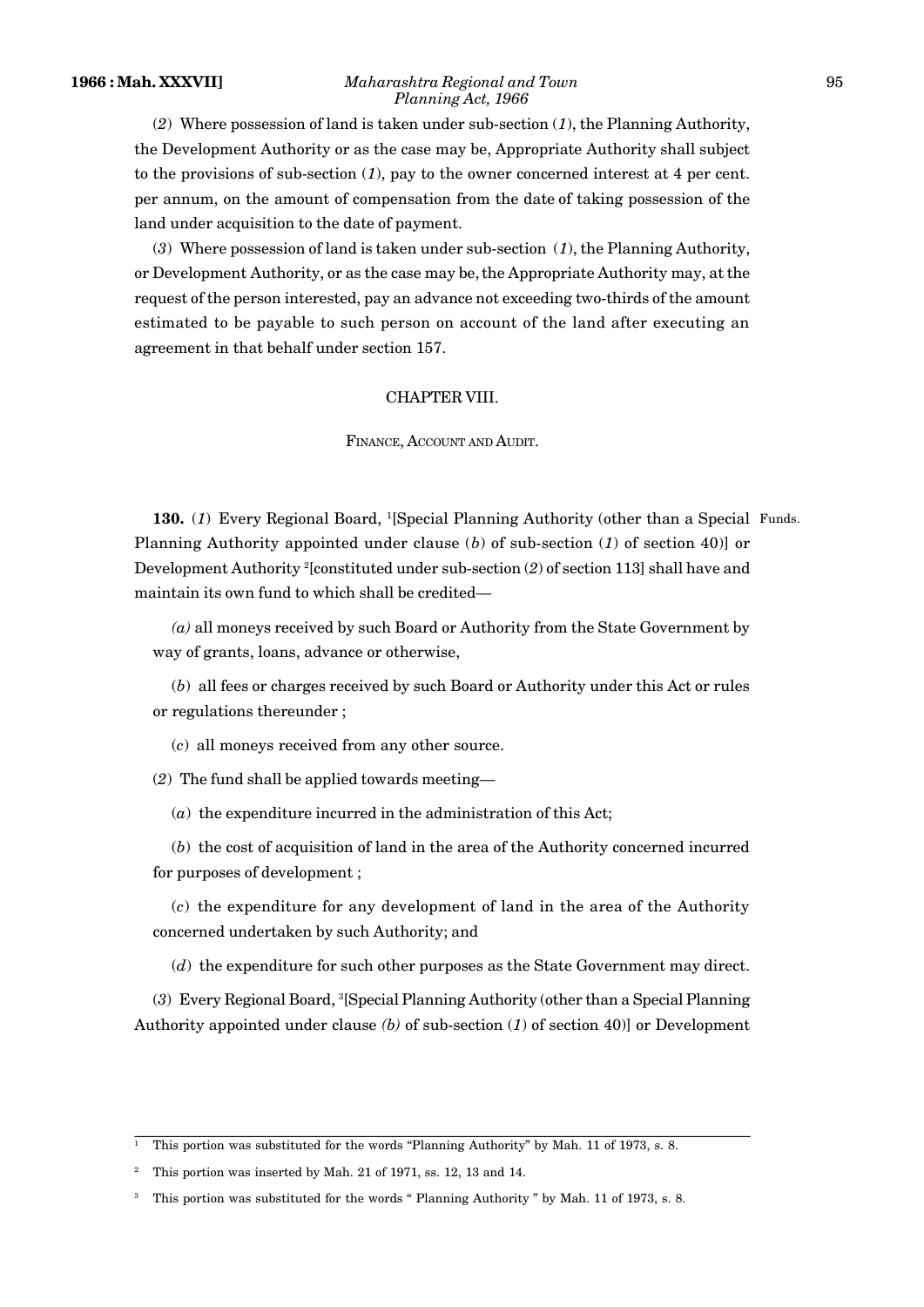Authority <sup>1</sup>[constituted under sub-section (*1*) of section 113] may keep in current account in the Reserve Bank of India or the State Bank of India or any other Bank approved by the State Government in this behalf, such sum of money out of its funds as may be prescribed by the rules and any money in excess of the said sum shall be invested in such manner as may be approved by the State Government.

(*4*) The State Government may, after due appropriation made by the Legislature of the State by law in this behalf, make such grants, advances and loans to the Board or the Authority concerned as it may deem necessary for the performance of the functions under this Act; and all grants, loans and advances so made shall be on such terms and conditions as the State Government may determine.

**131.** Every Regional Board, <sup>2</sup>[Special Planning Authority (other than a Special Planning Authority appointed under clause *(b)* of sub-section (*1*) of section 40)] or Development Authority <sup>1</sup>[constituted under sub-section (*2*) of section 113] shall prepare in such form and at such time every year as may be prescribed by rules, a budget in respect of the financial year next ensuing, showing the estimated receipts and expenditure of such Board or Authority and shall forward to the State Government such number of copies thereof as may be prescribed by rules. Budget.

Accounts and Audit of Board.

<sup>3</sup>[**132.** (*1*) Every Regional Board shall maintain proper accounts and other relevant Regional records and prepare annual statement of accounts including the balance sheet in such form as the State Government may by rules prescribe.

(*2*) The accounts of every Regional Board shall be subject to audit annually by the Chief Auditor, Local Fund Accounts of the State ; and any expenditure incurred by him in connection with such audit shall be payable by that Board to the Chief Auditor.

(*3*) The Chief Auditor or any person appointed by him in connection with the audit of accounts of the Board shall have the same right, privilege and authority in connection with such audit as the Chief Auditor has in connection with the accounts of local authorities; and in particular, shall have the right to demand the production of books of accounts, connected vouchers and other documents and paper and to inspect the office of the Board.

(*4*) The accounts of every Regional Board as certified by the Chief Auditor or any other person appointed by him in this behalf together with the audit report thereon shall be forwarded annually to the State Government.

<sup>1</sup> This portion was inserted by Mah. 21 of 1971, ss., 12, 13 and 14.

<sup>2</sup> This portion was substituted for the words " Planning Authority " by Mah. 11 of 1973, s. 8.

<sup>3</sup> Sections 132 and 132A were substituted for section 132 by Mah. 6 of 1976, s. 33.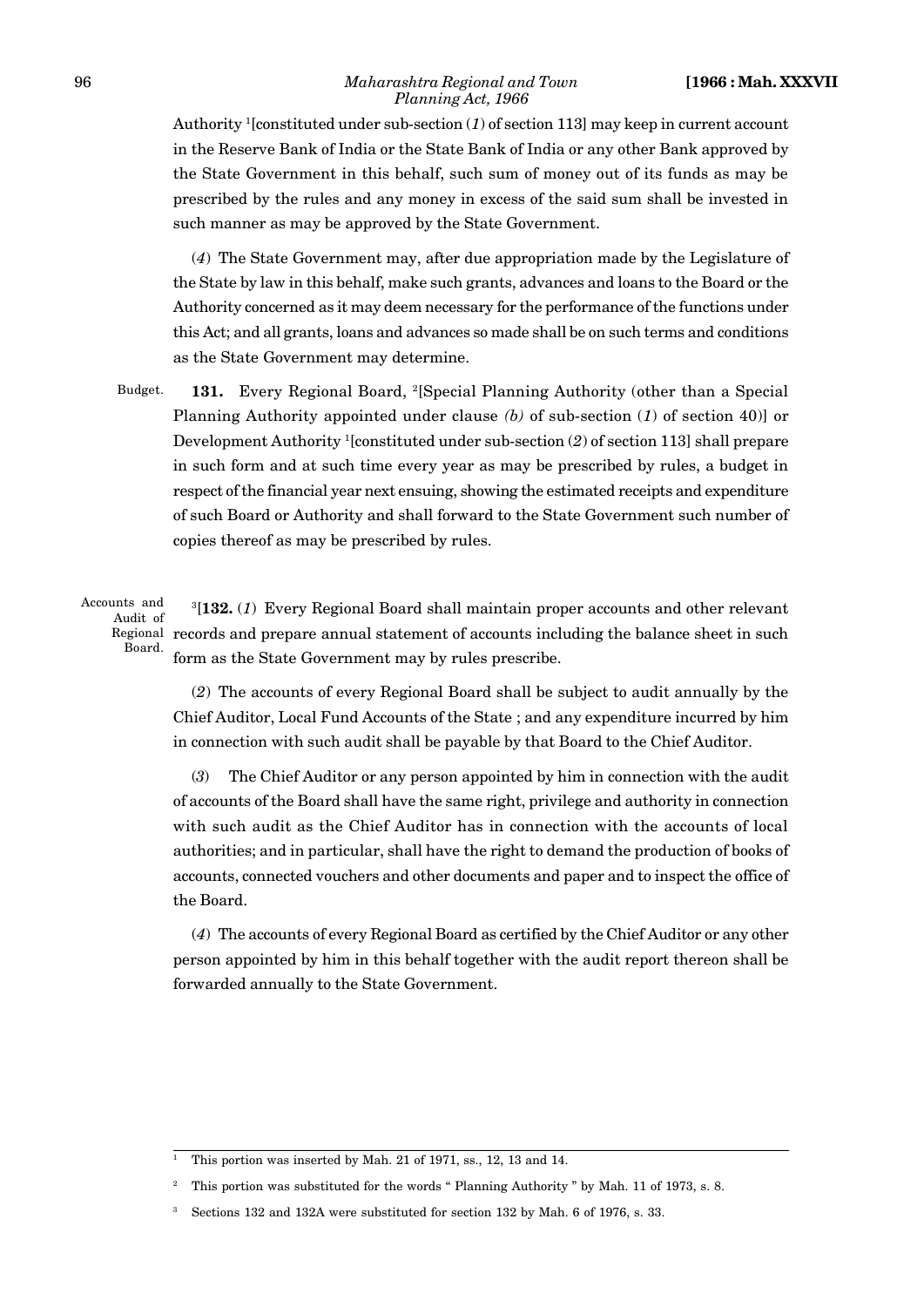#### **1966 : Mah. XXXVII]** *Maharashtra Regional and Town* 97 *Planning Act, 1966*

**132A.** (*1*) Every Special Planing Authority <sup>1</sup>[other than a Special Planning Authority appointed under clause (*b*) of sub-section (*1*) of section 40)] and Development Authority Special<br>Planning constituted under sub-section (*2*) of section 113 (hereinafter in this section collectively Planning referred to as " the said Authorities ") shall maintain books of accounts and other books in relation to its functioning under this Act in such form and in such manner as the State Government may by rules prescribe.

Accounts and audit of Special Authority and Development Authority.

(*2*) The accounts of the said Authorities shall be audited by an auditor appointed by the State Government in consultation with the Comptroller and Auditor General of India.

(*3*) As soon as the accounts of the said Authorities are audited, the said Authorities shall send a copy thereof together with the copy of the report of the auditor thereon to the State Government.

(*4*) The State Government shall cause accounts of the said Authorities together with the audit report thereon forwarded to it under sub-section (*3*) to be laid annually before each House of the State Legislature.]

133. (1) Every Regional Board, <sup>2</sup>[Special Planning Authority] or Development Authority Submission of shall prepare for every year a report of its activities during that year and submit the report to the State Government in such form on or before such date as may be prescribed by rules. report.

(*2*) The State Government shall prepare for every year a report of the activities including the accounts of every Regional Planning Board, <sup>2</sup>[Special Planning Authority] or Development Authority during that year. The State Government shall cause a copy of the report to be laid before the State Legislature.

134. (1) Every Regional Board, <sup>2</sup>[Special Planning Authority] or Development Authority Pension and may constitute for the benefit of its whole time paid members and of its officers and other Funds. employees, in such manner and subject to such conditions as may be prescribed by rules, such pension or provident fund or both as it may deem fit.

Provident

(*2*) Where any such pension or provident fund has been constituted, the State  $^{19}$  of Government may declare that the provisions of the Provident Funds Act, 1925 shall apply to such fund as if it were a Government Provident Fund. 1925.

# CHAPTER IX.

## SUPPLEMENTAL AND MISCELLANEOUS PROVISIONS.

**135.** (*1*) The Director of Town Planning or any officer authorised by him, the Town Power of Planning Officer of any Regional Board or Planning Authority, the Arbitrator, or any person authorised by the State Government, Regional Board, Planning Authority, Development Authority or Arbitrator may enter into or upon any land or building with entry.

<sup>&</sup>lt;sup>1</sup> These words were substituted for the words "Planning Authority" by Mah. 11 of 1973, s. 8.

<sup>2</sup> These words were substituted for the words "Planning Authority" by Mah. 11 of 1973, s. 9.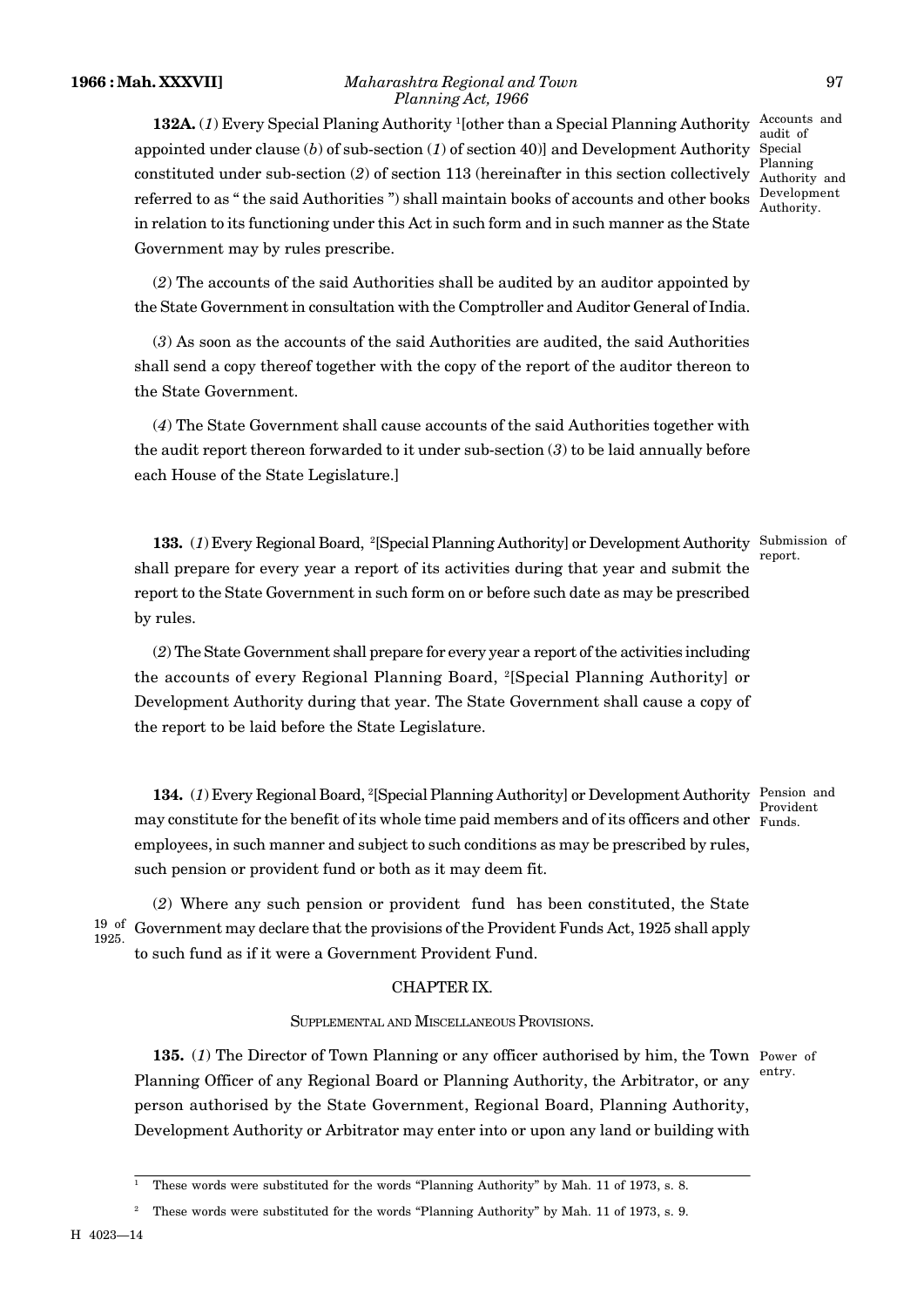or without assistants or workmen for the purpose of the preparation of a plan or scheme under this Act by—

(*a*) making any measurement or survey or taking levels of such land or building ;

(*b*) setting out and marking boundaries and intended lines of development ;

(*c*) marking such levels, boundaries and lines by placing marks and cutting trenches ;

(*d*) examining works under construction and ascertaining the course of sewers and drains ;

(*e*) ascertaining whether any land is being or has been developed in contravention of any provision of this Act, or rules or regulations thereunder :

Provided that,—

(*i*) in the case of any building used as a dwelling-house, or upon any enclosed part of garden attached to such a building, no such entry shall be made except between the hours of sunrise and sunset or without giving its occupier at least 24 hours' notice in writing of the intention to enter ;

(*ii*) sufficient opportunity shall in every instance be given to enable women (if any) to withdraw from such land or building ;

*(iii)* due regard shall always be had, so far may be compatible, with the exigencies of the purpose for which the entry is made, to the social and religious usages of the occupants of the land or building entered.

(*2*) The power of the Director of Town Planning shall extend to the whole of the State ; and the power of any Town Planning Officer or any person authorised by the Regional Board, Planning Authority or Development Authority shall extend only to the area under the jurisdiction of such Board or Authority; and the power of the person authorised by the Arbitrator or State Government shall extend to such area as the Arbitrator or State Government may specify in this behalf.

(*3*) Any person who obstructs the entry of a person empowered or authorised under this section to enter into or upon any land or building or molests such persons after such entry shall, on conviction, be punished with imprisonment for a term which may extend to six months, or with fine which may extend to one thousand rupees or with both.

Service of notice, etc.

**136.** (*1*) All documents including notices and orders required by this Act or any rule or regulation made thereunder to be served upon any person shall, save as otherwise provided in this Act or rule or regulation, be deemed to be duly served—

*(a)* where the document is to be served on a Government department, railway, local authority, statutory authority, company, corporation, society or other body, if the document is addressed to the head of the Government department, General Manager of the railway, secretary or principal officer of the local authority, statutory authority, company, corporation, society or any other body at its principal, branch, local or registered office, as the case may be, and is either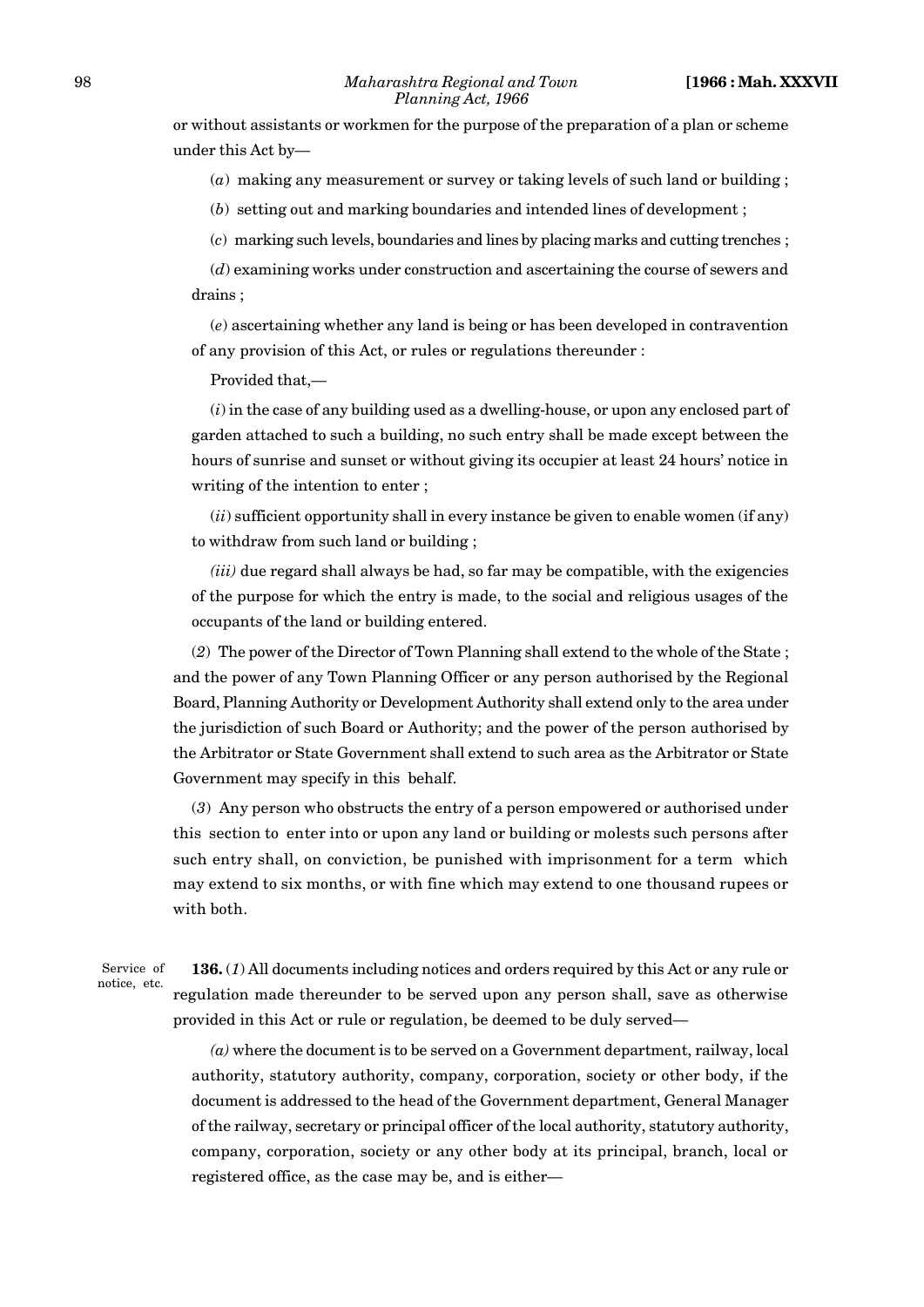(*i*) sent by registered post to such office ; or

(*ii*) delivered at such office ;

*(b)* where the person to be served is a partnership, and if the document is addressed to the partnership at its principal place of business, identifying it by the name or style under which its business is carried on, and is either—

(*i*) sent by registered post to such office ; or

(*ii*) delivered at the said place of business ;

*(c)* in any other case, if the document is addressed to the person to be served and—

(*i*) is given or tendered to him; or

*(ii)* if such person cannot be found, is affixed on some conspicuous part of his last known place of residence or business, or is given or tendered to some adult member of his family or is affixed on some conspicuous part of the land or building to which it relates; or

(*iii*) if sent by registered post to that person.

(*2*) Any document which is required or authorised to be served on the owner or occupier of any land or building may be addressed " the owner " or " the occupier ", as the case may be, of that land or building (naming or describing that land or building) without further name or description and shall be deemed to be duly served—

(*a*) if the document so addressed is sent or delivered in accordance with clause (*c*) of sub-section (*1*); or

(*b*) if the document so addressed or a copy thereof so addressed, is delivered to some person on the land or building.

(*3*) Where a document is served on a partnership in accordance with this section, the document shall be deemed to be served on each partner.

(*4*) For the purpose of enabling any documents to be served on the owner of any property, the Secretary to the Regional Board or the Planning Authority or Development Authority may by notice in writing require the occupier (if any) of the property to state the name and address of the owner thereof.

(*5*) Where the person on whom a document is to be served is a minor, the service upon his guardian or any adult member of his family shall be deemed to be service upon the minor.

(*6*) A domestic servant is not a member of the family within the meaning of this section.

**137.** Every public notice given under this Act or rules or regulations thereunder shall Public notice be in writing over the signature of the Secretary to the Regional Board or Planning made known. Authority or Development Authority or such other officer who may be authorised in this behalf by such Board or Authority and shall be widely made known in the locality to be affected thereby, affixing copies thereof in conspicuous public places within the said locality

how to be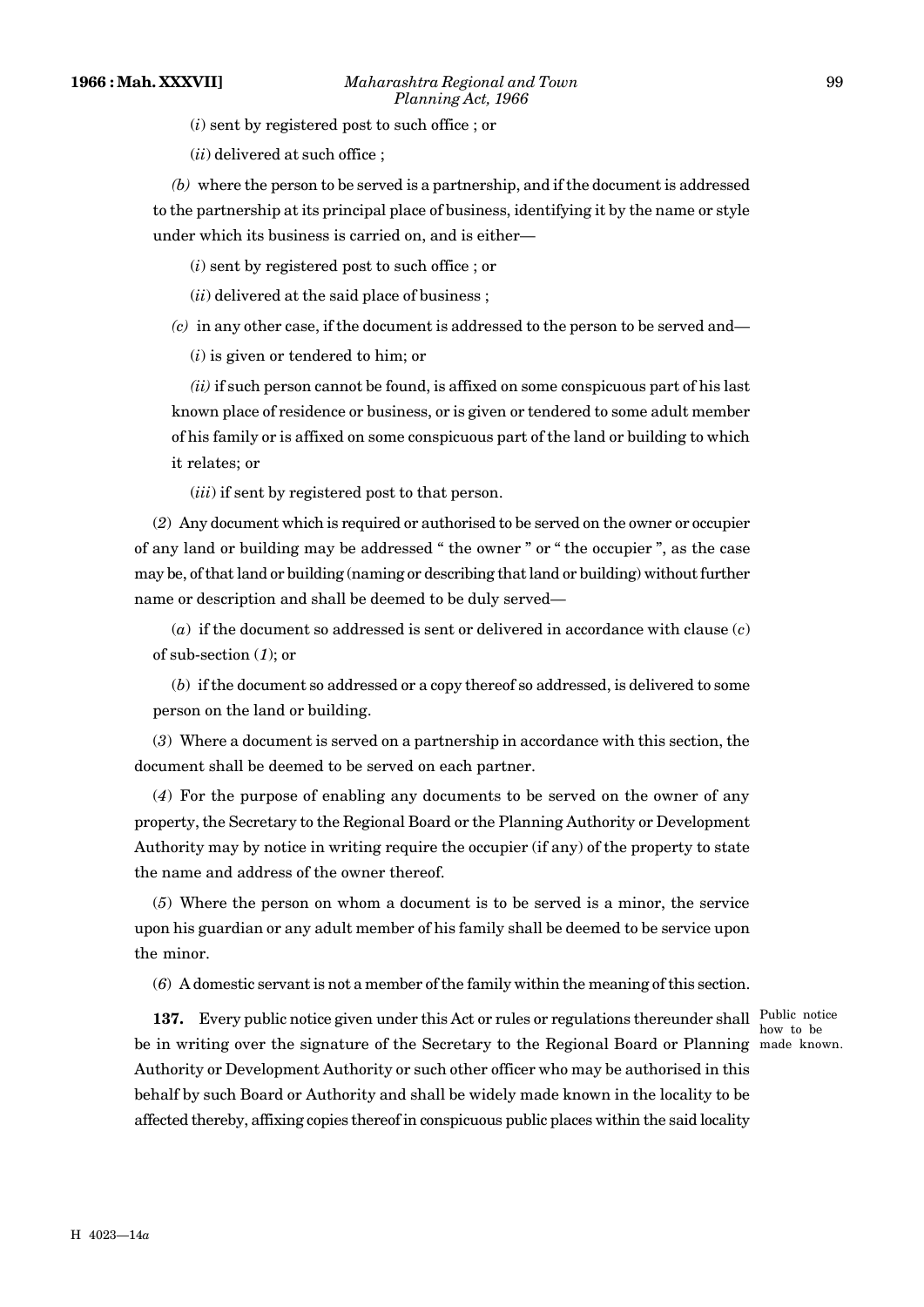100 *Maharashtra Regional and Town* **[1966 : Mah. XXXVII** *Planning Act, 1966*

> and by publishing the same by beat of drum or by advertisement in one or more local newspapers, and by such other means which the Secretary thinks fit.

Notices, etc. to fix reasonable

**138.** Where any notice, order or other document issued or made under this Act or  $_{\text{time}}$  any rule or regulation made thereunder requires anything to be done for the doing of which no time is fixed in this Act or rule or regulations thereunder, the notice, order or other document shall specify a reasonable time for doing the same.

Authentication of orders documents.

**139.** All permissions, orders, decisions, notice and all documents of a Regional Board, Planning Authority or Development Authority shall be authenticated by the signature and of the Secretary to the Regional Board or Planning Authority or Development Authority or such other officer as may be authorised by such Board or Authority in this behalf.

Offences by Companies.

**140.** (*1*) If the person committing an offence under this Act is a company, every person, who, at the time of the offence was committed was in charge of, and was responsible to, the company for the conduct of the business of the company, as well as the company shall be deemed to be guilty of the offence and shall be liable to be proceeded against and punished accordingly :

Provided that, nothing contained in the sub-section shall render any such person liable to any punishment provided in this Act, if he proves that the offence was committed without his knowledge or that he exercised all due diligence to prevent the commission of such offence.

 (*2*) Notwithstanding anything contained in sub-section (*1*), where an offence under this Act has been committed by a company and it is proved that the offence has been committed with the consent or connivance of, or is attributable to any neglect on the part of, any director, manager, secretary or other officer of the company, such director, manager, secretary or other officer shall also be deemed to be guilty of that offence and shall be liable to be proceeded against and punished accordingly.

*Explanation.*—For the purpose of this section—

(*a*) "company " means a body corporate and includes a firm or other association of individuals; and

(*b*) " director " in relation to a firm means a partner in the firm.

#### **141.** If any person—

Penalty for obstructing contractor or removing mark.

(*a*) obstructs, or molests any person engaged or employed by a Regional Board, Planning Authority or Development Authority or any person with whom any such Board or Authority has entered into a contract, in the performance or execution by such person of his duty or of anything which he is empowered or required to do under this Act, or

(*b*) remove any mark or boundary stone set up for the purpose of indicating any level or direction necessary to the execution of any development authorised under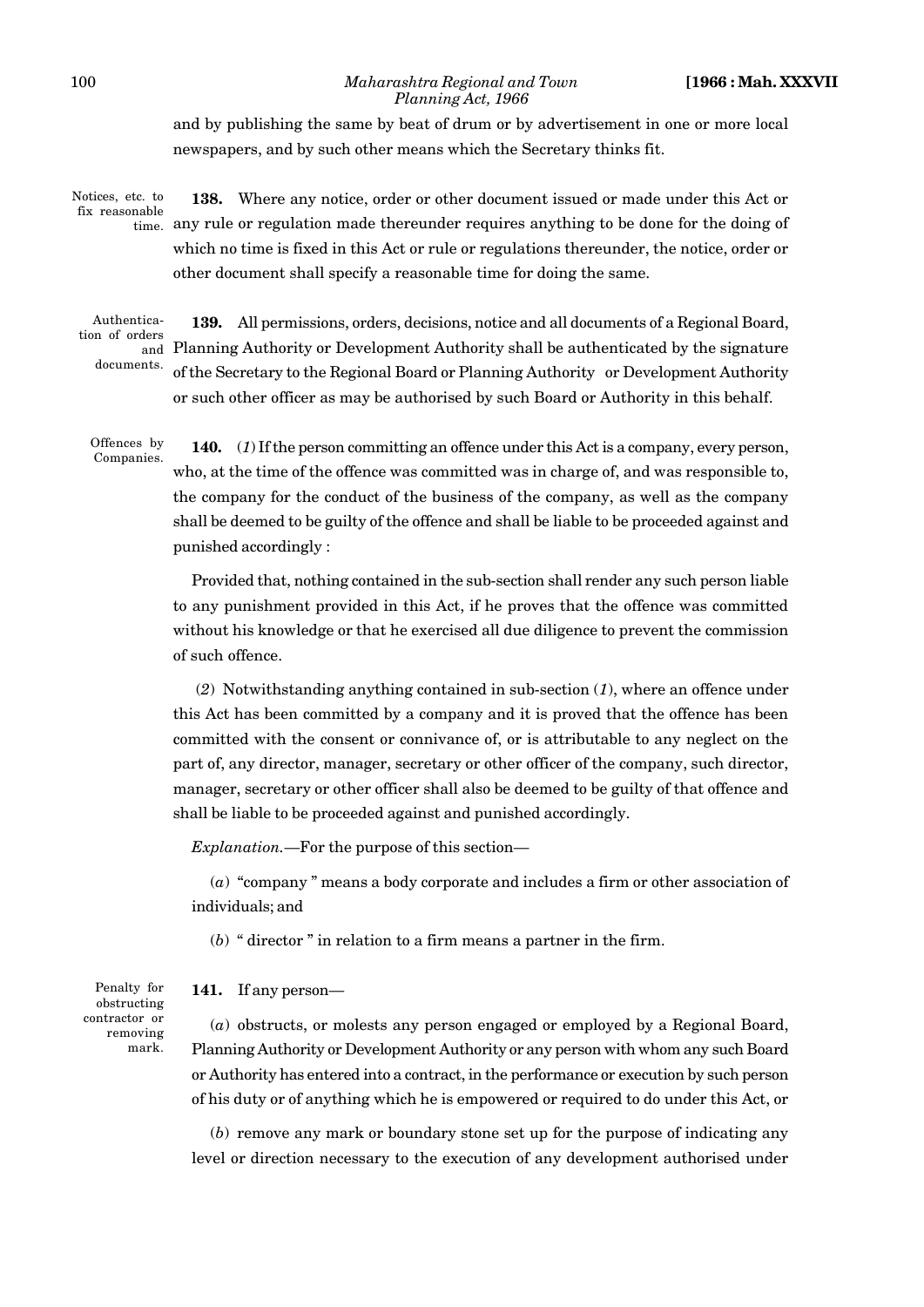this Act, he shall, on conviction,  $1$ [be punished with imprisonment for a term which may extend to one year, or with fine which may extend to one thousand rupees or with both].

**142.** No prosecution for any offence punishable under this Act or rules made Sanction of thereunder shall be instituted or no prosecution instituted shall be withdrawn, except with the previous sanction of the Regional Board, Planning Authority, or as the case may be, a Development Authority or any officer authorised by such Board or Authority in this behalf.

143. (1) The Regional Board or Planning Authority or Development Authority Compounding concerned or any person authorised in this behalf by general or special order may either before or after the institution of the proceedings compound any offence made punishable by or under this Act or rules made thereunder.

(*2*) When an offence has been compounded, the offender, if in custody, shall be discharged; and no further proceedings shall be taken against him in respect of the offence compounded.

**144.** No court inferior to that of a judicial magistrate of the first class shall try an Jurisdiction of offence punishable under this Act. courts.

145. Notwithstanding anything contained in section 32 of the \*Code of Criminal Magistrate's Procedure, 1898, it shall be lawful for any Presidency Magistrate or Magistrate of the impose First Class to pass any sentence authorised by this Act in excess of its power under the said section. V of 1898.

**146.** Every member and every officer and other employee of a Regional Board or Members and XIV of Planning Authority or Development Authority shall be deemed to be a public servant public within the meaning of section 21 of the Indian Penal Code. 1860.

**147.** No suit, prosecution or other legal proceeding shall lie against any person for Protection of anything which is in good faith done or intended to be done under this Act or any rules in good faith. or regulations made thereunder.

**148.** (*1*) Nothing in the Indian Registration Act, 1908, shall be deemed to require Registration of the registration of any document, plan or map prepared, made or sanctioned in connection with a final Regional plan or final Development plan or final town planning scheme which has come into force. XVI of 1908.

(*2*) All such documents, plans and maps shall, for the purposes of sections 48 and 49 of the Indian Registration Act, 1908, be deemed to have been and to be registered XVI of in accordance with the provisions of that Act : 1908.

Provided that, documents, plans and maps relating to the sanctioned plan or scheme shall be accessible to the public in the manner prescribed.

prosecution.

of offences.

power to enhanced penalties.

officers to be public servants.

action taken

documents, plan or map in connection with final plan or scheme not required.

<sup>1</sup> These words were substituted for the words "be punished with fine which may extend to two hundred rupees or with imprisonment for a term which may extend to two months," by Mah. 31 of 1983, s.7.

<sup>\*</sup> Now see Code of Criminal Procedure, 1973 (2 of 1974).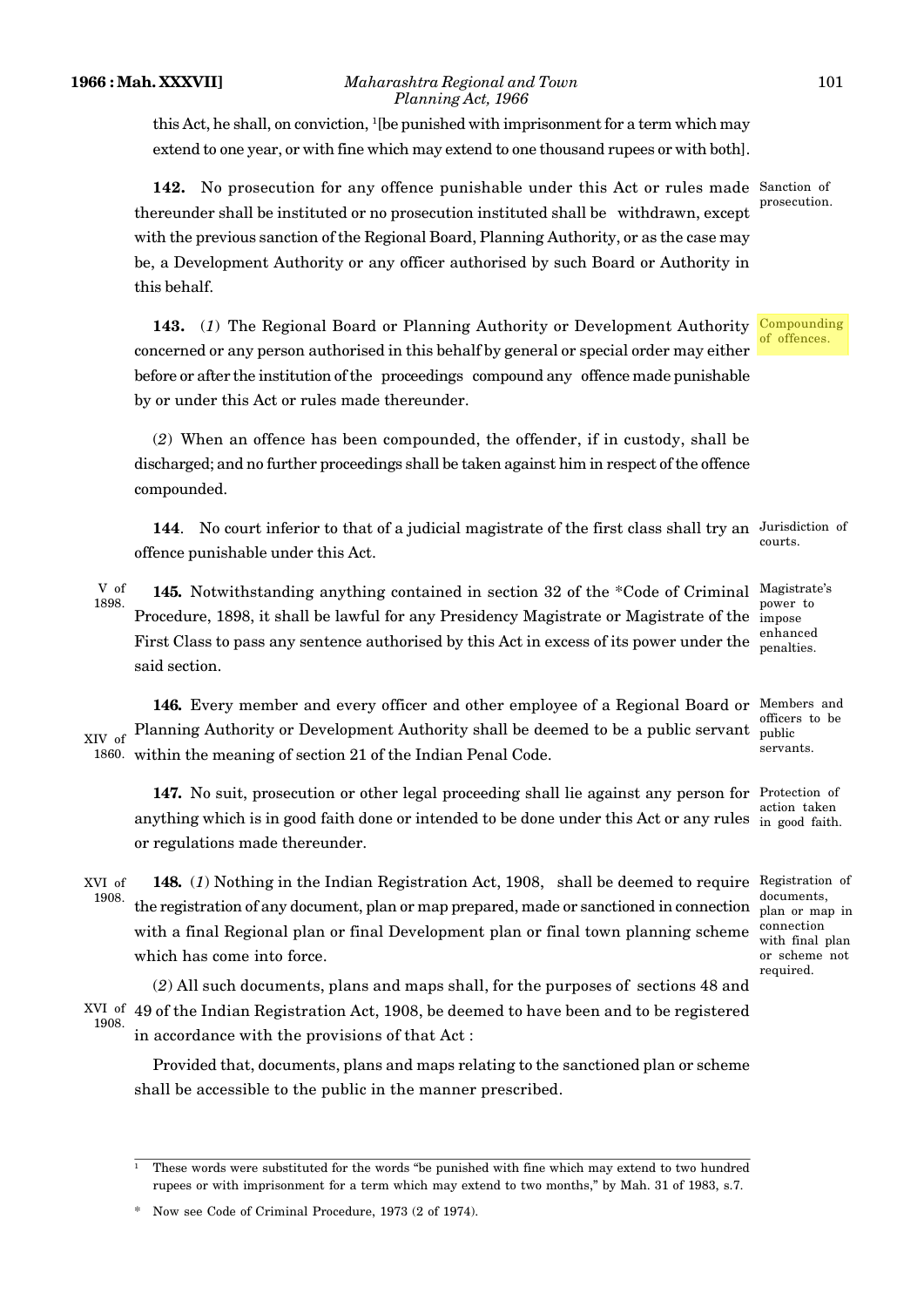Exclusion of time in certain

<sup>1</sup>[**148-A.** In computing the period, in relation to any Development plan, Regional plan cases. or scheme under the provisions of Chapters II, III, IV and V of this Act, the period or periods during which any action could not be completed under the said Chapters, due to any interim order of any Court <sup>2</sup>[or due to enforcement of any Code of conduct by the Election Commission of India or the State Election Commission in respect of any election] shall be excluded.]

Finality of orders.

**149.** Save as otherwise expressly provided in this Act, every order passed or direction issued by the State Government or order passed or notice issued by any Regional Board, Planning Authority or Development Authority under this Act shall be final and shall not be questioned in any suit or other legal proceedings.

**150.** (*1*) No act done or proceeding taken under this Act shall be questioned on the of acts and  $\frac{1}{\text{ground}}$  merely of— Validation proceedings. 8<sup>1</sup>

> (*a*) the existence of any vacancy in, or any defect in the constitution of a Regional Board, Planning Authority or Development Authority;

(*b*) any person having ceased to be a member;

(*c*) any person associated with a Regional Board, under section 10 having voted in contravention of the said section; or

(*d*) the failure to serve a notice on any person, where no substantial injustice has resulted from such failure; or

(*e*) any ommission, defect or irregularity not affecting the merits of the case.

(*2*) Every meeting of a Regional Board, Planning Authority or <sup>3</sup>[Development Authority, constituted under sub-section (*2*) of section 113], the minutes of the proceedings of which have been duly signed as prescribed shall be taken to have been duly convened and to be free from all defects and irregularity.

Power to delegate.

**151.** (*1*) The State Government may, by a notification in the *Official Gazette*, delegate any power exercisable by it under this Act, or rules thereunder to any officer of the State Government <sup>4</sup>[in such case and subject to such conditions, if any, as may be specified in such notification].

(*2*) The Director of Town Planning may, by an order in writing, delegate any power exercisable by him under this Act or rules thereunder to any officer subordinate to him in such case and subject to such conditions, if any, or may be specified therein.

(*3*) Any Regional Board, Planning Authority or Development Authority may, by a resolution, direct that any power exercisable by it under this Act, rules, or regulations thereunder (except the power to prepare any Regional plan, Development plan, town

Section 148-A was inserted by Mah. 5 of 2014, s. 9, w.e.f. 4th October 2013.

<sup>2</sup> These words were inserted by Mah. 38 of 2014, s. 5, w.e.f. 4th October 2013.

<sup>3</sup> This portion was substituted for the words "Development Authority" by Mah. 21 of 1971, s. 15.

These words were added by Mah. 6 of 1976, s. 34.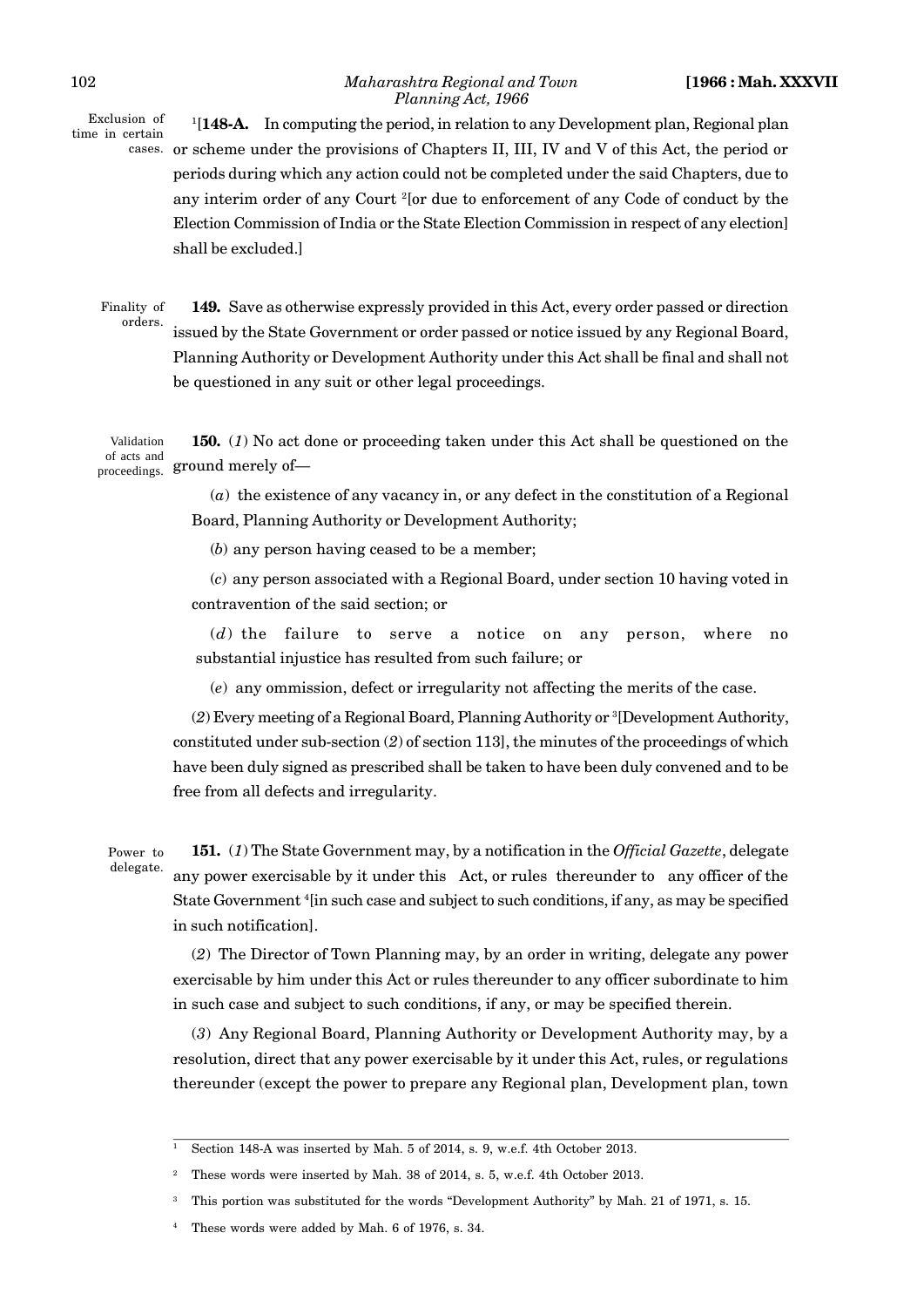#### **1966 : Mah. XXXVII]** *Maharashtra Regional and Town* 103 *Planning Act, 1966*

planning scheme or the plan of the New Town or to make regulations) may also be exercised by any officer of the State Government with the previous consent of the State Government, the Regional Board, Planning Authority or local authority or Development Authority as may be mentioned therein, in such cases and subject to such conditions, if any, as may be specified therein.

(*4*) The Town Planning Officer of any Regional Board, Planning Authority or Development Authority may, by an order in writing, delegate any power exercisable by him under this Act, or rules or regulations thereunder to any officer of the Regional Board, Planning Authority or local authority or Development Authority concerned, in such cases and subject to such conditions, if any, as may be specified therein.

**152.** Notwithstanding anything contained in section 151, the powers and functions Powers of of a Planning Authority or New Town Development Authority shall, for the purposes of Authority or sections 25, 43, 44, 45, 46, 49, 51, 53, 55, 56, 58,89, 90,107, 112,<sup>1</sup>[126 (*1*)(*b*)], 135, 136 and 142 be exercised and performed by the following officers, namely :—

Planning Development Authority to be exercised by certain

(1) in the case of a Municipal Corporation, by the Municipal Commissioner or such officers. other officer as he may appoint in this behalf;

(*2*) in the case of a *Zilla Parishad,* by the Chief Executive Officer or such other officers as he may appoint in this behalf;

(*3*) in the case of a Municipal Council, by the Chief Officer of the Council; and

(*4*) in the case of any other local authority, Special Planning Authority or New Town Development Authority, by the Chief Executive Officer or person exercising such powers under Acts applicable to such authorities :

<sup>2</sup>[Provided that, in the case of a New Town Development Authority declared under sub-section (*3A*) of section 113, that Authority shall, for the purpose of information of the public, publish in the *Official Gazette,* and in such other manner as it may consider necessary, the officers of the Authority who will exercise the powers and perform the functions, of that Authority for the purposes of this Act:]

<sup>3</sup>[Provided further that, the State Government may, by a notification in the *Official Gazette,* delegate any of the powers exercisable under sections 44,45, 46, 51, 53, 54, 55, 56,135 and 136 of this Act by the Slum Rehabilitation Authority appointed under the III of Maharashtra Slum Areas (Improvement, Clearance and Redevelopment) Act, 1971, acting as the Planning Authority, to the Chief Executive Officer of the Slum Rehabilitation Authority.] Mah. XXV-1971.

<sup>1</sup> These figures, brakets and letter were inserted by Mah. 10 of 1994, s. 15.

<sup>2</sup> This proviso was added by Mah. 21 of 1971, s. 16.

This proviso was added by Mah. 5 of 1996, s. 6.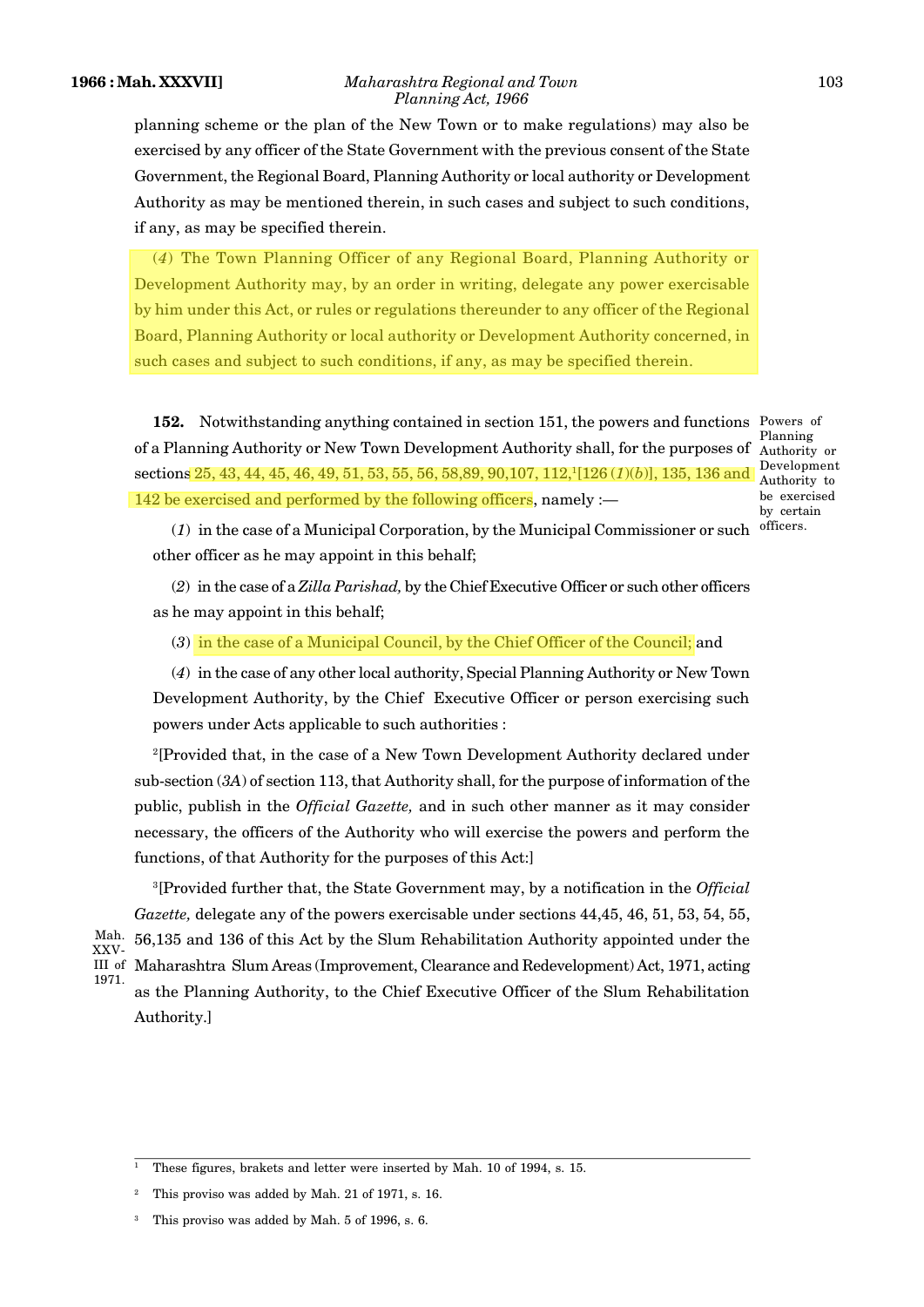Power of planning Authority to money for Prov Development plan or for making or executing town planning scheme.

**153.** (*1*) A Planning Authority may, for the purpose of a Development plan or the making or execution of a town planning scheme, borrow loans in accordance with the  $_{\rm{new~for}}^{\rm{borrow}}$  provisions of the Act under which that Authority is constituted or if such Act does not contain any provision for such borrowing, in accordance with the Local Authorities Loans Act, 1914.

IX of 1914.

(*2*) Any expenses incurred by a Planning Authority or the State Government under this Act or in connection with a Development plan or a town planning scheme may be defrayed out of the funds of the Planning Authority.

Control by State

**154.** <sup>1</sup>[(*1*) Notwithstanding anything contained in this Act or the rules or regulations Government. made thereunder, the State Government may, for implementing or bringing into effect the Central or the State Government programmes, policies or projects or for the efficient administration of this Act or in the larger public interest, issue, from time to time, such directions or instructions as may be necessary, to any Regional Board, Planning Authority or Development Authority and it shall be the duty of such authorities to carry out such directions or instructions within the time-limit, if any, specified in such directions or instructions.]

> (*2*) If in, or in connection with, the exercise of its powers and discharge of its functions by any Regional Board, Planning Authority or Developmment Authority under this Act, any dispute arises between the Regional Board, Planning Authority or Development Authority, and the State Government, the decision of the State Government on such dispute shall be final.

Returns and information.

**155.** (*1*) Every Regional Board, Planning Authority and Development Authority shall furnish to the State Government such reports, returns and other information as the State Government may from time to time require.

(*2*) Every local authority shall furnish to a Regional Board, Planning Authority or Development Authority (within the limits of which that local authority is functioning) such report, returns and other information as the Board or Authority may require.

Effect of laws.

**156.** Notwithstanding anything contained in any law for the time being in force —

 $2 *$ \* \* \* \* \* \*

(*b*) when permission for such development has not been obtained under this Act, such development shall not be deemed to be lawfully undertaken or carried out by reason only of the fact that permission, approval or sanction required under such other law for such development has been obtained:

<sup>3</sup>[Provided that, the development which has been duly permitted or deemed to have been permitted by the concerned Village Panchayat within the area of the gaothan or

<sup>1</sup> Sub-section (*1*) was substituted by Mah. 43 of 2014, s. 15 w.e.f. 22-4-2015.

Clause  $(a)$  was deleted by Mah. 10 of 1977, s. 7.

This proviso was added by Mah. 43 of 2014, s. 16 w.e.f. 22-4-2015.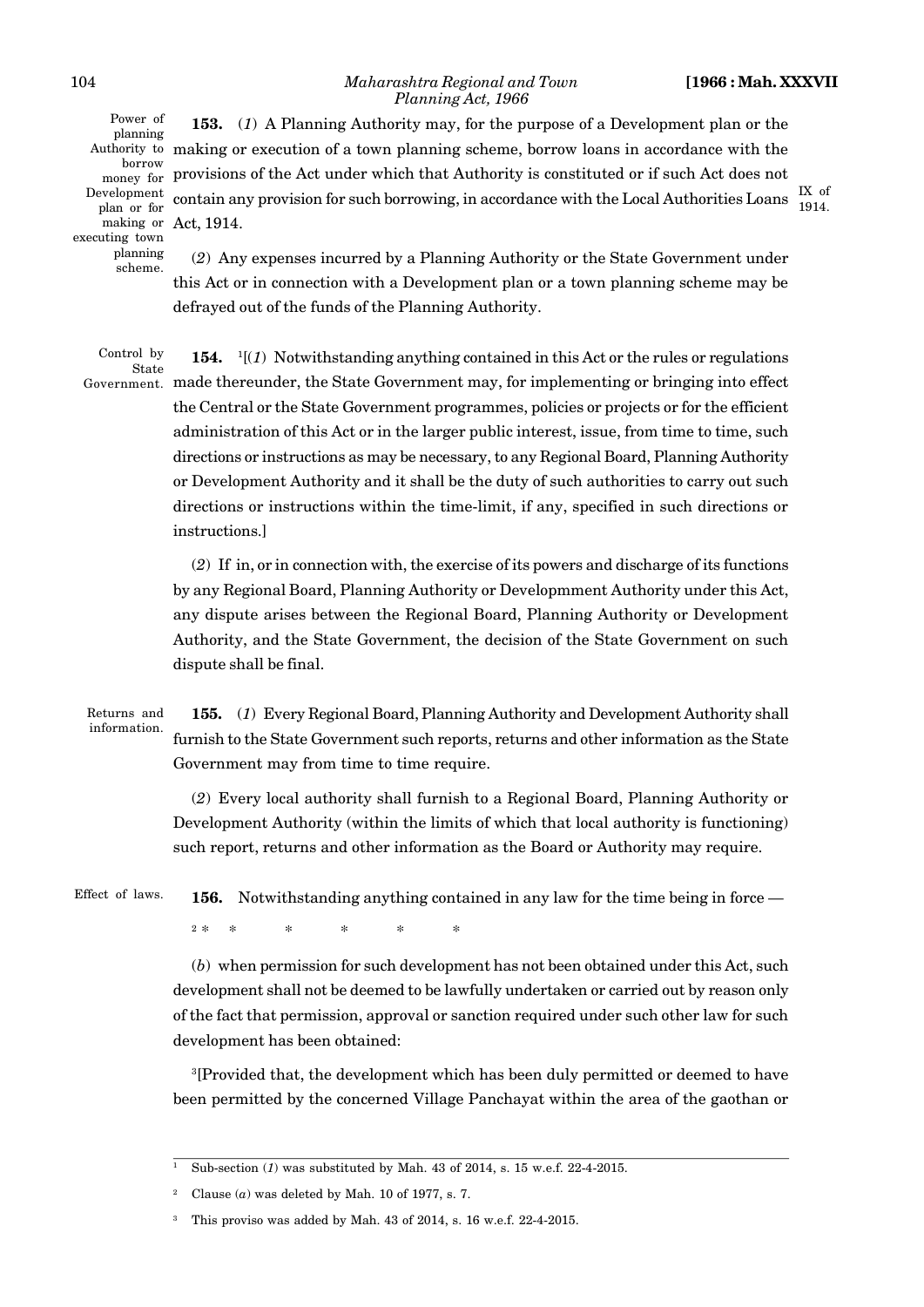#### **1966 : Mah. XXXVII]** *Maharashtra Regional and Town* 105 *Planning Act, 1966*

the gunthewari development which has been regularized in accordance with the provisions of the Maharashtra Gunthewari Developments (Regularisation, Upgradation and Control) of 2001.  $\,\mathrm{Act},2001,$  shall not be treated as unauthorised development under this  $\mathrm{Act}$ .] Mah. XXVII

157. (1) Unless otherwise provided in this Act, a Planning Authority or Development Power to Authority shall be competent to make any agreement with any person or party in respect agreements. of any matter which is provided for under this Act subject to the right of the State Government to modify or disallow such agreement.

(*2*) Such agreement shall not in any way affect the rights of the State Government or third parties, but it shall be binding on the parties to the agreement notwithstanding any decision that may be passed by the State Government:

Provided that, if the agreement is modified by the State Government, either party shall have the option of avoiding it if it so elects.

<sup>1</sup>[**157A.** (*1*) Every Regional plan, Development plan or town planning scheme, which Authentication is finally sanctioned by the State Government shall be drawn up in duplicate, and every schemes and such plan or scheme on every page thereof shall be authenticated under the seal and signature of the Secretary to Government, <sup>2</sup>[Urban Development and Public Health Department or such other officer not below the rank of a Deputy Secretary as may be specified by the Secretary]. One such plan or scheme shall be deposited with the Director of Town Planning and sealed with his seal and the second shall be deposited with the Planning Authority concerned <sup>3</sup>[and in the case of a Regional Plan, such second copy together with all the documents, plans and maps relating thereto shall be deposited in the Head Office of the Board, and if the Board is dissolved, then in the nearest office of the State Planning and Valuation Department].

<sup>4</sup>[(*1A*) Every such plan or scheme required under sub-section (*1*) of this section to bear the signature of the Secretary or such other officer shall be deemed to be properly signed if the first and the last page of such plan or scheme are signed by the Secretary or such other officer and the intervening pages thereof bear the seal and fascimile of the Secretary or such other officer thereon.]

(*2*) The plan or scheme deposited with the Director of Town Planning under seal shall be kept under lock and key and in custody of the Director of Town Planning and shall not be utilised unless it is required for production in any court or by any authority duly empowered in this behalf by the State Government for verifying any entry made or alleged to be made in any such plan or scheme; and a certified copy of any plan or scheme or any part thereof may be given to any person on payment of a fee therefor.

agreements.

of plans and

custody thereof.

Section 157A was inserted by Mah. 24 of 1968, s. 3

<sup>2</sup> These words were substituted for the words "Urban Development, Public Health and Housing Department" by Mah. 6 of 1976, s. 35 (*1*) (*a*).

<sup>3</sup> These words were added, by Mah. 6 of 1976, s. 35 (*1*) (*b*).

<sup>4</sup> Sub-section (*1A*) was inserted, by Mah. 6 of 1976, s. 35 (*2*)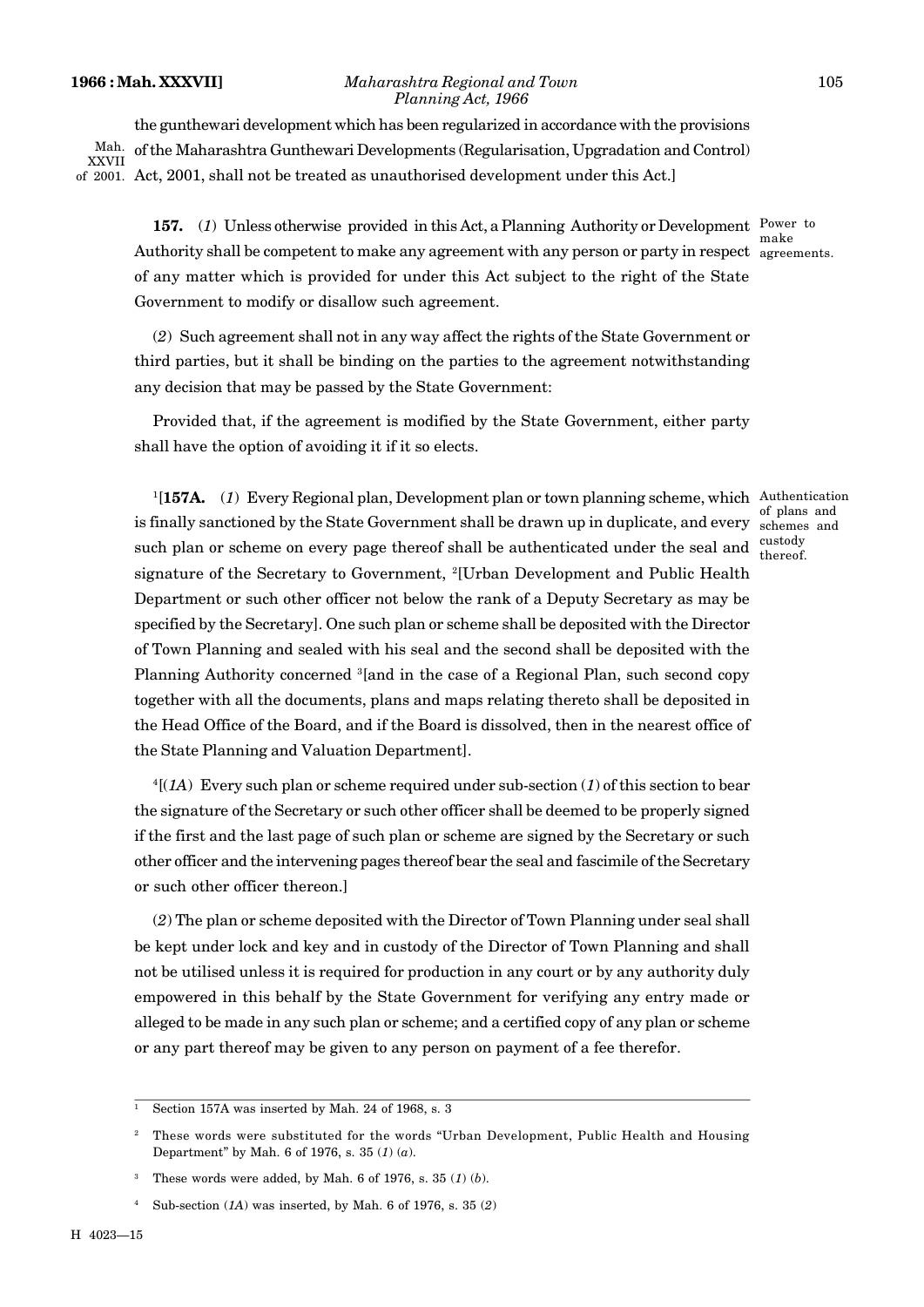(*3*) Where a plan or scheme or any part thereof is produced for verification, such plan or scheme or part after the relevant entry or entries therein are duly verified (such verification being made in court, or as the case may be, in the presence of the Director of Town Planning or any officer duly nominated by him in that behalf), shall be resealed with the seal of the Director of Town Planning, and then deposited with him in the manner aforesaid.

(*4*) If any officer or person having custody of a plan, scheme or any part thereof, makes or causes to be made any change in such plan, scheme or in any part, such change not being authorised by or under the provisions of this Act, he shall on conviction, be punished with imprisonment which may extend to six months and shall also be liable to a fine.]

Power to make rules.

**158.** (*1*) The State Government may, by notification in the *Official Gazette,* and subject to the condition of previous publication, make rules to carry out all or any of the purposes of this Act.

(*2*) In particular and without prejudice to the generality of the foregoing power, the State Government may make rules for all or any of the following matters :—

(*i*) under sub-section (*1*) of section 5, the term of office and conditions of service of members of a Regional Board;

(*ii*) under section 8, rules subject to which a Regional Board may exercise powers and discharge duties;

(*iii*) under sub-section (*4*) of section 10, the allowances payable to members of a Regional Planning Committee;

(*iv*) under section 13, rules subject to which survey of a Region and preparation of Regional plan may be made as provided in that section;

(*v*) under section 14, the form of a Regional plan and the manner in which it may be published;

(*vi*) under sub-section (*1*) of section 15, the period within which a Regional Plan may be approved as provided in that section;

<sup>1</sup>[(*vii*) under sub-section (*1*) of section 16, the other manner in which a notice of the preparation of a draft Regional plan shall be published;]

(*viii*) under section 17, the manner in which a notice of approval of a Regional plan shall be published;

 $^{2}$ [(*ix*) under sub-sections (2) and (3) of section 20, the other manner in which a notice of the revision and approval of the revision, of a Regional plan shall be published;]

 ${}^{3}$ [(*x*) under sub-sections (*1*), (*2*) and (*4*) of section 21, the other manner in which a notice regarding preparation of the draft Development plan shall be published;]

<sup>1</sup> Clause (*vii*) was substituted for the original by Mah. 6 of 1976, s. 36 (*1*).

<sup>2</sup> Clause (*ix*) was substituted for the original, *ibid*., s. 36(*2*).

<sup>3</sup> Clause (*x*) was substituted for the original, *ibid*., s. 36(*3*).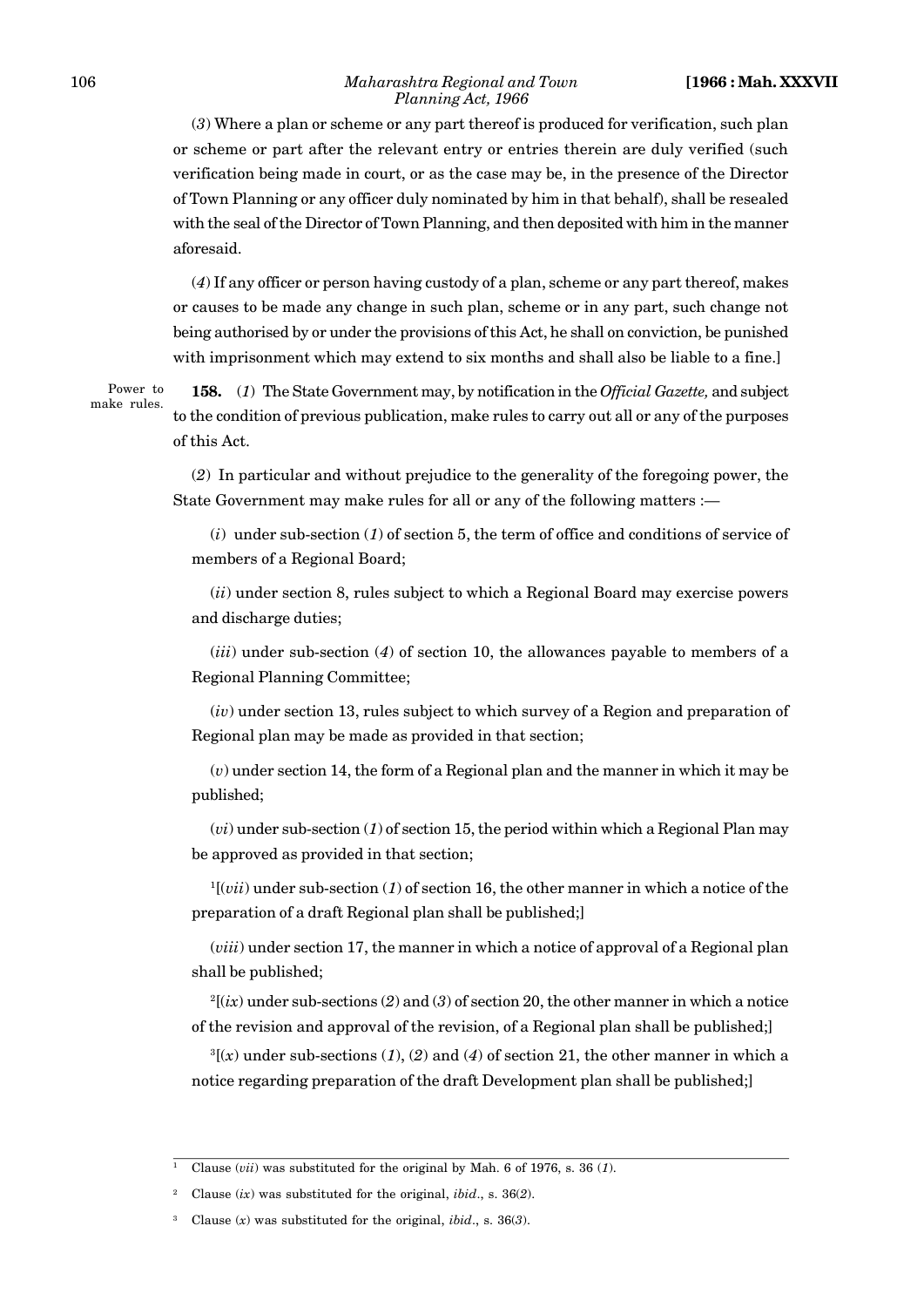(*xii*) under section 24, the qualifications of a person to be appointed as Town Planning Officer;

 $\frac{1}{x}$  (*xii-a*) under sub-section (*1*) of section 26, the other manner in which a notice regarding preparation of the draft Development plan shall be published;

 $(xii-b)$  under sub-section  $(1)$  of section 32, the other manner of publication of a notice regarding preparation of the interim Development plan;]

(*xiii*) under section 44, the form in which application for permission to carry out any development on land shall be made to a Planning Authority, the particulars which such application shall contain and the documents and fees, if any, which shall accompany it and exceptions to be made as provided in that section;

(*xiv*) under sub-section (*2*) of section 45, the form of commencement certificate;

(*xv*) under sub-section (*1*) of section 47, the manner in which an appeal under that section shall be made and the fees, if any, which shall accompany it ;

(*xvi*) under sub-section (*2*) of section 51, the time within which and the manner in which claim for compensation shall be made and under sub-section (*3*) of that section the time within which notice of refusal to accept compensation shall be given;

(*xvii*) under sub-section (*3*) of section 53, the manner of applying for permission under section 44 ;

(*xviii*) under sub-section (*2*) of section 56, the manner in which an appeal under that sub-section shall be made to the State Government under sub-section (*4*) of that section the time within which and the manner in which claims for compensation shall be made; and under sub-section (*5*) of that section, the period (after disposal of appeal, if any) within which and the manner in which a purchase notice on the State Government shall be served;

(*xix*) under sub-section (*1*) of section 58, the documents and plans which shall accompany an intimation of the intention of any Government to carry out development of any land for the purposes of any of its departments or offices;

(*xx*) under sub-section (*2*) of section 60, the other manner in which the Planning Authority shall publish the declaration of its intention to make a town planning scheme;

<sup>1</sup> Clauses (*xii-a*) and (*xii-b*) were inserted by Mah. 6 of 1976, s. 36(*4*).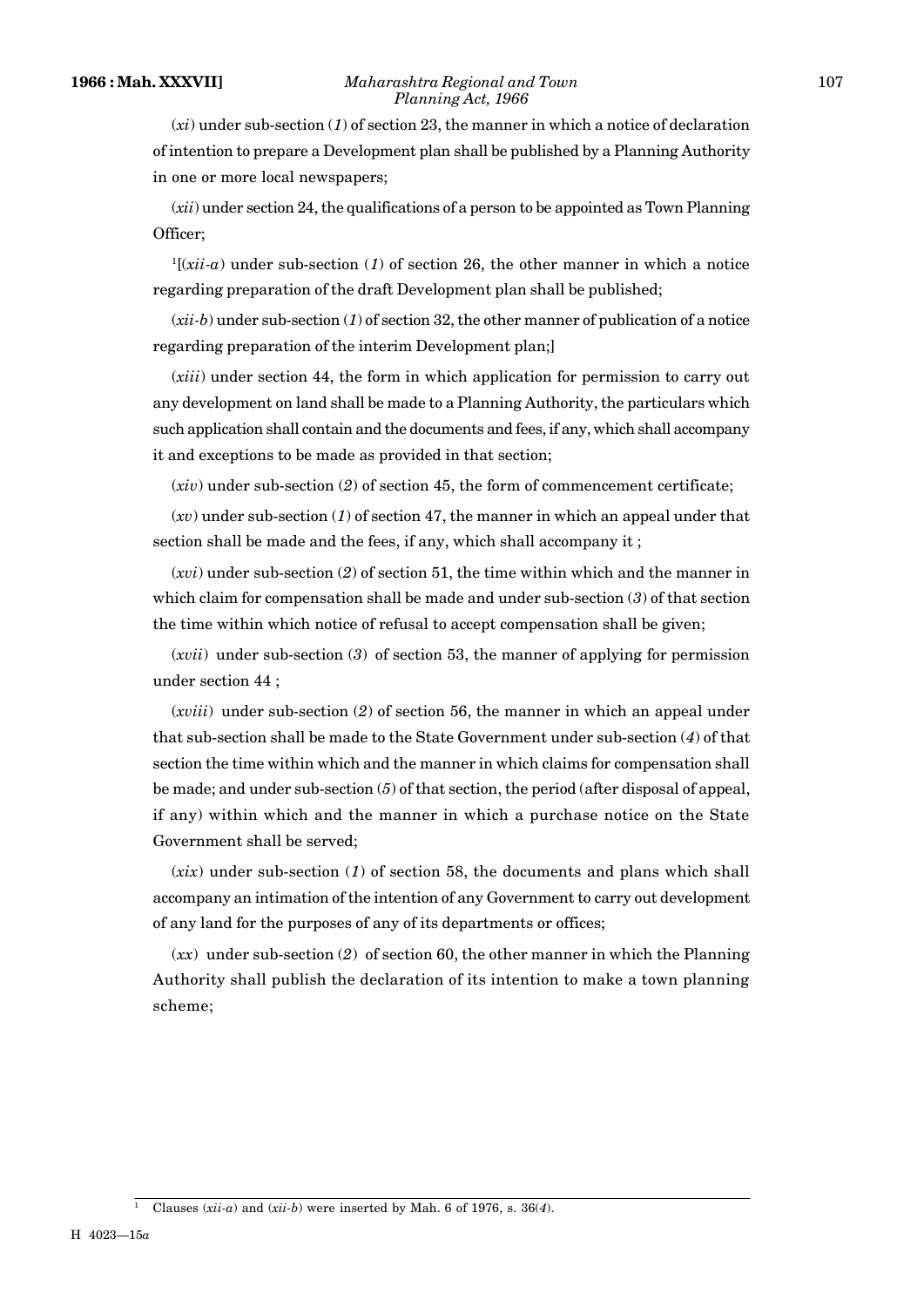#### 108 *Maharashtra Regional and Town* **[1966 : Mah. XXXVII** *Planning Act, 1966*

(*xxi*) under sub-section (*1*) of section 61, the other manner in which the Planning Authority shall <sup>1</sup>[publish a notice of making of] a draft town planning scheme;

 $(xxii)$  under sub-section (1) of section 63, the manner of <sup>2</sup>[publication of a notice] of a draft town planning scheme under that sub-section ;

(*xxiii*) under section 64, the other particulars which a draft town planning scheme shall contain;

(*xxiv*) under sub-section (*1*) of section 69, the form of commencement certificate ;

(*xxv*) under sub-section (*1*) of section 72, the qualifications of a person to be appointed as Arbitrator; under sub-section (*3*) of that section, the procedure to be followed by an Arbitrator, the manner in which he shall give notices and the form in which he shall draw the final town planning scheme;

(*xxvi*) under sub-section (*3*) of section 83, the manner in which the Arbitrator shall give notice under that sub-section;

(*xxvii*) under sub-section (*1*) of section 89, the procedure for evicting persons in unauthorised occupation ;

(*xxviii*) under sub-section (*1*) of section 90, the notice to be given by the Planning Authority under that sub-section ;

 $(xxix)$  under sub-section (2) of section 91, the <sup>3</sup>[other manner in which a notice shall be published regarding the preparation of ] a draft of variation of a town planning scheme, and under sub-section (*3*) of that section, the other particulars which the draft variation of a town planning scheme shall contain;

(*xxx*) under sub-section (*2*) of section 105, the period within which payment should be made by an owner to the Planning Authority;

(*xxxi*) under sub-section (*4*) of section 109, the procedure to be followed by the Tribunal,

 $4$ [ $(xxxi-a)$  the time within which and the manner in which an application under subsection (*1*) of section 124E, shall be made by the person to the Authority for assessment of development charge payable by him in respect of institution or change of use, or development of any land or building ;

(*xxxi-b*) under sub-section (*1*) of section 124G, the manner in which an appeal under that section shall be made and the fees, if any, which shall accompany it;]

<sup>1</sup> These words were substituted for the word "publish" by Mah. 6 of 1976, s. 36(*5*).

<sup>2</sup> These words were substituted for the words "making and publication", by Mah. 6 of 1976, s. 36(*6*).

<sup>3</sup> These words were substituted for the words "manner in which the Planning Authority shall prepare and publish", by Mah. 6 of 1976*.*, s. 36 (7).

These clauses were inserted by Mah. 16 of 1992, s. 3.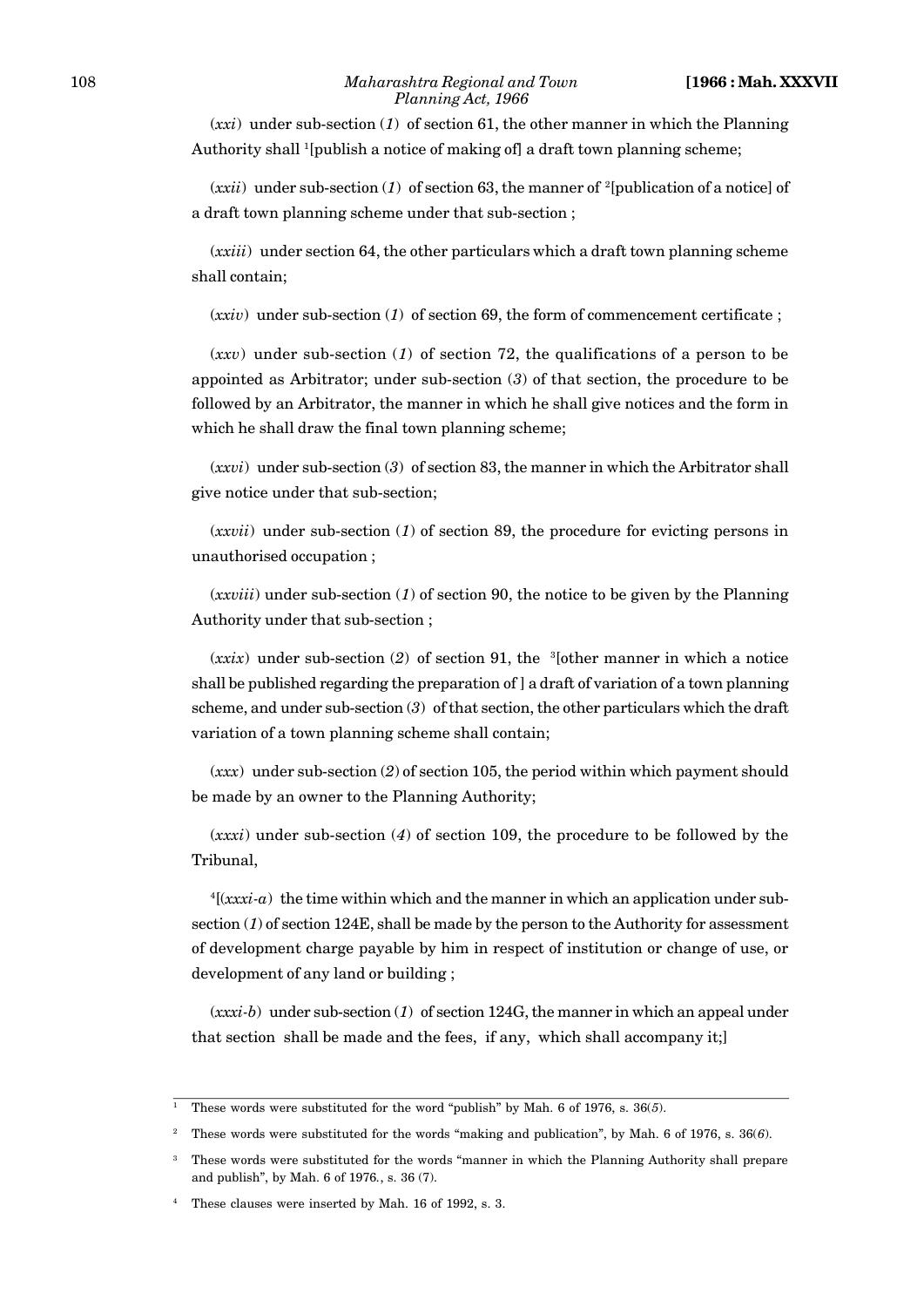(*xxxii*) under sub-section (*3*) of section 130, the sum to be kept in current account in the Reserve Bank of India or the State Bank of India or any other approved Bank ;

(*xxxiii*) under section 131, the form of the budget and the time at which it shall be prepared and the number of copies of the budget to be forwarded to the State Government;

(*xxxiv*) under sub-section (*1*) of section 132, the form in which a Regional Board <sup>1</sup>\* \* \* shall prepare an annual statement of accounts including the balance sheet;

 $^{2}$ [(*xxxiv-a*) under sub-section (1) of section 132A, the forms in which the Special Planning Authority and the Development Authority shall maintain their books of accounts and other books relating to business and transactions;]

(*xxxv*) under sub-section (*1*) of section 133, the form in which and the date before which an annual report of its activities shall be submitted to the State Government by a Regional Board, Planning Authority and Development Authority;

(*xxxvi*) under sub-section (*1*) of section 134, the manner in which and the conditions subject to which a Regional Board, Planning Authority or Development Authority shall constitute pension and provident funds;

(*xxxvii*) under sub-section (*2*) of section 148, the manner in which documents, plans and maps, relating to a sanctioned scheme shall be accessible to the public;

(*xxxviii*) any other matter for which rules may be made.

(*3*) Every rule made under this section shall be laid as soon as may be after it is made before each House of the State Legislature while it is in session for a total period of thirty days which may be comprised in one session or in two successive sessions, and if, before the expiry of the session in which it is so laid or the session immediately following, both Houses agree in making any modification in the rule or both Houses agree that the rule should not be made, the rule shall from the date of publication of a notification in the *Official Gazette*, of such decision have effect only in such modified form or be of no effect, as the case may be; so, however, that any such modification or annulment shall be without prejudice to the validity of anything previously done or omitted to be done under that rule.

**159.** <sup>3</sup>[(*1*)] Any Regional Board, Planning Authority or Development Authority may, Power to with the previous approval of the State Government, make regulations consistent with  $\frac{\text{make}}{\text{rowlations}}$ this Act and the rules made thereunder, to carry out the purposes of this Act, and without prejudice to the generality of this power,—

regulations.

<sup>1</sup> The words "Planning Authority or Development Authority" were deleted by Mah. 6 of 1976. s. 36(*8*).

<sup>2</sup> Clause (*xxxiv-a*) was inserted by Mah. 6 of 1976, s. 36(*9*).

<sup>3</sup> Section 159 was re-numbered as sub-section (*1*) thereof and after sub-section (*1*) as so re-numbered sub-section (*2*) was added by Mah. 22 of 2005, s. 5.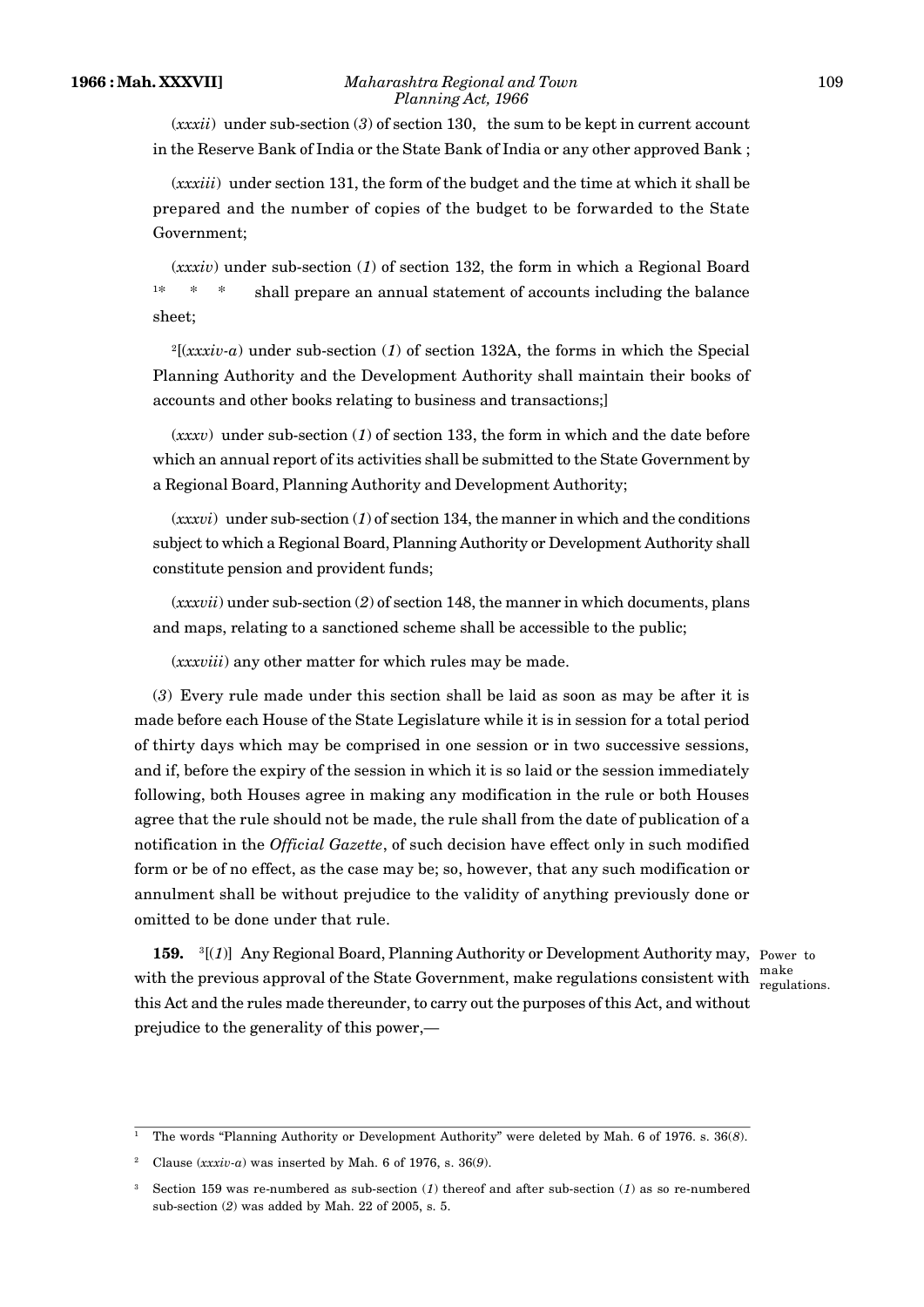(*i*) a Regional Board or a Development Authority may make,—

(*a*) regulations subject to which it shall exercise powers and perform functions under this Act;

(*b*) regulations for regulating its procedure and the conduct of its business at its meeting ;

(c) regulation providing for any other matter which has to be or may be prescribed by regulations ;

(*ii*) a Planning Authority may make,—

(*a*) regulations prescribing the manner in which its order under sub-section (*1*) of section 45 shall be communicated to the applicant seeking permission under that section;

(*b*) regulations prescribing the time within which and the manner in which a notice shall be served on the State Government under sub-section (*1*) of section 49 ;

(*c*) regulations providing for any other matter which has to be or may be prescribed by regulations.

<sup>1</sup>[(*2*) Subject to the provisions of this Act, the State Government may, by notification in the *Official Gazette,* make Special Development Control Regulations consistent with this Act and the rules made thereunder, for the purpose of implementing any Scheme, Project, Programme or Policy, of the Central or the State Government, in the whole or a part of the State.

(*3*) The State Government shall, before making such Regulations prepare a draft thereof and publish a notice in the *Official Gazette* stating the draft Regulations have been prepared. The notice shall state that the names of the places where a copy of such draft Regulations shall be available for inspection by the public at all reasonable hours mentioned therein and the copies thereof or any extract therefrom, certified to be correct, shall be available for sale to the public at a reasonable price; and invite objections and suggestions from any person with respect to the draft Regulations before such date as may be specified in the notice. The notice shall also be published in at least two newspapers having wide circulation in the area to which the Regulations are to be made applicable and also in such other manner as the State Government may think fit.

(*4*) After considering the objections and suggestions received by it, the State Government may approve such draft Regulations with modifications or without modifications, if any, as it may think fit, or decide not to approve the same and shall publish a notification in the *Official Gazette* stating that the Regulations have been approved with or without modifications or have not been approved, as the case may be.

<sup>1</sup> Sub-section (*2*) was substituted by Mah. 43 of 2014, s.17, w.e.f. 22-4-2015.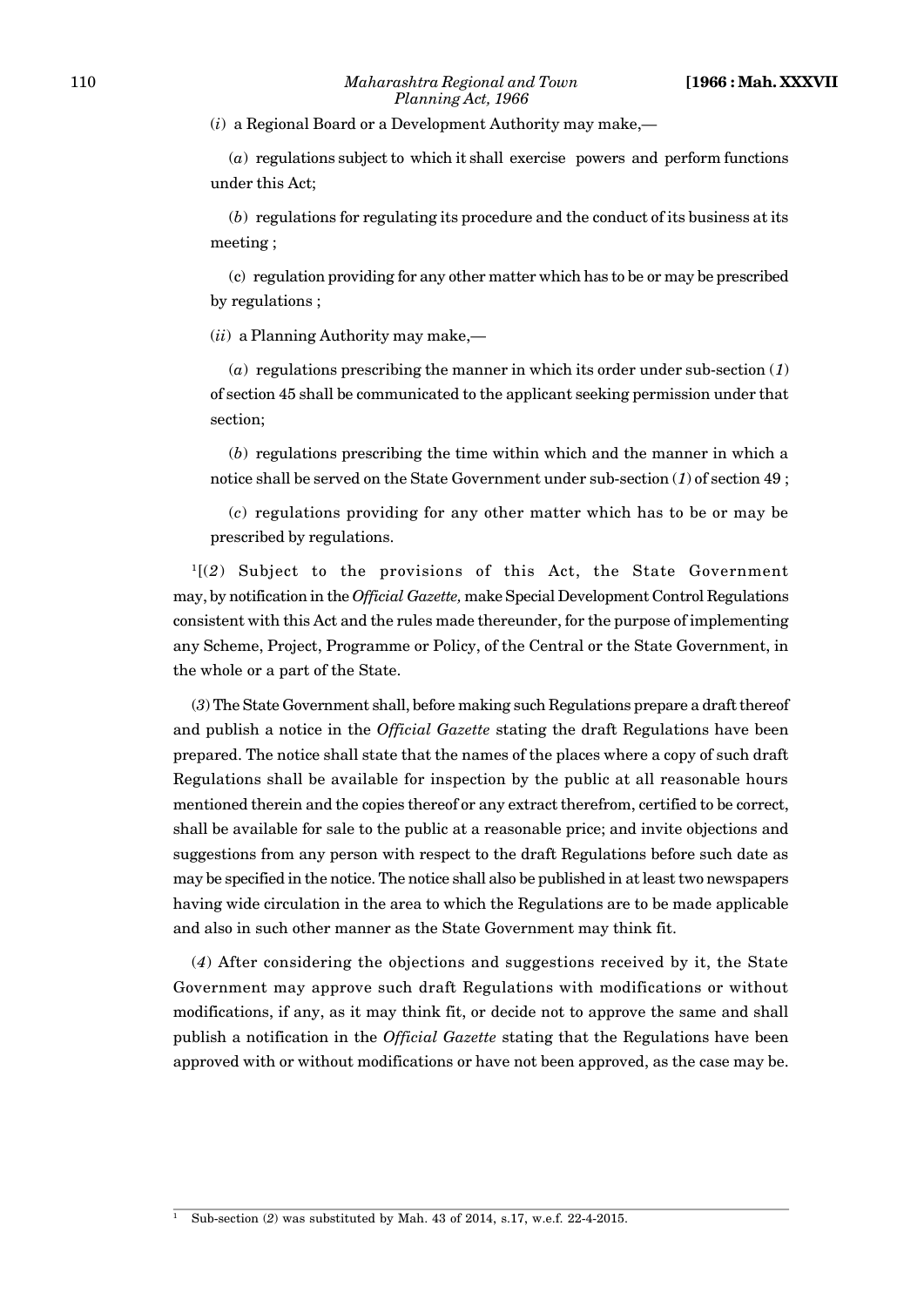In case the Regulations are approved, the notification shall specify therein the date on which the Regulations shall come into operation.

(5) Where Special Development Control Regulations are made, the provisions of such Regulations shall be in force in the area to which such Regulations are made applicable and the provisions of any plan or scheme applicable to and in force in such area or part thereof, prior to the date of coming into force of such Regulations under sub-section *(4)* shall, to the extent of the provisions contained in such Regulations, stand modified.]

<sup>1</sup>[159A. The provisions of <sup>2</sup>[the First Schedule] hereto shall apply in relation to a <sup>Special</sup> New Town Development Authority and a Special Planning Authority referred to in section relating to 40 of this Act.]

provisions New Town Development Authority and **Special** Planning Authority.

Regional

Board, Special Planning

New Town

160. (1) Where the State Government is satisfied that the purposes for which any Dissolution of Regional Board, Special Planning Authority or Development Authority was established under this Act have been substantially achieved so as to render the continued existence of the Board or Authority in the opinion of the State Government unnecessary, <sup>3</sup>[or where the State Government is of opinion that the work of acquiring, developing and disposing of land in the area of any new town should be entrusted to any corporation, company or subsidiary company referred to in sub- section (*3A*) of section 113,] the State Government may, by notification in the *Official Gazette*, declare that the Regional Board, Special Planning Authority or Development Authority <sup>4</sup>[constituted under sub-section (*2*) of section 113] shall be dissolved with effect from such date as may be specified in the notification <sup>3</sup>[or that the Development Authority declared under sub-section (*3A*) of section 113 shall cease to function in relation to such area of the new town from such date as may be specified in the notification,] and such Board or Authority shall be deemed to be dissolved accordingly <sup>5</sup>[or as the case may be, shall be deemed to cease to function in relation to such area of such new town.] Planning Authority and Development Authority.

(*2*) From the said date—

(*a*) all properties, funds and dues which are vested in, or realisable by the Regional Board, Special Planning Authority or Development Authority <sup>6</sup>[for the purposes of the Act] shall vest in, or be realisable, by the State Government ;

<sup>1</sup> Section 159A was inserted by Mah. 47 of 1974, s. 2.

<sup>&</sup>lt;sup>2</sup> These words were substituted for the words "the Schedule" by Mah. 16 of 1992, s. 4.

<sup>3</sup> This portion was inserted by Mah. 22 of 1973, s. 4(*1*).

<sup>4</sup> This portion was inserted by Mah. 21 of 1971, s. 17.

This portion was inserted by Mah. 22 of 1973, s.  $4(1)$ .

<sup>6</sup> These words were inserted by Mah. 21 of 1971, s. 17 (*2*).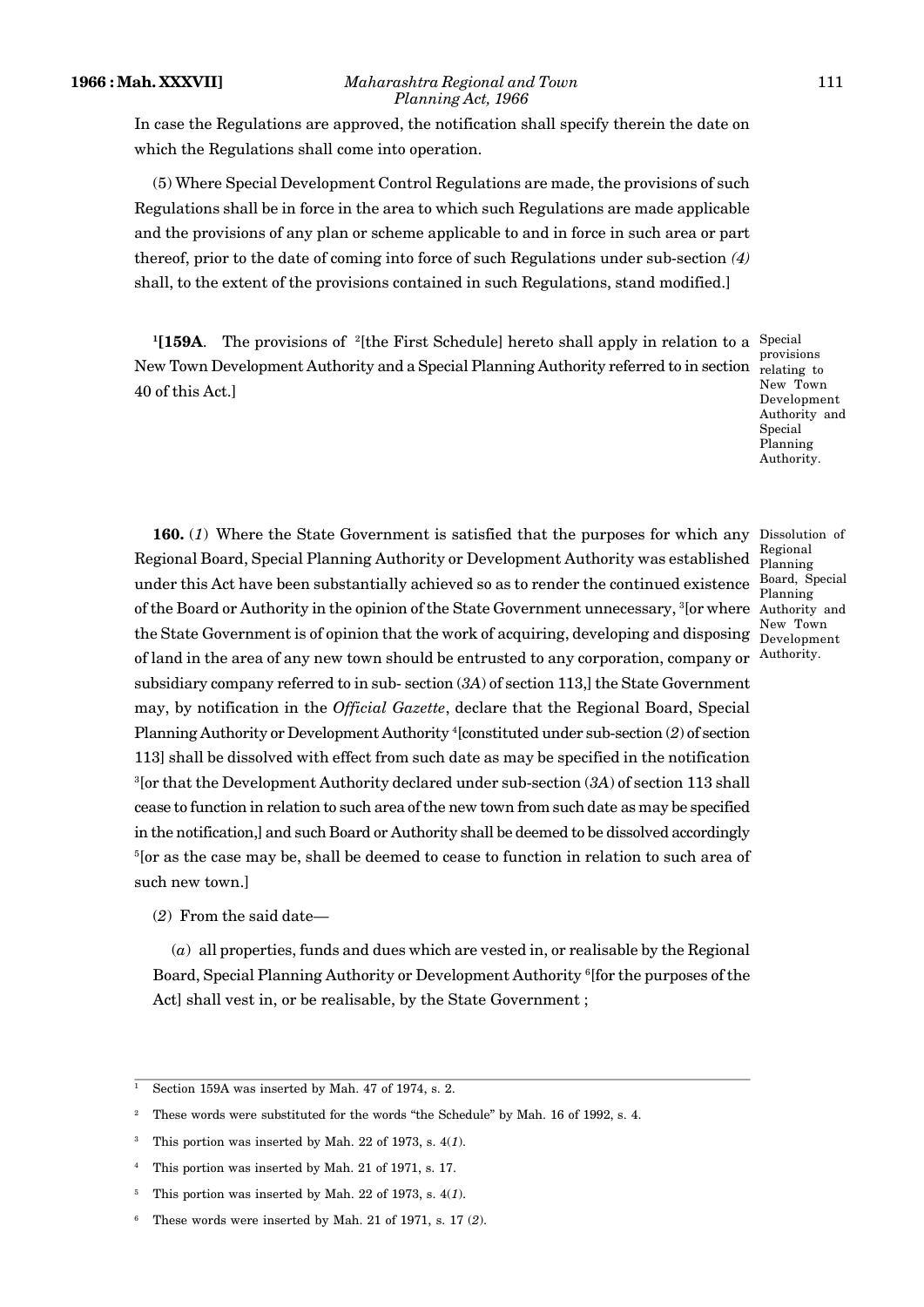(*b*) all liabilities which are enforceable against the Regional Board, Special Planning Authority or Development Authority shall be enforceable against the State Government ; and

(*c*) for the purpose of carrying out any development which has not been fully carried out by the Board or Authority and for the purpose of realising properties, funds and dues referred to in clause (*a*), the functions of the Regional Board, Special Planning Authority, or Development Authority shall be discharged by the State Government.

<sup>1</sup>[(*3*) Where a Development Authority constituted under sub-section (*2*) of section 113 for the area of any new town is dissolved, and a corporation or company in relation to that area is declared to be New Town Development Authority for that area under sub-section (*3A*) of section 113, then the provisions of sub-section (*2*) of this section shall consequent upon such dissolution apply with this modification that as if for the words " State Government '' wherever they occur , the words, brackets, figures and letter " Development Authority declared under sub-section (*3A*) of section 113 '' were substituted.]

Vesting of property and authority ceasing to exist or ceasing to jurisdiction.

**161.** Where any Planning Authority (which is a local authority) ceases to exist or  $\hat{\rm right}$ s of local  $\rm \; ce$ ases to have jurisdiction over any area included in a development plan or town planning scheme, the property and rights vested in such Planning Authority under this Act shall, subject to all charges and liabilities affecting the same, vest in such other local authority  $_\mathrm{have}$  or authorities as the State Government may, with the consent of such local authority or authorities, by notification in the *Official Gazette*, direct and such local authorities, or each one of such local authorities shall have all the powers under this Act in respect of such schemes or such part of a scheme as comes within its jurisdiction which the Planning Authority ceasing to exist or ceasing to have jurisdiction had.

State Governmnet appointed by it may exercise power or perform duty imposed on Planning Authority and disbursement of expenses.

**162***.* (*1*) If in the opinion of the State Government, any Regional Board, Planning  $_{\rm or~person}$  Authority or Development Authority is not competent to exercise or perform, or neglects or fails to exercise or perform, any power conferred or duty imposed upon it by or under any of the provisions of this Act, the State Government or any person or persons  $\frac{1}{\text{conferred}}$  or appointed in this behalf by the State Government may exercise such power or perform such duty.

> (*2*) Any expenses incurred by the State Government or by such person in exercising such power or performing such duty shall be paid out of the funds of such Board or Authority; and if the Board or Authority fails to pay the expenses, then the State Government may make an order directing any person who for the time being has custody of any such funds to pay such expenses from such funds, and such person shall be bound to obey such order.

<sup>1</sup> Sub-section (*3*) was added by Mah. 22 of 1973, s. 4(*2*).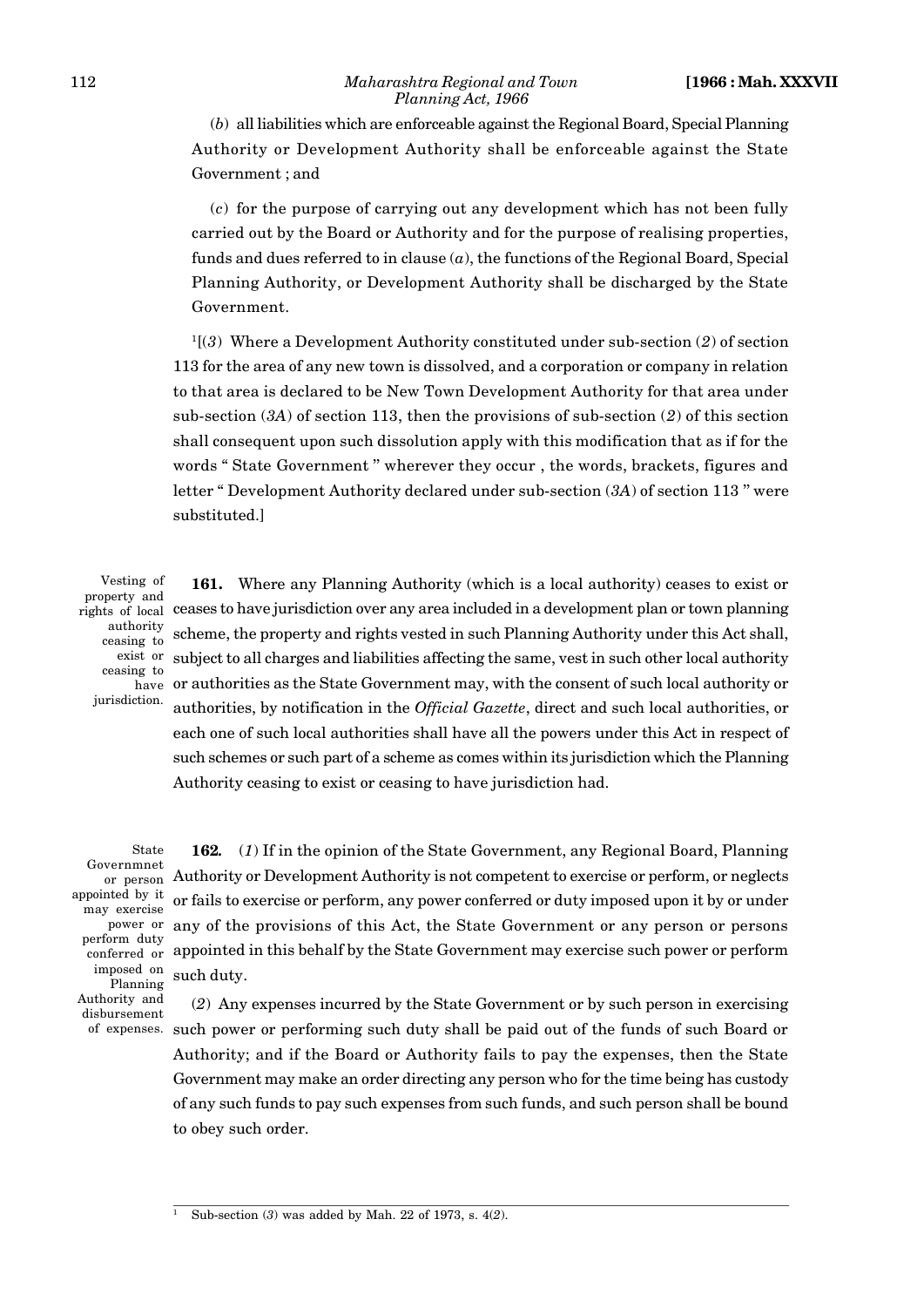#### **1966 : Mah. XXXVII]** *Maharashtra Regional and Town* 113 *Planning Act, 1966*

provision in case of dissolution. etc., of

*Zilla Parishad,*

**163.** Where a municipal corporation is superseded under sub-section (1) of section Special 452 of the \*Bombay Provincial Municipal Corporations Act, 1949, or where *Zilla Parishad* 1949. is dissolved or superseded under sub-section (*1*) of section 260 of the Maharashtra Zilla Parishads and Panchayat Samitis Act, 1961 or where the Nagpur Improvement Trust is Corporation, Berar dissolved under sub-section (1) of section 121 of the Nagpur Improvement Trust Act, 1936  $\frac{1}{\text{etc.}}$ (or where an Administrator is appointed under section 313, or a Municipal Council is dissolved under section 315 of the Maharashtra Municipalities Act,1965)\*\*— Bom. LIX of Mah. V of 1962. C. P. and XXXVI of 1936. Mah. XL of

1965.

Bom. LIX of 1949.<br>Mah. V of 1962. Mah. XL of 1965 C. P. Berar XXXVI of 1936. Mah. XL of 1965.

(*a*) the person or persons appointed under clause (*c*) of sub-section (*2*) of the said section 452 of the \*Bombay Provincial Municipal Corporations Act, 1949, or under Mah. V clause (*b*) of sub-section (*2*) of the said section 260 of the Maharashtra Zilla Parishads and Panchayat Samitis Act, 1961, or under clause (*b*) of section 316 of the Maharashtra Municipalities Act, 1965\*\*, to exercise its powers or to perform its dutis or the and municipal corporation of the city of Nagpur discharging the functions of the Nagpur Improvement Trust under the said section 121 of the Nagpur Improvement Trust Act, 1936, or as the case may be, the Administrator appointed under section 313 of the Maharashtra Municipalities Act, 1965\*\*, exercising the powers and functions under section 314 of the Maharashtra Municipalities Act, 1965\*\* shall be deemed to be a Corporation, *Zilla Parishad*, Municipal Counicil, or as the case may be, the Nagpur Improvement Trust, within the meaning of clause (*15*) of section 2 of this Act and the person or persons, the muncipal corporation of the city of Nagpur or as the case may be, the Administrator aforesaid so appointed may exercise all the powers and perform all the duties of a Planning Authority under this Act during the period of dissolution or supersession of the aforesaid body or during the term of office of the Administrator, as the case may be ;

(*b*) in the event of a person or persons appointed as aforesaid or the Administrator exercising the powers and performing the duties of a Planning Authority under this Act, any property which may under the provisions of this Act vest in the Planning Authority exercising such powers and performing such duties shall, during the period of dissolution or supersession of the local authorities aforesaid, vest in the State Government; and such property shall at the end of the said period, vest in such municipal corporation or *Zilla Parishad* or Municipal Council as the State Government may, by notification in the *Official Gazette*, direct.

**164.** [*Provisions of Bom. LXVII of 1948, Hyd. Act. XXI of 1951 and Bom. XCIX of 1958 not to apply to town planning schemes] Deleted by Mah. 10 of 1977, s. 8.*

Now see the Maharashtra Municipal Corporations Act, 1949 (LIX of 1949).

<sup>\*\*</sup> Now *see* the Maharashtra Municipal Councils, *Nagar Panchayats* and Industrial Township Act, 1965 (Mah. XL of 1965).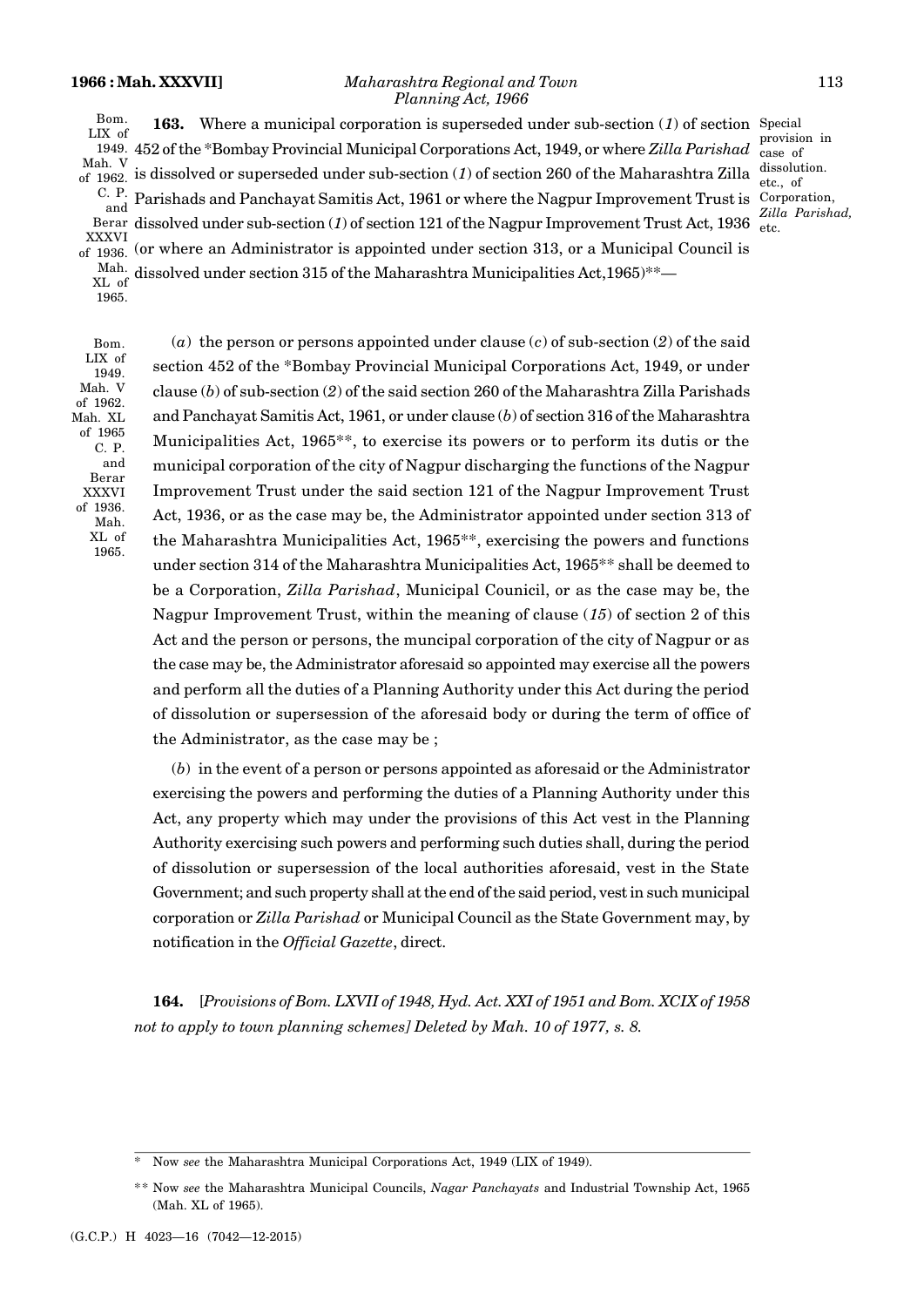Repeal and

<sup>241 and</sup> **165.** (1) The Bombay Town Planning Act, 1954 and sections 219 to 226A and clause Bom. (*xxxvi*) of sub-section (*2*) of section 274 of the Maharashtra Zilla Parishads and Panchayat of 1955. Samitis Act, 1961, are hereby repealed.

XXVII Mah. V of 1962.

(*2*) Notwithstanding the repeal of the provisions aforesaid, anything done or any action taken (including any declaration of intention to make a development plan or town planning scheme, any draft development plan or scheme published by a local authority, any application made to the State Government for the sanction of the draft development plan or scheme, any sanction given by the State Government to the draft development plan or scheme or any part thereof, any restriction imposed on any person against carrying out any development work in any building or in or over any land or upon an owner of land or building against the erection or re-erection of any building or works, any commencement certificate granted, any order or suspension of rule, bye-law, regulation, notification or order made, any purchase notice served on a local authority and the interest of the owner compulsorily acquired or deemed to be acquired by it in pursuance of such purchase notice any revision of development plan, any appointment made of Town Planning Officer, any proceeding pending before, and decisions of, a Town Planning Officer, any decisions of Board of Appeal, any final scheme forwarded to, or sanctioned, varied or withdrawn by the State Government, any delivery of possession enforced, any eviction summarily made, any notice served, any action taken to enforce a scheme, any costs of scheme calculated and any payments made to local authorities by owners of plots included in a scheme, any recoveries made or to be made or compensation awarded or to be awarded in respect of'any plot, any rules or regulations made) under the repealed provisions shall be deemed to have been done or taken under the corresponding provisions of this Act, and the provisions of this Act shall have effect in relation thereto.

(3) All proceedings pending before a Board of Appeal constituted under the Bombay  $\frac{\text{Bom}}{\text{sym}}$ Town Planning Act, 1954, shall be continued before and disposed of by the Tribunal of of 1955. Appeal under this Act as if an appeal had been made to it in respect thereof. XXVII

(*4*) References to Arbitrator in this Act shall include a reference to a Town Planning Officer whose appointment is continued in force under sub-section (*2*).

(*5*) The mention of particular matters in this section shall not affect the general application to the repeal of the provisions aforesaid of section 7 of the \*Bombay General  $_{\rm{Born}^-}$   $_{\rm{I}}$ Clauses Act, 1904 (which relates to the effect of repeal). of 1904.

Now *see* the Maharashtra General Clauses Act, (I of 1904).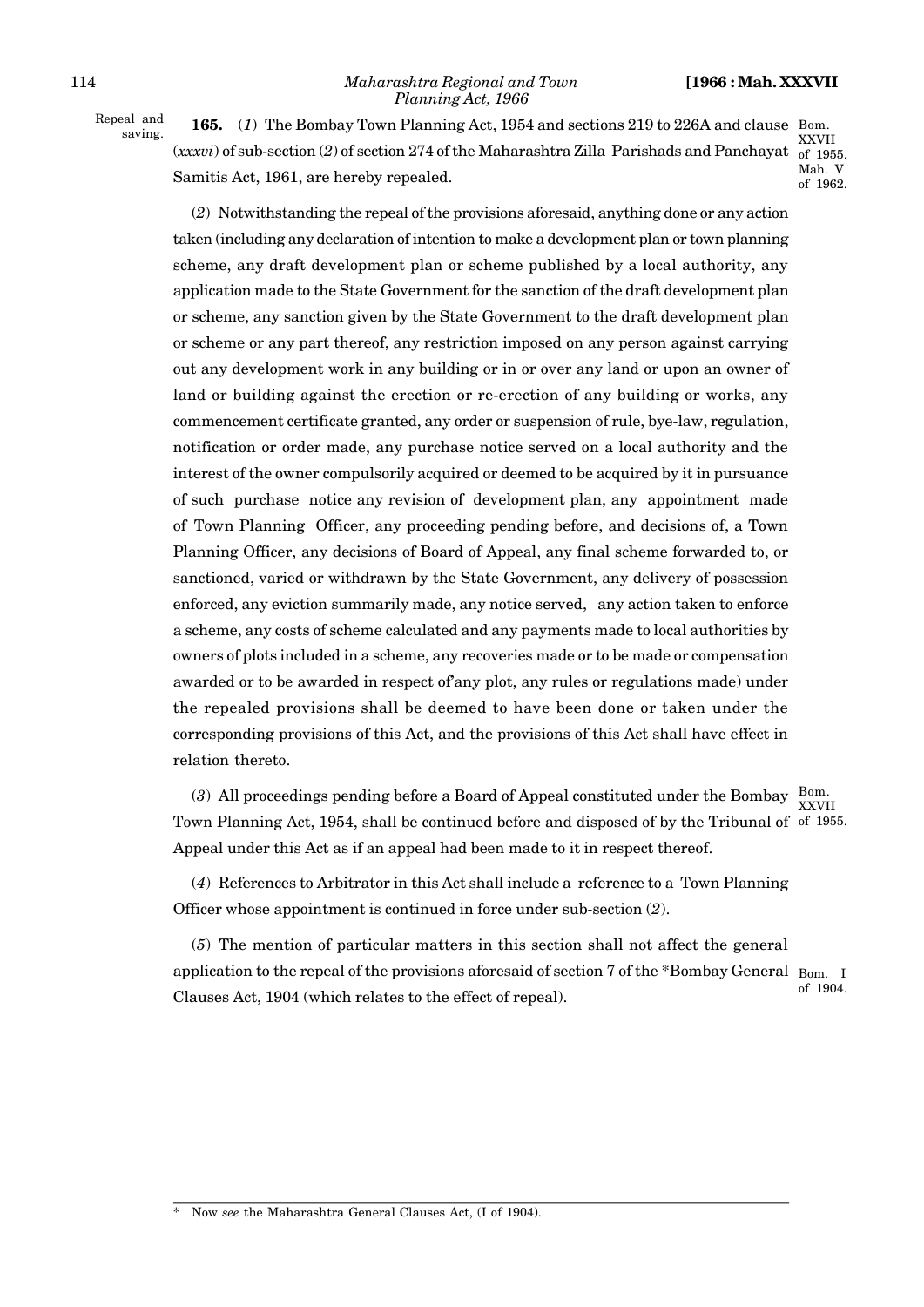( *See* section 159A ).

# **Special provisions relating to New Town Development Authority and Special Planning Authority.**

**1.** The provisions of paragraph 7 shall be deemed to have come into force on the 1st Commenceday of April 1972. ment of paragraph 7.

2. In this Schedule "the relevant authority " means the Development Authority, or, Definition. as the case may be, a Special Planning Authority referred to in section 40 of this Act.

**3.** (*1*) The State Government may, by notification in the *Official Gazette*, provide Application of from such date as is mentioned therein that the \*Bombay Government Premises Bom. II (Eviction) Act, 1955 (hereinafter in this paragraph referred to as the said Act), shall, premises of subject to the provisions of sub-paragraph (*2*), apply to premises belonging to, vesting anthority. in, or taken on lease by, a relevant authority as that Act applies in relation to Government premises. of 1956.

Bom. II of 1956 to relevant

(*2*) On a notification being issued under sub-paragraph (*1*), the said Act shall apply to such premises with the following modifications, that is to say —

 $(a)$  for clause  $(b)$  of section 2 of the said Act, there shall be substituted the following clause, namely :—

" (*b*) ' Authority premises ' means any premises belonging to, or vesting in, or taken on lease by, the Development Authority or Special Planning Authority within the meaning of the Maharashtra Regional and Town Planning Act, 1966 (hereinafter referred to as of 1966. the relevant authority);";

Mah. XXXVII

> (*b*) for section 3 of the said Act, there shall be substituted the following section, namely :—

**4 ° 3.** The State Government shall appoint an officer who is holding or has held office Appointment whether under the Government or the relevant authority which in the opinion of the authorities. State Government is not lower in rank than that of a Deputy Collector or an Executive Engineer, to be the competent authority for the purposes of the said Act."; of competent

(*c*) references to ' Government premises ' in the said Act shall be deemed to be references to ' Authority premises ' and references to ' the State Government ' in sections

4, 6 and 9 shall be deemed to be references to the relevant authority ;

(*d*) in section 6 of the said Act, in sub-section (*1*),—

 $(i)$  after clause  $(b)$ , there shall be inserted the following clause, namely :—

" (*c*) an employee of the relevant authority,";

(*ii*) after the words " or, as the case may be, the local authority " the words " the relevant authority " shall be inserted.

<sup>1</sup> This Schedule was added by Mah. 47 of 1974, s. 3.

Short title of the Act has been amended as the Maharashtra Government Premises (Eviction) Act by Mah. 24 of 2012, ss. 2 and 3, schedule, entry 59 w.e.f. 1st May 1960.

<sup>2</sup> This heading was substituted for the heading "SCHEDULE" by Mah. 16 of 1992, s. 5.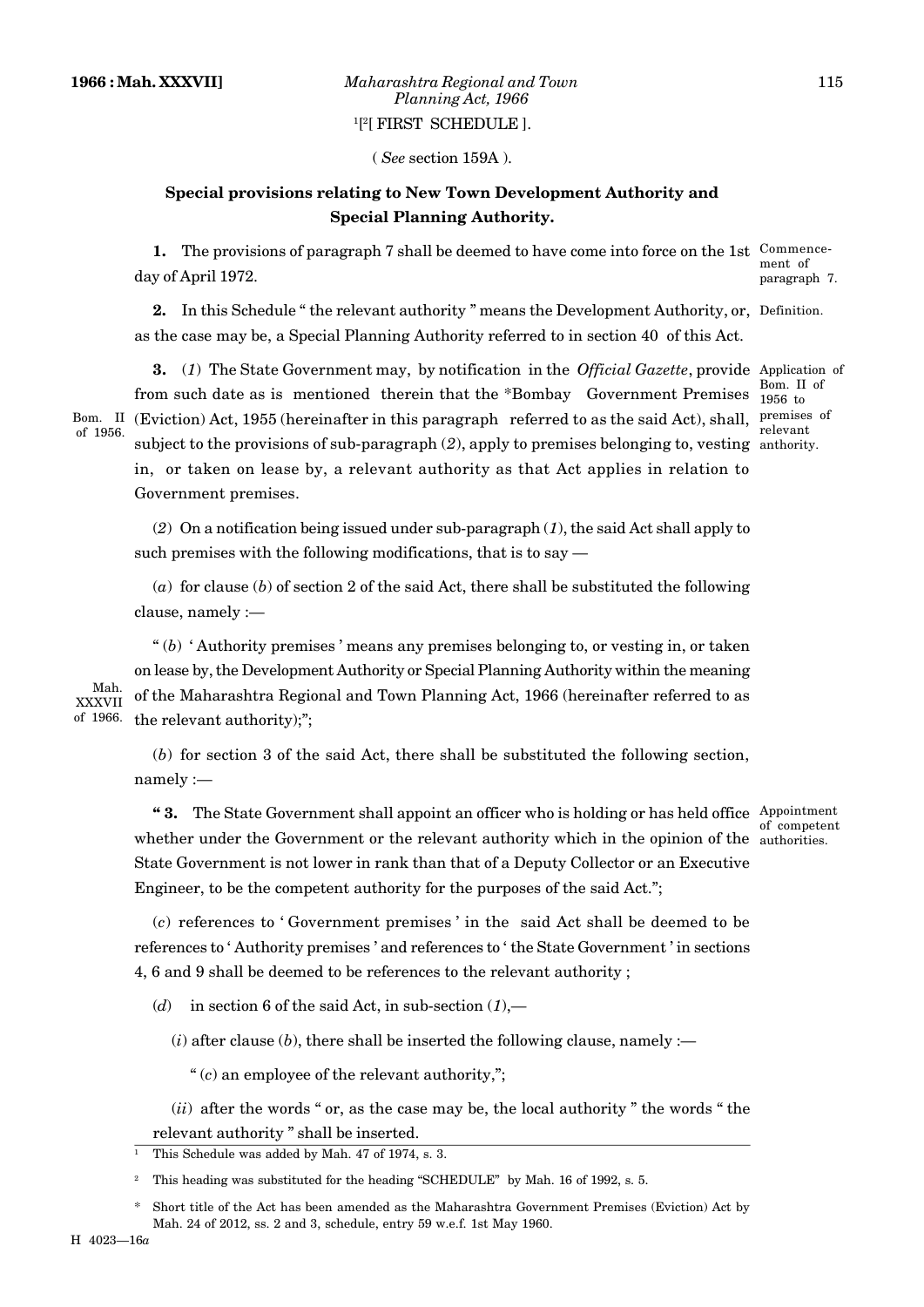#### 116 *Maharashtra Regional and Town* **[1966 : Mah. XXXVII** *Planning Act, 1966*

Rent Control other law corresponding thereto for the time being in force in any part of the State,— 1947. Nonapplication of Acts to premises of relevant authority.

Bom. LVII of 1947.

(*a*) shall not apply to any premises belonging to, or vesting in, the relevant authority ;

**4.** \*The Bombay Rents, Hotel and Lodging House Rates (Control) Act, 1947 or any

(*b*) shall not apply as against the relevant authority to any tenancy, licence or like relationship created by the relevant authority in respect of any such premises ;

(*c*) but shall apply in respect of any premises let, or given on licence, to the relevant authority.

**5.** Nothing contained in the Maharashtra Ownership Flats (Regulation of the Mah. Promotion of Construction, Sale, Management and Transfer) Act, 1963, shall apply to  $\frac{100}{1963}$ XLV of 1963 to the relevant authority. XLV of Nonapplication of Mah. relevant authority.

Recovery of moneys due to authority as arrears of land

**6.** (*1*) Where any sum not being rent payable in respect of any Authority premises  $_{\rm relevant}$  referred to in paragraph 3 of this Schedule, payable to the relevant authority, whether under any agreement, express or implied or otherwise howsoever, is not paid on or revenue. before the due date —

> (*a*) and the claim is not disputed, the person duly authorised by the relevant authority shall send to the Collector a Certificate under his hand indicating therein the sum which is due to the relevant authority or is claimed by that authority, as the case may be, and thereupon, the Collector shall recover the sum due or claimed as an arrear of land revenue;

> (*b*) and the claim is disputed, it shall be referred to a Tribunal constituted by the State Government for the purpose which shall after making such inquiry as it thinks fit, and after giving to the person by whom the sum is alleged to be payable a reasonable opportunity of being heard, decide the question; and the decision of the Tribunal shall be final and shall not be called in question in any court or before any other authority. Thereupon, the Collector shall recover the sum determined to be due as arrear of land revenue.

(*2*) The Tribunal shall consist of one person who is not connected with the relevant authority or with the person by whom the sum is alleged to be payable.

(*3*) The expenses of the Tribunal shall be borne by the relevant authority.

\* Now *see* the Maharashtra Rent Control Act, 1999 (Mah. XVIII of 2000).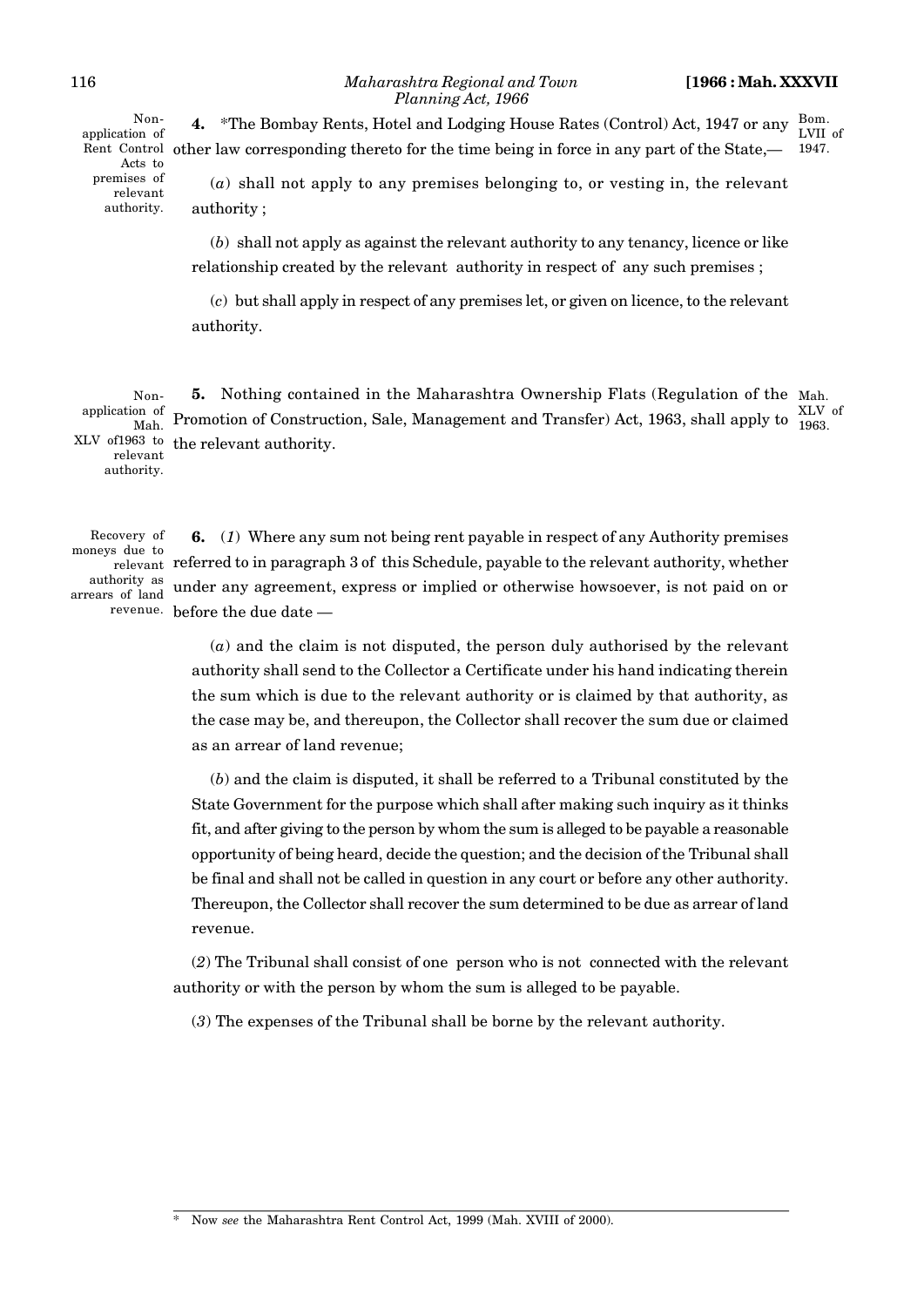(*4*) The procedure to be followed by the Tribunal in deciding questions referred to it shall be such as may be prescribed.

**7**. (*1*) Subject to rules, if any, that may be made under this Act, and regard being had Lump-sum to the fact that the relevant authority itself provides in the area within the jurisdiction of the local authority all or any of the amenities which the local authority provides, the relevant authority shall not be liable to pay the taxes including property taxes, if any, but it shall be lawful to the local authority to arrive at an agreement with the relevant authority with the prior sanction of the State Government to receive a lump-sum contribution from the relevant authority in lieu of all or any of the taxes levied or services rendered by the local authority.

contribution by relevant authority in lieu of taxes levied by local authorities.

(*2*) Where no such agreement, as is referred to in sub-section (*1*) can be reached or there is any dispute regarding any matter referred to in the aforesaid sub-section (*1*), the matter may be referred to the State Government in such manner as the State Government may determine, and the State Government may after giving to the local authority or the relevant authority or both a reasonable opportunity of being heard, decide the amount of such contribution. The decision of the State Government, shall be binding on the local authority and the relevant authority.

*Explanation.*—In this section, " local authority " has the meaning assigned to it by Bom I clause (26) of section 3 of the \*Bombay General Clauses Act, 1904. of 1904.

**8.** (1) Any person with the relevant authority may execute an agreement in favour of Deduction such authority providing that his employer shall be competent to deduct from the salary or wages payable to him by the employer, such amount as may be specified in the claims of agreement and to pay to the relevant authority the amount so deducted in satisfaction of authority in any debt or demand of the relevant authority against such person.

from salary or wages to meet relevant certain cases.

(*2*) On the execution of such agreement, the employer shall, if so required by the relevant authority, by requisition in writing, and so long as the relevant authority does not intimate that the whole of such debt or demand has been paid, make the deduction in accordance with the agreement, and pay the amount so deducted to the relevant authority as if it were a part of the salary or wages payable by the employer as requird IV of under the Payment of Wages Act, 1936, on the day on which the empolyer makes payment.

1936.

(*3*) If, after the receipt of a requisition made under the foregoing sub-section, the employer at any time fails to deduct the amount specified in the requisition from the salary or wages payable to such person or makes default in remitting the amount deducted to the relevant authority, the employer shall be personally liable for the payment thereof; and the amount shall be recoverable on behalf of the relevant anthority from the employer as an arrear of land revenue.

Now, See the Maharashtra General Clauses Act (I of 1904).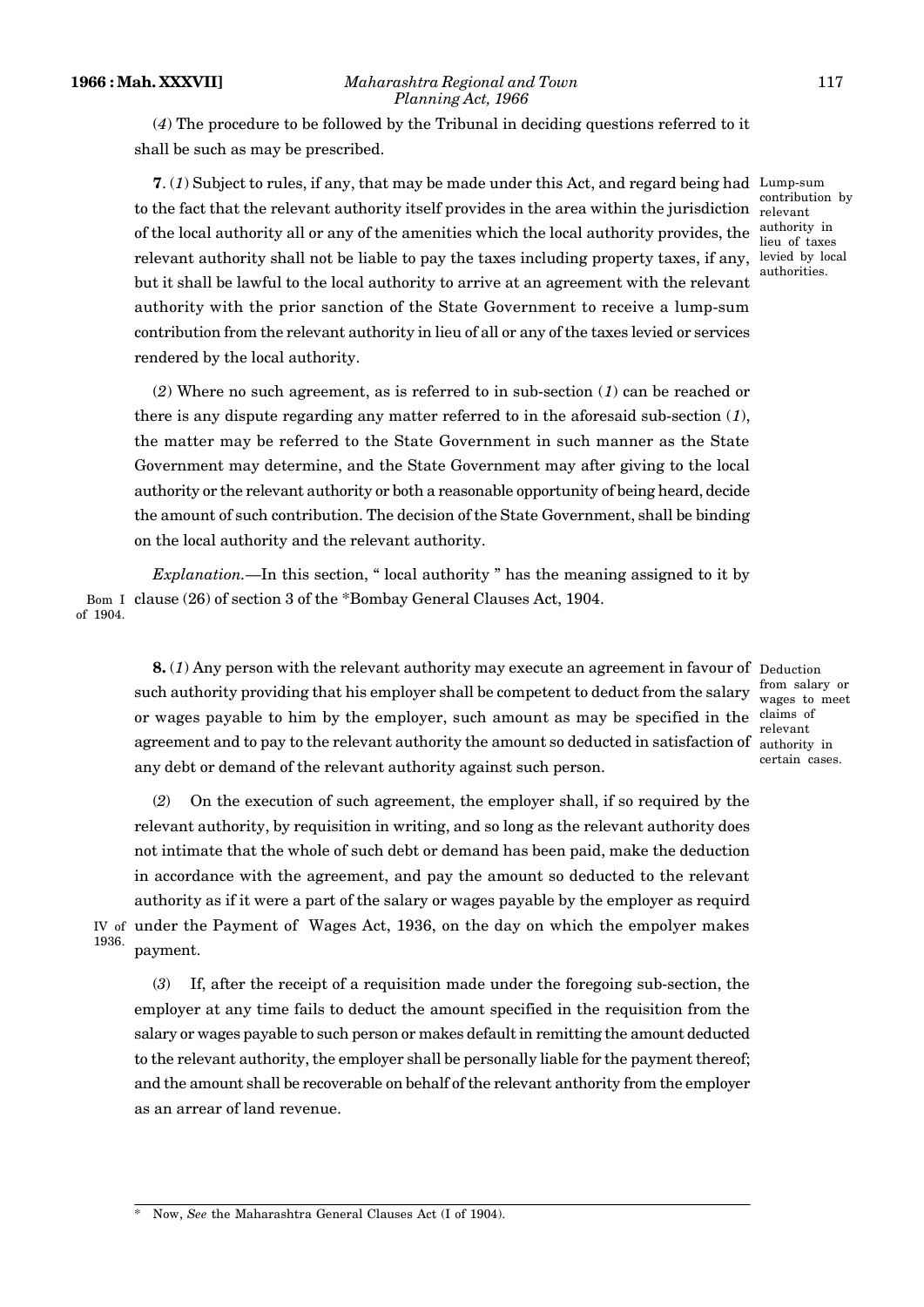#### 118 *Maharashtra Regional and Town* **[1966 : Mah. XXXVII** *Planning Act, 1966*

(*4*) Nothing contained in this section shall apply to persons employed in any railways (within the meaning of the Constitution) and in mines and oil-fields.

<sup>1</sup>[**9.** (*1*) No suit shall be instituted against the relevant authority or against any officer or servant thereof or any person acting under the orders of the relevant authority, in respect of any act done or purporting to have been done, in pursuance of execution or intended execution of this Act or in respect of any alleged neglect or default in the execution of this Act,—

(*a*) until the expiration of two months next after notice in writing has been given to the relevant authority stating with reasonable particularity the cause of action and the name and place of residence of the intending plaintiff and of his attorney or agent, if any, for the purpose of such suit and the relief which he claims ; or

(*b*) unless it is commenced within six months next after the accrual of the cause of action.

(*2*) At the trial of any such suit,—

(*a*) the plaintiff shall not be permitted to go into evidence of any cause of action except such as is set forth in the notice given as aforesaid;

(*b*) the claim, if it be for damages, shall be dismissed if tender of sufficient amends shall have been made before the suit was instituted or if, after the institution of the suit, a sufficient sum of money is paid into Court with costs.

(*3*) Where the defendant in any such suit is an officer or servant of the relevant authority, payment of the sum or of any part of any sum payable by him in or in consequence of the suit, whether in respect of cost, charges, expenses, compensation for damages or otherwise may be made, with the sanction of the relevant authority.]

<sup>&</sup>lt;sup>1</sup> This paragraph was added by Mah. 6 of 1976, s. 37.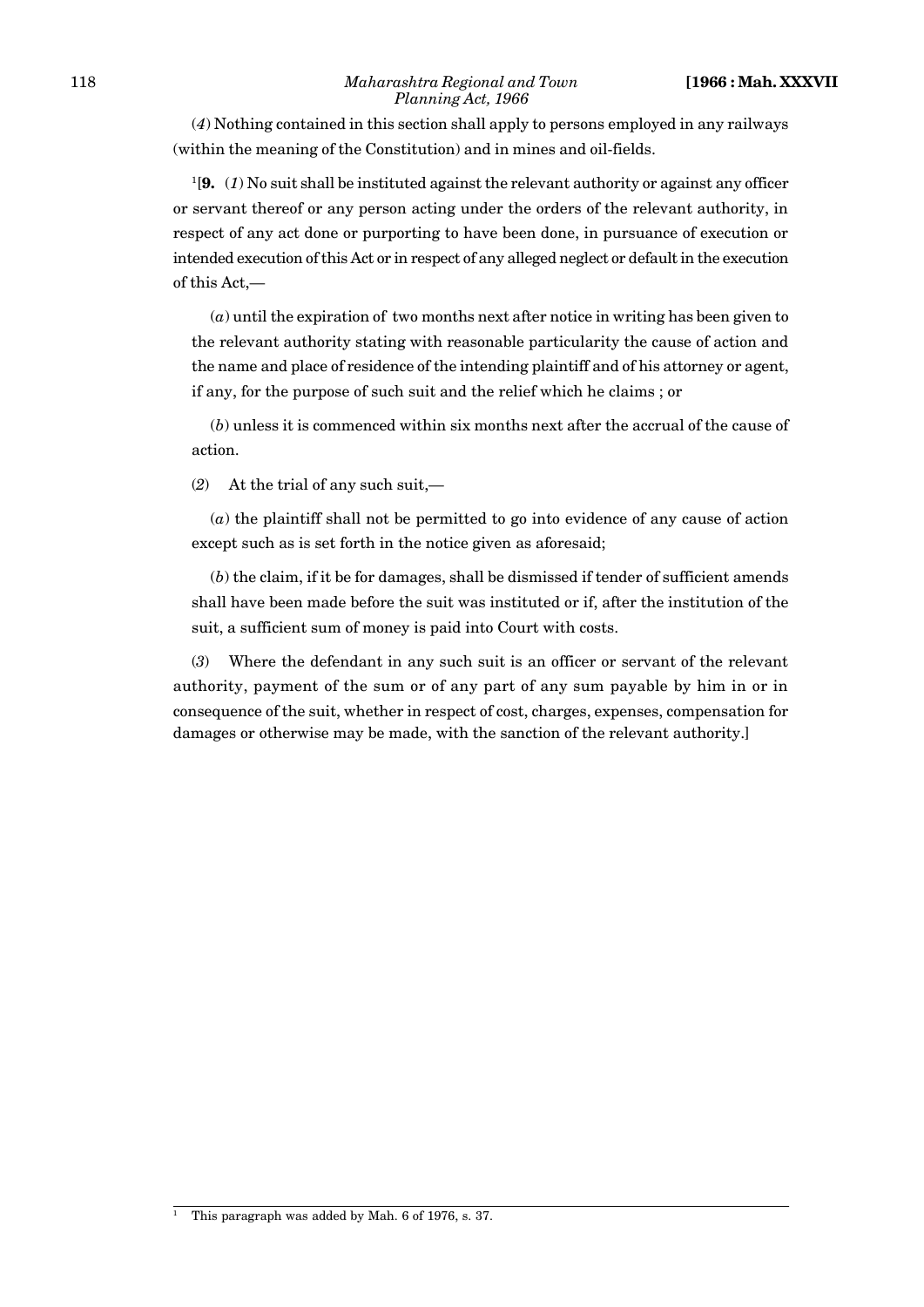### **1966 : Mah. XXXVII]** *Maharashtra Regional and Town* 119 *Planning Act, 1966* <sup>1</sup>[SECOND SCHEDULE (*See* section 124B)

## PART I

|                                     | Serial       | Areas                       | and particulars<br>Nature   | Rate at which              |           |
|-------------------------------------|--------------|-----------------------------|-----------------------------|----------------------------|-----------|
|                                     | No.          |                             | of<br>development           | development charge         |           |
|                                     |              |                             |                             | to be levied               |           |
|                                     |              |                             |                             | (in rupees per             |           |
|                                     |              |                             |                             | square metres)             |           |
|                                     | (1)          | (2)                         | (3)                         | (4)                        |           |
|                                     | $\mathbf{1}$ | Areas under the             | $(a)$ Development of land   | 0.5 per cent. of the rates |           |
|                                     |              | jurisdiction of the         | for residential or institu- | of developed land men-     |           |
|                                     |              | Municipal Corpora-          | tional use, not involving   | tioned in the Annual       |           |
|                                     |              | tions constituted or        | any building or construc-   | <b>Statement of Rates</b>  |           |
| Bom. III                            |              | deemed to have been         | tion operations.            | prepared under the         |           |
| of 1888.<br>Bom.<br>LIX of<br>1949. |              | constituted under the       |                             | Bombay Stamp (Deter-       |           |
|                                     |              | Mumbai Municipal            |                             | mination of True Market    | Bom LX of |
|                                     |              | Corporation Act, the        |                             | Value of Property) Rules,  | 1958.     |
|                                     |              | *Bombay Provincial          |                             | 1995 made under the        |           |
|                                     |              | Municipal Corpora-          |                             | **Bombay Stamp Act, 1958   |           |
| C.P. and                            |              | tions Act, 1949 and         |                             | (hereinafter, in this      |           |
| Berar II<br>of 1950.                |              | the City of Nagpur          |                             | Schedule, referred to as   |           |
|                                     |              | Corporation Act, 1948,      |                             | "the Stamp Duty Ready      |           |
| Mah. XL<br>of 1965.                 |              | the Municipal Councils      |                             | Reckoner").                |           |
|                                     |              | constituted under the       | $(b)$ Development of land   |                            |           |
|                                     |              | Maharashtra                 | for residential or institu- |                            |           |
|                                     |              | Municipal Councils,         | tional use, involving only  |                            |           |
|                                     |              | Nagar Panchayats            | building or construction    |                            |           |
|                                     |              | and Industrial              | operations,-                |                            |           |
|                                     |              | Townships                   |                             |                            |           |
|                                     |              | Act, 1965; and Special      | $(i)$ where development     | 2.00 per cent. of the      |           |
|                                     |              | <b>Planning Authorities</b> | charge under clause         | rates of developed land    |           |
|                                     |              | and New Town                | $(a)$ has been paid;        | mentioned in the Stamp     |           |
|                                     |              | Development                 |                             | Duty Ready Reckoner.       |           |
|                                     |              | Authorities constitu-       | $(ii)$ where development    | 2.00 per cent. of the      |           |
| Mah.                                |              | ted under this Act.         | charge under clause         | rates of developed land    |           |
| XVI of<br>1992.                     |              |                             | $(a)$ is not required to    | mentioned in the Stamp     |           |
|                                     |              |                             | be paid as the land         | Duty Ready Reckoner.       |           |
|                                     |              |                             | has been developed          |                            |           |
|                                     |              |                             | before the                  |                            |           |
|                                     |              |                             | commencement of the         |                            |           |
|                                     |              |                             | Maharashtra Regional        |                            |           |
|                                     |              |                             | and Town Planning           |                            |           |
|                                     |              |                             | (Amendment) Act, 1992.      |                            |           |
|                                     |              |                             | $(c)$ Developement of land  |                            |           |
|                                     |              |                             | for residential or institu- |                            |           |
|                                     |              |                             | tional use, also involving  |                            |           |
|                                     |              |                             | building or construction    |                            |           |
|                                     |              |                             | operations.—                |                            |           |
|                                     |              |                             | $(i)$ for development;      | 0.5 per cent. of the rates |           |
|                                     |              |                             |                             | of developed land          |           |
|                                     |              |                             |                             | mentioned in the Stamp     |           |
|                                     |              |                             |                             | Duty Ready Reckoner;       |           |
|                                     |              |                             | $(ii)$ for construction.    | 2.00 per cent. of the      |           |
|                                     |              |                             |                             | rates of developed land    |           |
|                                     |              |                             |                             | mentioned in the Stamp     |           |
|                                     |              |                             |                             | Duty Ready Reckoner.       |           |
|                                     |              |                             |                             |                            |           |

<sup>1</sup> This Schedule was substituted by Mah. 34 of 2010, s. 3.

\* Now, *see* the Maharashtra Municipal Corporation Act (LIX of 1949).

\*\* Now, *see* the Maharashtra Stamp Act (LX of 1958).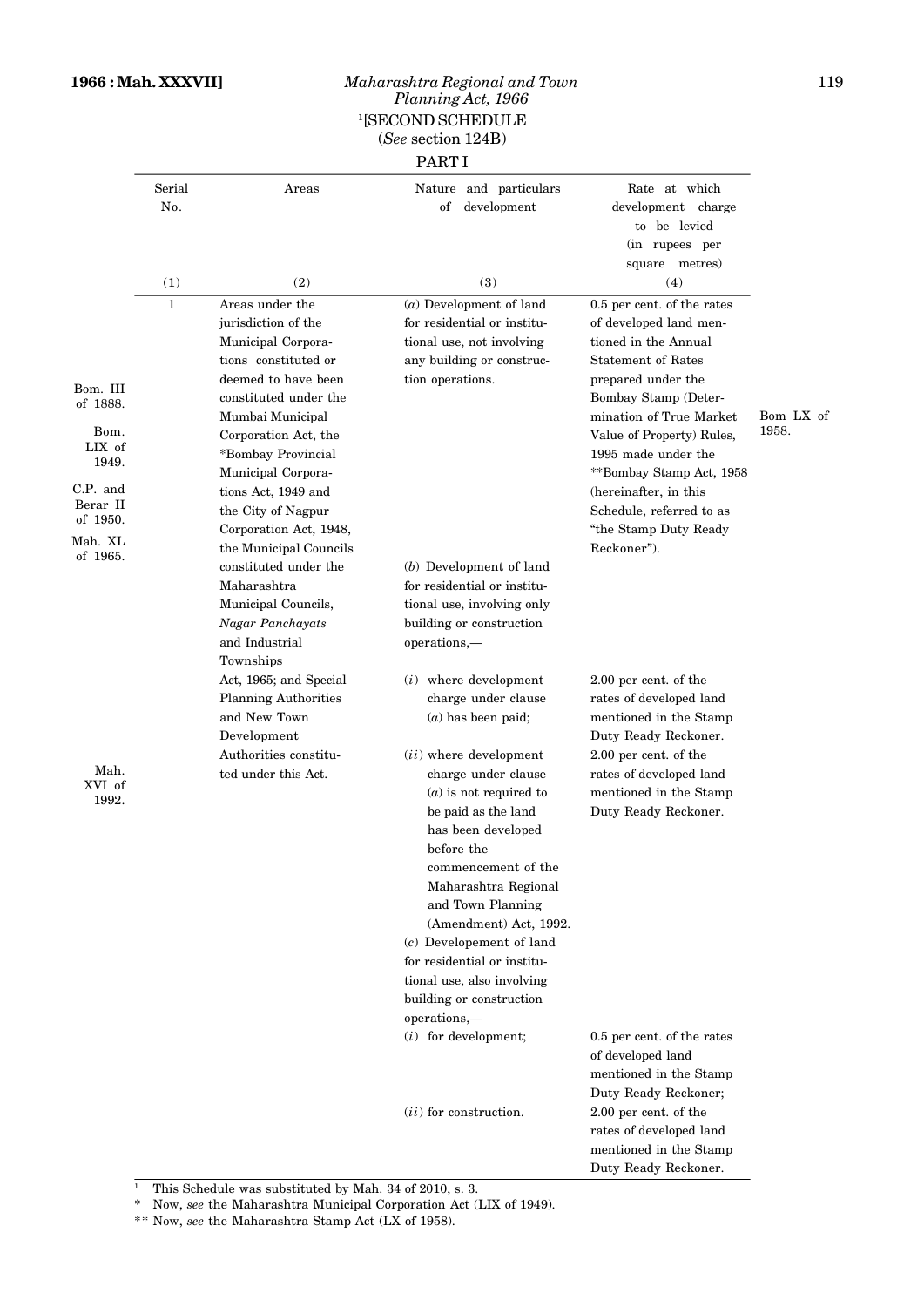#### PART II

(*1*) The rates of development charge for different nature or category of development of land and buildings for industrial and commercial users shall be one and a half times and two times of the rates of development charges, respectively, specified in column (*4*) for different corresponding nature or category of development of lands and buildings described in clauses (*a*), (*b*) and (*c*) in column (*3*) in Part-I of this Schedule for residential or institutional users.

(*2*) In the area under the jurisdicion of the respective municipal corporations the development charge shall be levied for reconstruction or for the making of any material change in a building, at the rates specified in Part-I of the Schedule for the purpose of development of land involving only buildig or construction operations in such area.]